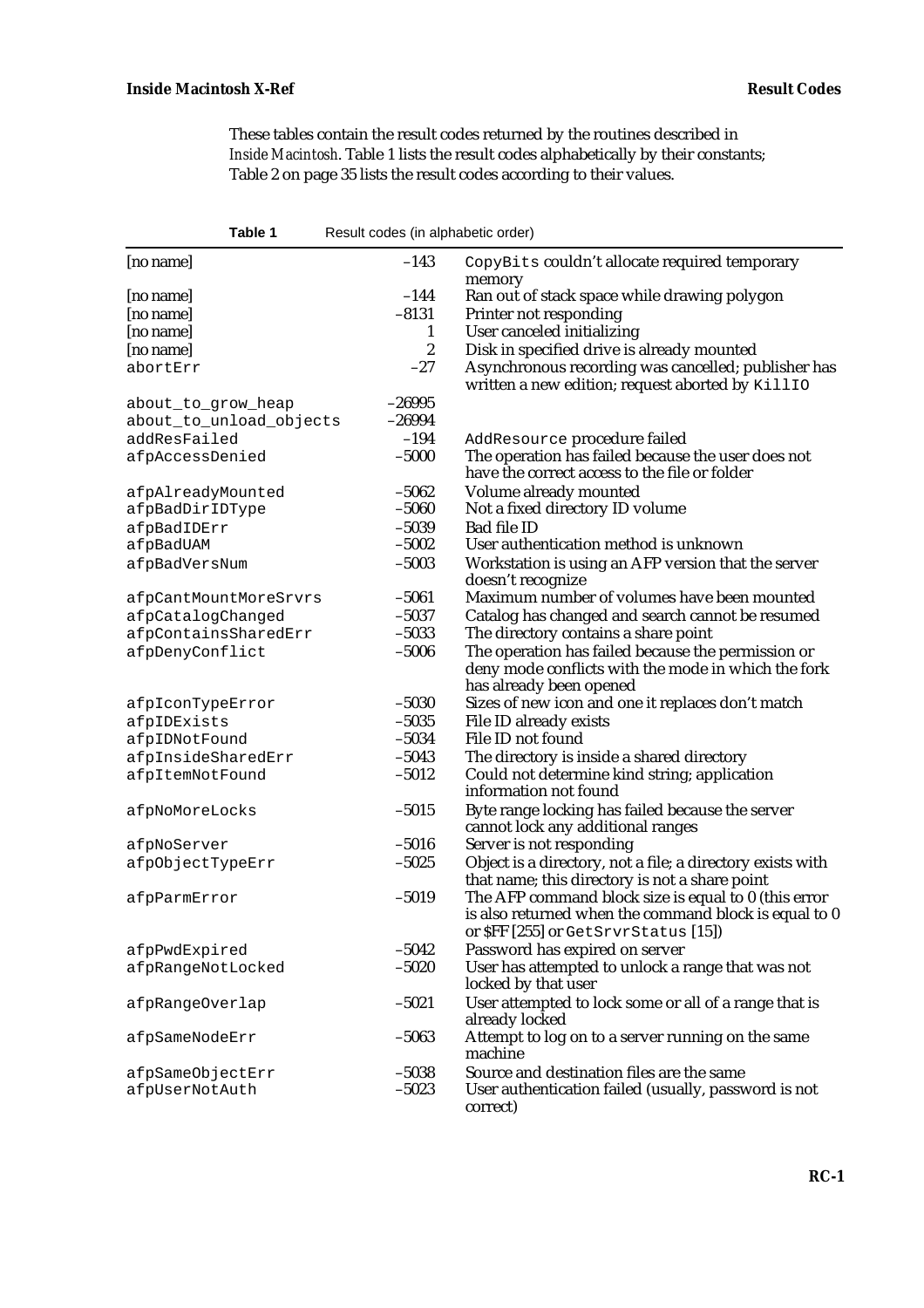| appIsDaemon                   | $-606$              | Application is background-only                           |
|-------------------------------|---------------------|----------------------------------------------------------|
| appMemFullErr                 | $-605$              | Partition size specified in 'SIZE' resource is not big   |
|                               |                     | enough for launch                                        |
| appModeErr                    | $-602$              | Addressing mode is 32-bit, but application is not        |
|                               |                     | 32-bit clean                                             |
| aspBadVersNum                 | $-1066$             | The server cannot support the ASP version number         |
| aspBufTooSmall                | $-1067$             |                                                          |
| aspNoMoreSess                 | $-1068$             |                                                          |
| aspNoServers                  | $-1069$             |                                                          |
| aspParamErr                   | $-1070$             |                                                          |
| aspServerBusy                 | $-1071$             |                                                          |
| aspSessClosed                 | $-1072$             | The .XPP driver is in the process of closing the session |
| aspSizeErr                    | $-1073$             | The size of the command block exceeds the maximum        |
|                               |                     | size of aspMaxCmdSize                                    |
| attributes_already_set        | $-25998$            |                                                          |
| authFailErr                   | $-927$              | User's password is wrong                                 |
| backing_free_parent_mismatch  |                     |                                                          |
|                               | $-27508$            |                                                          |
| backing_store_parent_mismatch |                     |                                                          |
|                               | $-27507$            |                                                          |
| bad_address                   | $-27585$            |                                                          |
| badATPSkt                     | $-1099$             | <b>Bad responding socket</b>                             |
| badBuffNum                    | $-1100$             | Sequence number out of range                             |
| badChannel                    | $-205$              | Channel is corrupt or unusable                           |
| badComponentInstance          |                     |                                                          |
|                               | \$800008001         | <b>Invalid component passed to Component Manager;</b>    |
|                               |                     | invalid component instance                               |
| badComponentSelector          |                     |                                                          |
|                               | \$800008002         | Component does not support the specified                 |
|                               |                     | request code                                             |
| badComponentType              | $-2005$             | Component cannot accommodate this data                   |
| badControllerHeight           | $-9994$             | Invalid height                                           |
| bad_data_in_stream            | $-26840$            |                                                          |
| badDataRefIndex               | $-2050$             | Data reference index value is invalid                    |
| bad_device_attributes         | $-27520$            |                                                          |
| bad_device_private_flags      | $-27521$            |                                                          |
| badDictFormat                 | $-246$              | Pronunciation dictionary format error                    |
| badEditIndex                  | $-2033$             | This edit index value is not valid                       |
| badEditList                   | $-2017$             | The track's edit list is corrupted                       |
| badFileFormat                 | -208                | File is corrupt or unusable, or not AIFF or AIFF-C       |
| bad_fillType_in_textFace      | $-27542$            |                                                          |
| badFormat                     | $-206$              | Resource is corrupt or unusable                          |
| badImageDescription           | $-2001$             | Problem with this image description                      |
| bad_ink_in_picture            | $-27548$            |                                                          |
| badLocNameErr                 | $-931$              | Location name is invalid                                 |
| badMDBErr                     | $-60$               | <b>Bad master directory block</b>                        |
| badMovErr                     | $-122$<br>$-252$    | Attempted to move into offspring                         |
| badParmCount                  |                     | Incorrect number of embedded command arguments           |
| badPhonemeText                | $-247$<br>$-919$    | Raw phoneme text contains invalid characters             |
| badPortNameErr                |                     | PPC port record is invalid                               |
| bad_printer_flags             | $-27578$<br>$-2002$ |                                                          |
| badPublicMovieAtom            |                     | Movie file corrupted                                     |
| badReqErr                     | $-909$              | Bad parameter or invalid state for this operation        |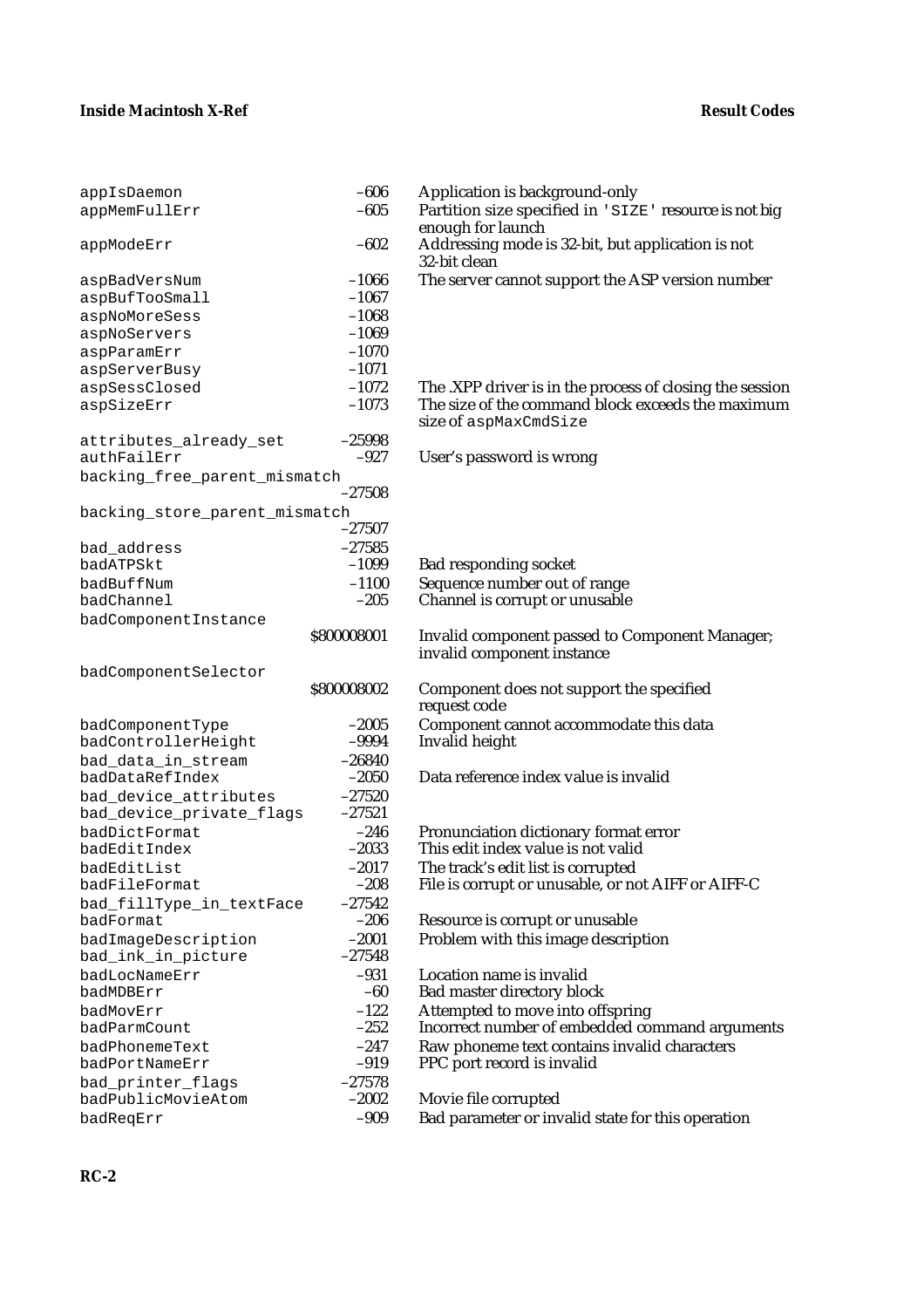| badSectionErr                                           | $-451$    | Not a valid section type                                                |
|---------------------------------------------------------|-----------|-------------------------------------------------------------------------|
| bad_seed_in_picture                                     | $-27545$  |                                                                         |
| badServiceMethodErr                                     | $-930$    | Service method is other than ppcServiceRealTime                         |
| bad_shape_cache_in_picture                              |           |                                                                         |
|                                                         | $-27546$  |                                                                         |
| bad_shape_in_picture                                    | $-27550$  |                                                                         |
| bad_style_in_picture                                    | $-27549$  |                                                                         |
| bad_style_in_textFace                                   | $-27541$  |                                                                         |
| badSubPartErr                                           | $-454$    | Bad edition container spec or invalid edition container                 |
| bad_textLayer_count                                     | $-27543$  |                                                                         |
| badTrackIndex                                           | $-2028$   | This track index value is not valid                                     |
| bad_transform_in_picture                                | $-27547$  |                                                                         |
| bad_transform_in_textFace                               |           |                                                                         |
|                                                         | $-27540$  |                                                                         |
| badTranslationSpecErr                                   | $-3031$   | Translation path is invalid                                             |
| badUnitErr                                              | $-21$     | Driver reference number does not match unit table                       |
| badVoiceID                                              | $-250$    | Specified voice has not been preloaded                                  |
| bdNamErr                                                | $-37$     | Bad filename or volume name (perhaps zero length)                       |
| bitmap_colorSet_one_entry                               |           |                                                                         |
|                                                         |           |                                                                         |
|                                                         | 33        | The bitmap drew, but it is probably not the desired                     |
|                                                         |           | result, since all colors map to the one color of the                    |
|                                                         |           | entry—an example is when the colors are off the end<br>of the color set |
| bitmap_height_negative                                  | $-27571$  |                                                                         |
| bitmap_is_not_resizable                                 | $-27639$  |                                                                         |
| bitmap_pixel_size_must_be_1                             |           |                                                                         |
|                                                         | $-27668$  |                                                                         |
|                                                         | $-27574$  |                                                                         |
| bitmap_ptr_not_aligned                                  | $-27575$  |                                                                         |
| bitmap_ptr_too_small                                    |           |                                                                         |
| bitmap_rowBytes_must_be_specified_for_user_image_buffer |           |                                                                         |
|                                                         | $-27567$  |                                                                         |
| bitmap_rowBytes_negative                                | $-27573$  |                                                                         |
| bitmap_rowBytes_not_aligned                             |           |                                                                         |
|                                                         | $-27568$  |                                                                         |
| bitmap_rowBytes_too_small                               |           |                                                                         |
|                                                         | $-27569$  |                                                                         |
| bitmap_width_negative                                   | $-27572$  |                                                                         |
| bitmap_zero_height                                      | ${\bf 8}$ | The bitmap doesn't have an area to draw                                 |
| bitmap_zero_width                                       | 7         | The bitmap doesn't have an area to draw                                 |
| btDupRecErr                                             | $-414$    | <b>Record already exists</b>                                            |
| btKeyLenErr                                             | $-416$    | Key length too great or equal to zero                                   |
| btNoSpace                                               | $-413$    | Insufficient disk space to store dictionary                             |
| btRecNotFnd                                             | $-415$    | Record cannot be found                                                  |
| buf2SmallErr                                            | $-3101$   | Packet too large for buffer; partial data returned                      |
| bufferIsSmall                                           | $-607$    | <b>Buffer is too small</b>                                              |
| buffersTooSmall                                         | $-210$    | <b>Buffer is too small</b>                                              |
| bufTooSmall                                             | $-243$    | Output buffer is too small to hold result                               |
| cache_already_cleared                                   | $-25952$  |                                                                         |
| cannot_add_unspecified_new_glyphs                       |           |                                                                         |
|                                                         | $-27660$  |                                                                         |
| cannotDeferErr                                          | $-625$    | Unable to defer additional user functions                               |
| cannot_dispose_default_colorProfile                     |           |                                                                         |
|                                                         | $-26689$  |                                                                         |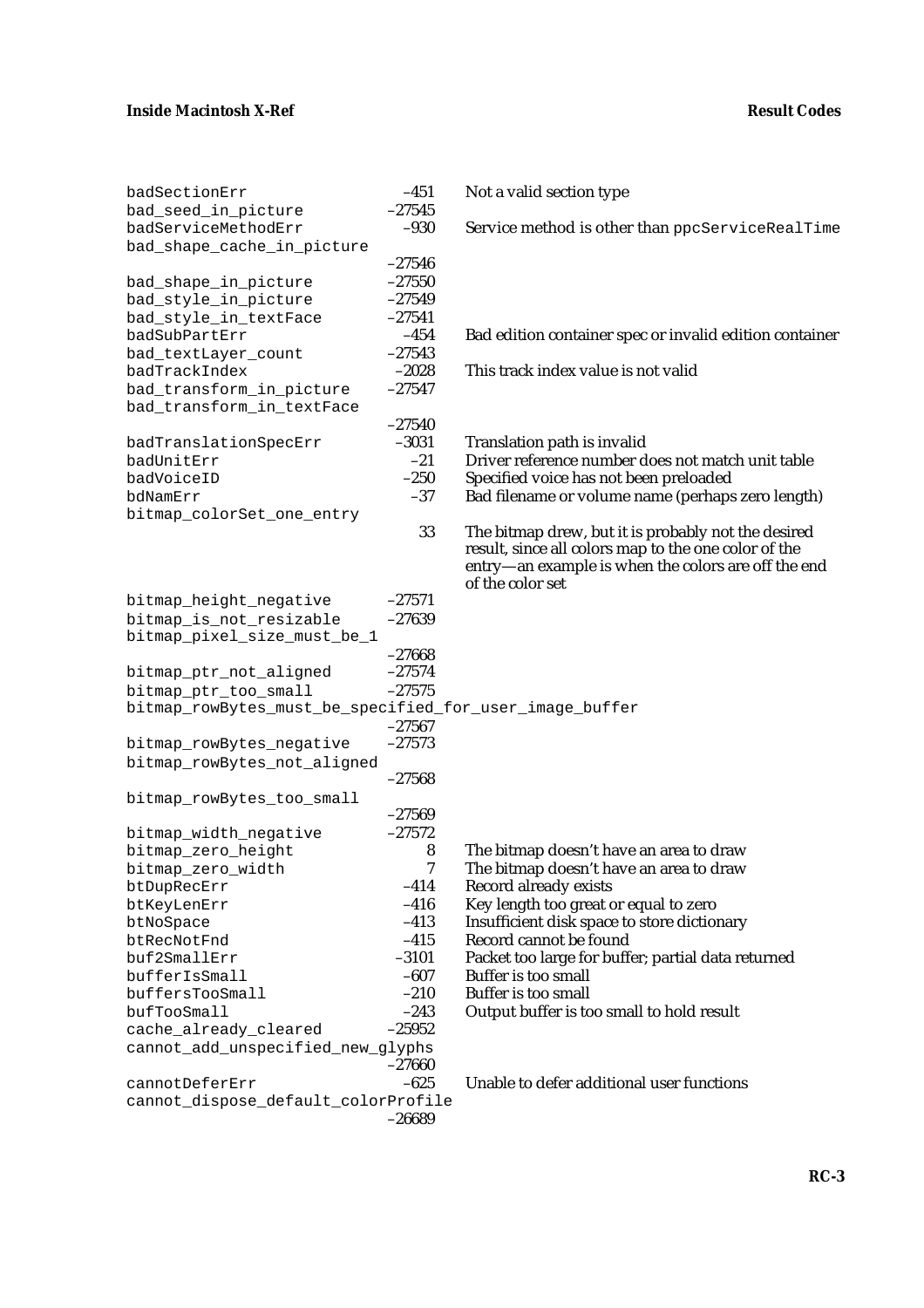| cannot_dispose_default_colorSet                         |                     |                                                                   |
|---------------------------------------------------------|---------------------|-------------------------------------------------------------------|
| cannot_dispose_default_ink                              | $-26688$            |                                                                   |
|                                                         | $-26691$            |                                                                   |
| cannot_dispose_default_shape                            |                     |                                                                   |
|                                                         | $-26693$            |                                                                   |
| cannot_dispose_default_style                            |                     |                                                                   |
|                                                         | $-26692$            |                                                                   |
| cannot_dispose_default_transform                        |                     |                                                                   |
|                                                         | $-26690$            |                                                                   |
| cannot_dispose_locked_shape                             |                     |                                                                   |
|                                                         | $-27658$            |                                                                   |
| cannot_dispose_locked_tag                               |                     |                                                                   |
|                                                         | $-27659$            |                                                                   |
| cannot_dispose_non_font                                 | $-26685$            |                                                                   |
| cannotMakeContiguousErr<br>cannotMoveAttachedController | $-622$              | Cannot make specified range contiguous                            |
|                                                         | $-9999$             | <b>Cannot move attached controllers</b>                           |
| cannot_set_graphics_client_memory_without_setting_size  |                     |                                                                   |
|                                                         | $-27647$            |                                                                   |
| cannot_set_item_shapes_to_nil                           |                     |                                                                   |
|                                                         | $-27662$            |                                                                   |
|                                                         |                     | cannot_set_unique_items_attribute_when_picture_contains_items     |
|                                                         | $-27619$            |                                                                   |
| cannotSetWidthOfAttachedController                      |                     |                                                                   |
|                                                         | $-9997$             | Cannot change controller width                                    |
| cannot_use_original_item_shapes_when_growing_picture    |                     |                                                                   |
| cantCreateSingleForkFile                                | $-27661$<br>$-2022$ | Error trying to create a single-fork file—this occurs             |
|                                                         |                     | when the file already exists                                      |
| cantEnableTrack                                         | $-2035$             | Cannot enable this track                                          |
| cantFindHandler                                         | $-2003$             | Cannot locate this handler                                        |
| cantLoadPickMethodErr                                   | $-11003$            | Custom pick method not in resource chain                          |
| cantOpenHandler                                         | $-2004$             | Cannot open this handler                                          |
| cantPutPublicMovieAtom                                  | $-2016$             | Cannot write to this movie file                                   |
| caps_already_set                                        | $-25997$            |                                                                   |
| catChangedErr                                           | $-1304$             | Catalog has changed and catalog position record may<br>be invalid |
| cbNotFound                                              | $-1102$             | ERead not active; NBP queue element not found; the                |
|                                                         |                     | aKillQEl parameter does not point to a                            |
|                                                         |                     | PSendRequest or PNSendRequest queue element                       |
| cDepthErr                                               | $-157$              | Invalid pixel depth                                               |
| cDevErr                                                 | $-155$              | Invalid type of graphics device                                   |
| channelBusy                                             | $-209$              | Channel is busy                                                   |
| channelNotBusy                                          | $-211$              | Channel not currently used                                        |
| character_substitution_took_place                       |                     |                                                                   |
|                                                         | $-26845$            |                                                                   |
| clip_already_set                                        | $-25996$            |                                                                   |
| clip_to_frame_shape_unimplemented                       | $-27699$            |                                                                   |
| clkRdErr                                                | $-85$               | Unable to read clock                                              |
| clkWrErr                                                | $-86$               | Time written did not verify                                       |
| closErr                                                 | $-24$               | Driver unable to complete close request                           |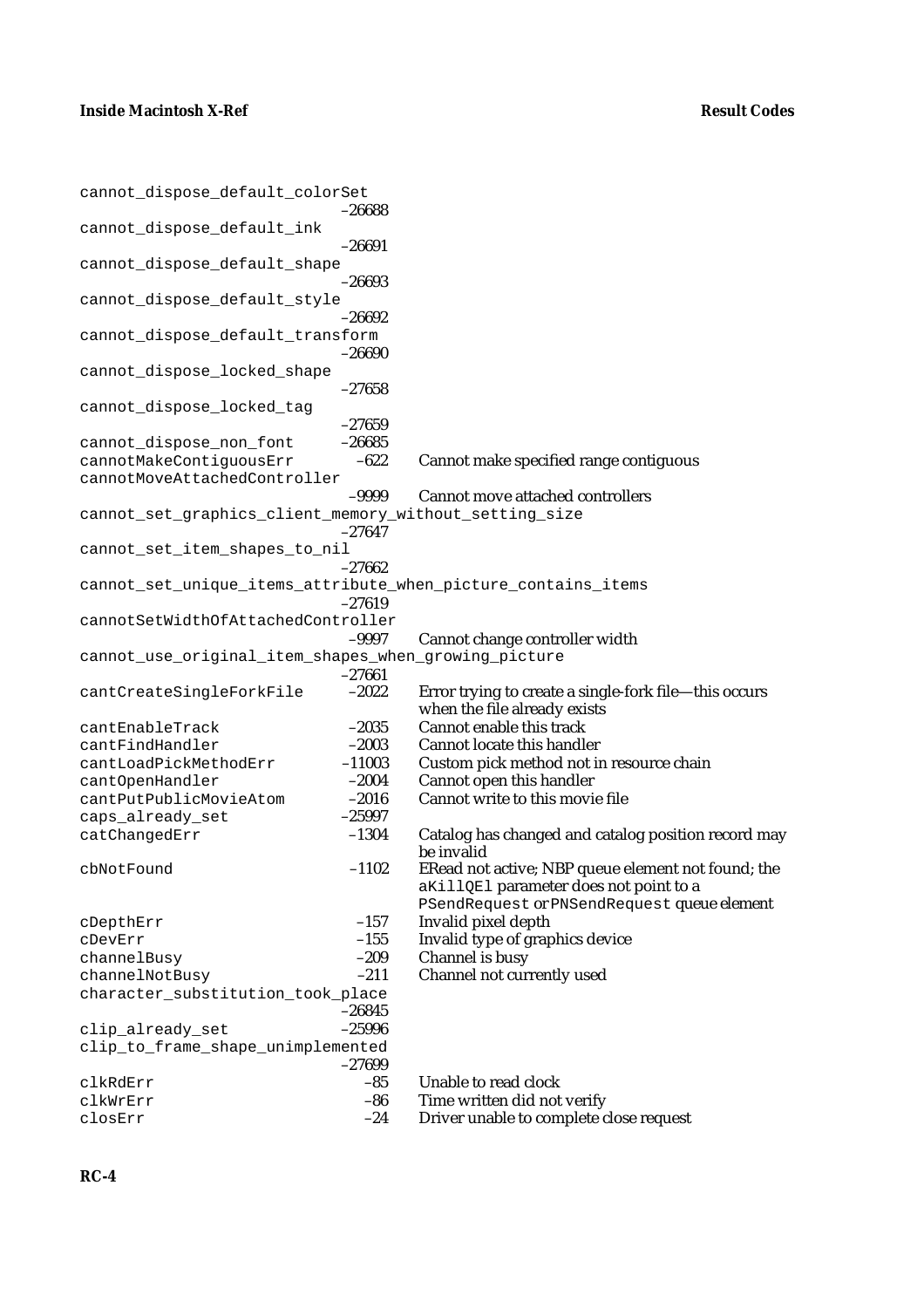| cMatchErr                                 | $-150$            | Color2Index failed to find an index                                                                   |
|-------------------------------------------|-------------------|-------------------------------------------------------------------------------------------------------|
| cNoMemErr                                 | $-152$            | Failed to allocate memory for structure                                                               |
| codecAbortErr                             | $-8967$           | Operation aborted by the progress function                                                            |
| codecBadDataErr                           | $-8969$           | Compressed data contains inconsistencies                                                              |
| codecConditionErr                         | $-8972$           | Component cannot perform requested oper                                                               |
| codecDataVersErr                          | $-8970$           | Compressor does not support the compress<br>version used to compress the image                        |
| codecErr                                  | $-8960$           | General error returned by compressor; can<br>returned by any function that gets handled<br>compressor |
| codecExtensionNotFoundErr                 |                   |                                                                                                       |
|                                           | $-8971$           | Requested extension is not in the image des<br>structure                                              |
| codecImageBufErr                          | $-8965$           | Could not allocate the image buffer                                                                   |
| codecOpenErr                              | $-8973$           | Compressor or decompressor component co<br>opened by the Image Compression Manage                     |
| codecScreenBufErr                         | $-8964$           | Could not allocate the screen buffer                                                                  |
| codecSizeErr                              | $-8963$           | Invalid buffer size specified                                                                         |
| codecSpoolErr                             | $-8966$           | Error loading or unloading data                                                                       |
| codecUnimpErr                             | $-8962$           | Feature not implemented by this compresso                                                             |
| codecWouldOffScreenErr                    | $-8968$           | Compressor would use screen buffer if it co                                                           |
| color_already_set                         | $-25995$          |                                                                                                       |
| color_index_requested_not_found           |                   |                                                                                                       |
|                                           | $-26897$          |                                                                                                       |
| color_is_nil                              | $-27844$          |                                                                                                       |
| colorProfile_access_restricted            |                   |                                                                                                       |
|                                           | $-27655$          |                                                                                                       |
| colorProfile_is_nil                       | $-27843$          |                                                                                                       |
| colorProfile_must_be_nil                  | $-27669$          |                                                                                                       |
| colorProfile_not_disposed                 | $-25946$          |                                                                                                       |
| colorProfile_wrong_type                   | $-27511$          |                                                                                                       |
| colorSet_access_restricted                |                   |                                                                                                       |
|                                           | $-27656$          |                                                                                                       |
| colorSet_index_out_of_range               | $-26896$          |                                                                                                       |
| colorSet_is_nil                           | $-27842$          |                                                                                                       |
| colorSet_no_entries                       | 32                | There are no colors in the color set so there<br>to draw                                              |
| colorSet_not_disposed                     | $-25947$          |                                                                                                       |
| colorSet_wrong_type                       | $-27515$          |                                                                                                       |
| colorSpace_out_of_range                   | $-27684$          |                                                                                                       |
| colorsRequestedErr                        | $-11004$          | Number out of range or greater than that pa<br>to NewPictInfo                                         |
| complex_glyph_style_not_allowed           |                   |                                                                                                       |
|                                           | $-27664$          |                                                                                                       |
| componentNotCaptured<br>connectionInvalid | $-3002$<br>$-609$ | This component has not been captured<br>Connection is invalid; nonexistent signature<br>session ID    |
| containerNotFoundWrn                      | $-461$            | Alias was not resolved                                                                                |
| contour_is_less_than_zero                 |                   |                                                                                                       |
|                                           | $-27689$          |                                                                                                       |
| contour_out_of_range                      | $-26900$          |                                                                                                       |
|                                           |                   |                                                                                                       |

|         | Color2Index failed to find an index                                                                             |
|---------|-----------------------------------------------------------------------------------------------------------------|
|         | Failed to allocate memory for structure                                                                         |
|         |                                                                                                                 |
|         | Operation aborted by the progress function                                                                      |
| $-8969$ | Compressed data contains inconsistencies                                                                        |
| $-8972$ | Component cannot perform requested operation                                                                    |
| $-8970$ | Compressor does not support the compression<br>version used to compress the image                               |
| -8960   | General error returned by compressor; can be<br>returned by any function that gets handled by the<br>compressor |
|         |                                                                                                                 |
| $-8971$ | Requested extension is not in the image description<br>structure                                                |
| $-8965$ | Could not allocate the image buffer                                                                             |
| $-8973$ | Compressor or decompressor component could not be<br>opened by the Image Compression Manager                    |
| $-8964$ | Could not allocate the screen buffer                                                                            |
| $-8963$ | Invalid buffer size specified                                                                                   |
| -8966   | Error loading or unloading data                                                                                 |
| $-8962$ | Feature not implemented by this compressor                                                                      |
|         | $-150$<br>$-152$<br>$-8967$                                                                                     |

Compressor would use screen buffer if it could

There are no colors in the color set so there is nothing to draw

Number out of range or greater than that passed to NewPictInfo

This component has not been captured Connection is invalid; nonexistent signature or session ID Alias was not resolved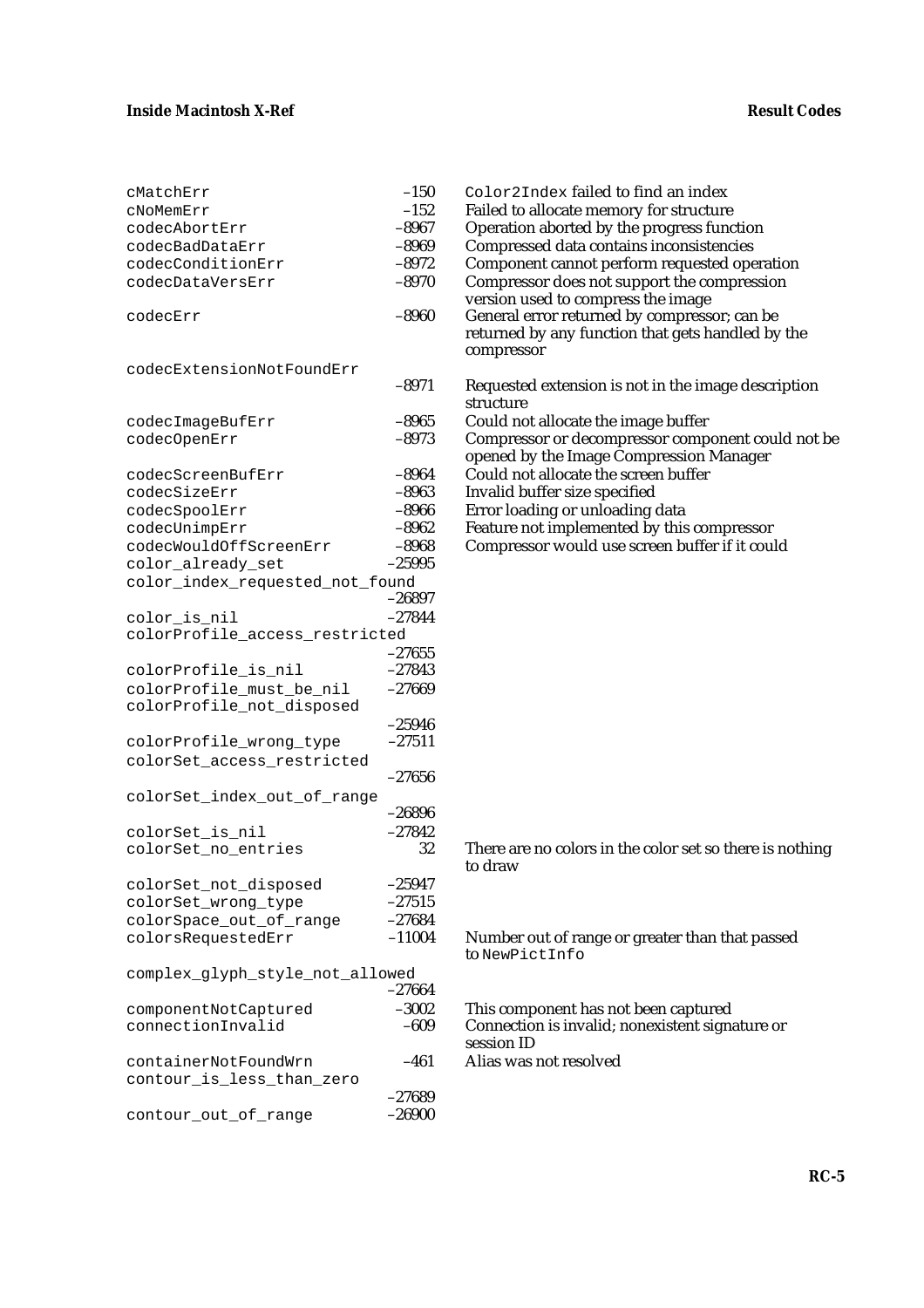| controlErr                                        | $-17$    | Driver does not respond to this control request;<br>unimplemented control instructions-the Device<br>Manager returns this result code |
|---------------------------------------------------|----------|---------------------------------------------------------------------------------------------------------------------------------------|
| controllerBoundsNotExact                          | $-9996$  | Boundary rectangle not exact                                                                                                          |
| controllerHasFixedHeight                          | $-9998$  | Cannot change controller height                                                                                                       |
| corErr                                            | $-3$     | PowerShare mail server not running                                                                                                    |
| could_not_create_backing_store                    |          |                                                                                                                                       |
|                                                   | $-27995$ |                                                                                                                                       |
| could_not_dispose_backing_store                   |          |                                                                                                                                       |
|                                                   | $-27946$ |                                                                                                                                       |
| couldNotResolveDataRef                            | $-2000$  | Cannot use this data reference                                                                                                        |
| couldNotUseAnExistingSample                       | $-2052$  | Movie Toolbox could not use a sample                                                                                                  |
|                                                   | $-27690$ |                                                                                                                                       |
| count_is_less_than_one<br>count_is_less_than_zero | $-27691$ |                                                                                                                                       |
|                                                   | $-26894$ |                                                                                                                                       |
| count_out_of_range<br>CProtectErr                 | $-154$   | ColorTable record entry protection violation                                                                                          |
|                                                   | $-153$   | Range error on color table request                                                                                                    |
| cRangeErr<br>cResErr                              | $-156$   | Invalid resolution for MakeITable                                                                                                     |
|                                                   | $-151$   | Failed to allocate memory for temporary structures                                                                                    |
| cTempMemErr<br>curve_error_already_set            | $-25994$ |                                                                                                                                       |
| dash_already_set                                  | $-25993$ |                                                                                                                                       |
| dash_empty                                        | 21       | The dash shape was specified as an empty type shape                                                                                   |
| dataAlreadyClosed                                 | $-2045$  | You have already closed this data source                                                                                              |
| dataAlreadyOpenForWrite                           | $-2044$  | Data source is already open for write                                                                                                 |
| dataNoDataRef                                     | $-2047$  | No data reference value found                                                                                                         |
| dataNotOpenForRead                                | $-2042$  | Cannot read from this data source                                                                                                     |
|                                                   | $-2043$  | Cannot write to this data source                                                                                                      |
| dataNotOpenForWrite<br>ddpLenErr                  | $-92$    | Datagram is too long                                                                                                                  |
| ddpSktErr                                         | $-91$    | Error opening socket; bad socket number or socket                                                                                     |
|                                                   |          | table is full                                                                                                                         |
| default_colorProfile_already_set                  |          |                                                                                                                                       |
|                                                   | $-25992$ |                                                                                                                                       |
| default_ink_already_set                           | $-25991$ |                                                                                                                                       |
| default_shape_already_set                         |          |                                                                                                                                       |
|                                                   | $-25989$ |                                                                                                                                       |
| default_style_already_set                         |          |                                                                                                                                       |
|                                                   | $-25988$ |                                                                                                                                       |
| default_transform_already_set                     |          |                                                                                                                                       |
|                                                   | $-25990$ |                                                                                                                                       |
| desktopDamagedErr                                 | $-1305$  | The desktop database has become corrupted—the                                                                                         |
|                                                   |          | Finder will fix this, but if your application is not<br>running with the Finder, use PBDTReset or<br>PBDTDelete                       |
| destPortErr                                       | $-906$   | Port does not exist at destination; server hasn't set                                                                                 |
|                                                   |          | 'SIZE' resource to indicate awareness of high-level                                                                                   |
|                                                   |          | events, or else is not present                                                                                                        |
| device_wrong_type                                 | $-27611$ |                                                                                                                                       |
| diffVolErr                                        | $-1303$  | Files are on different volumes                                                                                                        |
| dInstErr                                          | $-26$    | Driver resource not found                                                                                                             |
| directShape_attribute_set_as_side_effect          |          |                                                                                                                                       |
|                                                   | $-25941$ |                                                                                                                                       |
| dirFulErr                                         | $-33$    | File directory full                                                                                                                   |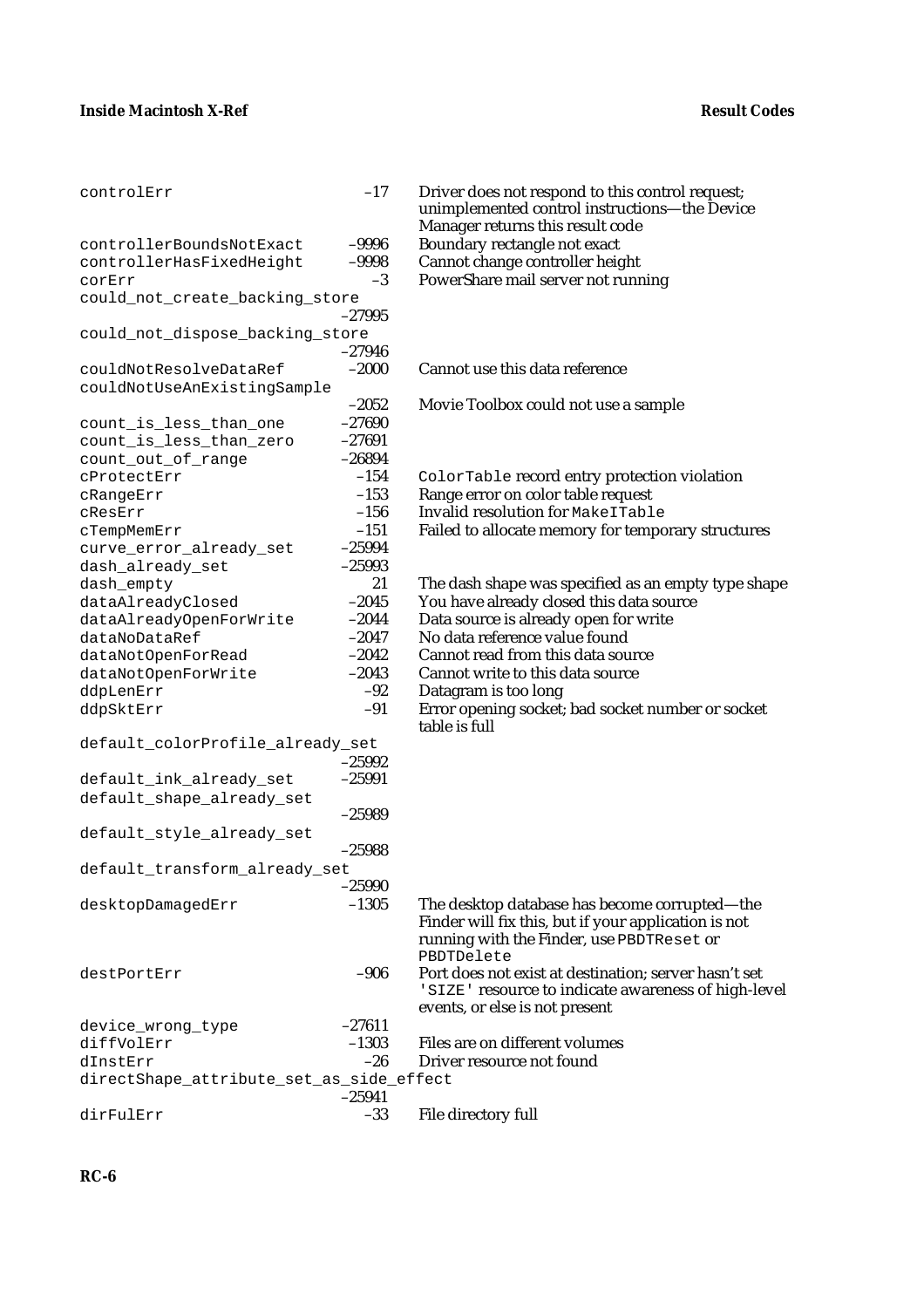| dirNFErr                | $-120$   | Directory not found or incomplete pathname                                                             |
|-------------------------|----------|--------------------------------------------------------------------------------------------------------|
| disposed_dead_caches    | $-25935$ |                                                                                                        |
| disposed_live_caches    | $-25934$ |                                                                                                        |
| dither_already_set      | $-25987$ |                                                                                                        |
| dRemovErr               | $-25$    | Attempt to remove an open driver                                                                       |
| dskFulErr               | $-34$    | All allocation blocks on the volume are full; not                                                      |
|                         |          | enough disk space to translate file                                                                    |
| dupFNErr                | $-48$    | A file with the specified name already exists; file<br>found instead of folder                         |
| editingNotAllowed       | $-9995$  | Controller does not support editing                                                                    |
| editionMgrInitErr       | $-450$   | Manager not initialized or could not load packa                                                        |
| eLenErr                 | $-92$    | Packet too large or first entry of the write-data<br>structure did not contain the full 14-byte header |
| empty_shape_not_allowed | $-27667$ |                                                                                                        |
| eMultiErr               | $-91$    | <b>Address not found</b>                                                                               |
| encoding_already_set    | $-25986$ |                                                                                                        |
| endOfDataReached        | $-2046$  | End of data                                                                                            |
| envBadVers              | $-5501$  | Nonpositive version number passed                                                                      |
| envNotPresent           | $-5500$  | SysEnvirons trap not present                                                                           |
| envVersTooBiq           | $-5502$  | Requested version of SysEnvirons not availa                                                            |
| eofErr                  | $-39$    | Logical end-of-file reached; no additional data i                                                      |
|                         |          | format                                                                                                 |
| errAborted              | $-1279$  | Request aborted by dspRemove or dspClose re                                                            |
| errADBop                | $-1$     | Unsuccessful completion                                                                                |
| errAEAccessorNotFound   | $-1723$  | There is no object accessor function for the spec.                                                     |
|                         |          | object class and token descriptor type                                                                 |
| errAEBadTestKey         | $-1726$  | The descriptor record in a test key is neither a                                                       |
|                         |          | comparison descriptor record nor a logical                                                             |
|                         |          | descriptor record                                                                                      |
| errAECoercionFail       | $-1700$  | Data could not be coerced to the requested                                                             |
|                         |          | descriptor type                                                                                        |
| errAECorruptData        | $-1702$  | Data in an Apple event could not be read                                                               |
| errAEDescNotFound       | $-1701$  | Descriptor record was not found                                                                        |
| errAEEmptyListContainer | $-1730$  | The container for an Apple event object is speci<br>an empty list                                      |
| errAEEventNotHandled    | $-1708$  | Event wasn't handled by an Apple event handle                                                          |
| errAEHandlerNotFound    | $-1717$  | No handler found for an Apple event or a coerc                                                         |
|                         |          | no object callback function found                                                                      |
| errAEIllegalIndex       | $-1719$  | Not a valid list index                                                                                 |
| errAEImpossibleRange    | $-1720$  | The range is not valid because it is impossible fo                                                     |
|                         |          | range to include the first and last objects that we                                                    |
|                         |          | specified; an example is a range in which the of                                                       |
|                         |          | the first object is greater than the offset of the last                                                |
|                         |          | object                                                                                                 |
| errAENegativeCount      | $-1729$  | Object-counting function returned negative value                                                       |
| errAENewerVersion       | $-1706$  | Need a newer version of the Apple Event Mana                                                           |
| errAENoSuchLogical      | $-1725$  | The logical operator in a logical descriptor recor                                                     |
|                         |          | not kAEAND, kAEOR, or kAENOT                                                                           |
| errAENoSuchObject       | $-1728$  | A run-time resolution error, for example: object                                                       |
|                         |          | specifier record asked for the third element, but                                                      |
|                         |          | are only two                                                                                           |

| aisposea_iive_cacnes    | –८७५७4   |                                                                                                                                                                                                                                                |
|-------------------------|----------|------------------------------------------------------------------------------------------------------------------------------------------------------------------------------------------------------------------------------------------------|
| dither_already_set      | $-25987$ |                                                                                                                                                                                                                                                |
| dRemovErr               | $-25$    | Attempt to remove an open driver                                                                                                                                                                                                               |
| dskFulErr               | $-34$    | All allocation blocks on the volume are full; not<br>enough disk space to translate file                                                                                                                                                       |
| dupFNErr                | $-48$    | A file with the specified name already exists; file<br>found instead of folder                                                                                                                                                                 |
| editingNotAllowed       | -9995    | Controller does not support editing                                                                                                                                                                                                            |
| editionMgrInitErr       | $-450$   | Manager not initialized or could not load package                                                                                                                                                                                              |
| eLenErr                 | $-92$    | Packet too large or first entry of the write-data<br>structure did not contain the full 14-byte header                                                                                                                                         |
| empty_shape_not_allowed | $-27667$ |                                                                                                                                                                                                                                                |
| eMultiErr               | $-91$    | <b>Address not found</b>                                                                                                                                                                                                                       |
| encoding_already_set    | $-25986$ |                                                                                                                                                                                                                                                |
| endOfDataReached        | $-2046$  | End of data                                                                                                                                                                                                                                    |
| envBadVers              | $-5501$  | Nonpositive version number passed                                                                                                                                                                                                              |
| envNotPresent           | $-5500$  | SysEnvirons trap not present                                                                                                                                                                                                                   |
| envVersTooBig           | $-5502$  | Requested version of SysEnvirons not available                                                                                                                                                                                                 |
| eofErr                  | $-39$    | Logical end-of-file reached; no additional data in the<br>format                                                                                                                                                                               |
| errAborted              | $-1279$  | Request aborted by dspRemove or dspClose routine                                                                                                                                                                                               |
| errADBop                | $-1$     | Unsuccessful completion                                                                                                                                                                                                                        |
| errAEAccessorNotFound   | $-1723$  | There is no object accessor function for the specified<br>object class and token descriptor type                                                                                                                                               |
| errAEBadTestKey         | $-1726$  | The descriptor record in a test key is neither a<br>comparison descriptor record nor a logical<br>descriptor record                                                                                                                            |
| errAECoercionFail       | $-1700$  | Data could not be coerced to the requested<br>descriptor type                                                                                                                                                                                  |
| errAECorruptData        | $-1702$  | Data in an Apple event could not be read                                                                                                                                                                                                       |
| errAEDescNotFound       | $-1701$  | Descriptor record was not found                                                                                                                                                                                                                |
| errAEEmptyListContainer | $-1730$  | The container for an Apple event object is specified by<br>an empty list                                                                                                                                                                       |
| errAEEventNotHandled    | $-1708$  | Event wasn't handled by an Apple event handler                                                                                                                                                                                                 |
| errAEHandlerNotFound    | $-1717$  | No handler found for an Apple event or a coercion, or<br>no object callback function found                                                                                                                                                     |
| errAEIllegalIndex       | $-1719$  | Not a valid list index                                                                                                                                                                                                                         |
| errAEImpossibleRange    | $-1720$  | The range is not valid because it is impossible for a<br>range to include the first and last objects that were<br>specified; an example is a range in which the offset of<br>the first object is greater than the offset of the last<br>object |
| errAENegativeCount      | $-1729$  | Object-counting function returned negative value                                                                                                                                                                                               |
| errAENewerVersion       | $-1706$  | Need a newer version of the Apple Event Manager                                                                                                                                                                                                |
| errAENoSuchLogical      | $-1725$  | The logical operator in a logical descriptor record is<br>not kAEAND, kAEOR, or kAENOT                                                                                                                                                         |
| errAENoSuchObject       | $-1728$  | A run-time resolution error, for example: object<br>specifier record asked for the third element, but there<br>are only two                                                                                                                    |
| errAENotAEDesc          | $-1704$  | Not a valid descriptor record                                                                                                                                                                                                                  |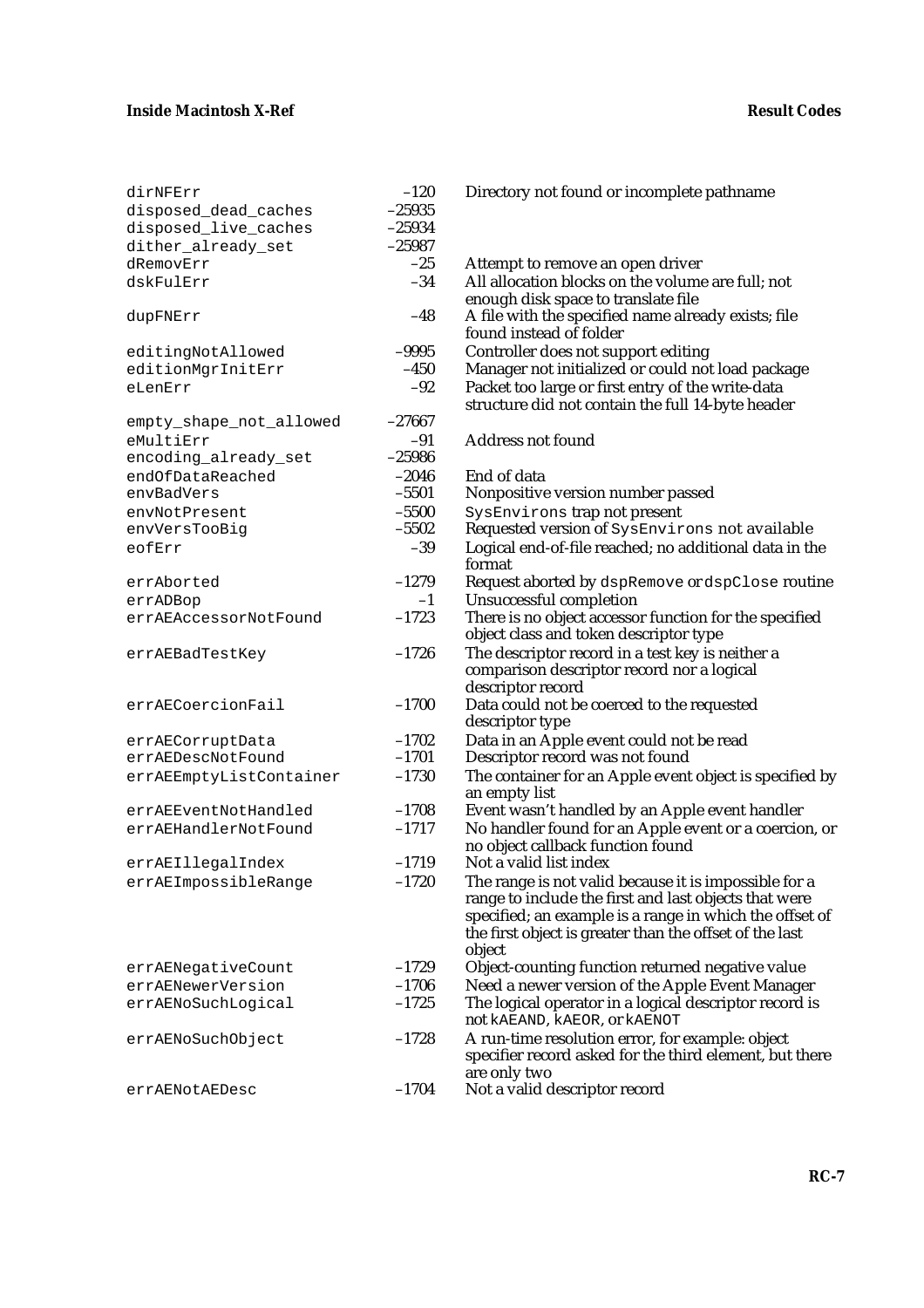| errAENotAnObjectSpec              | $-1727$            | The objSpecifier parameter of AEResolve is not<br>an object specifier record                           |
|-----------------------------------|--------------------|--------------------------------------------------------------------------------------------------------|
| errAENotAppleEvent                | $-1707$            | Event is not an Apple event                                                                            |
| errAENotASpecialFunction          | $-1714$            | The keyword is not valid for a special function                                                        |
| errAENoUserInteraction            | $-1713$            | No user interaction allowed                                                                            |
| errAEParamMissed                  | $-1715$            | Handler cannot understand a parameter the client                                                       |
|                                   |                    | considers required                                                                                     |
| errAERecordingIsAlreadyOn         |                    |                                                                                                        |
|                                   | $-1732$            | Attempt to turn recording on when it is already on                                                     |
| errAEReplyNotArrived              | $-1718$            | Reply has not yet arrived                                                                              |
| errAEReplyNotValid                | $-1709$            | AEResetTimer was passed an invalid reply                                                               |
| errAETimeout                      | $-1712$            | Apple event timed out                                                                                  |
| errAEUnknownAddressType           | $-1716$            | Unknown Apple event address type                                                                       |
| errAEUnknownObjectType            | $-1731$            | Descriptor type of token returned by AEResolve is                                                      |
|                                   |                    | not known to server application                                                                        |
| errAEUnknownSendMode              | $-1710$            | Invalid sending mode was passed                                                                        |
| errAEWaitCanceled                 | $-1711$            | User canceled out of wait loop for reply or receipt                                                    |
| errAEWrongDataType                | $-1703$            | Wrong descriptor type                                                                                  |
| errAEWrongNumberArgs              | $-1721$            | The number of operands provided for the <b>kAENot</b>                                                  |
|                                   |                    | logical operator is not 1                                                                              |
| errAttention                      | $-1276$            | Attention message too long                                                                             |
| errBadConverterID                 | $-8979$            | The 'PDEF' converter doesn't exist                                                                     |
| errBadConverterIndex              | $-8984$            | When saving a spool file to disk, the value of the<br>fileTypeIndex field had no matching entry in the |
|                                   |                    | driver                                                                                                 |
| errBadFontKeyType                 | $-8976$            | Font found in printer is not Type 1, TrueType, or<br>bitmapped font                                    |
| errBadSpoolFileVersion            | $-8990$            | Bad version number in header of spool file                                                             |
| errBitmapFontMissing              | $-8986$            | Unable to build bitmap for font                                                                        |
| errCouldNotMakeNumberedFilename   |                    |                                                                                                        |
|                                   | $-8989$            | Could not make a unique filename for the spool file                                                    |
| errDidNotDownloadFont             | $-8985$            | A PostScript outline could not be found for a                                                          |
|                                   |                    | PostScript font, and there is no associated 'sfnt'                                                     |
|                                   |                    | resource                                                                                               |
| errDSPQueueSize<br>errFaceListBad | $-1274$<br>$-8997$ | Send or receive queue is too small<br>Entry could not be found in typeface list                        |
|                                   | $-8995$            |                                                                                                        |
| errFontNotFound                   |                    | Font query reply didn't match any fonts in list of<br><b>PostScript names</b>                          |
| errFwdReset                       | $-1275$            | Read terminated by forward reset                                                                       |
| errInLineTimeout                  | $-8993$            | The printer is not responding                                                                          |
| errNoPagesSpooled                 | $-8980$            | Application called PrOpenDoc and PrCloseDoc                                                            |
|                                   |                    | without calling PrOpenPage and PrClosePage in                                                          |
|                                   |                    | between                                                                                                |
| errNoPattern                      | $-8978$            | The pixel pattern could not be found and could not be                                                  |
|                                   |                    | built                                                                                                  |
| errNoProcSetRes                   | $-8991$            | The resource describing needed procedure sets is                                                       |
|                                   |                    | unavailable for the PostScript prolog                                                                  |
| errNotAKey                        | $-8998$            | Key for desired font number and style could not be                                                     |
|                                   |                    | found in font table                                                                                    |
| errNullColorInfo                  | $-8981$            | The getColor function called with null                                                                 |
|                                   |                    | GetColorInfo handle                                                                                    |
| errOpenDenied                     | $-1273$            | Open request denied by recipient                                                                       |
| err0pening                        | $-1277$            | Attempt to open connection failed                                                                      |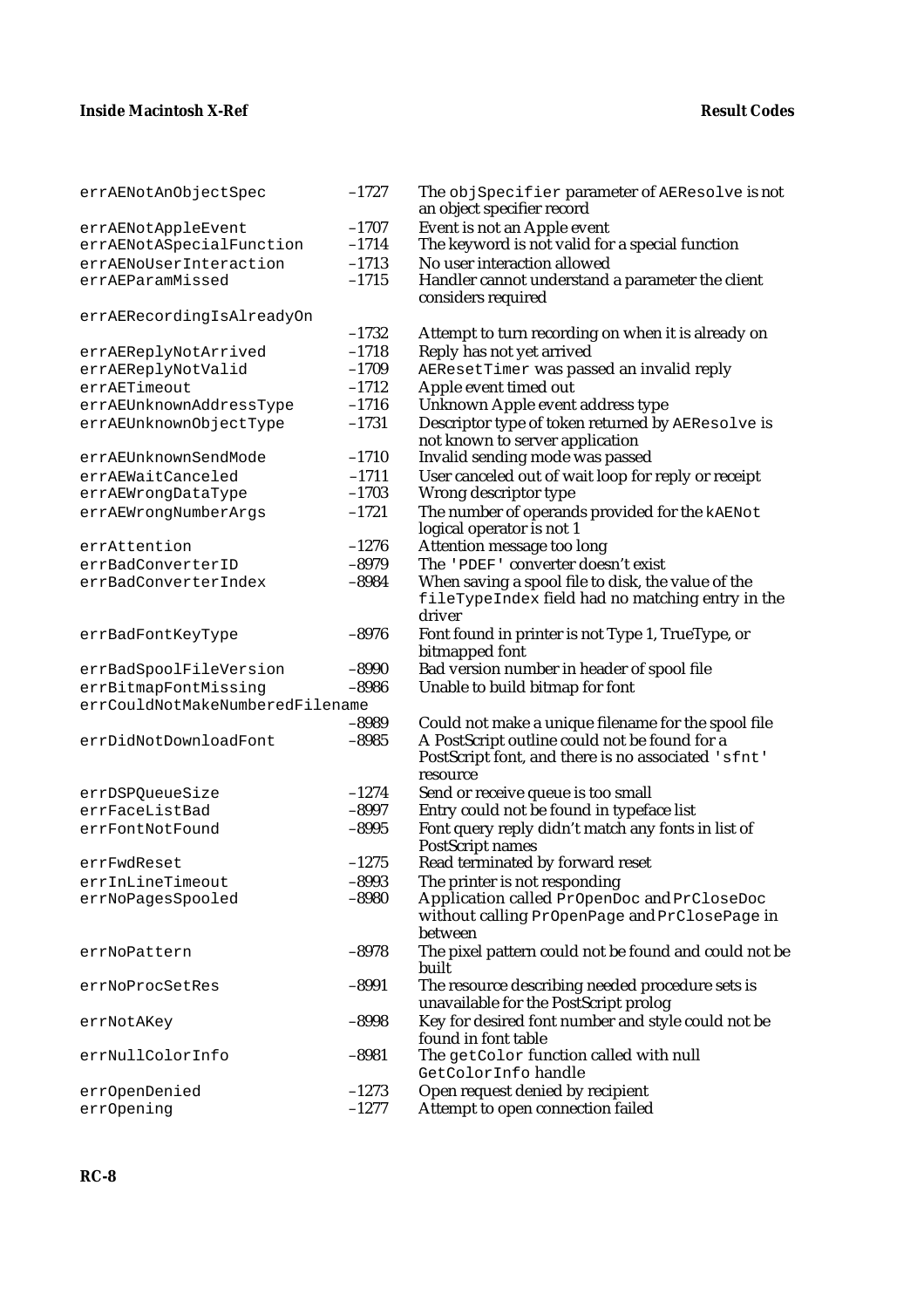| errOSABadSelector                         | $-1754$            | Selector not supported by scripting component                |
|-------------------------------------------|--------------------|--------------------------------------------------------------|
| errOSABadStorageType                      | $-1752$            | Illegal storage type                                         |
| errOSACantCoerce                          | $-1700$            | Same as errAECoercionFail; data could not be                 |
|                                           |                    | coerced to the requested data type                           |
| errOSACantOpenComponent                   | $-1762$            | Generic scripting component error; can't connect to          |
|                                           |                    | scripting component                                          |
| errOSAComponentMismatch                   | $-1761$            | Generic scripting component error; parameters are for        |
|                                           |                    | two different scripting components instead of the            |
|                                           |                    | same one                                                     |
| errOSACorruptData                         | $-1702$            | Same as errAECorruptData                                     |
| errOSADataFormatObsolete                  | $-1758$            | Data format is obsolete                                      |
| errOSADataFormatTooNew                    | $-1759$            | Data format is too new                                       |
| errOSAInvalidID                           | $-1751$            | Invalid script ID                                            |
| errOSANoSuchDialect                       | $-1757$            | Invalid dialect code                                         |
| errOSAScriptError                         | $-1753$            | Error occurred during compilation or execution               |
| errOSASourceNotAvailable                  | $-1756$            | Source data not available                                    |
| errOSASystemError                         | $-1750$            | General scripting system error                               |
| errPSFileName                             | $-8987$<br>$-8982$ | PostScript file isn't named                                  |
| errPSFileNameNull                         |                    | The filename pointer for the spool file is null              |
| errPSStateUnderflow                       | $-8977$            | PostScript stack underflow while restoring<br>graphics state |
| errRefNum                                 | $-1280$            | Bad connection reference number                              |
| errSizeListBad                            | $-8996$            | The size list contained an entry that could not be           |
|                                           |                    | reconciled with the typeface list                            |
| errSpoolFolderIsAFile                     | $-8983$            | The spool folder is a file instead of a folder               |
| errState                                  | $-1278$            | Bad connection state for this operation                      |
| errUnknownPSLevel                         | $-8994$            | The PostScript level has an unknown value                    |
| excessCollsns                             | $-95$              | Hardware error; excessive collisions on write                |
| extFSErr                                  | $-58$              | Disk has external file system-file system identifier is      |
|                                           |                    | nonzero; volume belongs to an external file system           |
| extractErr                                | $-3104$            | Can't find tuple in buffer                                   |
| extra_data_passed_was_ignored             |                    |                                                              |
|                                           | $-26698$           |                                                              |
| face_already_set                          | $-25985$           |                                                              |
| face_override_style_font_must_match_style |                    |                                                              |
|                                           | $-26684$           |                                                              |
| fBsyErr                                   | $-47$              | File is busy; one or more files are open; directory not      |
|                                           |                    | empty or working directory control block is open;            |
|                                           |                    | section doing I/O                                            |
| featureUnsupported                        | $-2053$            | Movie Toolbox does not support this feature                  |
| fidExists                                 | $-1301$            | <b>File ID already exists</b>                                |
| fidNotFoundErr                            | $-1300$            | File ID not found                                            |
| fill_already_set                          | $-25984$           |                                                              |
| firstDskErr                               | $-84$              | First of the range of low-level disk errors                  |
| first_glyph_advance_must_be_absolute      | $-27622$           |                                                              |
| fLckdErr                                  | $-45$              | File is locked; publisher writing to an edition              |
|                                           |                    |                                                              |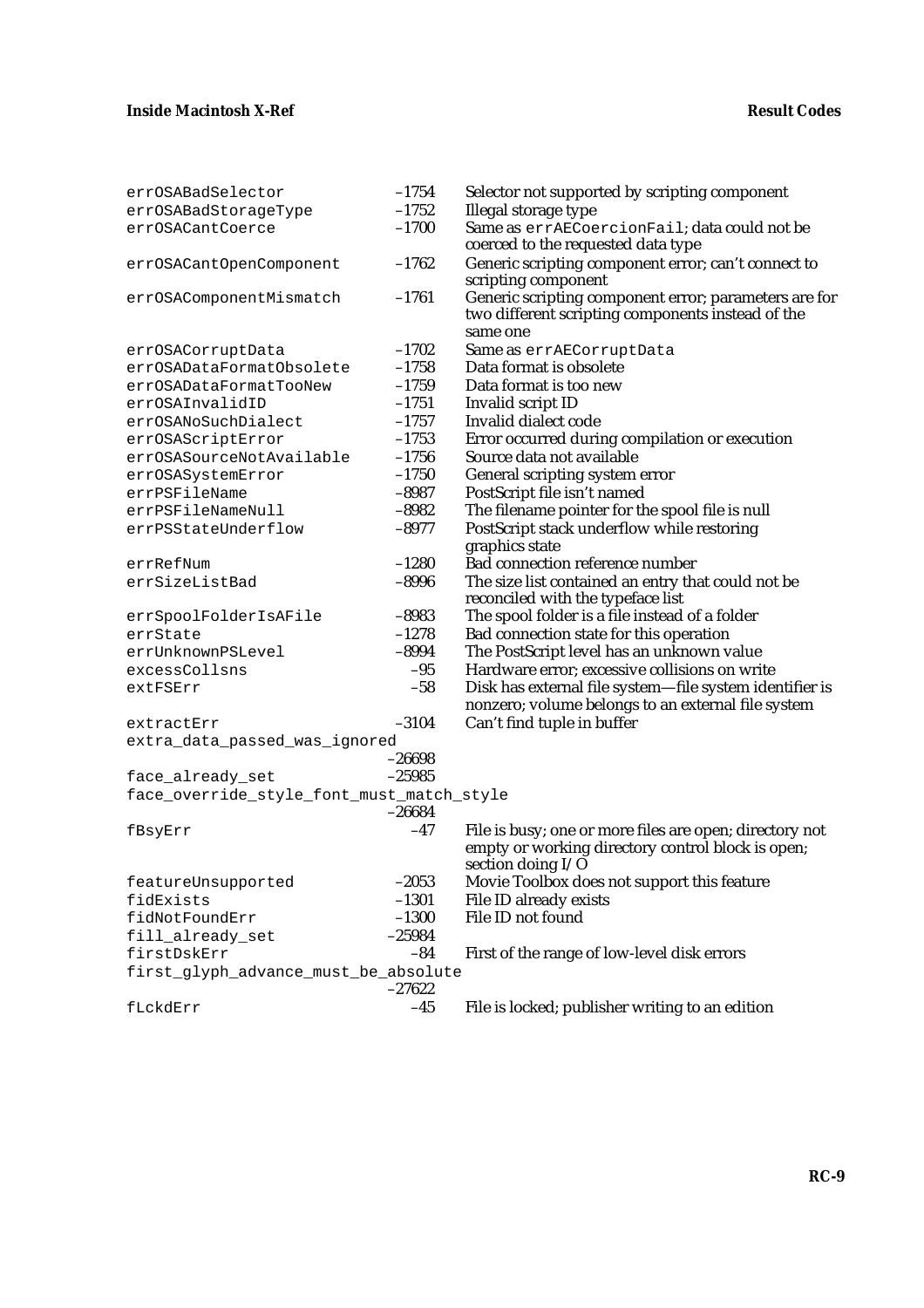- fnfErr –43 File, directory, or edition container not found; target not found, but volume and parent directory found; for FindFolder: type not found in 'fld#' resource, or disk doesn't have System Folder support or System Folder in volume header, or disk does not have desktop database support for Desktop Folder—in all cases, folder not found; for ResolveAliasFile: target not found, but volume and parent directory found and theSpec parameter contains a valid file system specification record
- fnOpnErr –38 File not open font\_already\_set font\_cannot\_be\_changed –27944 font qlyph index out of range  $-26891$ <br> $-26843$ font\_language\_not\_found –26843 font\_name\_not\_found -26696<br>font not disposed -25945 font\_not\_disposed font\_not\_found\_during\_unflattening –26842 font\_not\_in\_font\_list –27523 font scaler api version mismatch –27882 font\_scaler\_bitmap\_allocation\_failed –27893 font\_scaler\_fake\_linespacing –26848 font\_scaler\_fake\_metrics –26849 font\_scaler\_fixed\_overflow –27883 font\_scaler\_getfonttable\_failed –27894 font scaler qlyph substitution –26847 font\_scaler\_hinting\_error –27887 font\_scaler\_internal\_error –27885 font\_scaler\_invalid\_matrix –27884 font\_scaler\_newblock\_failed –27895 font\_scaler\_no\_kerning\_applied –26846 font\_scaler\_no\_output –26850 font\_scaler\_outline\_allocation\_failed –27892 font scaler rasterizer error –27886 font\_scaler\_streaming\_aborted –27881 font\_table\_index\_out\_of\_range –26892
	-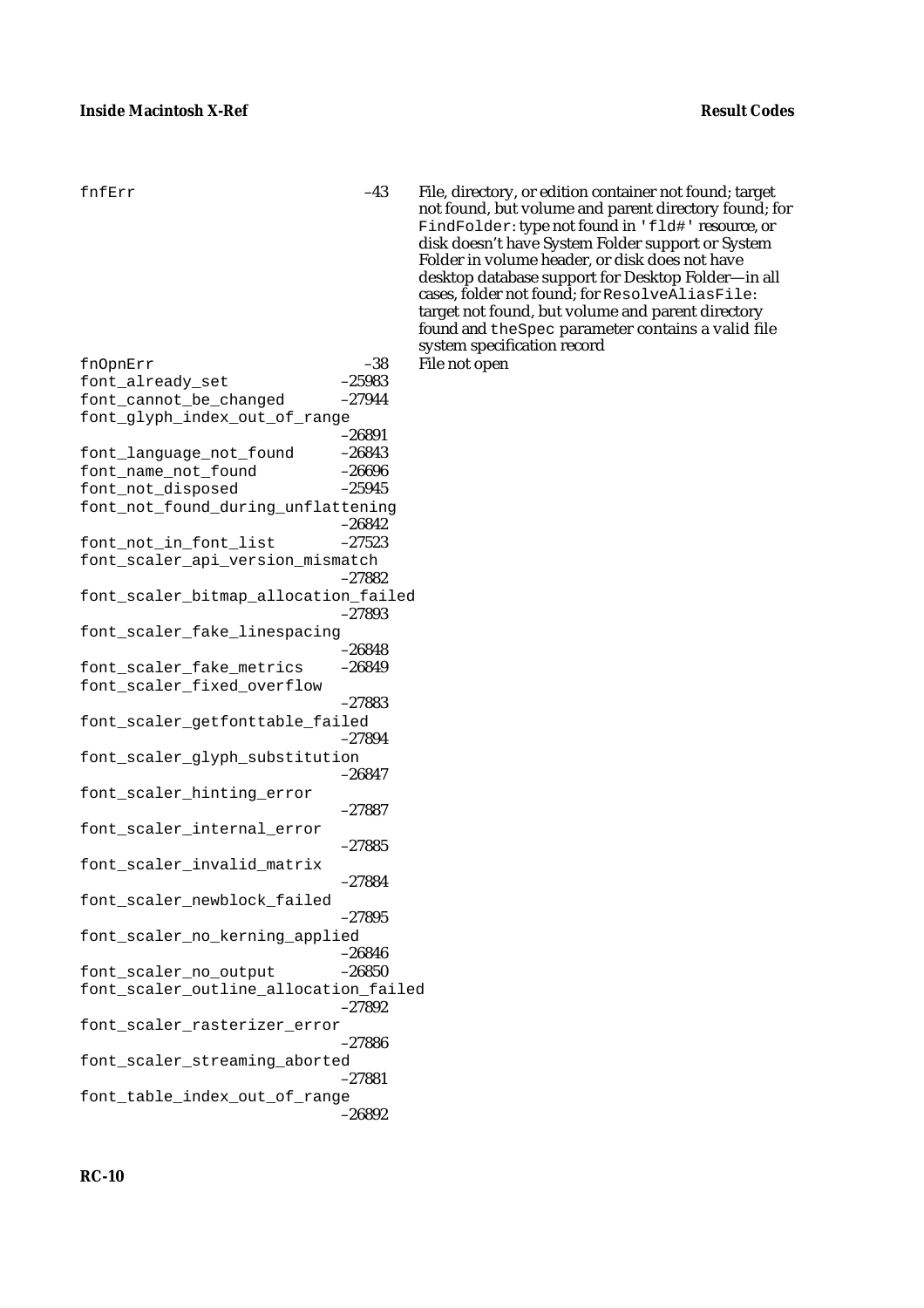| font_table_not_found                                       | $-26697$           |              |
|------------------------------------------------------------|--------------------|--------------|
| font_variations_already_set                                |                    |              |
|                                                            | $-25982$           |              |
| font_wrong_size                                            | $-27527$           |              |
| font_wrong_type                                            | $-27528$           |              |
| fragAppNotFound                                            | $-2822$            | No           |
| fragArchErr                                                | $-2823$            | Frag         |
| fragConnectionIDNotFound                                   | $-2801$            | Cor          |
| fragConstErr                                               | $-2819$            | Inte         |
| fragContextNotFound                                        | $-2800$            | Cor          |
| fragCorruptErr                                             | $-2820$            | Frag         |
| fragDupRegLibName                                          | $-2805$            | Reg          |
| fragFormatUnknown                                          | $-2806$            | Frag         |
| fragHadUnresolveds                                         | $-2807$            | Loa          |
|                                                            |                    | syn          |
| fragImportTooNew                                           | $-2814$            | Imp          |
| fragImportTooOld                                           | $-2813$            | Imp<br>Ciro  |
| fragInitLoop                                               | $-2815$            |              |
| fragInitRtnUsageErr                                        | $-2816$<br>$-2824$ | <b>Boo</b>   |
| fragInvalidFragmentUsage                                   |                    | Frag<br>Erro |
| fragLibConnErr<br>fragLibNotFound                          | $-2817$<br>$-2804$ | Lib          |
|                                                            | $-2818$            | Erro         |
| fragMgrInitErr<br>fragNoAddrSpace                          | $-2810$            | Not          |
|                                                            |                    | for:         |
| fragNoContextIDs                                           | $-2811$            | No.          |
| fragNoErr                                                  | 0                  | No.          |
| fragNoMem                                                  | $-2809$            | Not          |
| fragObjectInitSeqErr                                       | $-2812$            | Orc          |
| fragSectionNotFound                                        | $-2803$            | Sect         |
| fragSymbolNotFound                                         | $-2802$            | Syn          |
| fragUserInitProcErr                                        | $-2821$            | Init         |
| frequency_parameter_out_of_range                           |                    |              |
|                                                            | $-27682$           |              |
| fsDSIntErr                                                 | $-127$             | Inte         |
| fsRnErr                                                    | $-59$              | Pro          |
| functionality_unimplemented                                |                    |              |
|                                                            | $-27700$           |              |
| generalPSErr                                               | -8133              | A P          |
|                                                            |                    | data         |
|                                                            |                    | in tl        |
| geometry_unaffected                                        | $-25959$           |              |
| gestaltDupSelectorErr                                      | $-5552$            | Sele         |
| gestaltLocationErr                                         | $-5553$            | Fun          |
| qestaltUndefSelectorErr                                    | $-5551$            | Uno          |
| gestaltUnknownErr                                          | $-5550$            | Cou          |
| gfpErr                                                     | $-52$              | Erro         |
| glyph_empty                                                | 10                 | The          |
| glyph_first_advance_bit_set_not_allowed                    |                    |              |
|                                                            | $-27556$           |              |
| glyph_index_too_small                                      | $-27678$           |              |
| glyph_not_added_to_font<br>glyph_positions_are_already_set | $-27676$           |              |
|                                                            |                    |              |

No application found in 'cfrq' resource Fragment targeted for unacceptable architecture Connection ID is not valid Internal inconsistency discovered Context ID is not valid Fragment container is corrupted Registered name already in use Fragment container format unknown Loaded fragment has unacceptable unresolved symbols Import library is too new Import library is too old Circularity in required initialization order Boot library has initialization routine Fragment is used invalidly Error connecting to library Library name not found in fragment registry Error during Code Fragment Manager initialization Not enough memory in user's address space for section No more context IDs available No error Not enough memory for internal bookkeeping Order error during user initialization function Section was not found Symbol was not found in connection Initialization procedure did not return noErr

Internal file system error Problem during rename

A PostScript error occurred during transmission of data to the printer; this is most often caused by a bug in the application-supplied PostScript code

Selector already exists Function not in system heap Undefined selector Could not obtain the response Error during GetFPos There is no glyph to draw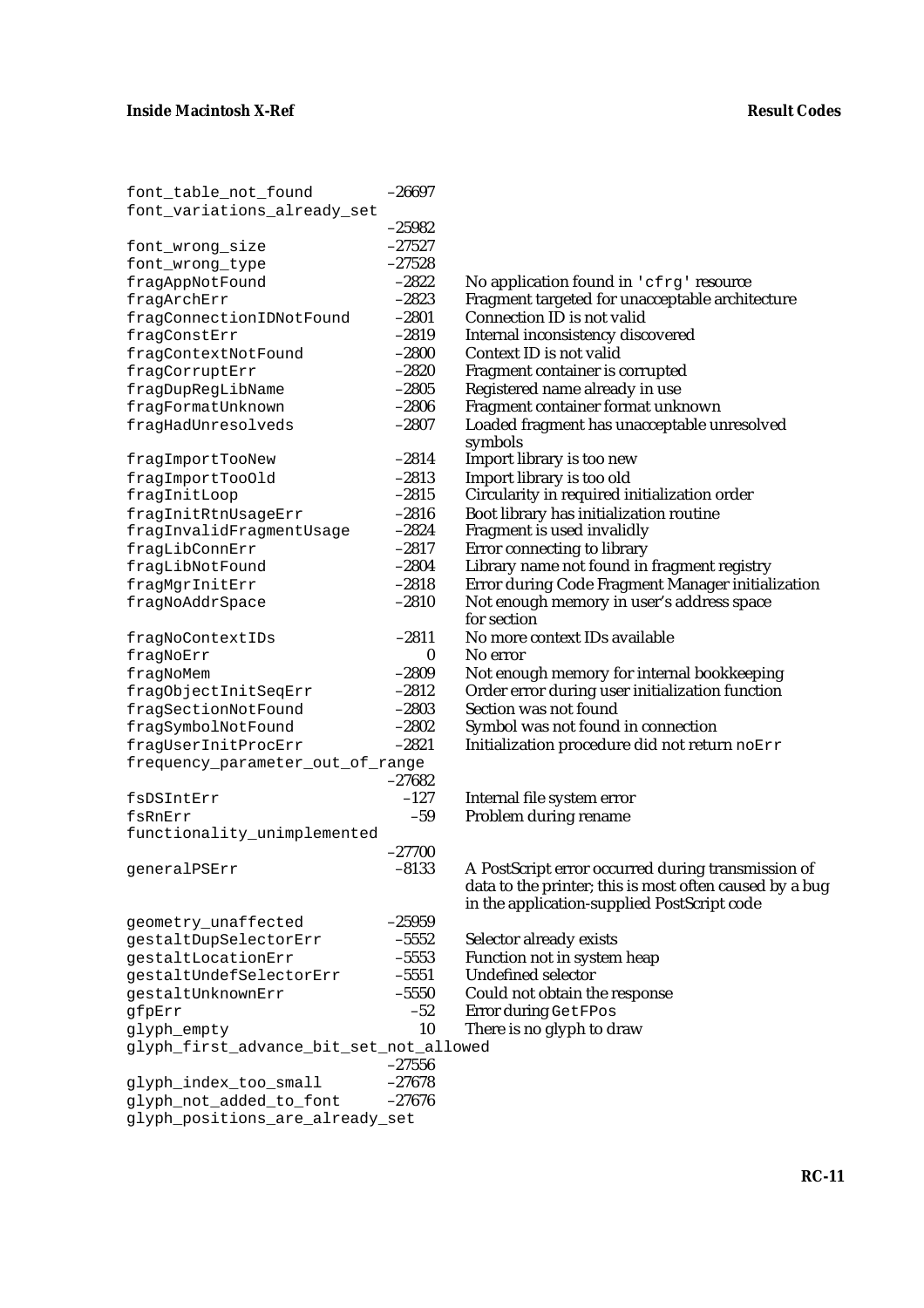–25981 glyph\_positions\_determined\_by\_advance –25943 glyph\_run\_count\_negative –27559 glyph\_run\_count\_zero –27558 glyph\_run\_counts\_do\_not\_sum\_to\_character\_count –27557 glyph tangent vectors both zero –27555 glyph\_tangents\_are\_already\_set –25980 glyph\_tangents\_have\_no\_effect –25944 graphic\_type\_cannot\_be\_dashed –27628 graphic\_type\_cannot\_be\_inset –27626 graphic\_type\_cannot\_be\_mapped –27634 graphic\_type\_cannot\_be\_moved –27633 graphic\_type\_cannot\_be\_reduced –27627 graphic\_type\_cannot\_be\_reset –27629 graphic\_type\_cannot\_be\_rotated –27631 graphic\_type\_cannot\_be\_scaled –27632 graphic\_type\_cannot\_be\_skewed –27630 graphic\_type\_does\_not\_contain\_points –27636 graphic\_type\_does\_not\_have\_a\_structure –27652 graphic\_type\_does\_not\_have\_multiple\_contours –27635 graphics\_client\_memory\_is\_already\_allocated –27645 graphics\_client\_memory\_too\_small –27646 graphics\_routine\_selector\_is\_obsolete –27648 guestNotAllowedErr –932 Destination port requires authentication gxFirstFatalError gxFirstFontScalerError –27900 gxFirstFontScalerWarning –26850 gxFirstImplementationLimitError –27800 gxFirstNonFatalError -27950<br>qxFirstParameterError -27850 gxFirstParameterError gxFirstParameterOutOfRangeWarning –26900

### **RC-12**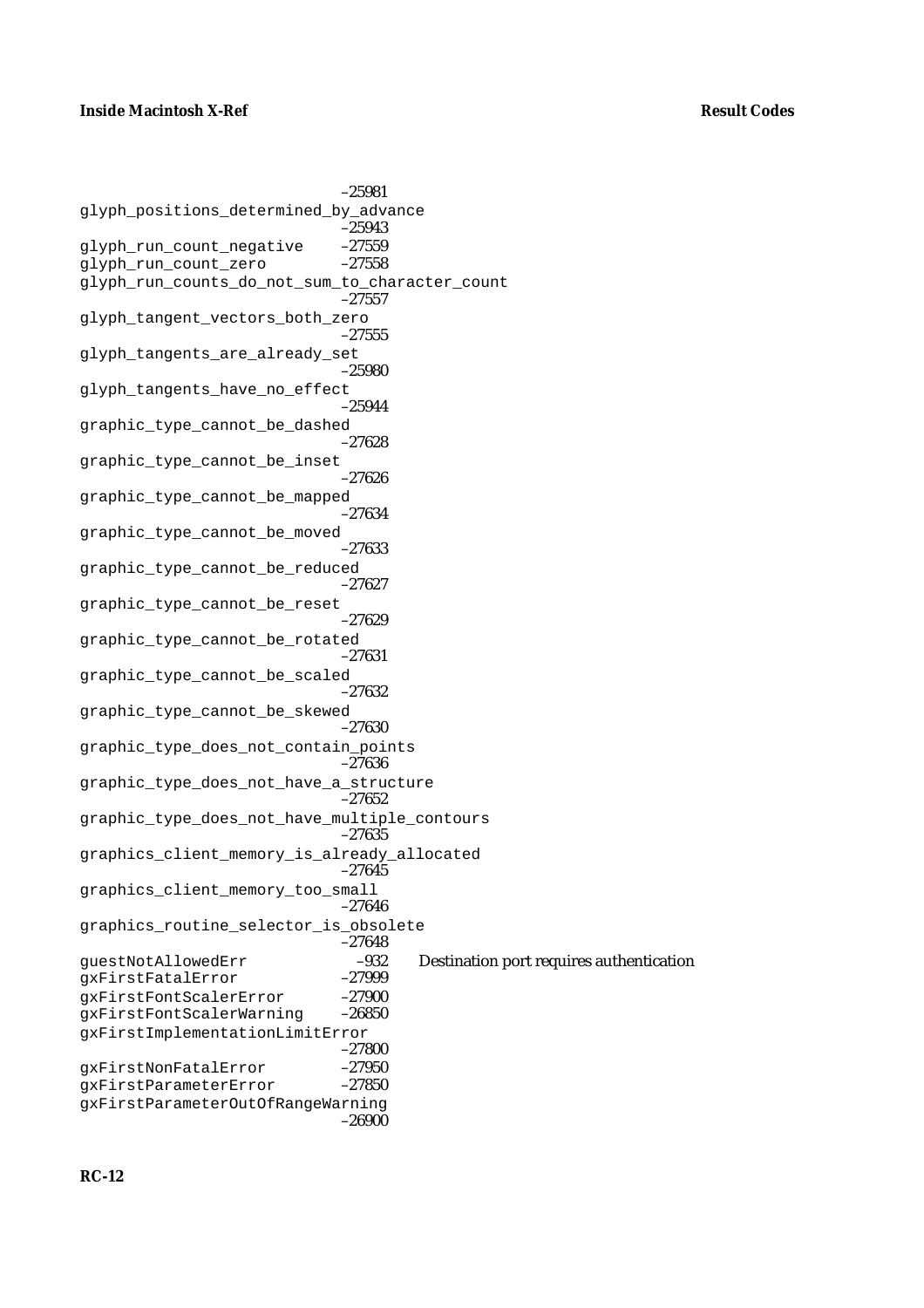| gxFirstResultOutOfRangeWarning  |          |
|---------------------------------|----------|
|                                 | $-26950$ |
| qxFirstSystemDebuqqinqError     |          |
|                                 | $-27700$ |
|                                 |          |
| gxFirstSystemDebuggingWarning   |          |
|                                 | -26700   |
| gxFirstSystemError              | $-27999$ |
| gxFirstSystemNotice             | $-25999$ |
| gxFirstSystemWarning            | $-26999$ |
|                                 | $-27951$ |
| gxLastFatalError                |          |
| gxLastFontScalerError           | $-27851$ |
| gxLastSystemError               | $-27000$ |
| gxLastSystemNotice              | $-25500$ |
| gxLastSystemWarning             | $-26000$ |
| halftone_already_set            | $-25979$ |
|                                 | $-25978$ |
| hit_test_already_set            |          |
| hmBalloonAborted                | $-853$   |
|                                 |          |
| hmCloseViewActive               | $-863$   |
| hmHelpDisabled                  | $-850$   |
| hmHelpManagerNotInited          | $-855$   |
|                                 | $-862$   |
| hmNoBalloonUp                   |          |
| hmOperationUnsupported          | $-861$   |
| hmSameAsLastBalloon             | $-854$   |
| hmSkippedBalloon                | $-857$   |
| hmUnknownHelpType               | $-859$   |
| hmWrongVersion                  | $-858$   |
|                                 | $-502$   |
| hwParamErr                      |          |
| ignorePlatformShape_not_allowed |          |
|                                 | $-27666$ |
| iIOAbort                        | -27      |
| illegal_font_attributes         | $-27696$ |
| illegal_font_parameter          | $-27943$ |
|                                 |          |
| illegal_font_storage_reference  |          |
|                                 | $-27697$ |
| illegal_font_storage_type       |          |
|                                 | $-27698$ |
| illegal_type_for_shape          | $-27643$ |
| iMemFullErr                     | $-108$   |
|                                 |          |
| incompatibleVoice               | $-245$   |
| inconsistent_parameters         | $-27694$ |
| index_is_less_than_one          | $-27692$ |
| index_is_less_than_zero         | $-27693$ |
| index_out_of_range              | $-26895$ |
| index_out_of_range_in_contour   |          |
|                                 |          |
|                                 | –26899   |
| indirect_memory_block_too_large |          |
|                                 | $-27587$ |
| indirect_memory_block_too_small |          |
|                                 | $-27588$ |
| ink_already_set                 | $-25977$ |
|                                 |          |
| ink_cache_parent_mismatch       |          |
|                                 | $-27602$ |

balloon wasn't displayed Balloon can't be removed because Close View is in use Help balloons are not enabled Help menu not set up No balloon showing

Invalid value passed in the method parameter

Because of constant cursor movement, the help

Menu and item are same as previous menu and item

No help message to fill in

Help message record contained a bad type

Wrong version of Help Manager resource

Processor does not support flushing a range

```
I/O error
```
There is not enough room in the heap zone Specified voice cannot be used with synthesizer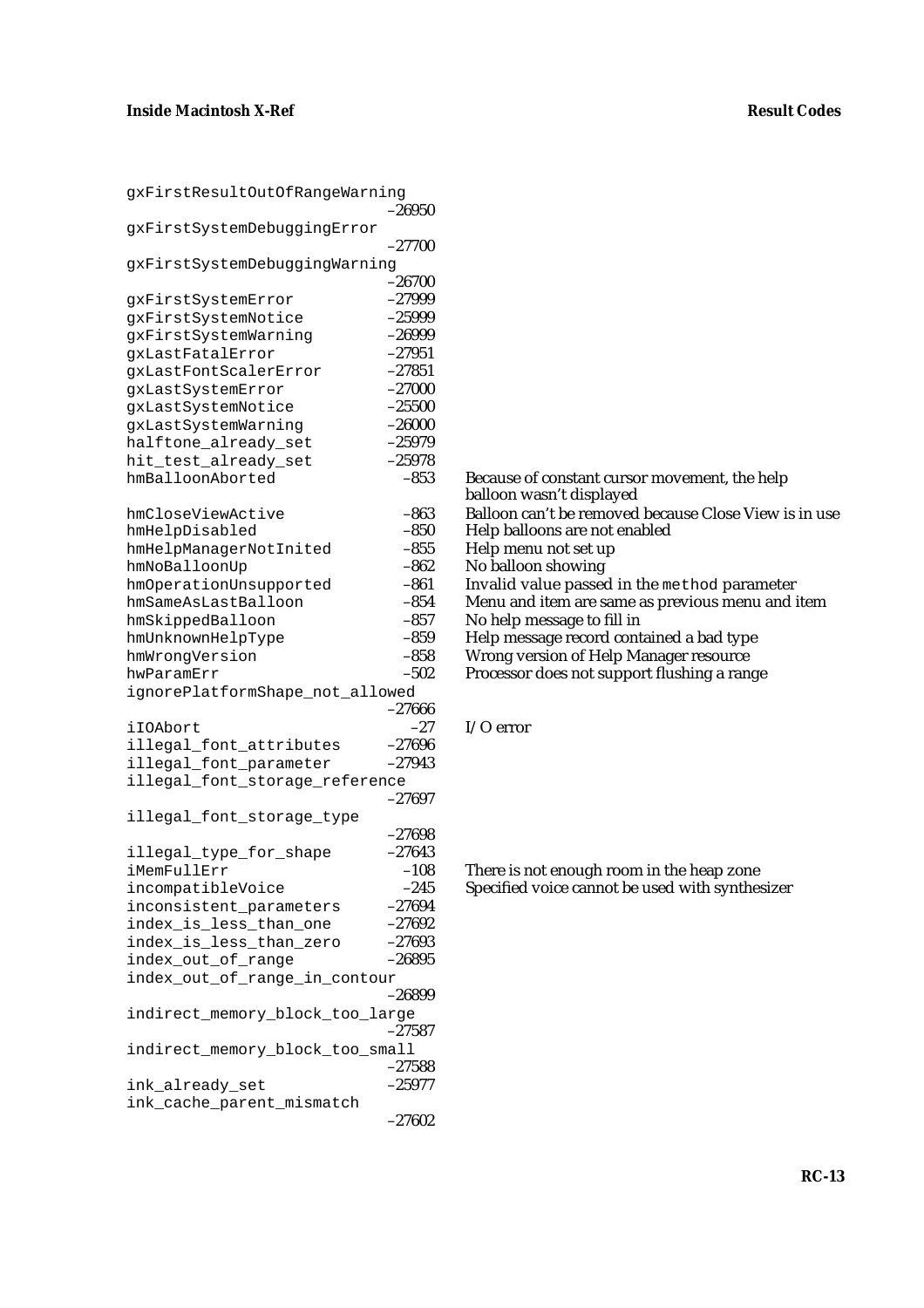| ink_cache_wrong_type                         | $-27607$ |                                                    |
|----------------------------------------------|----------|----------------------------------------------------|
| ink_is_nil                                   | $-27846$ |                                                    |
| ink_not_disposed                             | $-25949$ |                                                    |
| ink_wrong_type                               | $-27613$ |                                                    |
| inputOutOfBounds                             | $-190$   | Offset or count out of bounds                      |
| insufficient_coordinate_space_for_new_device |          |                                                    |
|                                              | $-26682$ |                                                    |
| internal_error                               | $-27950$ |                                                    |
| internal_fatal_error                         | $-27998$ |                                                    |
| internal_font_error                          | $-27949$ |                                                    |
| internal_layout_error                        | $-27948$ |                                                    |
|                                              | $-2034$  | Internal error                                     |
| internalQuickTimeError                       | $-624$   | Called with interrupts masked                      |
| interruptsMaskedErr                          |          |                                                    |
| invalid_bitImage_fileOffset                  |          |                                                    |
|                                              | $-27566$ |                                                    |
| invalid_bitImage_internal_flag               |          |                                                    |
|                                              | $-27563$ |                                                    |
| invalid_bitImage_owners                      | $-27565$ |                                                    |
| invalid_bitImage_rowBytes                    |          |                                                    |
|                                              | $-27564$ |                                                    |
| invalid_bitmap_in_device                     | $-27516$ |                                                    |
| invalidChunkCache                            | $-2040$  | The chunk cache is corrupted                       |
| invalidChunkNum                              | $-2038$  | There is no chunk with this chunk number           |
| invalid_client_reference                     | $-27687$ |                                                    |
| invalid_colorProfile_flags                   |          |                                                    |
|                                              | $-27510$ |                                                    |
| invalid_colorProfile_response_count          |          |                                                    |
|                                              | $-27509$ |                                                    |
| invalid_colorSet_colorSpace                  |          |                                                    |
|                                              | $-27513$ |                                                    |
| invalid_colorSet_count                       | $-27512$ |                                                    |
|                                              |          |                                                    |
| invalid_colorSet_viewDevice_owners           | $-27514$ |                                                    |
|                                              |          |                                                    |
| invalidComponentID                           | $-3000$  | No component has this component identifier; speech |
|                                              |          | channel is uninitialized or bad                    |
| invalid_contour_count                        | $-27576$ |                                                    |
| invalidDataRef                               | $-2012$  | This data reference is invalid                     |
| invalidDataRefContainer                      | $-2049$  | Invalid data reference                             |
| invalid_device_bounds                        | $-27517$ |                                                    |
| invalid_device_number                        | -27519   |                                                    |
| invalid_device_viewGroup                     | $-27518$ |                                                    |
| invalid_draw_seed                            | $-27579$ |                                                    |
| invalidDuration                              | $-2014$  | This duration value is invalid                     |
| invalidEditState                             | $-2023$  | This edit state is invalid                         |
| invalid_fillShape_ownerCount                 |          |                                                    |
|                                              | $-27590$ |                                                    |
| invalid_font_platform                        | $-27526$ |                                                    |
| invalid_font_scaler_context                  |          |                                                    |
|                                              | $-27988$ |                                                    |
| invalid_font_scaler_font_data                |          |                                                    |
|                                              | $-27896$ |                                                    |
| invalid_font_scaler_input                    |          |                                                    |
|                                              | $-27897$ |                                                    |
|                                              |          |                                                    |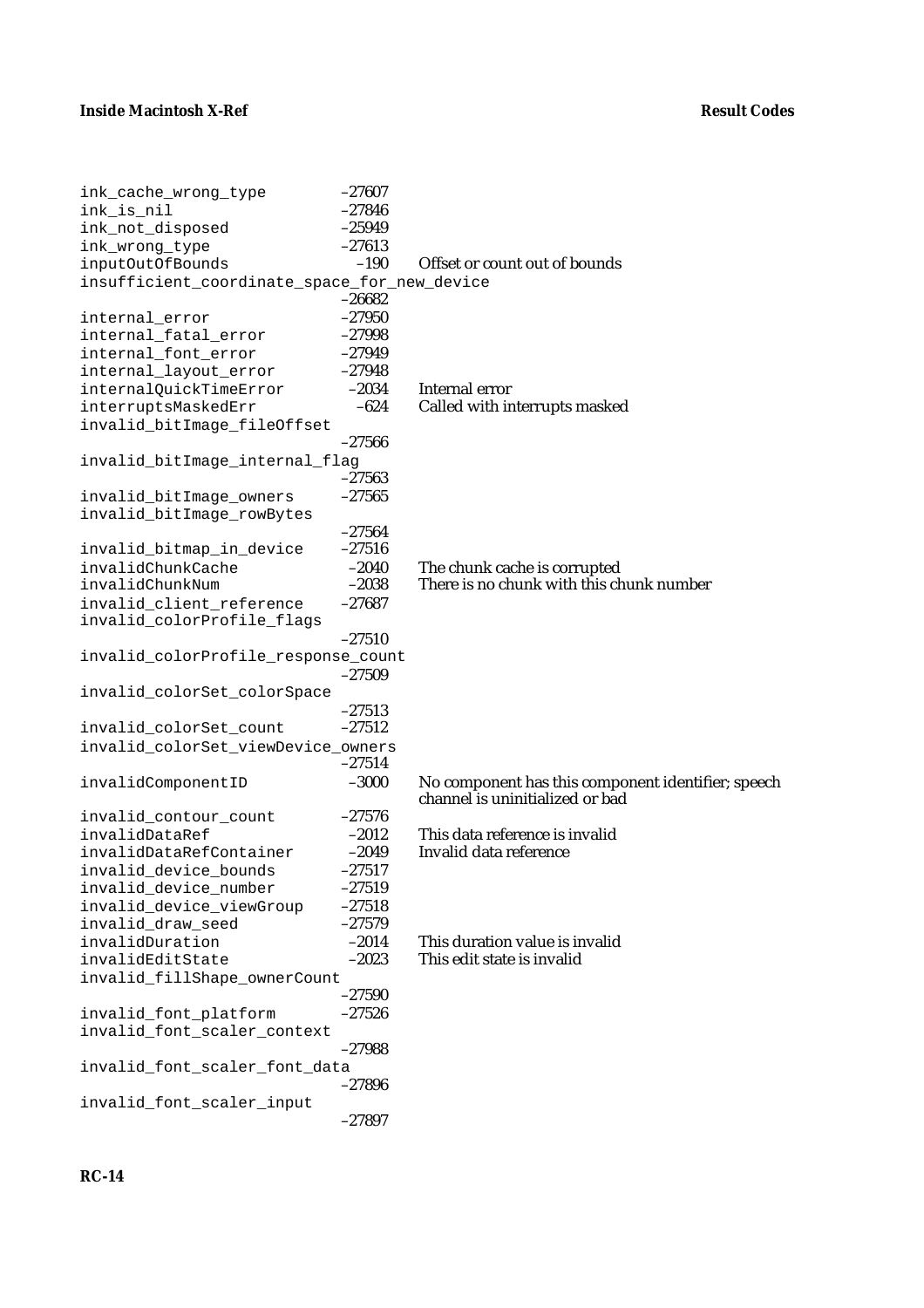| invalid_frame_seed                       | $-27581$ |                                                    |
|------------------------------------------|----------|----------------------------------------------------|
| invalid_graphics_heap_start_pointer      |          |                                                    |
|                                          | $-27686$ |                                                    |
| invalidHandler                           | $-2013$  | This handler is invalid                            |
| invalid_ink_cache_device                 | $-27596$ |                                                    |
| invalid_ink_cache_port                   | $-27597$ |                                                    |
| invalid_lookup_platform                  | $-27524$ |                                                    |
| invalid_lookup_range                     | $-27525$ |                                                    |
| invalid_mapping                          | $-27663$ |                                                    |
| invalid_matrix_flag                      | $-27539$ |                                                    |
| invalidMedia                             | $-2008$  | This media is corrupted or invalid                 |
| invalid_metrics_flags                    | $-27530$ |                                                    |
| invalid_metrics_range                    | $-27531$ |                                                    |
| invalidMovie                             | $-2010$  | This movie is corrupted or invalid                 |
| invalid_nongraphic_globals_pointer       |          |                                                    |
|                                          | $-27685$ |                                                    |
| invalid_picture_count                    | $-27544$ |                                                    |
| invalid_pixelSize                        | $-27570$ |                                                    |
| invalid_pointer                          | $-27583$ |                                                    |
| invalidRect                              | $-2036$  | Specified rectangle has invalid coordinates        |
| invalidSampleDescIndex                   | $-2039$  | Sample description index value invalid             |
| invalidSampleDescription                 | $-2041$  | This sample description is invalid or corrupted    |
| invalidSampleNum                         | $-2037$  | There is no sample with this sample number         |
| invalidSampleTable                       | $-2011$  | This sample table is corrupted or invalid          |
| invalid_seed                             | $-27582$ |                                                    |
| invalid_shape_cache_device               |          |                                                    |
|                                          | $-27598$ |                                                    |
| invalid_shape_cache_port                 | $-27599$ |                                                    |
| invalid_style_cache_device               |          |                                                    |
|                                          | $-27594$ |                                                    |
| invalid_style_cache_port                 | $-27595$ |                                                    |
| invalid_text_seed                        | $-27580$ |                                                    |
| invalidTime                              | $-2015$  | This time value is invalid                         |
| invalidTrack                             | $-2009$  |                                                    |
|                                          |          | This track is corrupted or invalid                 |
| invalid_transferMode_colorSpace          | $-27670$ |                                                    |
| invalid_transform_cache_device           |          |                                                    |
|                                          | $-27592$ |                                                    |
| invalid_transform_cache_port             |          |                                                    |
|                                          |          |                                                    |
| invalidTranslationPathErr                | $-27593$ |                                                    |
|                                          | $-3025$  | howToTranslate is invalid                          |
|                                          | $-27577$ |                                                    |
| invalid_vector_count                     |          |                                                    |
| invalid_viewDevice_reference             | $-27837$ |                                                    |
|                                          |          |                                                    |
| invalid_viewGroup_reference              | $-27836$ |                                                    |
|                                          |          |                                                    |
| invalid_viewPort_reference               |          |                                                    |
|                                          | $-27835$ |                                                    |
| inverseFill_face_must_set_clipLayer_flag | $-27671$ |                                                    |
| ioErr                                    | $-36$    | I/O error; data does not match in read-verify mode |
| iPrAbort                                 | 128      | Application or user requested cancel               |
|                                          |          |                                                    |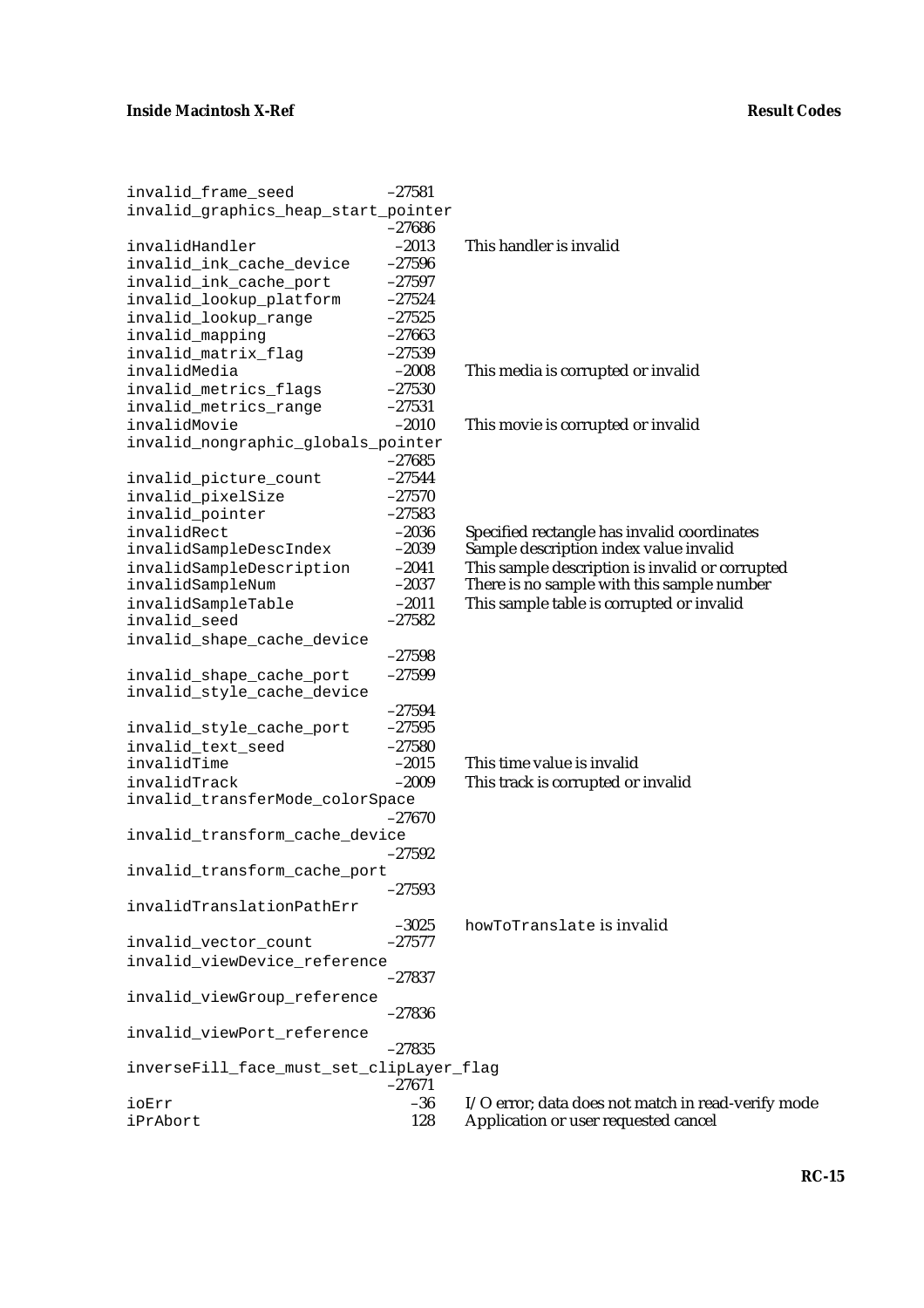| iPrSavPFil                     | $-1$     | Problem saving print file                             |
|--------------------------------|----------|-------------------------------------------------------|
| join_already_set               | $-25976$ |                                                       |
| justification_already_set      |          |                                                       |
|                                | $-25975$ |                                                       |
| kDETCouldNotAddMenuItem        | $-15014$ | Could not add item to menu                            |
| kDETCouldNotFindCustomView     |          |                                                       |
|                                | $-15017$ | Could not find custom view                            |
| kDETCouldNotFindMenuItem       | $-15016$ | Could not find menu item                              |
| kDETCouldNotRemoveMenuItem     |          |                                                       |
|                                | $-15015$ | Could not remove item from dynamic menu               |
| kDETInfoPageNotOpen            | $-15012$ | Information page not open                             |
| kDETInvalidCallBack            | $-15019$ | <b>Invalid callback</b>                               |
| kDETInvalidCommandItemNumber   |          |                                                       |
|                                |          |                                                       |
|                                | $-15007$ | Command item number out of range                      |
| kDETInvalidDSSpec              | $-15010$ | Could not resolve DSSpec                              |
| kDETInvalidReqFunction         | $-15018$ | Invalid callback routine selector                     |
| kDETInvalidTarget              | $-15005$ | Target selector invalid                               |
| kDETInvalidTargetAspectName    |          |                                                       |
|                                | $-15000$ | Could not find aspect named in target selector        |
| kDETInvalidTargetDSSpec        | $-15003$ | DSSpec in target selector could not be resolved       |
| kDETInvalidTargetFromNonAspect |          |                                                       |
|                                | $-15002$ | Targeted item doesn't have an aspect                  |
| kDETInvalidTargetItemNumber    |          |                                                       |
|                                | $-15001$ | Item number in target selector out of range           |
| kDETNoSuchView                 | $-15013$ | No view found with specified property number          |
| kDETPropertyBusy               | $-15020$ | Specified property is being edited                    |
| kDETRequestedTypeUnavailable   |          |                                                       |
|                                | $-15009$ | Item could not be represented in the specified format |
| kDETTargetNotAnAspect          | $-15006$ | Specified target object not an aspect                 |
| kDETUnableToAccessProperty     |          |                                                       |
|                                | $-15011$ | Property could not be found                           |
|                                |          |                                                       |
| kDETUnableToGetCommandItemSpec | $-15008$ |                                                       |
|                                |          | Unable to retrieve information about item (possibly   |
|                                |          | out of memory)                                        |
| kDETUnknownTargetSelector      |          |                                                       |
|                                | $-15004$ | Selector type in target selector invalid              |
| kIPMA1HdrCorrupt               | $-15098$ | Message is corrupt; may not be message                |
| kIPMAbortOfNestedMsg           | $-15100$ | <b>Canceled nested message</b>                        |
| kIPMAccessDenied               | $-15141$ | <b>Access denied</b>                                  |
| kIPMAttrNotInHdr               | $-15106$ | Specified attribute not in message header             |
| kIPMBadContext                 | $-15118$ | Invalid reference                                     |
| kIPMBadMailSlotAttrVal         | $-15149$ | Invalid mail slot attribute value                     |
| kIPMBadQName                   | $-15112$ | Invalid queue name                                    |
| kIPMBinBusy                    | $-15110$ | Internal error                                        |
| kIPMBinNeedsConversion         | $-15114$ | <b>IPM BIN needs conversion</b>                       |
| kIPMBlkNotFound                | $-15107$ | Specified block nonexistent                           |
| kIPMBlockIsNotNestedMsq        | $-15101$ | Block is not message (IPMOpenBlockAsMsg)              |
| kIPMCacheFillError             | $-15102$ | <b>Internal error</b>                                 |
| kIPMCantCreateIPMCatEntry      |          |                                                       |
|                                | $-15090$ | Internal error                                        |
| kIPMContextIsClosing           | $-15119$ | Reference is closing                                  |
| kIPMCorruptDataStructures      |          |                                                       |
|                                |          |                                                       |
|                                | $-15099$ | Message is corrupt                                    |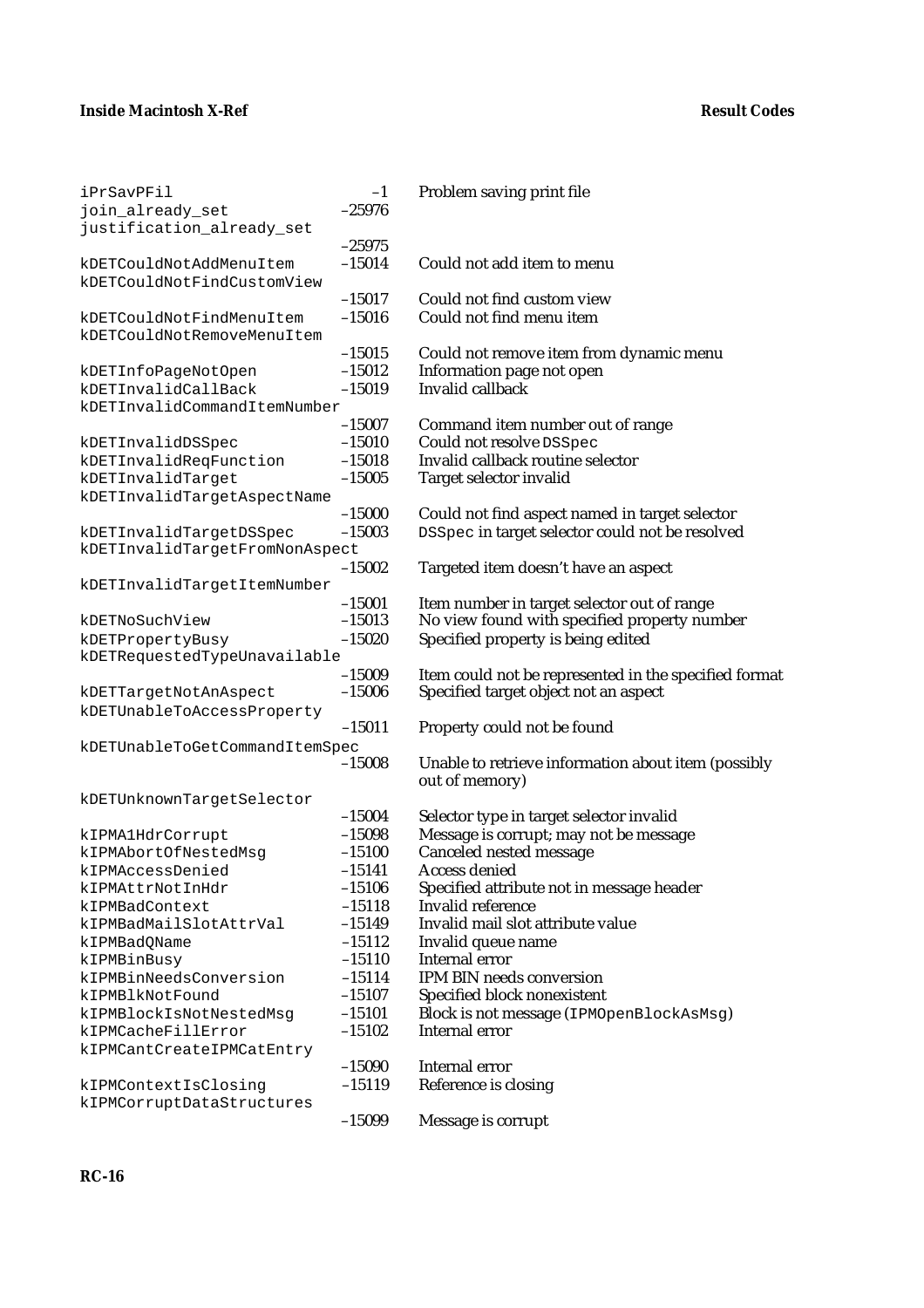| kIPMCorruptedBin                 | $-15111$ | IPM BIN is damaged                                                               |
|----------------------------------|----------|----------------------------------------------------------------------------------|
| kIPMEltBusy                      | $-15116$ | Message or letter opened (on delete operation)                                   |
| kIPMEltClosedNotDeleted          | $-15117$ | Element was closed but not deleted                                               |
| kIPMEltNotFound                  | $-15122$ | No such item or message                                                          |
| kIPMEndOfBin                     | $-15113$ | Internal error                                                                   |
| kIPMeoO                          | $-15120$ | No more messages (IPMEnumerateQueue)                                             |
| kIPMInvalidFilter                | $-15105$ | Filter is invalid                                                                |
| kIPMInvalidMsgType               | $-15091$ | Message type is invalid; only kIPMOSFormatType<br>allowed when creating a letter |
| kIPMInvalidOffset                | $-15093$ | Bad offset for read or write operation                                           |
| kIPMInvalidProcHint              | $-15092$ | Process hint is invalid                                                          |
| kIPMInvalidSender                | $-15103$ | Sender is invalid                                                                |
| kIPMLookupAttrTooBig             | $-15129$ | Attribute in lookup is too big                                                   |
| kIPMMgrInternalErr               | $-15115$ | Internal error                                                                   |
| kIPMMsgTypeReserved              | $-1511$  | Message creator and/or type specified not allowed                                |
| kIPMNestedMsgOpened              | $-15097$ | Nested message opened; cannot do operation                                       |
| kIPMNoAttrsFound                 | $-15146$ | No attributes found in lookup                                                    |
| kIPMNoRecipientsYet              | $-15104$ | Require recipient to send                                                        |
| kIPMNotInABlock                  | $-15096$ | Specified starting point not within the message                                  |
| kIPMPortClosed                   | $-15109$ | Stream closed                                                                    |
| kIPMQBusy                        | $-15126$ | Specified queue busy; cannot delete                                              |
| kIPMStreamErr                    | $-15108$ | Error on stream                                                                  |
| kIPMUpdateCatFailed              | $-15094$ | Internal error                                                                   |
| kMailBadEnclLengthErr            | $-15044$ | Invalid data length                                                              |
| kMailBadMSAM                     | $-15066$ | MSAM unusable for unspecified reason                                             |
| kMailBadSlotInfo                 | $-15060$ | Invalid slot information                                                         |
| kMailBadState                    | $-15068$ | <b>Invalid status setting</b>                                                    |
| kMailHdrAttrMissing              | $-15043$ | Required attribute not added to message                                          |
| kMailIgnoredErr                  | $-15053$ | MSAM ignored high-level event                                                    |
| kMailInvalidOrder                | $-15040$ | Content already closed                                                           |
| kMailInvalidPostItVersion        |          |                                                                                  |
|                                  | $-15046$ | Message summary is wrong version                                                 |
| kMailInvalidRequest              | $-15045$ | Reference number invalid with this request                                       |
| kMailInvalidSeqNum               | $-15041$ | Invalid message sequence number                                                  |
| kMailLengthErr                   | $-15054$ | Error occurred in sending the event                                              |
| kMailMalformedContent            | $-15061$ | Content data malformed                                                           |
| kMailMSAMSuspended               | $-15059$ | <b>MSAM</b> is suspended                                                         |
| kMailNoMSAMErr                   | $-15056$ | No such MSAM                                                                     |
| kMailNoSuchSlot                  | $-15062$ | No such slot                                                                     |
| kMailNotASlotInQ                 | $-15047$ | Invalid value for a slot's incoming queue                                        |
| kMailSlotSuspended               | $-15058$ | Slot is suspended                                                                |
| kMailTooManyErr                  | $-15055$ | IPM Manager or MSAM too busy to handle event                                     |
| kOCEAborted                      | $-1632$  | The call was aborted                                                             |
| kOCEAbortNotSupportedForThisCall |          |                                                                                  |
|                                  | $-1631$  | Abort not supported                                                              |
| kOCEAccessRightsInsufficient     |          |                                                                                  |
|                                  | $-1542$  | Stream needs to be authenticated, or not authorized,                             |
|                                  |          | or someone other than agent trying to TPFC, or                                   |
|                                  |          | problem in server-to-server authentication                                       |
| kOCEAgentKeyNotFound             | $-1553$  | Intermediary's key not found                                                     |
| kOCEAlreadyExists                | $-1510$  | Catalog with same name and kind already exists;                                  |
|                                  |          | duplicate recipient type                                                         |
| kOCEAmbiguousMatches             | $-1569$  | Ambiguous matches found in resolving CIDs                                        |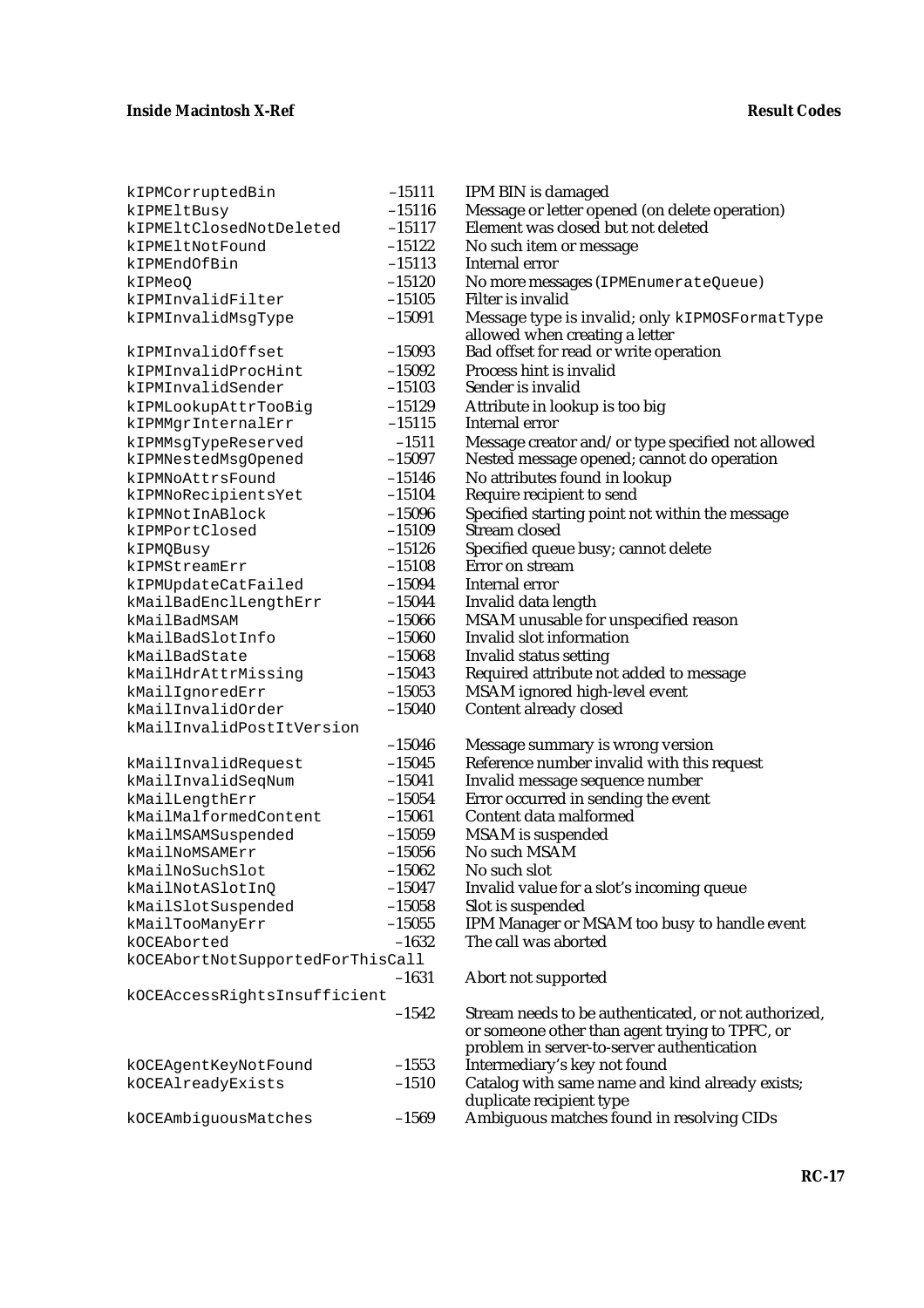| kOCEAttributeValueTooBig                          | $-1621$            | Attribute value is larger than<br>kAttrValueMaxBytes bytes                                                                                                                                             |
|---------------------------------------------------|--------------------|--------------------------------------------------------------------------------------------------------------------------------------------------------------------------------------------------------|
| kOCEAuthenticationTrouble                         |                    |                                                                                                                                                                                                        |
|                                                   | $-1571$            | Authentication process failed; reply incorrect for the<br>challenge sent                                                                                                                               |
| kOCEBadEncryptionMethod                           | $-1559$            | During the authentication process, the ASDSP<br>implementations could not agree on an encryption<br>method to be used (ASDSP can support multiple<br>stream encryption methods. In Release 1, only RC4 |
| kOCEBadRecordID                                   | $-1617$            | and "no encryption" are supported.)                                                                                                                                                                    |
|                                                   |                    | Record name or record type doesn't match creation ID                                                                                                                                                   |
| kOCEBadStartingAttribute<br>kOCEBadStartingRecord | $-1639$<br>$-1638$ | Starting attribute index is not within range<br>Starting record index out of range                                                                                                                     |
| kOCEBogusArgs                                     | $-1614$            | Args not formatted correctly on the wire                                                                                                                                                               |
| kOCEBufferTooSmall                                | $-1503$            | Buffer too small for data requested                                                                                                                                                                    |
| kOCEConnectionClosed                              | $-1513$            | Network connection has closed                                                                                                                                                                          |
| kOCECredentialsExpired                            | $-1546$            | Current time is later than credentials expiration time                                                                                                                                                 |
| kOCECredentialsImmature                           | $-1545$            | Credentials not yet valid                                                                                                                                                                              |
| kOCECredentialsProblem                            | $-1544$            | Couldn't decrypt credentials                                                                                                                                                                           |
| kOCEDatabaseFull                                  | $-1612$            | The disk is full                                                                                                                                                                                       |
| kOCEDirectoryCorrupt                              | $-1646$            | Serious disk fill corruption problem                                                                                                                                                                   |
| kOCEDirectoryIdentitySetupDoesNotExist            |                    |                                                                                                                                                                                                        |
|                                                   | $-1564$            | Catalog has not been set up                                                                                                                                                                            |
| kOCEDirectoryIdentitySetupExists                  |                    |                                                                                                                                                                                                        |
|                                                   | $-1563$            | Catalog has already been set up                                                                                                                                                                        |
| kOCEDirectoryNotFoundErr                          | $-1630$            | Catalog was not found in the list                                                                                                                                                                      |
| kOCEDirListFullErr                                | $-1629$            | The catalog list is full; try removing an entry                                                                                                                                                        |
| kOCEDisallowedRecipient                           | $-1549$            | Recipient record ID does not appear in proxy                                                                                                                                                           |
| kOCEDNodeUnavailable                              | $-1616$            | Could not find any servers that serve the<br>requested dNode                                                                                                                                           |
| kOCEDSAMInstallErr                                | $-1628$            | CSAM could not be installed or doesn't exist                                                                                                                                                           |
| kOCEDSAMNotInstantiated                           | $-1635$            | <b>CSAM</b> is not instantiated                                                                                                                                                                        |
| kOCEDSAMRecordExists                              | $-1636$            | CSAM record is already in Setup catalog                                                                                                                                                                |
| kOCEDSAMRecordNotFound                            | $-1634$            | <b>CSAM</b> record not found                                                                                                                                                                           |
| kOCEInitiatorKeyProblem                           | $-1558$            | No key, or initiator's key changed                                                                                                                                                                     |
| kOCEInternalErr                                   | $-1506$            | Serious internal error                                                                                                                                                                                 |
| kOCEInvalidRecipient                              | $-1514$            | <b>Bad recipient</b>                                                                                                                                                                                   |
| kOCEInvalidRef                                    | $-1502$            | Invalid message reference number                                                                                                                                                                       |
| kOCEKeyAlreadyRegistered                          | $-1554$            | A key already exists                                                                                                                                                                                   |
| kOCELengthError                                   | $-1637$            | The supplied buffer was too small                                                                                                                                                                      |
| kOCELocalAuthenticationFail                       | $-1561$            | Local identity locked; user hasn't entered Key Chain                                                                                                                                                   |
|                                                   |                    | password                                                                                                                                                                                               |
| kOCELocalIdentityDoesNotExist                     |                    |                                                                                                                                                                                                        |
|                                                   | $-1560$            | Local identity has not been set up                                                                                                                                                                     |
| kOCELocalIdentitySetupExists                      |                    |                                                                                                                                                                                                        |
|                                                   | $-1562$            | Local identity setup exists, use                                                                                                                                                                       |
|                                                   |                    | AuthChangeLocalIdentity instead                                                                                                                                                                        |
| kOCEMalFormedKey                                  | $-1555$            | Key not derived properly from password                                                                                                                                                                 |
| kOCEMiscError                                     | $-1643$            | Miscellaneous error                                                                                                                                                                                    |
| kOCEMoreAttrValue                                 | $-1640$            | Buffer too small for a single attribute value                                                                                                                                                          |
| kOCEMoreData                                      | $-1623$            | Buffer was too small to hold all available data; more<br>data available                                                                                                                                |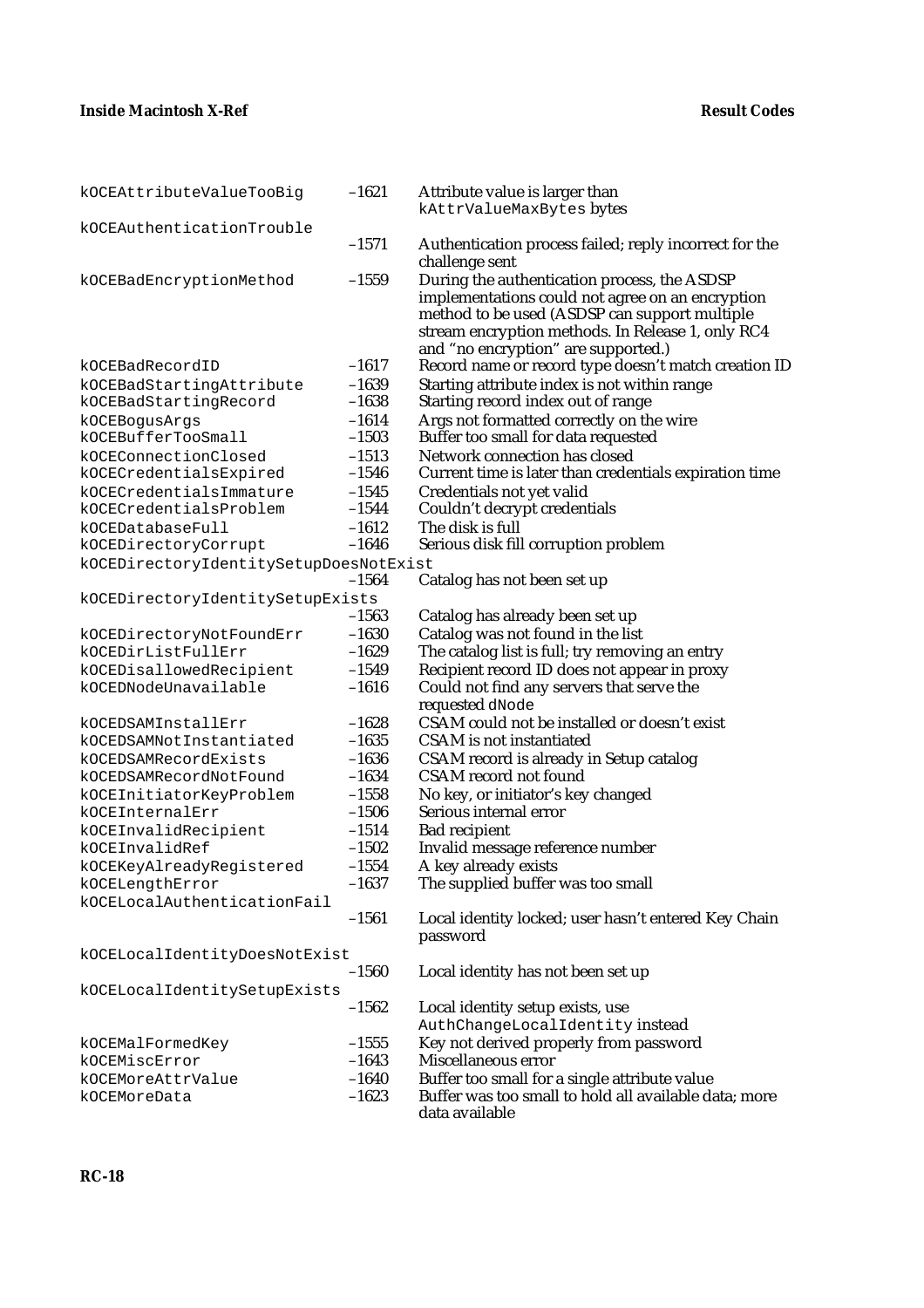| kOCENoASDSPWorkSpace              | $-1570$ | No ASDSP workspace passed; you passed NIL for the<br>workspace parameter |
|-----------------------------------|---------|--------------------------------------------------------------------------|
| kOCENoDupAllowed                  | $-1641$ | Duplicate record name and type                                           |
| kOCENoKeyFound                    | $-1550$ | No key was found                                                         |
| kOCENoMoreIDs                     | $-1566$ | Identity table is full                                                   |
| kOCENoSuchAttributeType           | $-1642$ | Can't find specified attribute type                                      |
| kOCENoSuchAttributeValue          | $-1619$ | Can't find specified attribute value                                     |
| kOCENoSuchDNode                   | $-1615$ | Can't find specified dNode                                               |
| kOCENoSuchIcon                    | $-1644$ | There is no matching icon from                                           |
|                                   |         | OCEGetDirectoryIcon                                                      |
|                                   | $-1620$ | The specified pseudonym does not exist                                   |
| kOCENoSuchPseudonym               | $-1618$ |                                                                          |
| kOCENoSuchRecord                  | $-1610$ | Can't find specified record                                              |
| kOCENotLocal                      |         | The server does not serve the requested dNode;<br>internal AOCE error    |
|                                   |         |                                                                          |
| kOCENotLocalIdentity              | $-1565$ | You cannot unbind a local identity                                       |
| kOCEOCESetupRequired              | $-1633$ | LocalIdentity Setup is required; local identity is                       |
|                                   |         | not set up                                                               |
| kOCEOperationDenied               | $-1568$ | Local identity operation denied                                          |
| kOCEOperationNotSupported         |         |                                                                          |
|                                   | $-1626$ | The specified catalog does not support this operation                    |
| kOCEPABNotOpen                    | $-1627$ | The specified personal catalog is not open to make the                   |
|                                   |         | operation                                                                |
| kOCEParamErr                      | $-50$   | Invalid parameter                                                        |
| kOCEPrincipalKeyNotFound          | $-1551$ | Couldn't decode proxy because principal has no key                       |
| kOCEProxyExpired                  | $-1548$ | Current time is later than proxy expiration time                         |
| kOCEProxyImmature                 | $-1547$ | Proxy not yet valid                                                      |
| kOCEReadAccessDenied              | $-1540$ | Identity lacks read access privileges                                    |
| kOCERecipientKeyNotFound          | $-1552$ | The recipient key was not found                                          |
| kOCERefIsClosing                  | $-1516$ | IPM Manager is shutting down the personal MSAM,                          |
|                                   |         | or server MSAM's mail server is shutting down                            |
| kOCERefNumBad                     | $-1624$ | RefNum is not valid                                                      |
| kOCERLIsDontMatch                 | $-1645$ | RLIs of different records in the record list are not the                 |
|                                   |         | same                                                                     |
| kOCEStreamCreationErr             | $-1625$ | Error in creating connection to server; error occurred                   |
|                                   |         | in creating the stream                                                   |
| kOCETargetDirectoryInaccessible   |         |                                                                          |
|                                   | $-1613$ | Target catalog is not currently available; catalog server                |
|                                   |         | not responding                                                           |
| kOCETooBusy                       | $-1611$ | Server cannot complete call at this time                                 |
| kOCEToolboxNotOpen                | $-1500$ | Collaboration toolbox is shutting down                                   |
| kOCETypeExists                    | $-1622$ | The type already exists in the record                                    |
| kOCEUndesirableKey                | $-1556$ | Password too short or resulting key is undesirable                       |
| kOCEUnknownID                     | $-1567$ | Authentication identity is not valid                                     |
| kOCEUnsupportedCredentialsVersion |         |                                                                          |
|                                   | $-1543$ | Credentials version not supported                                        |
| kOCEVersionErr                    | $-1504$ | Need to sort personal catalog; wrong version of nested                   |
|                                   |         | message                                                                  |
| kOCEWriteAccessDenied             | $-1541$ | Identity lacks write access privileges                                   |
| kOCEWrongIdentityOrKey            | $-1557$ | Incorrect key for client                                                 |
| kSDPNoSearchText                  | $-1950$ | No text is in Find panel text field                                      |
| kSDPNoSelection                   | $-1952$ | No selection is in Catalog-Browsing panel                                |
|                                   |         |                                                                          |
| kSDPPersonalDirectoryRepairFailed | $-1953$ | Cannot sort personal catalog                                             |
|                                   |         |                                                                          |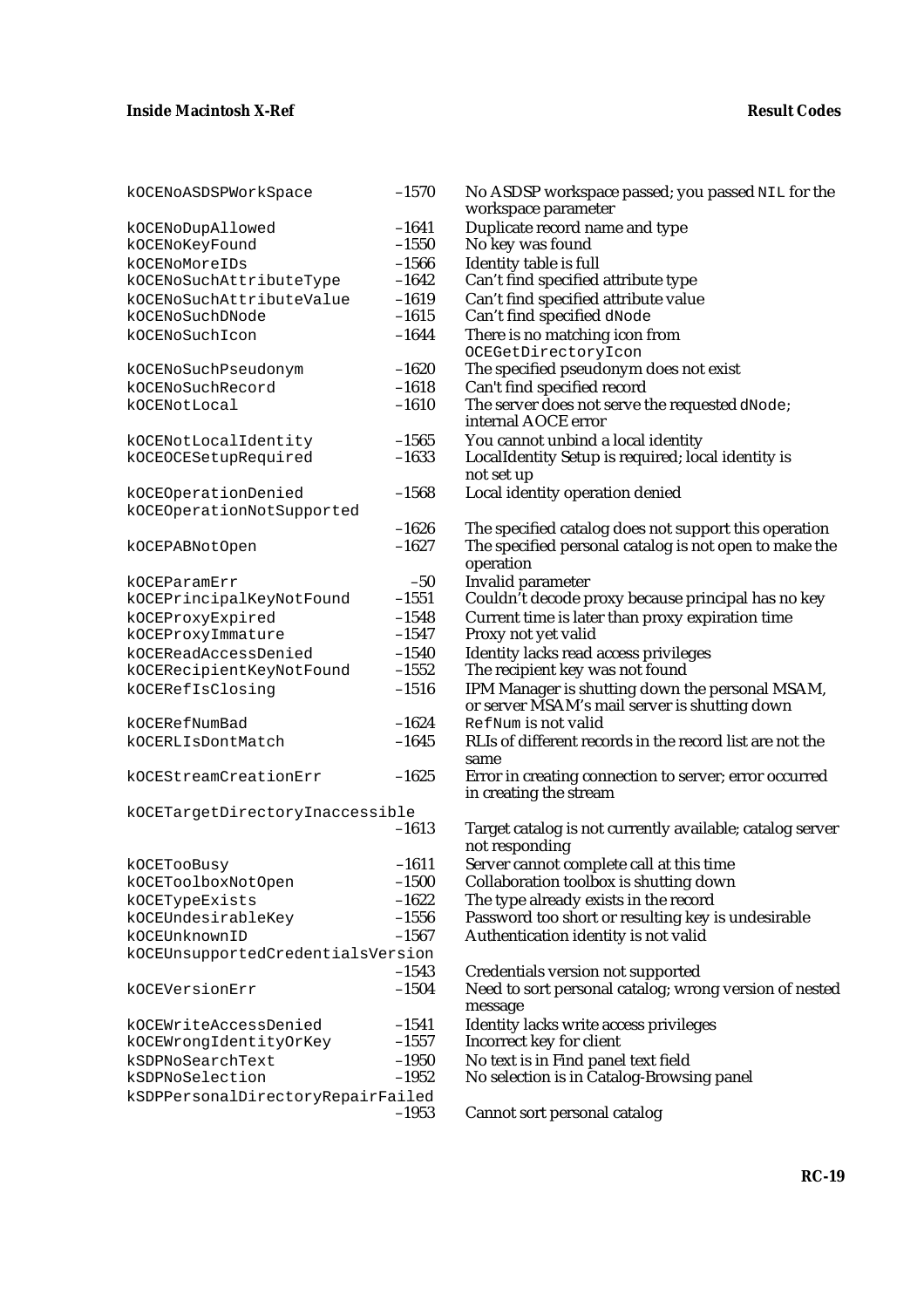| kSDPTooManyLoginAttempts              | $-1951$ | User tried more than 3 incorrect passwords           |
|---------------------------------------|---------|------------------------------------------------------|
| kSIGCertificateQueryDenied            |         |                                                      |
|                                       | $-1971$ | Can't query certificates with this context           |
| kSIGContextPrepareErr                 | $-1979$ | Context either corrupted or already prepared with    |
|                                       |         | SIGVerifyPrepare, SIGSignPrepare, or                 |
|                                       |         | SIGDigestPrepare                                     |
| kSIGConversionErr                     | $-1981$ | Unable to convert an attribute to Macintosh format   |
| kSIGIndexErr                          | $-1974$ | Index given is outside the range of allowable values |
| kSIGInternalsErr                      | $-1977$ | Bad digest, context, or signature                    |
| kSIGInvalidCredentialErr              | $-1973$ | Verified OK but credential either pending or expired |
| kSIGNoDigestErr                       | $-1980$ | No digest in the signature                           |
| kSIGNoSignature                       | $-1983$ | Standard file signature not found                    |
| kSIGOperationIncompatibleErr          |         |                                                      |
|                                       | $-1970$ | Context in use for different type of operation       |
| kSIGPasswordErr                       | $-1976$ | Password is incorrect                                |
| kSIGSignerErr                         | $-1975$ | Problem with the signer file or signature            |
| kSIGSignerNotValidErr                 | $-1982$ | Signer file has either expired or is not yet valid   |
| kSIGToolboxNotPresentErr              | $-1978$ | For servers; not returned by the toolbox             |
| kSIGVerifyFailedErr                   | $-1972$ | <b>Verification failed</b>                           |
| kSMPAddressAlreadyInList              | $-1922$ | Specified address is in Recipients field             |
| kSMPCannotSendReceivedLetter          |         |                                                      |
|                                       | $-1914$ | Letter is received; cannot be sent                   |
| kSMPCommandDisabled                   | $-1908$ | Requested command unavailable                        |
| kSMPComponentIsAlreadyTarget          |         |                                                      |
|                                       | $-1920$ | The selected field is the target                     |
| kSMPCopyInProgress                    | $-1901$ | Enclosure being copied to mailer                     |
| kSMPFinderNotRunning                  | $-1907$ | The Finder is not running                            |
| kSMPHasOpenAttachments                | $-1906$ | One or more enclosures are open                      |
| kSMPIllegalComponent                  | $-1918$ | Bad field name parameter                             |
| kSMPIllegalForDraftLetter             |         |                                                      |
|                                       | $-1915$ | Operation cannot be completed                        |
| kSMPIllegalSendFormats                | $-1923$ | Format is not in canSend parameter                   |
| kSMPInvalidAddressString              | $-1924$ | Address string is invalid                            |
| kSMPMailboxNotFound                   | $-1904$ | <b>Cannot find mailbox</b>                           |
| kSMPMailerAlreadyExpandedOrContracted |         |                                                      |
|                                       | $-1917$ | Mailer is already in requested state                 |
| kSMPMailerAlreadyInWindow             |         |                                                      |
|                                       | $-1911$ | A mailer was previously allocated                    |
| kSMPMailerAlreadyNotTarget            |         |                                                      |
|                                       | $-1919$ | This mailer is not the target                        |
| kSMPMailerCannotExpandOrContract      |         |                                                      |
|                                       | $-1916$ | Mailer created with canContract false                |
| kSMPMailerNotInitialized              | $-1902$ | Mailer has not been initialized                      |
| kSMPMailerUneditable                  | $-1912$ | Mailer cannot be edited                              |
| kSMPNoMailerInWindow                  | $-1909$ | No mailer is in specified window                     |
| kSMPNoMatchingBegin                   | $-1913$ | End function called without begin                    |
| kSMPNoNextLetter                      | $-1905$ | There is no next letter in In Tray                   |
| kSMPNoSuchAddress                     | $-1910$ | Requested address not found                          |
| kSMPNotEnoughMemoryForAllRecips       |         |                                                      |
|                                       | $-1900$ | Too many recipients in mailer                        |
| kSMPParamCountErr                     | $-1926$ | Enclosure count should be 1                          |
| kSMPRecordDoesNotContainAddress       |         |                                                      |
|                                       | $-1921$ | Address is not in this record                        |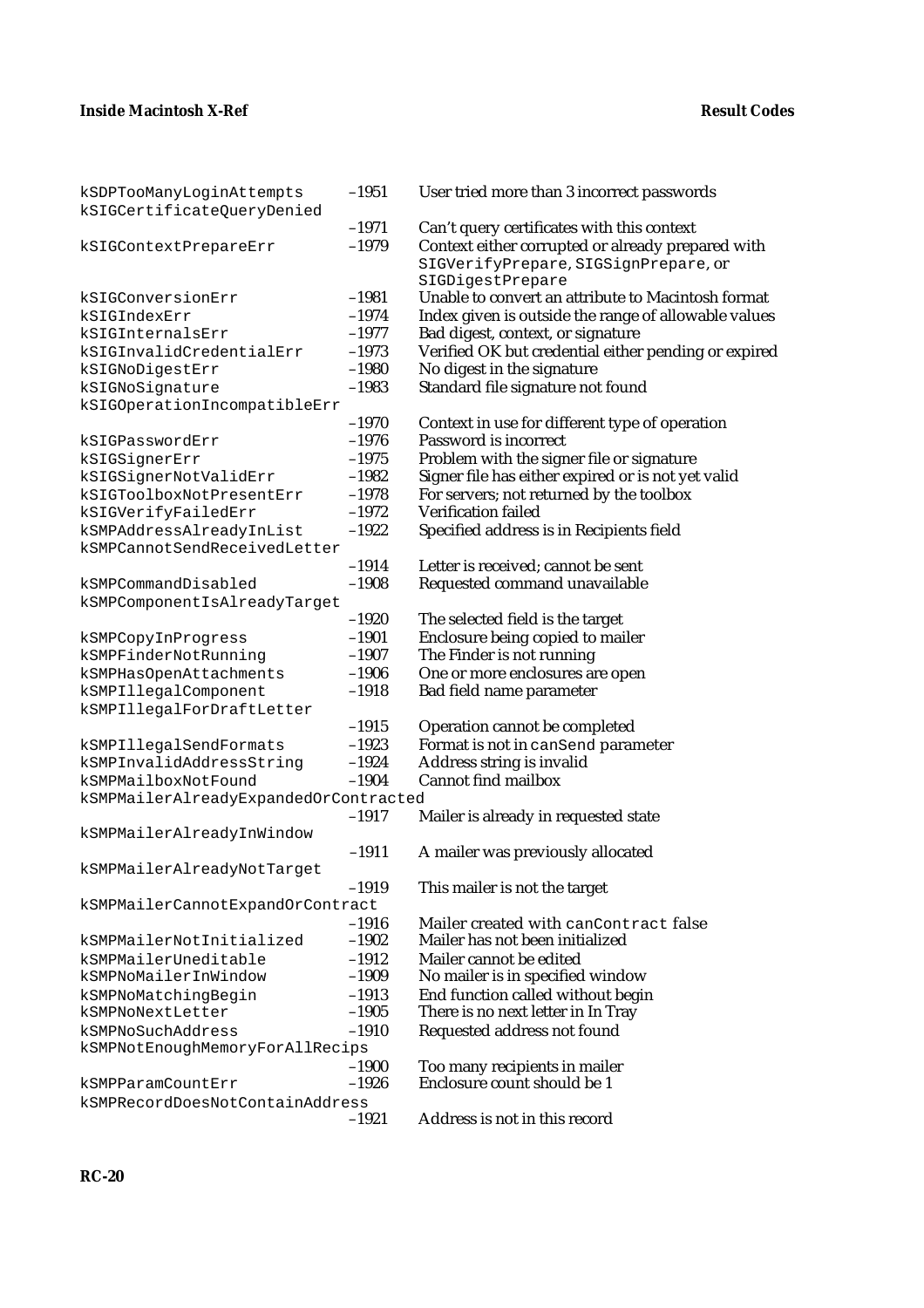| kSMPShouldNotAddContent                      | $-1903$  | You cannot add content to letter                    |
|----------------------------------------------|----------|-----------------------------------------------------|
| kSMPSubjectTooBig                            | $-1925$  | Subject string exceeds 127 characters               |
| kSMPTooManyEnclosures                        | $-1928$  | More than 50 total files and folders                |
| kSMPTooManyPages                             | $-1927$  | Image is more than 127 pages                        |
| LAPProtErr                                   | $-94$    | No protocol handler is attached                     |
| lastDskErr                                   | $-64$    | Last of the range of low-level disk errors          |
| layer_glyph_shape_cannot_contain_nil_styles  |          |                                                     |
|                                              | $-27617$ |                                                     |
| layer_style_cannot_contain_a_face            |          |                                                     |
|                                              | $-27618$ |                                                     |
| layout_empty                                 | 11       | There is no layout to draw                          |
| layout_run_length_negative                   |          |                                                     |
|                                              | $-27554$ |                                                     |
| layout_run_length_zero                       | $-27553$ |                                                     |
| layout_run_lengths_do_not_sum_to_text_length |          |                                                     |
|                                              | $-27551$ |                                                     |
| layout_run_level_negative                    |          |                                                     |
|                                              | $-27552$ |                                                     |
| length_is_less_than_zero                     | $-27688$ |                                                     |
| length_out_of_range                          | $-26893$ |                                                     |
| localOnlyErr                                 | $-905$   | Network activity is currently disabled              |
| lockShape_called_as_side_effect              |          |                                                     |
|                                              | $-25940$ |                                                     |
| lockTag_called_as_side_effect                |          |                                                     |
|                                              | $-25939$ |                                                     |
| low_on_memory                                | $-25933$ |                                                     |
| manualFeedTOErr                              | $-8132$  | A timeout occurred (that is, no communication has   |
|                                              |          | occurred with the printer for two minutes); this is |
|                                              |          | usually caused by an extremely long imaging time or |
|                                              |          | a dropped connection                                |
| mapping_already_set                          | $-25974$ |                                                     |
| mapping_is_nil                               | $-27838$ |                                                     |
| mapping_unaffected                           | $-25958$ |                                                     |
| map_points_out_of_range                      | $-26940$ |                                                     |
| mapReadErr                                   | $-199$   | Map inconsistent with operation                     |
| map_shape_out_of_range                       | $-26950$ |                                                     |
| map_transform_out_of_range                   |          |                                                     |
|                                              | $-26945$ |                                                     |
| maxSizeToGrowTooSmall                        | $-2027$  | Maximum size must be larger                         |
| mediaTypesDontMatch                          | $-2018$  | These media don't match                             |
| memBCErr                                     | $-115$   | <b>Block check failed</b>                           |
| memFragErr                                   | $-601$   | Not enough room to launch application with special  |
|                                              |          | requirements                                        |
| memFullErr                                   | $-108$   | Insufficient memory available; not enough           |
|                                              |          | memory to allocate the partition size specified     |
|                                              |          | in the 'SIZE' resource                              |
| memLockedErr                                 | $-117$   | <b>Block is locked</b>                              |
| memPurErr                                    | $-112$   | Attempt to purge a locked block                     |
| memROZErr                                    | $-99$    | Operation on a read-only zone                       |
| memWZErr                                     | $-111$   | Attempt to operate on a free block                  |
| method_parameter_out_of_range                |          |                                                     |
|                                              | $-27680$ |                                                     |
|                                              |          |                                                     |

metrics\_maxWidth\_probably\_bad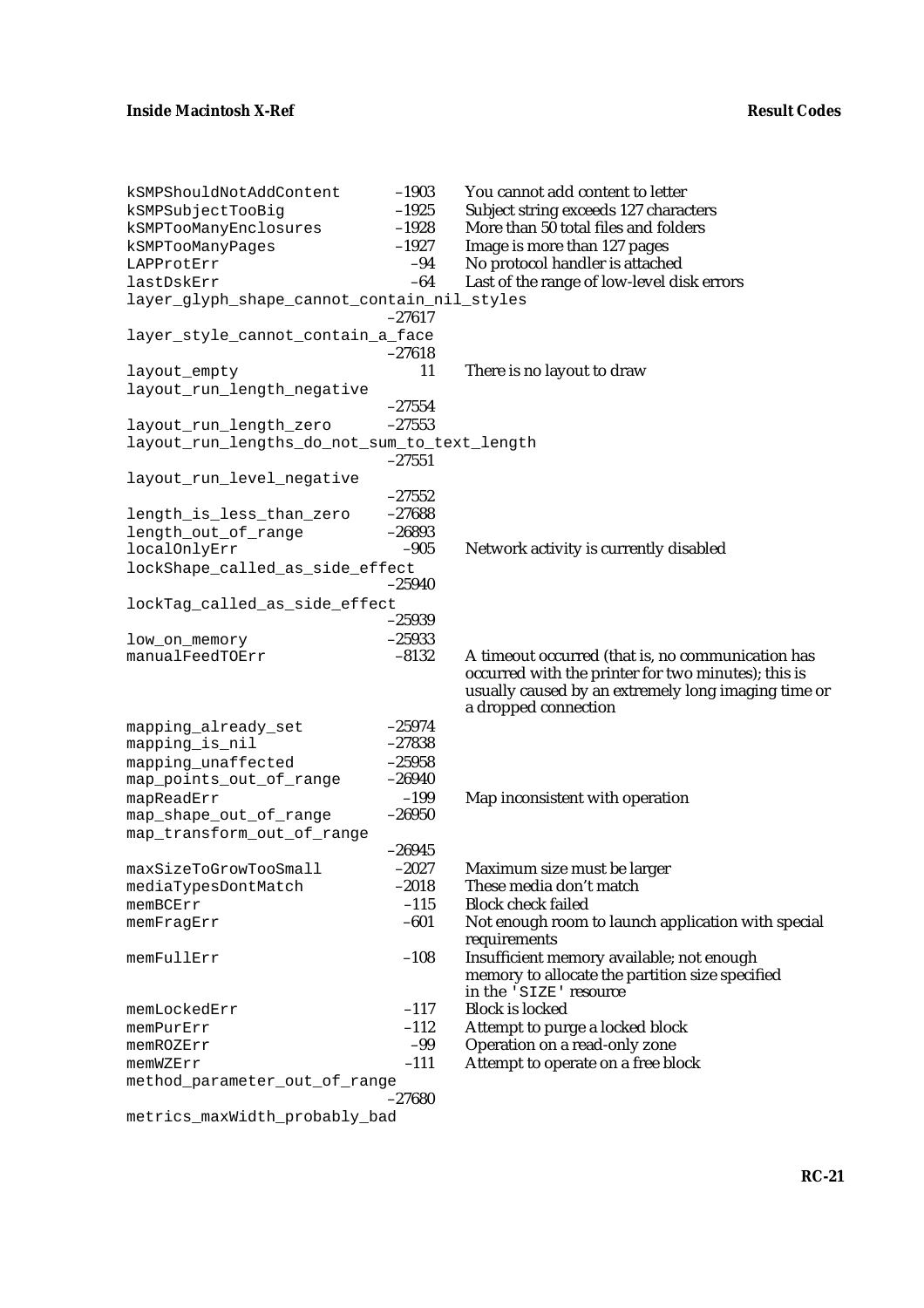|                                 | $-27529$           |                                                                     |
|---------------------------------|--------------------|---------------------------------------------------------------------|
| metrics_not_in_metrics_list     |                    |                                                                     |
|                                 | $-27522$           |                                                                     |
| metrics_point_size_probably_bad |                    |                                                                     |
|                                 | $-27536$           |                                                                     |
| metrics_wrong_type              | $-27537$           |                                                                     |
| mnNotSupported                  | $-1022$            | Multinode is not supported by the<br>connection file of type 'adev' |
| move_shape_out_of_range         | $-26949$           |                                                                     |
| move_transform_out_of_range     |                    |                                                                     |
|                                 | $-26944$           |                                                                     |
| movieToolboxUninitialized       |                    |                                                                     |
|                                 | $-2020$            | You haven't initialized the Movi                                    |
| multiplePublisherWrn            | $-460$             | Already is a publisher                                              |
| nameTypeErr                     | $-902$             | Invalid or inappropriate locat                                      |
|                                 |                    | location name                                                       |
| nbpConfDiff                     | $-1026$            | Name confirmed for different so                                     |
| nbpDuplicate                    | $-1027$            | Location name represents a dup                                      |
| nbpNoConfirm                    | $-1025$            | Name not confirmed                                                  |
| nbpNotFound                     | $-1028$            | Name not found                                                      |
| networkErr                      | $-925$             | An error has occurred in the net                                    |
| new_shape_contains_invalid_data |                    |                                                                     |
|                                 | $-26700$           |                                                                     |
| new_tag_contains_invalid_data   |                    |                                                                     |
|                                 | $-26699$           |                                                                     |
| nilHandleErr                    | $-109$             | Handle argument is NIL; NIL m                                       |
| nil_style_in_glyph_not_allowed  |                    |                                                                     |
|                                 | $-27665$<br>$-299$ | Invalid $q$ Type value (must be $\circ$                             |
| nmTypErr<br>noBridgeErr         | $-93$              | Could not find router to forward                                    |
| noCodecErr                      | $-8961$            | <b>Image Compression Manager co</b>                                 |
|                                 |                    | error; Image Compression Mana                                       |
|                                 |                    | specified compressor                                                |
| noDataArea                      | $-1104$            | Too many outstanding ATP calls                                      |
| noDataHandler                   | $-2007$            | Media has no data handler                                           |
| noDefaultDataRef                | $-2051$            | Could not find a default data ref                                   |
| noDefaultUserErr                | $-922$             | User has not specified owner na                                     |
|                                 |                    | control panel                                                       |
| no_draw_error                   | 0                  | No error in drawing                                                 |
| noErr                           | $\bf{0}$           | No error                                                            |
| noGlobalsErr                    | $-904$             | System unable to allocate memo                                      |
| no_glyphs_added_to_font         | $-27677$           |                                                                     |
| noHardwareErr                   | $-200$             | Required sound hardware not a                                       |
| noInformErr                     | $-926$             | PPCStart failed because targe                                       |
|                                 |                    | have an inform pending                                              |
| noMacDskErr                     | $-57$              | Volume lacks Macintosh-format                                       |
| noMaskFoundErr                  | $-1000$            | Cannot find or create mask for t                                    |
| noMediaHandler                  | $-2006$            | Media has no media handler                                          |
| noMemForPictPlaybackErr         | $-145$             | Insufficient memory for drawing                                     |
| noMoreMultiNodes                | $-1023$            | No node address is available on                                     |
| noMoreRealTime                  | $-212$             | Not enough CPU time available                                       |
| noMovieFound                    | $-2048$            | Toolbox cannot find a movie in                                      |
| noMPPErr                        | $-3102$            | The MPP driver is not installed                                     |

Multinode is not supported by the current AppleTalk connection file of type 'adev'

- –2020 You haven't initialized the Movie Toolbox
- Already is a publisher
- Invalid or inappropriate locationKindSelector in location name
- Name confirmed for different socket
- Location name represents a duplicate on this computer
- Name not confirmed
- Name not found
	- An error has occurred in the network

### Handle argument is NIL; NIL master pointer

- Invalid qType value (must be  $ORD(nmType)$ ) Could not find router to forward packet Image Compression Manager could not find specified error; Image Compression Manager could not find the specified compressor Too many outstanding ATP calls Media has no data handler Could not find a default data reference
- 
- User has not specified owner name in Sharing Setup control panel
- No error in drawing
- No error
- System unable to allocate memory, critical error
- Required sound hardware not available
- PPCStart failed because target application did not have an inform pending
- Volume lacks Macintosh-format directory
- Cannot find or create mask for the icon family
- Media has no media handler
- Insufficient memory for drawing the picture
- No node address is available on the network
	- Not enough CPU time available
	- Toolbox cannot find a movie in the movie file
-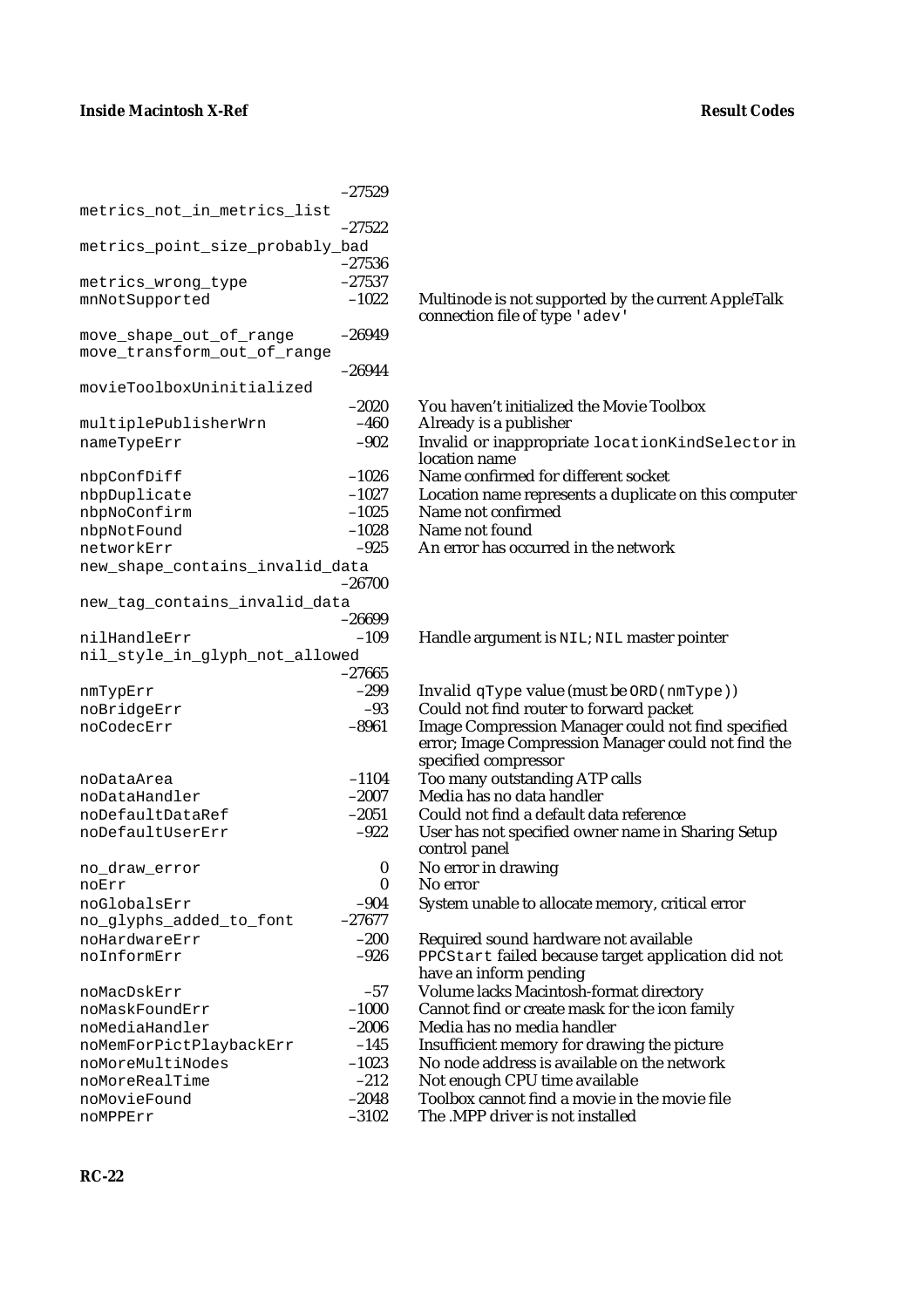| nonMatchingEditState                            | $-2024$      | This edit state is not valid for this movie                                                                                                           |
|-------------------------------------------------|--------------|-------------------------------------------------------------------------------------------------------------------------------------------------------|
| no_outline_font_found                           | $-27997$     |                                                                                                                                                       |
| noOutstandingHLE                                | $-608$       | No outstanding high-level event                                                                                                                       |
| no owners                                       | $-27584$     |                                                                                                                                                       |
| noPortErr                                       | $-903$       | Client hasn't set 'SIZE' resource to indicate<br>awareness of high-level events; unable to open port;<br>bad port reference number; invalid port name |
| noPrefAppErr                                    | $-3032$      | No translation preference available                                                                                                                   |
| noRelErr                                        | $-1101$      | No release received; timer expired before MSAM<br>responded                                                                                           |
| noResponseErr                                   | $-915$       | Unable to contact application                                                                                                                         |
| noScrapErr                                      | $-100$       | Scrap does not exist (not initialized)                                                                                                                |
| noSendResp                                      | $-1103$      | PAddResponse issued before PSendResponse                                                                                                              |
| noSessionErr                                    | $-908$       | Invalid session reference number                                                                                                                      |
| noSuchRsl                                       | $\mathbf{1}$ | Resolution requested with the PrGeneral procedure<br>is not supported                                                                                 |
| noSynthFound                                    | $-240$       | Could not find the specified speech synthesizer                                                                                                       |
| notAFileErr                                     | $-1302$      | Specified file is a directory                                                                                                                         |
| notBTree                                        | $-410$       | File is not a dictionary                                                                                                                              |
| notEnoughBufferSpace                            | $-207$       | Insufficient memory available                                                                                                                         |
| notEnoughHardwareErr                            | $-201$       | Insufficient hardware available                                                                                                                       |
| notEnoughMemoryErr                              | $-620$       | Insufficient physical memory                                                                                                                          |
| not_enough_memory_for_graphics_client_heap      |              |                                                                                                                                                       |
|                                                 | $-27996$     |                                                                                                                                                       |
| notHeldErr                                      | $-621$       | Specified range of memory is not held                                                                                                                 |
| notice_stack_overflow                           | $-26996$     |                                                                                                                                                       |
| notice_stack_underflow                          | $-26997$     |                                                                                                                                                       |
| notInitErr                                      | $-900$       | PPC Toolbox has not been initialized yet                                                                                                              |
| notLockedErr                                    | $-623$       | Specified range of memory is not locked                                                                                                               |
| notLoggedInErr                                  | $-923$       | Default user reference number does not yet exist                                                                                                      |
| notOpenErr                                      | $-28$        | AppleTalk is not open; driver not open                                                                                                                |
| noTranslationPathErr                            | $-3030$      | Application cannot open document                                                                                                                      |
| noTransSysInstalledErr                          | $-3027$      | No translation systems installed                                                                                                                      |
| notRegisteredSectionErr                         | $-452$       | Not registered                                                                                                                                        |
| notThePublisherWrn                              | $-463$       | Not the publisher                                                                                                                                     |
| noTypeErr                                       | $-102$       | Format not available; no data of the requested scrap                                                                                                  |
| noUserInteractionAllowed                        | $-610$       | format type in scrap; unrecognized file type<br>Background application sends event requiring<br>authentication; cannot interact directly with user    |
| noUserNameErr                                   | $-911$       | User name unknown on destination machine                                                                                                              |
| noUserRecErr                                    | $-928$       | Invalid user reference number                                                                                                                         |
| noUserRefErr                                    | $-924$       | Unable to create a new user reference number                                                                                                          |
| nsDrvErr                                        | $-56$        | Specified drive number doesn't match any number in                                                                                                    |
|                                                 |              | the drive queue                                                                                                                                       |
| nsStackErr                                      | $-149$       | <b>Insufficient stack</b>                                                                                                                             |
| nsvErr                                          | $-35$        | Volume not found                                                                                                                                      |
| null_font_scaler_context                        | $-27900$     |                                                                                                                                                       |
| null_font_scaler_input                          | $-27899$     |                                                                                                                                                       |
| number_of_colors_exceeds_implementation_limit   | $-27794$     |                                                                                                                                                       |
| number_of_contours_exceeds_implementation_limit | $-27800$     |                                                                                                                                                       |
| number_of_points_exceeds_implementation_limit   |              |                                                                                                                                                       |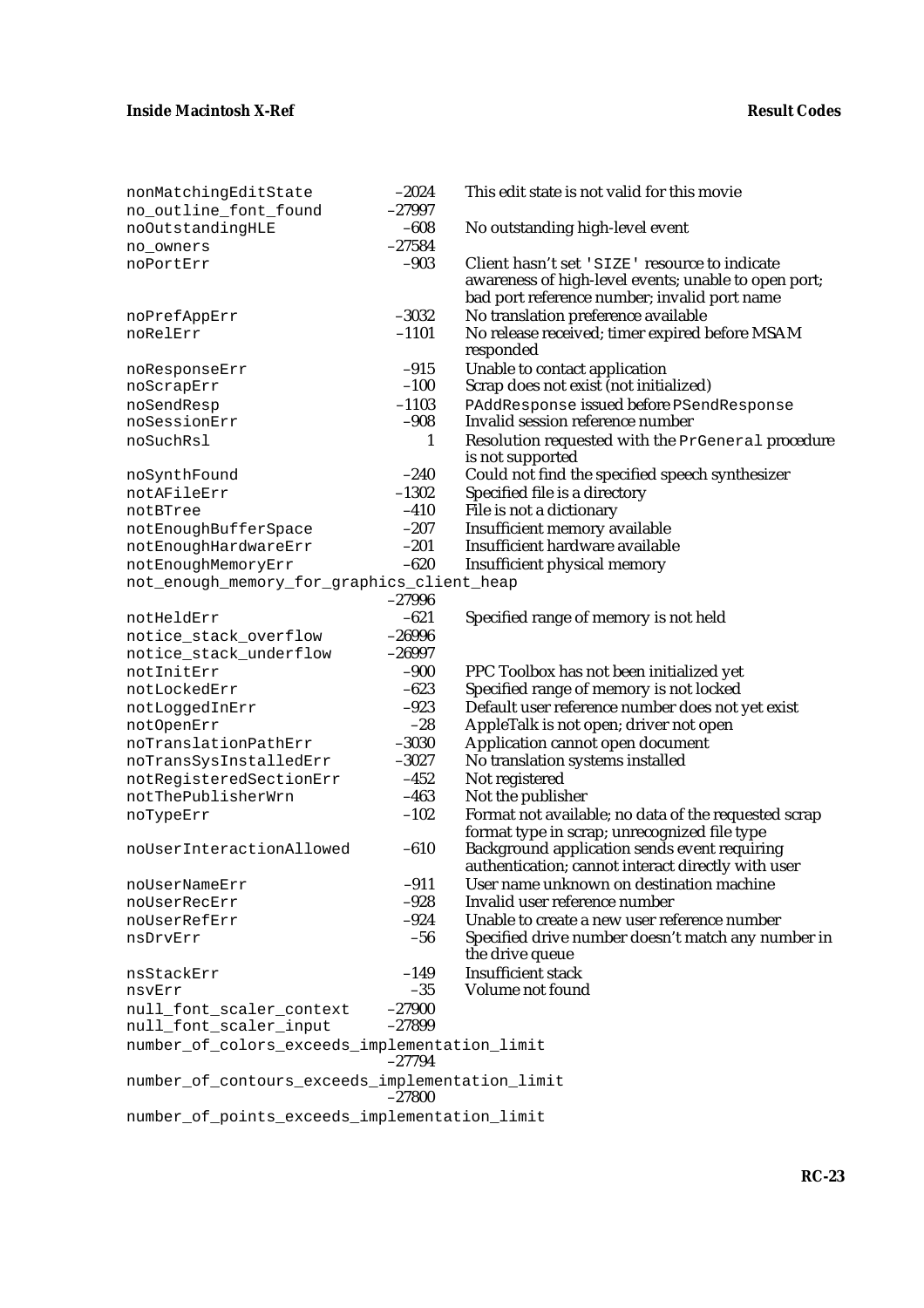|                               | $-27799$         |                                                                       |
|-------------------------------|------------------|-----------------------------------------------------------------------|
| object_wrong_type             | $-27616$         |                                                                       |
| openErr                       | $-23$            | Unable to open device driver; requested read/write                    |
|                               | $\boldsymbol{2}$ | permission does not match driver's open permission                    |
| opNotImpl                     |                  | Requested PrGeneral opcode not implemented in                         |
| OPWrErr                       | $-49$            | the current printer driver<br>File already open with write permission |
|                               | $-27999$         |                                                                       |
| out_of_memory<br>PAPActive    | $-4098$          |                                                                       |
|                               | $-4097$          | The request is already active                                         |
| PAPBadRefnum<br>PAPConnClosed | $-4100$          | <b>Bad connection reference number</b><br>The connection is closed    |
|                               | $-4096$          |                                                                       |
| PAPNoCCBs                     |                  | There are no free connect control blocks (CCBs)<br>available          |
| PAPNoPrinter                  | $-4101$          | The printer is not found, is closed, or is not selected               |
| PAPTooBig                     | $-4099$          | The write request is too big                                          |
| paramErr                      | $-50$            | Drive number specified is bad; error in parameter list;               |
|                               |                  | invalid parameter (for example, value of handler                      |
|                               |                  | pointer is NIL or odd); use PBDTGetPath; process                      |
|                               |                  | serial number is invalid                                              |
| parameter_is_nil              | $-27850$         |                                                                       |
| parameter_out_of_range        | $-27695$         |                                                                       |
| parameters_have_no_effect     |                  |                                                                       |
|                               | $-25999$         |                                                                       |
| path_empty                    | 6                | There is no contour to draw                                           |
| pattern_already_set           | $-25973$         |                                                                       |
| pattern_empty                 | 23               | The pattern shape was specified as an empty type<br>shape             |
| pattern_lattice_out_of_range  |                  |                                                                       |
|                               | $-27683$         |                                                                       |
| pen_already_set               | $-25972$         |                                                                       |
| pen_too_small                 | 19               | The pen width is so small that it doesn't enclose any                 |
|                               |                  | pixels and therefore doesn't draw                                     |
| permErr                       | $-54$            | Attempt to open locked file for writing; not a                        |
|                               |                  | subscriber                                                            |
| pictInfoIDErr                 | $-11001$         | Invalid picture information ID                                        |
| pictInfoVerbErr               | $-11002$         | Invalid verb combination specified                                    |
| pictInfoVersionErr            | $-11000$         | Version number not 0                                                  |
| picture_cannot_contain_itself |                  |                                                                       |
|                               |                  |                                                                       |
|                               | $-27621$         | Invalid picture data                                                  |
| pictureDataErr                | $-11005$         |                                                                       |
| picture_empty                 | 12               | There is no shape in the picture                                      |
| picture_expected              | $-27640$         |                                                                       |
| picture_index_out_of_range    |                  |                                                                       |
|                               | $-26898$         |                                                                       |
| pixmapTooDeepErr              | $-148$           | Pixel map is deeper than 1 bit per pixel                              |
| pmBusyErr                     | $-13000$         | Power ManagerIC stuck busy                                            |
| pmRecvEndErr                  | $-13005$         | During receive, Power Manager did not finish                          |
|                               |                  | handshake                                                             |
| pmRecvStartErr                | $-13004$         | During receive, Power Manager did not start                           |
|                               |                  | handshake                                                             |
| pmReplyTOErr                  | $-13001$         | Timed out waiting to begin reply handshake                            |
| pmSendEndErr                  | $-13003$         | During send, Power Manager did not finish handshake                   |
| pmSendStartErr                | $-13002$         | Power ManagerIC did not start handshake                               |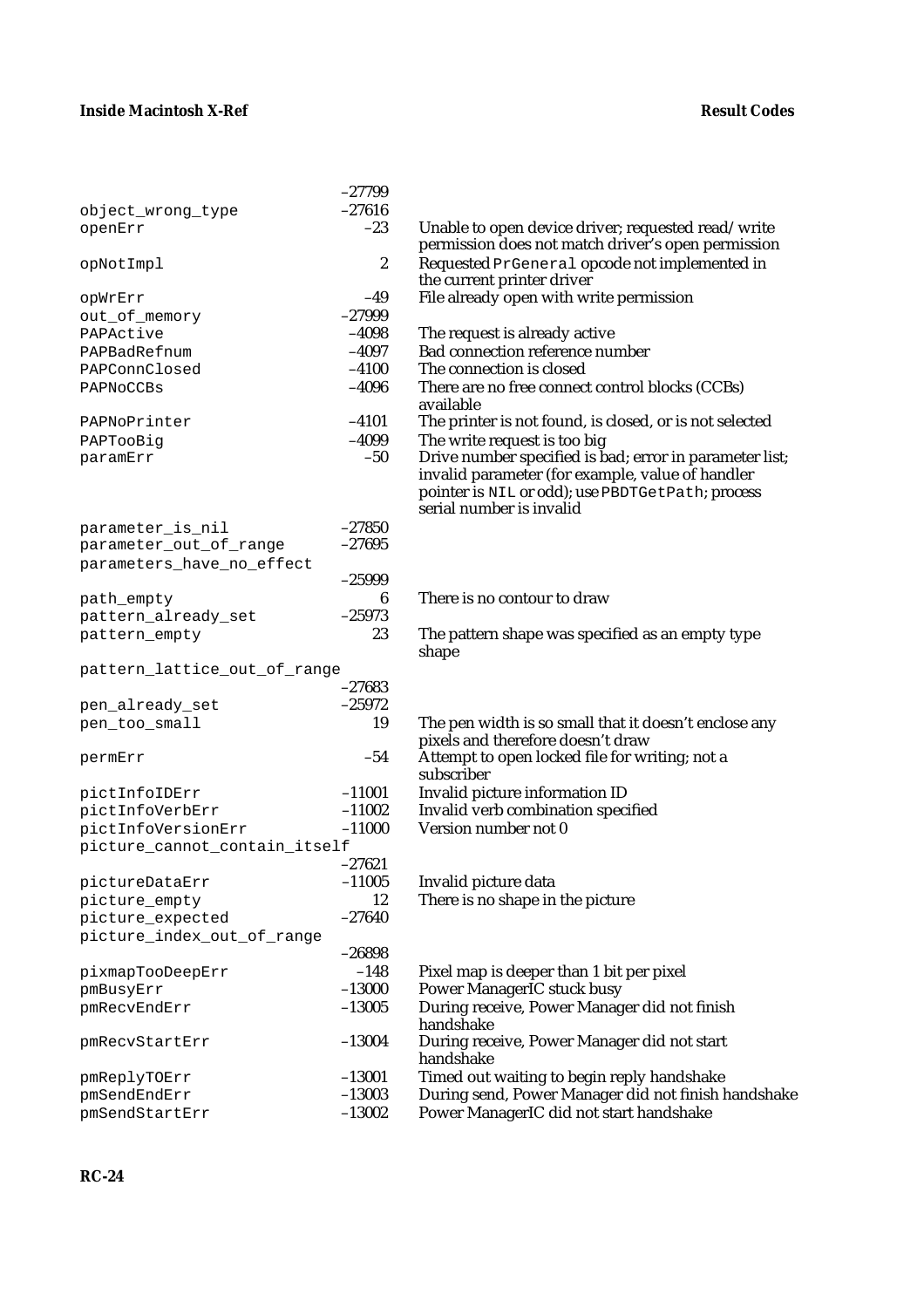| point_does_not_intersect_bitmap                            | -27675           |
|------------------------------------------------------------|------------------|
| point_does_not_intersect_port                              | -26686           |
| point_out_of_range                                         | $-26890$         |
| polygon_empty                                              | 5                |
| port_cache_parent_mismatch                                 |                  |
|                                                            | $-27600$         |
| port_cache_wrong_type                                      | $-27605$         |
| portClosedErr                                              | $-916$           |
| portInUse                                                  | $-97$            |
| portNameExistsErr                                          | $-910$           |
| portNotCf                                                  | -98              |
|                                                            |                  |
| port_wrong_type                                            | $-27610$         |
| posErr                                                     | $-40$            |
| prInitErr                                                  | $-88$            |
| procedure_not_reentrant                                    | $-27793$         |
| procNotFound                                               | $-600$           |
| profile_response_out_of_range                              |                  |
|                                                            | –26889           |
| progressProcAborted                                        | $-2019$<br>$-87$ |
| prWrErr<br>qErr                                            | $-1$             |
|                                                            |                  |
| queueFull                                                  | $-203$           |
| rcDBAsyncNotSupp                                           | $-809$           |
|                                                            |                  |
| rcDBBadAsynchPB                                            | $-810$           |
| rcDBBadDDev                                                | $-808$           |
| rcDBBadSessID                                              | $-806$           |
| rcDBBadSessNum                                             | $-807$           |
| rcDBBadType                                                | $-803$           |
| rcDBBreak                                                  | $-804$           |
| rcDBError                                                  | $-802$           |
| rcDBExec                                                   | $-805$           |
| rcDBNoHandler                                              | $-811$           |
| rcDBNull                                                   | $-800$           |
| rcDBPackNotInited                                          | $-813$           |
| rcDBValue                                                  | $-801$           |
| rcDBWrongVersion                                           | $-812$           |
| readErr                                                    | $-19$            |
| recordDataTooBigErr                                        | $-20001$         |
| rectangle_zero_height                                      | 4                |
| rectangle zero width<br>rectangles_cannot_be_inserted_into | 3                |
|                                                            | $-27650$         |
| recursive caches                                           | $-27591$         |

There is no contour to draw The port was closed Driver open error code indicating that the port is in use Another port is already open with this name Driver open error code indicating that the parameter RAM is not configured for this connection; port is not configured Attempt to position mark before start of file Validity status is not \$A8 No eligible process with specified process serial number Your progress procedure returned an error Parameter RAM written did not verify Entry is not in specified queue; queue element not found No room in the queue The database extension does not support asynchronous calls Invalid parameter block specified Couldn't find the specified database extension, or error occurred in opening database extension Session ID is invalid Invalid session number Next data item not of requested data type Function timed out Error executing function Query currently executing There is no handler for this data type installed for the current application The data item was NULL The InitDBPack function has not yet been called Data available or successfully retrieved Wrong version number Driver does not respond to read requests Entry data bigger than buffer size The rectangle doesn't have an area to draw The rectangle doesn't have an area to draw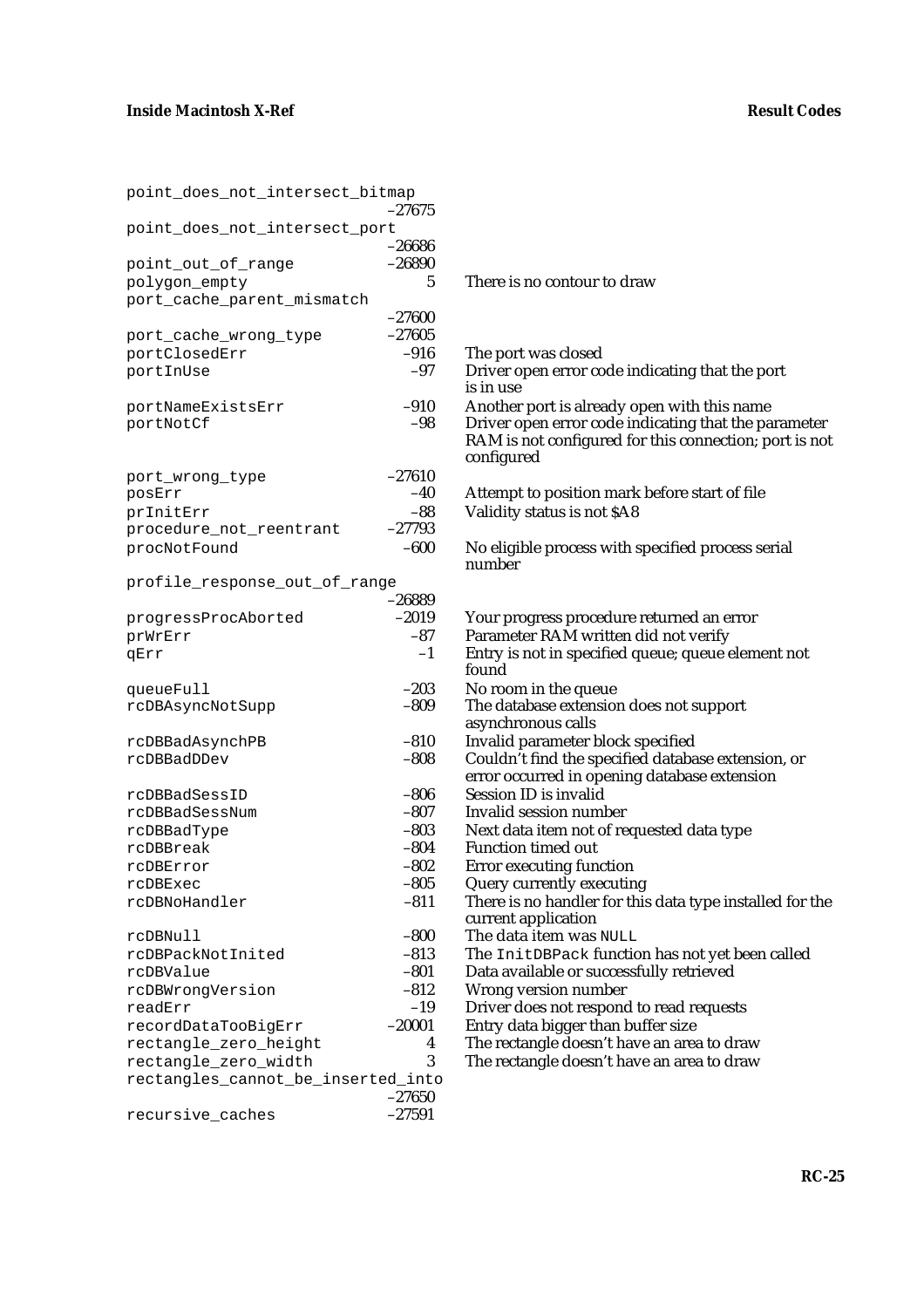| recursive_fillShapes               | $-27589$         |                                                        |
|------------------------------------|------------------|--------------------------------------------------------|
| regionTooBigError                  | $-147$           | Region too big or complex                              |
| reqAborted                         | $-1105$          |                                                        |
| reqFailed                          | $-1096$          | Request to contact router failed; retry count exceeded |
| required_font_scaler_table_missing |                  |                                                        |
|                                    | $-27891$         |                                                        |
| required_font_table_not_present    |                  |                                                        |
|                                    | $-27674$         |                                                        |
| resAttrErr                         | $-198$           | Attribute inconsistent with operation                  |
| resFNotFound                       | $-193$           | Resource file not found                                |
| resNotFound                        | $-192$           | Resource not found; unable to read resource; the       |
|                                    |                  | current printer driver does not support PrGeneral-     |
|                                    |                  | you should clear this error with a call to PrSetError  |
|                                    |                  | with a parameter value of 0 (otherwise, PrError        |
|                                    |                  | might still contain this error next time you check it) |
|                                    | $-188$           | Resource already in memory                             |
| resourceInMemory<br>resProblem     | $-204$           | Problem loading the resource                           |
|                                    |                  |                                                        |
| rfNumErr                           | $-51$            | Reference number invalid; reference number specifies   |
|                                    |                  | nonexistent access path; bad working directory         |
|                                    | $-500$           | reference number                                       |
| rgnTooBigErr                       |                  | Bitmap would convert to a region greater than 64 KB    |
| rmvResFailed                       | $-196$           | RemoveResource procedure failed                        |
| rotate_shape_out_of_range          |                  |                                                        |
|                                    | $-26947$         |                                                        |
| rotate_transform_out_of_range      |                  |                                                        |
|                                    | $-26942$         |                                                        |
| sameFileErr                        | $-1306$          | Source and destination files are the same              |
| scalar_block_parent_mismatch       |                  |                                                        |
|                                    | $-27534$         |                                                        |
| scalar_block_too_large             | $-27532$         |                                                        |
| scalar_block_too_small             | $-27533$         |                                                        |
| scalar_block_wrong_type            | $-27535$         |                                                        |
| scale_shape_out_of_range           | $-26948$         |                                                        |
| scale_transform_out_of_range       |                  |                                                        |
|                                    | $-26943$         |                                                        |
| scArbNBErr                         | 3                | Bus busy, arbitration timeout                          |
| scBadParmsErr                      | 4                | Bad parameter or unrecognized TIB instruction          |
| scBusTOErr                         | 9                | Bus timeout during blind transfer                      |
| scCommErr                          | $\boldsymbol{2}$ | Communications error, operation timeout                |
| scCompareErr                       | $\bf 6$          | Comparison error from scComp instruction               |
| scComplPhaseErr                    | 10               | SCSI bus was not in status phase on entry to           |
|                                    |                  | SCSIComplete                                           |
| scMgrBusyErr                       | 7                | <b>SCSI Manager busy</b>                               |
| scPhaseErr                         | $5\phantom{.0}$  | Phase error on the SCSI bus                            |
| scSequenceErr                      | 8                | Attempted operation is out of sequence                 |
| scsiAutosenseFailed                | $-7920$          | Automatic REQUEST SENSE command failed                 |
| scsiBDRsent                        | $-7913$          | A SCSI bus device reset (BDR) message was sent to      |
|                                    |                  | the target                                             |
| scsiBusInvalid                     | $-7869$          | The bus ID is invalid                                  |
| scsiBusy                           | $-7887$          | SCSI subsystem is busy                                 |
| scsiCDBLengthInvalid               | $-7863$          | The CDB length supplied is not supported by this       |
|                                    |                  | SIM; typically this means it was too big               |
| scsiCDBReceived                    | $-7910$          | The SCSI CDB was received                              |
|                                    |                  |                                                        |

| Region too big or complex                                                                                                                                                                                                                                                                               |
|---------------------------------------------------------------------------------------------------------------------------------------------------------------------------------------------------------------------------------------------------------------------------------------------------------|
| Request to contact router failed; retry count exceeded                                                                                                                                                                                                                                                  |
| Attribute inconsistent with operation                                                                                                                                                                                                                                                                   |
| Resource file not found<br>Resource not found; unable to read resource; the<br>current printer driver does not support PrGeneral-<br>you should clear this error with a call to PrSetError<br>with a parameter value of 0 (otherwise, PrError<br>might still contain this error next time you check it) |
| Resource already in memory<br>Problem loading the resource<br>Reference number invalid; reference number specifies<br>nonexistent access path; bad working directory                                                                                                                                    |
| reference number<br>Bitmap would convert to a region greater than 64 KB<br>RemoveResource procedure failed                                                                                                                                                                                              |
|                                                                                                                                                                                                                                                                                                         |
| Source and destination files are the same                                                                                                                                                                                                                                                               |
|                                                                                                                                                                                                                                                                                                         |
|                                                                                                                                                                                                                                                                                                         |
| Bus busy, arbitration timeout                                                                                                                                                                                                                                                                           |
| Bad parameter or unrecognized TIB instruction<br>Bus timeout during blind transfer<br>Communications error, operation timeout                                                                                                                                                                           |
| Comparison error from scComp instruction<br>SCSI bus was not in status phase on entry to                                                                                                                                                                                                                |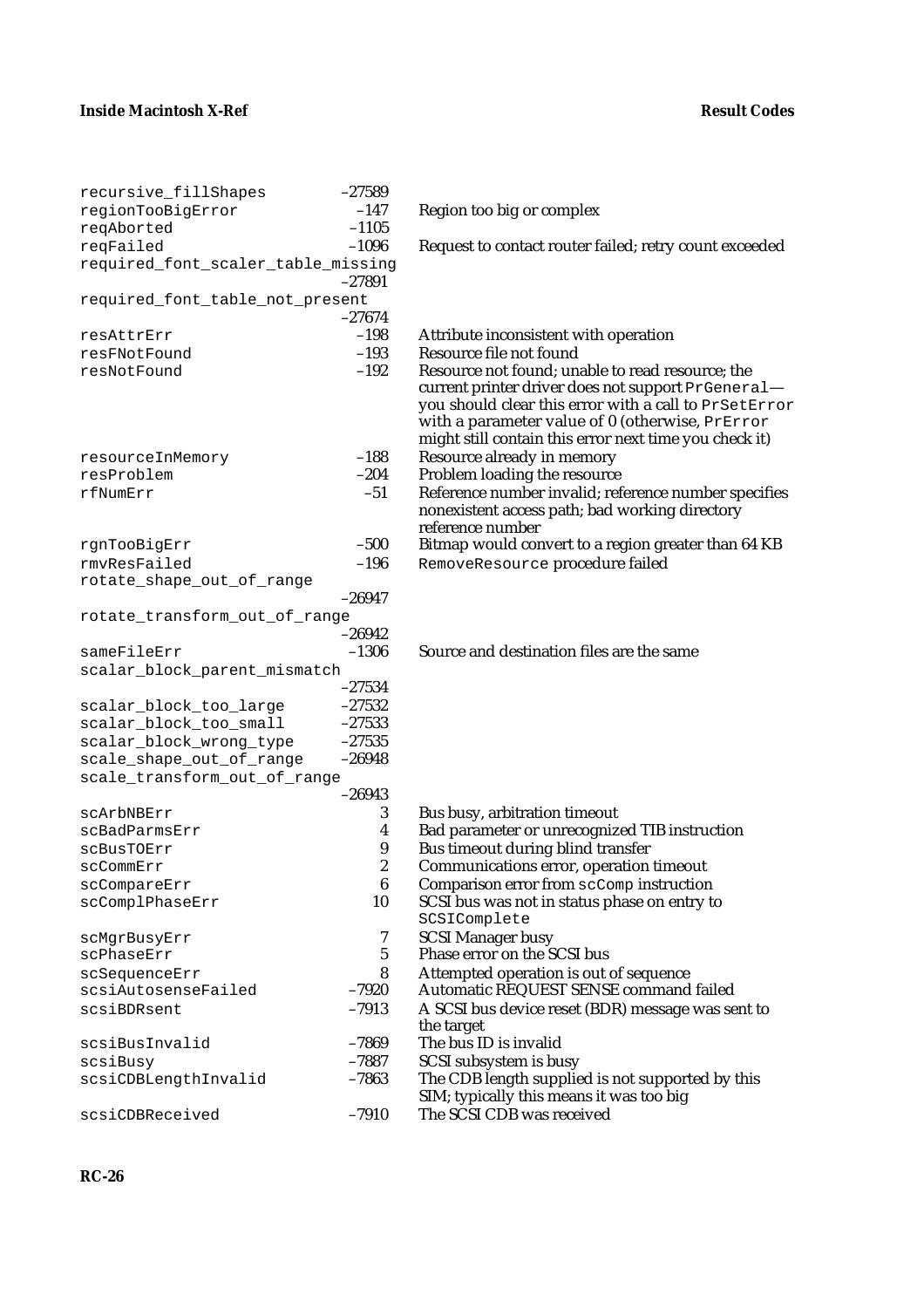shape\_cache\_parent\_mismatch

| scsiCommandTimeout                                      | $-7925$              | The timeout value for this parameter block was<br>exceeded and the parameter block was aborted             |
|---------------------------------------------------------|----------------------|------------------------------------------------------------------------------------------------------------|
| scsiDataRunError                                        | $-7918$              | Data overrun/underrun error                                                                                |
| scsiDataTypeInvalid                                     | $-7865$              | SIM does not support the requested scsiDataType                                                            |
| scsiDeviceConflict                                      | $-7883$              | Attempt to register more than one driver to a device                                                       |
| scsiDeviceNotThere                                      | $-7885$              | SCSI device not installed or available                                                                     |
| scsiFunctionNotAvailable<br>scsiIdentifyMessageRejected | $-7871$              | The requested function is not supported by this SIM                                                        |
|                                                         | $-7924$              | The target issued a REJECT message in response to the<br>IDENTIFY message; the LUN probably does not exist |
| scsiIDInvalid                                           | $-7866$              | The initiator ID is invalid                                                                                |
| scsiLUNInvalid                                          | $-7867$              | The logical unit number is invalid                                                                         |
| scsiMessageRejectReceived                               |                      |                                                                                                            |
|                                                         | $-7923$              | <b>REJECT</b> message received                                                                             |
| scsiNoHBA                                               | $-7884$              | No HBA detected                                                                                            |
| scsiNoNexus                                             | $-7911$              | Nexus is not established                                                                                   |
| scsiNonZeroStatus                                       | $-7932$              | The target returned non-zero status upon completion<br>of the request                                      |
| scsiNoSuchXref                                          | $-7882$              | No driver has been cross-referenced with this device                                                       |
| scsiParityError                                         | $-7921$              | An uncorrectable parity error occurred                                                                     |
| scsiPBLengthError                                       | $-7872$              | The parameter block length is too small for this SIM                                                       |
| scsiProvideFail                                         | $-7886$              | Unable to provide the requested service                                                                    |
| scsiQLinkInvalid                                        | $-7881$              | The qLink field was not 0                                                                                  |
| scsiRequestAborted                                      | $-7934$              | Parameter block request aborted by the host                                                                |
| scsiRequestInProgress                                   | $\mathbf{1}$         | Parameter block request is in progress                                                                     |
| scsiRequestInvalid                                      | $-7870$              | The parameter block request is invalid                                                                     |
| scsiSCSIBusReset                                        | $-7922$              | Execution of this parameter block was halted because<br>of a SCSI bus reset                                |
| scsiSelectTimeout                                       | $-7926$              | <b>Target selection timeout</b>                                                                            |
| scsiSequenceFail                                        | $-7916$              | Target bus phase sequence failure                                                                          |
| scsiTerminated                                          | $-7912$              | Parameter block request terminated by the host                                                             |
| scsiTIDInvalid                                          | $-7868$              | The target ID is invalid                                                                                   |
| scsiTooManyBuses                                        | $-7888$              | SIM registration failed because the XPT registry is full                                                   |
| scsiTransferTypeInvalid                                 | $-7864$              | The scsiTransferType is not supported by this SIM                                                          |
| scsiUnableToAbort                                       | $-7933$              | Unable to abort parameter block request                                                                    |
| scsiUnableToTerminate                                   | $-7927$              | Unable to terminate I/O parameter block request                                                            |
| scsiUnexpectedBusFree                                   | $-7917$              | Unexpected bus free phase                                                                                  |
| scsiWrongDirection                                      | $-7915$              | Data phase was in an unexpected direction                                                                  |
| scTypeNotFoundErr                                       | $-8971$              | Component does not have the information you want                                                           |
| sessClosedErr                                           | $-917$               | The kAEDontReconnect flag in the sendMode<br>parameter was set, and the server quit and then               |
| sessTableErr                                            | $-907$               | restarted; the session has closed<br>PPC Toolbox is unable to create a session                             |
|                                                         |                      |                                                                                                            |
| shape__may_not_be_a_picture                             |                      |                                                                                                            |
|                                                         | $-27637$<br>$-27657$ |                                                                                                            |
| shape_access_not_allowed                                |                      |                                                                                                            |
| shape_already_broken                                    | $-25954$             |                                                                                                            |
| shape_already_in_primitive_form                         | $-25956$             |                                                                                                            |
| shape_already_in_simple_form                            |                      |                                                                                                            |
|                                                         | $-25955$             |                                                                                                            |
| shape_already_joined                                    | $-25953$             |                                                                                                            |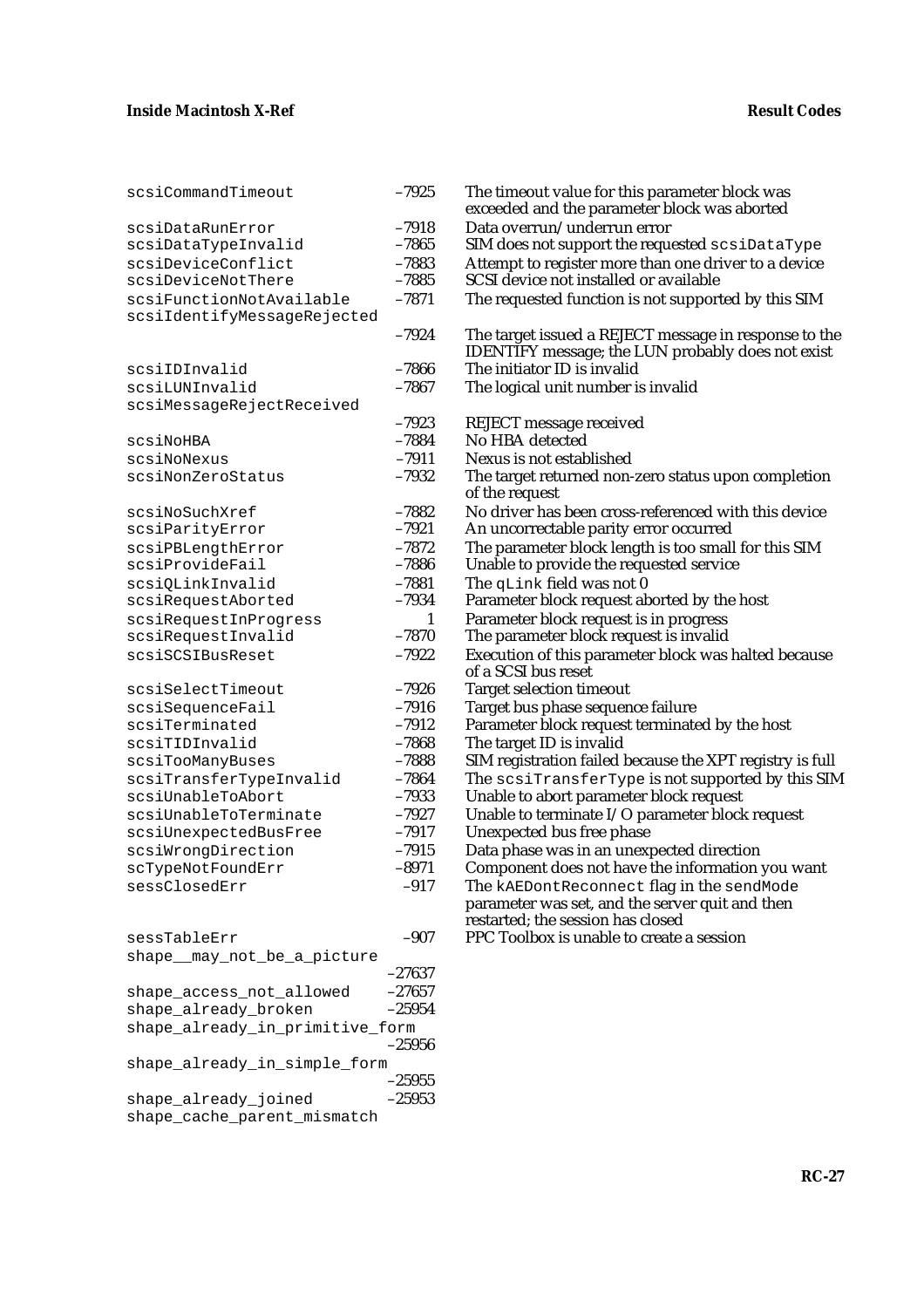|                                 | $-27604$     |                                                                                          |
|---------------------------------|--------------|------------------------------------------------------------------------------------------|
| shape_cache_wrong_type          | $-27609$     |                                                                                          |
| shape_cannot_be_inverted        | $-27625$     |                                                                                          |
| shape_contours_cancel           | 18           | The shapes contours overlap and cancel each other out                                    |
| shape_direct_attribute_not_set  |              |                                                                                          |
|                                 | $-26687$     |                                                                                          |
| shape_does_not_have_length      |              |                                                                                          |
|                                 | $-27623$     |                                                                                          |
| shape_does_not_contain_a_bitmap |              |                                                                                          |
|                                 | $-27642$     |                                                                                          |
| shape_does_not_contain_text     |              |                                                                                          |
|                                 | $-27641$     |                                                                                          |
| shape_does_not_have_area        | $-27624$     |                                                                                          |
| shape_emptyType                 | $\mathbf{1}$ | An empty type doesn't have an area to draw                                               |
| shape_inverse_fullType          | 2            | An inverse full type doesn't have an area to draw                                        |
| shape_is_nil                    | $-27849$     |                                                                                          |
| shape_may_not_be_a_bitmap       |              |                                                                                          |
|                                 | $-27638$     |                                                                                          |
| shape_no_enclosed_area          | 14           | There is no enclosed area to draw                                                        |
| shape_no_enclosed_pixels        | 15           | There is an enclosed area, but it is so small that it does                               |
|                                 |              | not cross any pixel centers                                                              |
| shape_no_fill                   | 13           | The shape fill is set to gxNoFill, which will not draw                                   |
| shape_not_disposed              | $-25951$     |                                                                                          |
| shape_not_locked                | $-25937$     |                                                                                          |
| shape_passed_has_no_bounds      |              |                                                                                          |
|                                 | $-26681$     |                                                                                          |
| shape_primitive_empty           | 25           | The original shape enclosed an area-there is no                                          |
|                                 |              | stylized shape to draw; an example is a pattern shape                                    |
|                                 |              | that contains overlapping patterns that cancel                                           |
| shape_primitive_very_small      |              |                                                                                          |
|                                 | 26           | There is a shape to draw, but it is extremely small (on                                  |
|                                 |              | the order of the size of a pixel); an example is a scaled                                |
|                                 | 17           | transform that shrinks the shape<br>Part of the shape may be drawn outside the bounds of |
| shape_very_large                |              | the coordinate system $(\pm 32, 768)$                                                    |
| shape_very_small                | 16           | There is a shape to draw, but it is extremely small (on                                  |
|                                 |              | the order of the size of a pixel)                                                        |
| shape_wrong_type                | $-27615$     |                                                                                          |
| shapeFill_not_allowed           | $-27672$     |                                                                                          |
| shapes_unlocked_as_side_effect  |              |                                                                                          |
|                                 | $-25938$     |                                                                                          |
| siBadDeviceName                 | $-228$       | Invalid device name                                                                      |
| siBadRefNum                     | $-229$       | Invalid reference number                                                                 |
| siBadSoundInDevice              | $-221$       | Invalid sound input device                                                               |
| siDeviceBusyErr                 | $-227$       | Sound input device is busy                                                               |
| siHardDriveTooSlow              | $-224$       | Hard drive too slow to record                                                            |
| siInputDeviceErr                | $-230$       | Input device hardware failure                                                            |
| siInvalidCompression            | $-223$       | Invalid compression type                                                                 |
| siInvalidSampleRate             | $-225$       | Invalid sample rate                                                                      |
| siInvalidSampleSize             | $-226$       | Invalid sample size                                                                      |
| siNoBufferSpecified             | $-222$       | No buffer specified                                                                      |
| siNoSoundInHardware             | $-220$       | No sound input hardware available                                                        |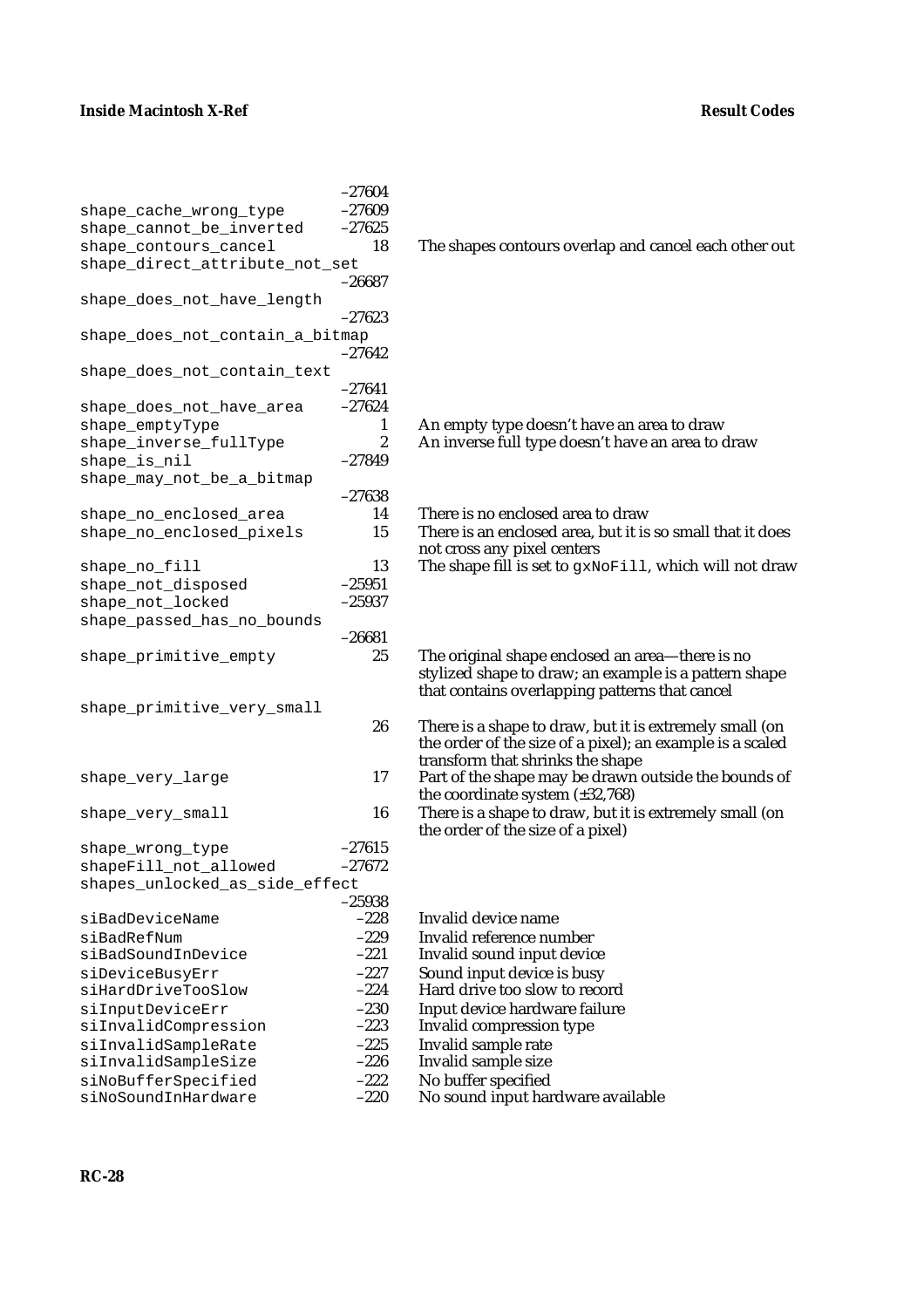| siUnknownInfoType                            | $-231$           | Feature not implemented on synthesizer; unknown<br>type of information           |
|----------------------------------------------|------------------|----------------------------------------------------------------------------------|
| siUnknownQuality                             | $-232$           | Unknown quality                                                                  |
| size_of_bitmap_exceeds_implementation_limit  |                  |                                                                                  |
|                                              | $-27795$         |                                                                                  |
| size_of_path_exceeds_implementation_limit    |                  |                                                                                  |
|                                              | $-27797$         |                                                                                  |
| size_of_polygon_exceeds_implementation_limit | $-27798$         |                                                                                  |
| size_of_text_exceeds_implementation_limit    |                  |                                                                                  |
|                                              | $-27796$         |                                                                                  |
| skew_shape_out_of_range                      | $-26946$         |                                                                                  |
| skew_transform_out_of_range                  |                  |                                                                                  |
|                                              | $-26941$         |                                                                                  |
| slotNumErr                                   | $-360$           | Invalid slot number                                                              |
| smBadRefId                                   | $-330$           | Reference ID was not found in the given list                                     |
| smBadsList                                   | $-331$           | The IDs are not in ascending order                                               |
| smBadsPtrErr                                 | $-346$           | Bad spsPointer value                                                             |
| smBLFieldBad                                 | $-309$           | A valid fhByteLanes field was not found                                          |
| smByteLanesErr                               | $-347$           | Bad spByteLanes value                                                            |
| smCkStatusErr                                | $-341$           | Status of slot is bad                                                            |
| smCodeRevErr                                 | $-333$           | The revision of the code to be executed by sExec was                             |
|                                              |                  | wrong                                                                            |
| smCPUErr                                     | $-334$           | The CPU field of the code to be executed by SExec                                |
|                                              | $-301$           | was wrong<br><b>CRC</b> check failed                                             |
| smCFCFail                                    |                  |                                                                                  |
| smDisposePErr                                | $-312$<br>$-300$ | An error occurred during execution of DisposePtr<br>No card in this slot         |
| smEmptySlot                                  | $-302$           |                                                                                  |
| smFormatErr<br>smGetDrvrNamErr               | $-342$           | The format of the declaration ROM is wrong<br>An error occurred during execution |
|                                              |                  | of_sGetDrvrName                                                                  |
| smInitStatVErr                               | $-316$           | The InitStatusV field was negative after                                         |
|                                              |                  | PrimaryInit                                                                      |
| smNilsBlockErr                               | $-336$           | The physical block size of an sBlock was zero                                    |
| smNoBoardId                                  | $-315$           | There is no board ID                                                             |
| smNoBoardsRsrc                               | $-313$           | There is no board sResource                                                      |
| smNoMoresRsrcs                               | $-344$           | Requested sResource not found                                                    |
| smRecNotFnd                                  | $-351$           | Record not found in the slot resource table                                      |
| smReservedErr                                | $-332$           | A reserved field was not zero                                                    |
| smSelOOBErr                                  | $-338$           | Selector out of bounds or function not implemented                               |
| smSlotOOBErr                                 | $-337$           | The given slot was out of bounds or does not exist                               |
| smsPointerNil                                | $-335$           | The spsPointer value is NIL: no list is specified                                |
| smUnExBusErr                                 | $-308$           | A bus error occurred                                                             |
| space_may_not_be_indexed                     | $-27679$         |                                                                                  |
| spoolProcedure_is_nil                        | $-27841$         |                                                                                  |
| staleEditState                               | $-2025$          | Movie or track has been disposed                                                 |
| start_cap_empty                              | 22               | The start cap shape was specified as an empty<br>type shape                      |
| statusErr                                    | $-18$            | Driver does not respond to this status request                                   |
| style_already_set                            | $-25971$         |                                                                                  |
| style_cache_parent_mismatch                  |                  |                                                                                  |
|                                              | $-27603$         |                                                                                  |
| style_cache_wrong_type                       | $-27608$         |                                                                                  |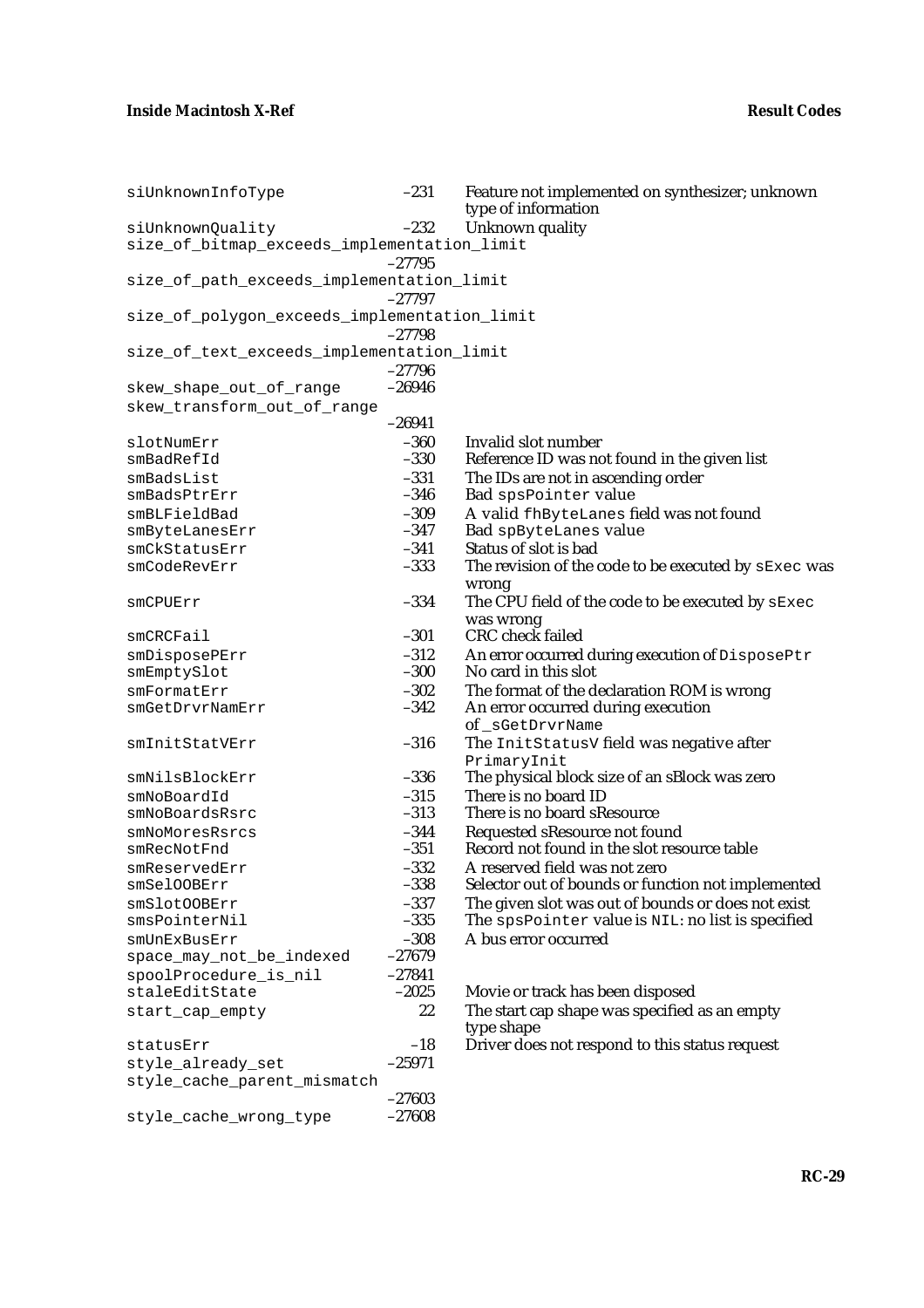| style_is_nil                                        | $-27848$         |                                                                                 |
|-----------------------------------------------------|------------------|---------------------------------------------------------------------------------|
| style_not_disposed                                  | $-25950$         |                                                                                 |
| style_run_array_does_not_match_number_of_characters |                  |                                                                                 |
|                                                     | $-27651$         |                                                                                 |
| style_wrong_type                                    | $-27614$         |                                                                                 |
| synthNotReady                                       | $-242$           | Speech synthesizer is still busy speaking                                       |
| synthOpenFailed                                     | $-241$           | Could not open another speech synthesizer channel                               |
| tag_access_restricted                               | $-27654$         |                                                                                 |
| tag_already_set                                     | $-25970$         |                                                                                 |
| tag_is_nil                                          | $-27840$         |                                                                                 |
| tag_not_locked                                      | $-25936$         |                                                                                 |
| tags_in_shape_ignored                               | $-25957$         |                                                                                 |
| tags_of_type_flst_removed                           |                  |                                                                                 |
|                                                     | $-26680$         |                                                                                 |
| text_attributes_already_set                         |                  |                                                                                 |
|                                                     | $-25969$         |                                                                                 |
| text_bounds_cache_wrong_size                        |                  |                                                                                 |
|                                                     | $-27562$         |                                                                                 |
| text_empty                                          | 9                | There is no character to draw                                                   |
| text_index_cache_wrong_size                         |                  |                                                                                 |
|                                                     | $-27560$         |                                                                                 |
| text_metrics_cache_wrong_size                       |                  |                                                                                 |
|                                                     | $-27561$         |                                                                                 |
| text_size_already_set                               | $-25968$         |                                                                                 |
| text_size_too_small                                 | 20               | The text size is so small that it doesn't enclose any                           |
|                                                     |                  | pixels and therefore doesn't draw                                               |
| textFace_Empty                                      | 24               | Each layer of the text face has a shape fill equal                              |
|                                                     |                  | to gxNoFill                                                                     |
| timeNotInMedia                                      | $-2032$          | This time value is outside of this media                                        |
| timeNotInTrack                                      | $-2031$          | This time value is outside of this track                                        |
| tinting_parameter_out_of_range                      |                  |                                                                                 |
|                                                     | $-27681$         |                                                                                 |
| tmfoErr                                             | $-42$            | Too many files open                                                             |
| tmwdoErr                                            | $-121$           | Too many working directories open                                               |
| toggleBadChar                                       | 4                | Invalid character                                                               |
| toggleBadDelta                                      | 3                | Invalid delta value                                                             |
| toggleBadField                                      | $\boldsymbol{2}$ | Invalid field number                                                            |
| toggleBadNum                                        | $\boldsymbol{6}$ | Tried to use character as number                                                |
| toggleErr3                                          | 7                | <b>Reserved</b>                                                                 |
| toggleErr4                                          | 8                | Reserved                                                                        |
| toggleErr5                                          | 9                | <b>Reserved</b>                                                                 |
| toggleOK                                            | 1                | No error                                                                        |
| toggleOutOfRange                                    | 7                | Out of range (synonym for toggleErr3)                                           |
| toggleUndefined                                     | $\boldsymbol{0}$ | <b>Undefined error</b>                                                          |
| toggleUnknown                                       | 5                | Unknown error                                                                   |
| tooManyReqs                                         | $-1097$          | Too many concurrent requests; wait a few minutes,<br>then try the request again |
| tooManySkts                                         | $-1098$          | Too many responding sockets                                                     |
| trackIDNotFound                                     | $-2029$          | Cannot locate a track with this ID value                                        |
| trackNotInMovie                                     | $-2030$          | This track is not in this movie                                                 |
| transfer_already_set                                | $-25967$         |                                                                                 |
| transfer_equals_noMode                              | 27               | The transfer mode gxNoMode suppresses drawing                                   |
| transfer_matrix_ignores_device                      |                  |                                                                                 |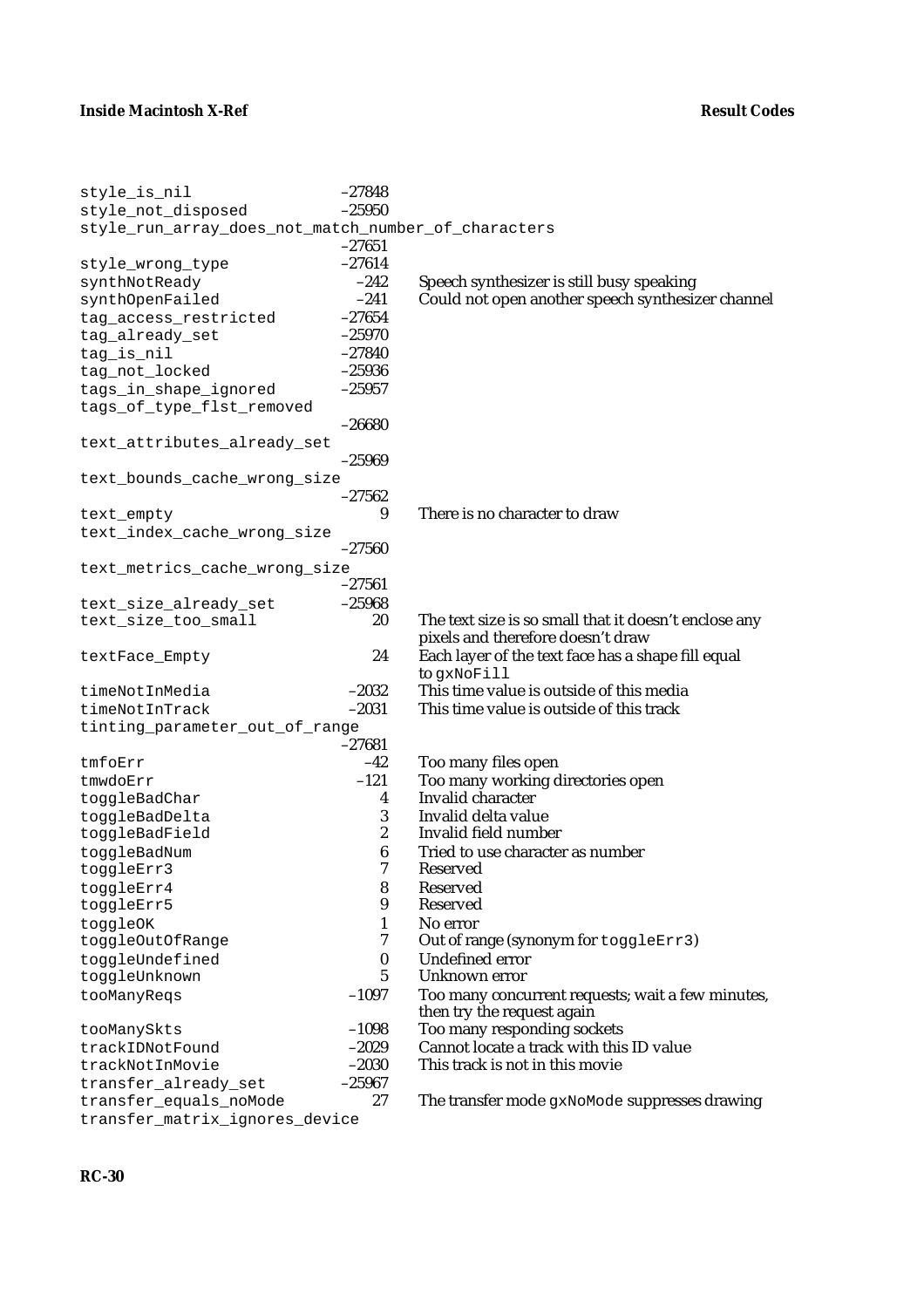|                                                          | 29             | The transfer mode's mapping scales all values greater<br>than 1 or less than 0 and the overComponent flag is<br>not set |
|----------------------------------------------------------|----------------|-------------------------------------------------------------------------------------------------------------------------|
| transfer_matrix_ignores_source                           |                |                                                                                                                         |
|                                                          | 28             | The transfer mode's mapping scales all values greater<br>than 1 or less than 0 and the overComponent flag is<br>not set |
| transfer_mode_ineffective                                |                |                                                                                                                         |
|                                                          | 31             | The transfer mode has no effect on the device-an<br>example is a blend with an operand of 0                             |
| transfer_source_reject                                   | 30             | The color is not within the source minimum and the<br>source maximum                                                    |
| transferMode_is_nil                                      | $-27845$       |                                                                                                                         |
| transform_already_set                                    | $-25965$       |                                                                                                                         |
| transform_cache_parent_mismatch                          | $-27601$       |                                                                                                                         |
| transform_cache_wrong_type                               | $-27606$       |                                                                                                                         |
| transform_clip_empty                                     | 42             | The transform clip is an empty type shape                                                                               |
| transform_clip_missing<br>transform_clip_no_intersection | $-27538$       |                                                                                                                         |
|                                                          | 41             | The clip shape does not intersect any view port                                                                         |
| transform_is_nil                                         | $-27847$       |                                                                                                                         |
| transform_map_too_large                                  | 35             | The transform has moved all or part of the shape<br>outside the bounds of the coordinate system                         |
| transform_move_too_large                                 | 36             | The transform has moved all or part of the shape<br>outside the bounds of the coordinate system                         |
| transform_no_viewPorts<br>transform_not_disposed         | 43<br>$-25948$ | The number of entries in the view port list is zero                                                                     |
| transform_perspective_too_large                          |                |                                                                                                                         |
|                                                          | 39             | The transform has moved all or part of the shape<br>outside the bounds of the coordinate system                         |
| transform_references_disposed_viewPort                   | $-25931$       |                                                                                                                         |
| transform_rotate_too_large                               |                |                                                                                                                         |
|                                                          | 38             | The transform has moved all or part of the shape<br>outside the bounds of the coordinate system                         |
| transform_scale_too_large                                |                |                                                                                                                         |
|                                                          | 37             | The transform has moved all or part of the shape<br>outside the bounds of the coordinate system                         |
| transform_scale_too_small                                |                |                                                                                                                         |
|                                                          | 34             | The transform has reduced the shape to less than $1/72$<br>inch—you may see a few pixels drawn, depending on            |
|                                                          |                | the resolution of your view port                                                                                        |
| transform_skew_too_large                                 | 40             | The transform has moved all or part of the shape<br>outside the bounds of the coordinate system                         |
| transform_viewPorts_already_set                          | $-25942$       |                                                                                                                         |
| transform_wrong_type                                     | $-27612$       |                                                                                                                         |
| translator_already_installed_on_this_grafport            |                |                                                                                                                         |
|                                                          | $-25966$       |                                                                                                                         |
| translator_not_installed_on_this_grafport                | $-26679$       |                                                                                                                         |
|                                                          |                |                                                                                                                         |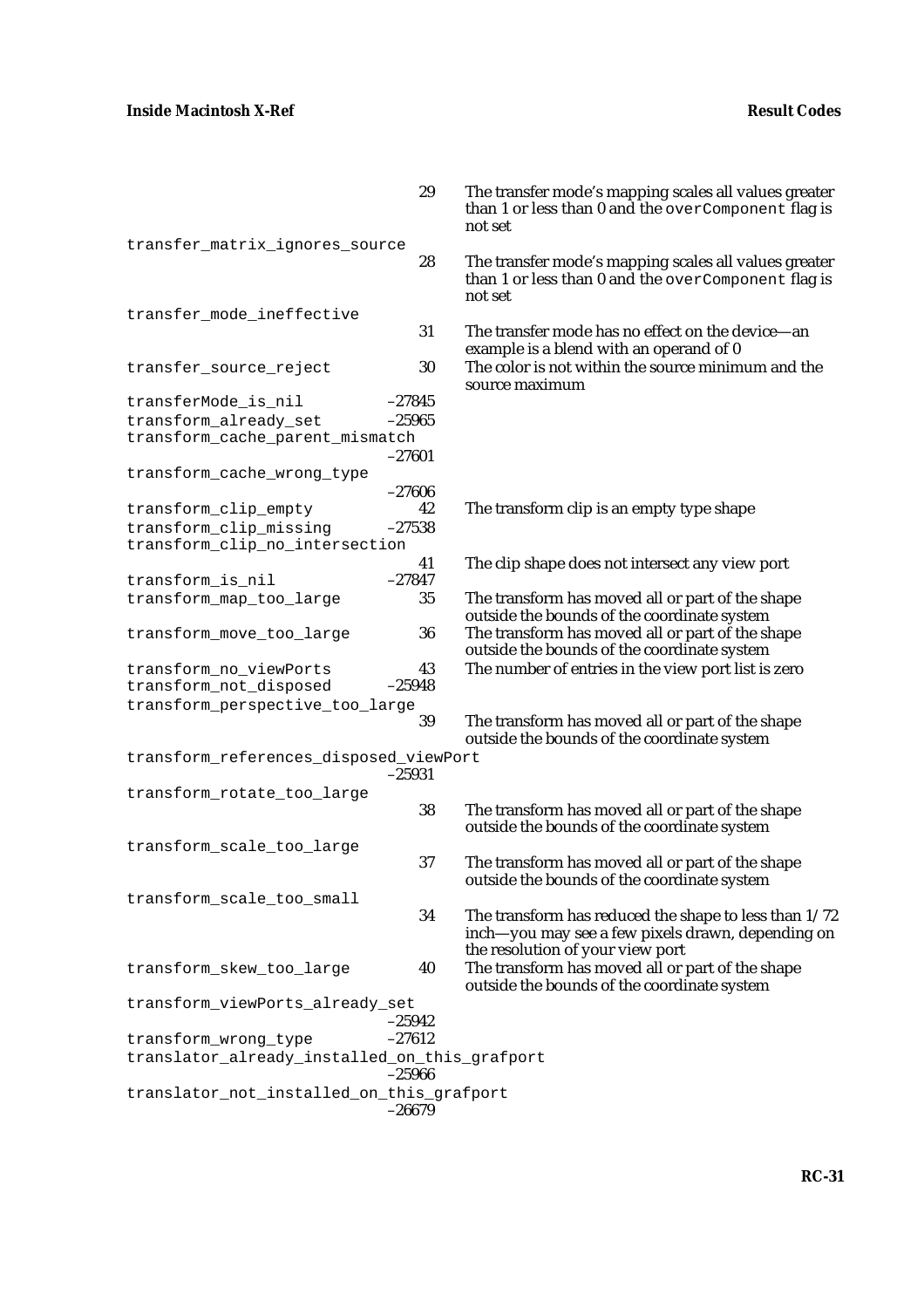| tryAddNodeAgainErr                                            | $-1021$            | The .MPP driver was not able to add node; try again               |
|---------------------------------------------------------------|--------------------|-------------------------------------------------------------------|
| tsmAlreadyReqisteredErr                                       | $-2503$            | The caller is already TSM-initialized                             |
| tsmCantOpenComponentErr                                       | $-2509$            | Can't open the component                                          |
| tsmComponentAlreadyOpenErr                                    |                    |                                                                   |
|                                                               | $-2515$            | Text service component already open for document                  |
| tsmComponentNoErr                                             | 0                  | Component result: no error                                        |
| tsmDocNotActiveErr                                            | $-2507$            | Document is not active                                            |
| tsmDocumentOpenErr                                            | $-2511$            | There are open documents                                          |
| tsmInputMethodIsOldErr                                        | $-2516$            | The default input method is old-style                             |
| tsmInputMethodNotFoundErr                                     |                    |                                                                   |
|                                                               | $-2501$            | Specified input method cannot be found                            |
| tsmInvalidDocIDErr                                            | $-2505$            | <b>Invalid TSM document ID</b>                                    |
| tsmNeverRegisteredErr                                         | $-2504$            | The caller is not TSM-aware                                       |
|                                                               |                    |                                                                   |
| tsmNoOpenTSErr                                                | $-2508$<br>$-2502$ | There is no open text service component                           |
| tsmNotAnAppErr                                                |                    | The caller was not an application                                 |
| tsmScriptHasNoIMErr                                           | $-2517$            | Script has no (or old) input method                               |
| tsmTextServiceNotFoundErr                                     |                    |                                                                   |
|                                                               | $-2510$            | No text service component found                                   |
| tsmTSHasNoMenuErr                                             | $-2513$            | The text service component has no menu                            |
| tsmTSMDocBusyErr                                              | $-2506$            | Document is still active                                          |
| tsmTSNotOpenErr                                               | $-2514$            | Text service component is not open                                |
| tsmUnknownErr                                                 | $-2519$            | Any other error                                                   |
| tsmUnsupportedTypeErr                                         | $-2518$            | Unsupported interface type                                        |
| tsmUnsupScriptLanguageErr                                     |                    |                                                                   |
|                                                               | $-2500$            | Specified script and language are not supported                   |
| tsmUseInputWindowErr                                          | $-2512$            | An input window is being used                                     |
| type_already_set                                              | $-25964$           |                                                                   |
| type_is_nil                                                   | $-27839$           |                                                                   |
| unable_to_bounds_on_multiple_devices                          |                    |                                                                   |
|                                                               | $-26844$           |                                                                   |
| unable_to_draw_open_contour_that_starts_or_ends_off_the_curve |                    |                                                                   |
|                                                               | $-26694$           |                                                                   |
|                                                               |                    | unable_to_traverse_open_contour_that_starts_or_ends_off_the_curve |
|                                                               | $-26695$           |                                                                   |
|                                                               |                    |                                                                   |
| unexpected_nil_pointer                                        | $-27586$           |                                                                   |
| unflattening_interrupted_by_client                            |                    |                                                                   |
|                                                               | $-27945$           |                                                                   |
| unimplMsg                                                     | $-248$             | Unimplemented message                                             |
| union_of_area_and_and_length_returns_area_only                |                    |                                                                   |
|                                                               | $-26683$           |                                                                   |
| unitEmptyErr                                                  | $-22$              | Driver reference number specifies a nil handle in                 |
|                                                               |                    | unit table                                                        |
| unknown_font_scaler_error                                     |                    |                                                                   |
|                                                               | $-27880$           |                                                                   |
| unknown_font_table_format                                     |                    |                                                                   |
|                                                               | $-27673$           |                                                                   |
| unknown_graphics_heap                                         | $-27649$           |                                                                   |
| unknownInsertModeErr                                          | $-20000$           | No such insertion mode                                            |
| unrecognized_stream_version                                   |                    |                                                                   |
|                                                               | $-26841$           |                                                                   |
| unsupported_font_scaler_font_format                           |                    |                                                                   |
|                                                               | $-27888$           |                                                                   |
| unsupported_font_scaler_outline_format                        |                    |                                                                   |
|                                                               |                    |                                                                   |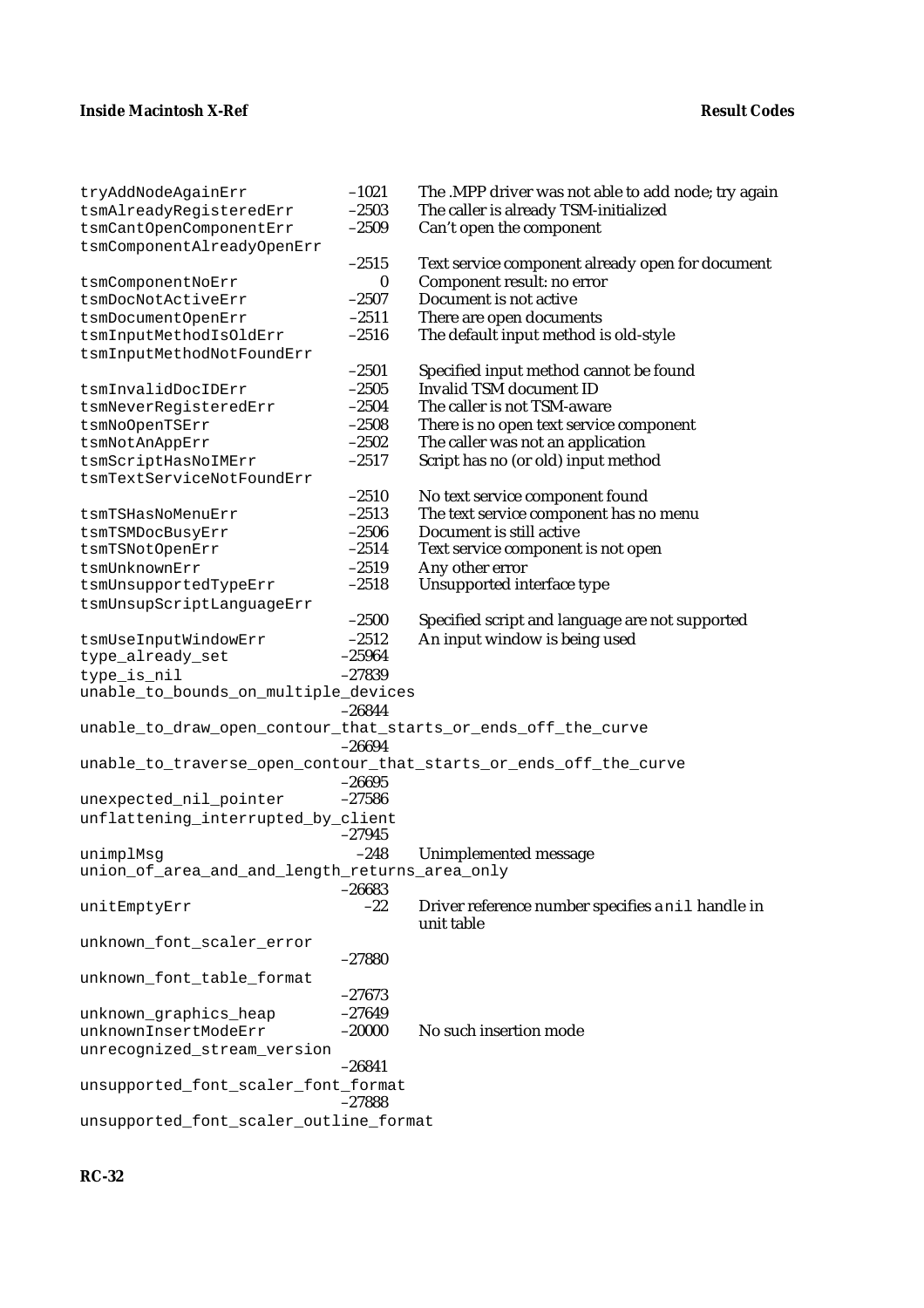|                                                    | $-27890$            |                                                                                                                                                                                |
|----------------------------------------------------|---------------------|--------------------------------------------------------------------------------------------------------------------------------------------------------------------------------|
| unsupported_font_scaler_stream_format              | $-27889$            |                                                                                                                                                                                |
| userCanceledErr                                    | $-128$              | User canceled an operation (e.g., translation, query);<br>user clicked Cancel in dialog box; user decided not to<br>conduct a session                                          |
| userDataItemNotFound                               | $-2026$             | Cannot locate this user data item                                                                                                                                              |
| userRejectErr                                      | $-912$              | Destination rejected the session request                                                                                                                                       |
| usrCanceledErr                                     | $-128$              | The user canceled the operation                                                                                                                                                |
| validation_level_already_set                       |                     |                                                                                                                                                                                |
|                                                    | $-25963$            |                                                                                                                                                                                |
| validInstancesExist                                | $-3001$<br>$-25932$ | This component has open connections                                                                                                                                            |
| very_low_on_memory<br>viewDevice_access_restricted |                     |                                                                                                                                                                                |
|                                                    | $-27653$            |                                                                                                                                                                                |
| viewDevice_already_in_viewGroup                    | $-25960$            |                                                                                                                                                                                |
| viewDevice_clip_no_intersection                    |                     |                                                                                                                                                                                |
|                                                    | 55                  | The view device clip does not intersect the bounds<br>described by the view device bitmap shape                                                                                |
| viewDevice_map_too_large                           | 57                  | The view device mapping has moved the shape<br>outside the bounds of the coordinate system                                                                                     |
| viewDevice_move_too_large                          |                     |                                                                                                                                                                                |
|                                                    | 58                  | The view device mapping has moved the shape<br>outside the bounds of the coordinate system                                                                                     |
| viewDevice_perspective_too_large                   |                     |                                                                                                                                                                                |
|                                                    | 61                  | The view device mapping has moved the shape<br>outside the bounds of the coordinate system                                                                                     |
| viewDevice_rotate_too_large                        |                     |                                                                                                                                                                                |
|                                                    | 60                  | The view device mapping has moved the shape<br>outside the bounds of the coordinate system                                                                                     |
| viewDevice_scale_too_large                         |                     |                                                                                                                                                                                |
|                                                    | 59                  | The view device mapping has moved the shape<br>outside the bounds of the coordinate system                                                                                     |
| viewDevice_scale_too_small                         |                     |                                                                                                                                                                                |
|                                                    | 56                  | The mapping to global space has been completed; the<br>object is less than 1/72 inch; you may see a few pixels<br>drawn, depending on the resolution of your draw<br>view port |
| viewDevice_skew_too_large                          |                     |                                                                                                                                                                                |
|                                                    | 62                  | The view device mapping has moved the shape<br>outside the bounds of the coordinate system                                                                                     |
| viewPort_cannot_contain_itself                     |                     |                                                                                                                                                                                |
|                                                    | $-27620$            |                                                                                                                                                                                |
| viewPort_clip_empty                                | 45                  | The view port clip is an empty type shape                                                                                                                                      |
| viewPort_clip_no_intersection                      |                     |                                                                                                                                                                                |
|                                                    | 46<br>44            | The view port clip does not intersect the view device<br>The view port that was to be drawn to has already                                                                     |
| viewPort_disposed                                  |                     | been disposed of; there is no view port to draw to                                                                                                                             |
| viewPort_is_a_window                               | $-27644$            |                                                                                                                                                                                |
| viewPort_map_too_large                             | 48                  | The view port mapping has moved all or part of the<br>shape outside the bounds of the coordinate system                                                                        |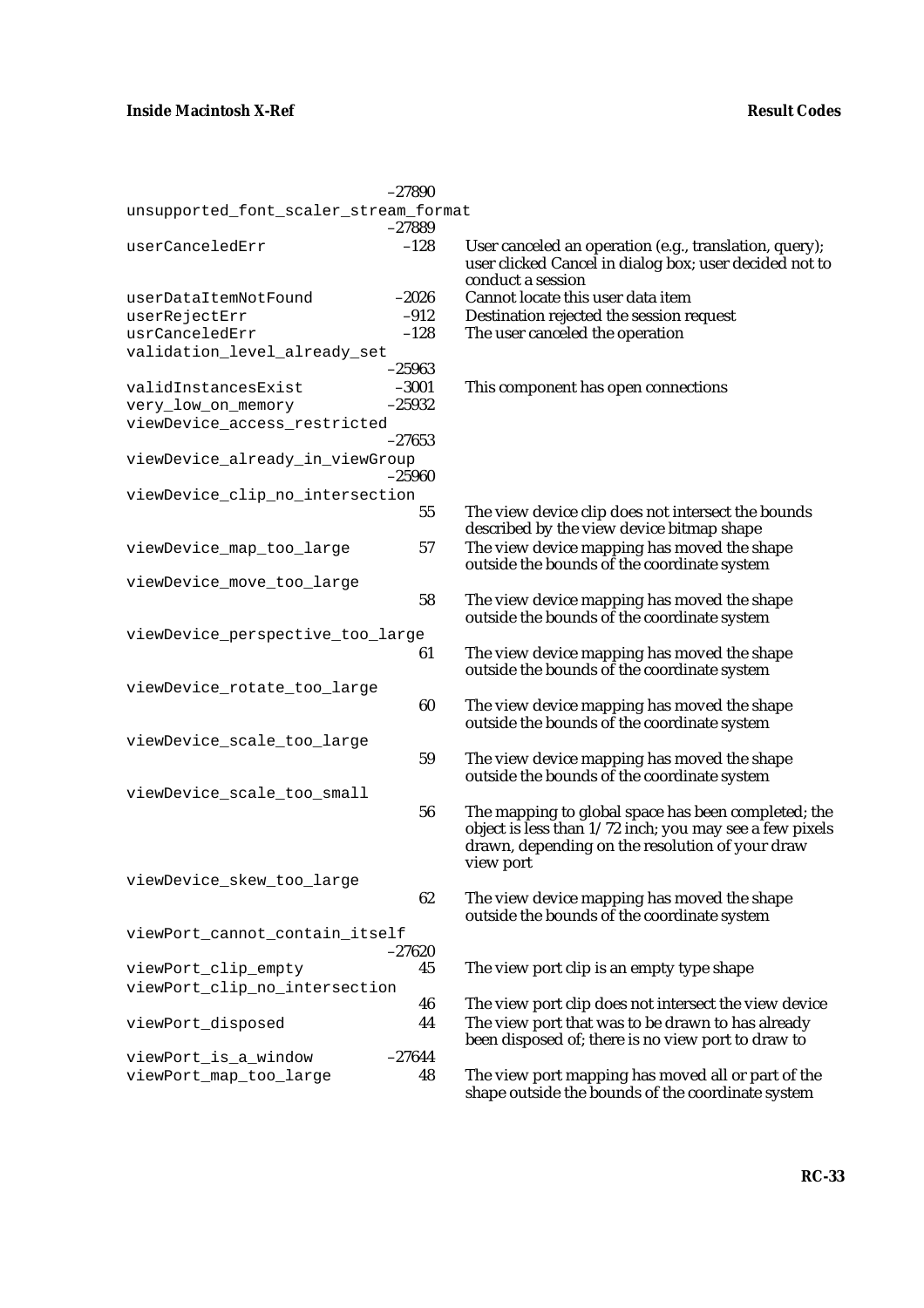| viewPort_move_too_large                                                                                                                      | 49                                                                          |
|----------------------------------------------------------------------------------------------------------------------------------------------|-----------------------------------------------------------------------------|
| viewPort_perspective_too_large                                                                                                               | 52                                                                          |
| viewPort_rotate_too_large                                                                                                                    | 51                                                                          |
| viewPort_scale_too_large                                                                                                                     | 50                                                                          |
| viewPort_scale_too_small                                                                                                                     | 47                                                                          |
| viewPort_skew_too_large                                                                                                                      | 53                                                                          |
| viewPort_viewGroup_offscreen                                                                                                                 | 54                                                                          |
| viewPorts_already_in_viewGroup<br>viewPorts_already_set<br>vLckdErr<br>voiceNotFound<br>volGoneErr<br>volOfflinErr<br>volOnLinErr<br>vTypErr | $-25961$<br>$-25962$<br>$-46$<br>$-244$<br>$-124$<br>$-53$<br>$-55$<br>$-2$ |
| warning_stack_overflow<br>warning stack underflow<br>wfFileNotFound<br>wPrErr                                                                | -26998<br>$-26999$<br>$-2021$<br>$-44$                                      |
| wrgVolTypErr                                                                                                                                 | $-123$                                                                      |
| writErr<br>writingPastEnd<br>wrPermErr                                                                                                       | $-20$<br>$-189$<br>$-61$                                                    |
| zoomRangeErr                                                                                                                                 | $-8160$                                                                     |
|                                                                                                                                              |                                                                             |

- 49 The view port mapping has moved all or part of the shape outside the bounds of the coordinate system
	- The view port mapping has moved all or part of the shape outside the bounds of the coordinate system
	- The view port mapping has moved all or part of the shape outside the bounds of the coordinate system
	- The view port mapping has moved all or part of the shape outside the bounds of the coordinate system
	- The map to global space has been completed; the object is less than  $1/72$  inch; you may see a few pixels drawn, depending on the resolution of your view port. The view port mapping has moved all or part of the shape outside the bounds of the coordinate system
	- The shape is drawn to an off-screen view device (this may be normal); this error is returned to alert you in the event that the drawing result was unexpected
	- Volume is locked through software
	- Voice resource not found
- Server volume has been disconnected
- Volume is offline
- Volume is already online
	- Invalid qType value (must be  $ORD$  (dtQType));
	- invalid qType value (must be ORD(vType))
	- Cannot locate this file
	- Disk is write-protected; volume is locked through hardware
- Not an HFS volume; volume does not support Desktop Manager
- Driver does not respond to write requests
- Writing past end of file
	- Read/write permission doesn't allow writing; not a publisher
- The print image enlarged by the user with the Page Setup dialog box overflows the available page resolution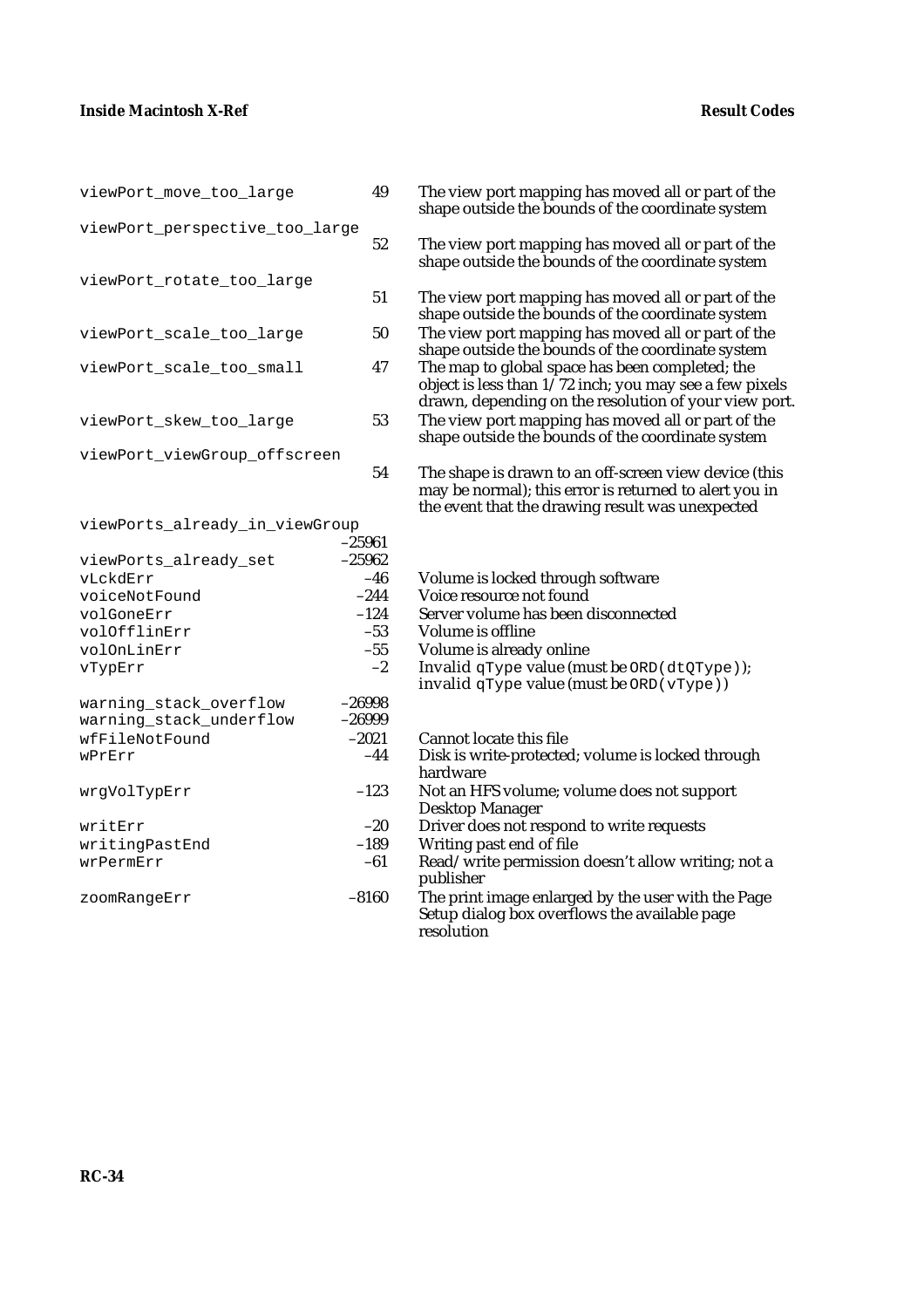| $-27999$ | qxFirstFatalError                                          |
|----------|------------------------------------------------------------|
| -27999   | gxFirstSystemError                                         |
| $-27999$ | out of memory                                              |
| $-27998$ | internal_fatal_error                                       |
| $-27997$ | no_outline_font_found                                      |
| $-27996$ | not_enough_memory_for_graphics_client_heap                 |
| $-27995$ | could_not_create_backing_store                             |
| $-27988$ | invalid_font_scaler_context                                |
| $-27951$ | qxLastFatalError                                           |
| $-27950$ | gxFirstNonFatalError                                       |
| $-27950$ | internal error                                             |
| $-27949$ | internal_font_error                                        |
| $-27948$ | internal_layout_error                                      |
| $-27946$ | could_not_dispose_backing_store                            |
| $-27945$ | unflattening_interrupted_by_client                         |
| $-27944$ | font_cannot_be_changed                                     |
| $-27943$ | illegal_font_parameter                                     |
| $-27900$ | gxFirstFontScalerError                                     |
| $-27900$ | null_font_scaler_context                                   |
| $-27899$ | null_font_scaler_input                                     |
| $-27897$ |                                                            |
| $-27896$ | invalid_font_scaler_input<br>invalid_font_scaler_font_data |
| $-27895$ |                                                            |
| $-27894$ | font_scaler_newblock_failed                                |
|          | font_scaler_getfonttable_failed                            |
| $-27893$ | font_scaler_bitmap_allocation_failed                       |
| $-27892$ | font_scaler_outline_allocation_failed                      |
| $-27891$ | required_font_scaler_table_missing                         |
| $-27890$ | unsupported_font_scaler_outline_format                     |
| $-27889$ | unsupported_font_scaler_stream_format                      |
| $-27888$ | unsupported_font_scaler_font_format                        |
| $-27887$ | font_scaler_hinting_error                                  |
| $-27886$ | font_scaler_rasterizer_error                               |
| $-27885$ | font_scaler_internal_error                                 |
| $-27884$ | font_scaler_invalid_matrix                                 |
| $-27883$ | font_scaler_fixed_overflow                                 |
| $-27882$ | font_scaler_api_version_mismatch                           |
| $-27881$ | font_scaler_streaming_aborted                              |
| $-27880$ | unknown_font_scaler_error                                  |
| $-27851$ | gxLastFontScalerError                                      |
| $-27850$ | gxFirstParameterError                                      |
| $-27850$ | parameter_is_nil                                           |
| $-27849$ | shape_is_nil                                               |
| $-27848$ | style_is_nil                                               |
| $-27847$ | transform_is_nil                                           |
| $-27846$ | ink_is_nil                                                 |
| $-27845$ | transferMode_is_nil                                        |
| $-27844$ | color_is_nil                                               |
| $-27843$ | colorProfile_is_nil                                        |
| $-27842$ | colorSet_is_nil                                            |
| $-27841$ | spoolProcedure_is_nil                                      |
| $-27840$ | tag_is_nil                                                 |

**Table 2** Result codes (in numerical order)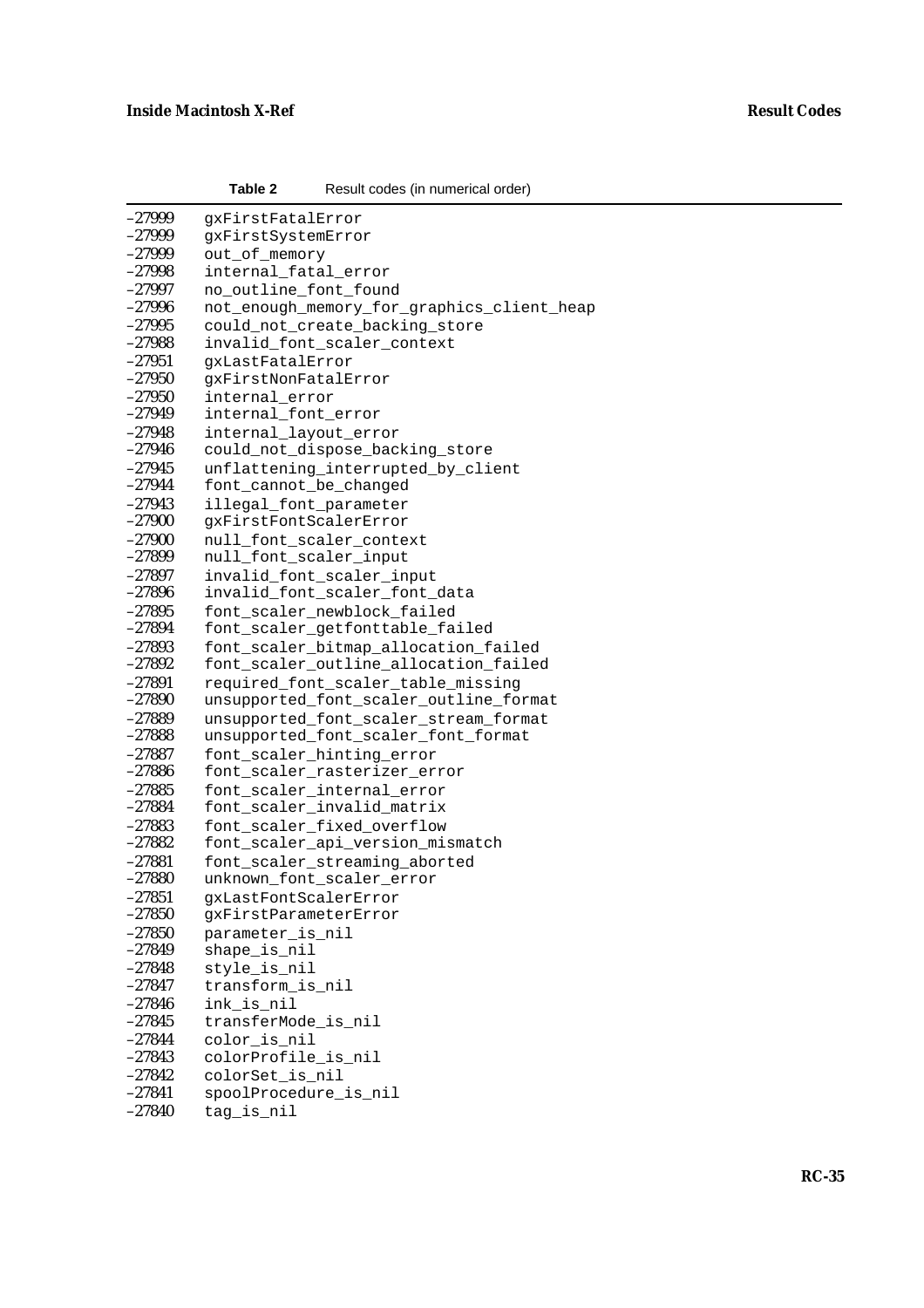| $-27839$             | type_is_nil                                             |  |  |  |
|----------------------|---------------------------------------------------------|--|--|--|
| $-27838$             | mapping_is_nil                                          |  |  |  |
| $-27837$             | invalid_viewDevice_reference                            |  |  |  |
| $-27836$             | invalid_viewGroup_reference                             |  |  |  |
| $-27835$             | invalid_viewPort_reference                              |  |  |  |
| $-27800$             | gxFirstImplementationLimitError                         |  |  |  |
| $-27800$             | number_of_contours_exceeds_implementation_limit         |  |  |  |
| $-27799$             | number_of_points_exceeds_implementation_limit           |  |  |  |
| $-27798$             | size_of_polygon_exceeds_implementation_limit            |  |  |  |
| $-27797$             | size_of_path_exceeds_implementation_limit               |  |  |  |
| $-27796$             | size_of_text_exceeds_implementation_limit               |  |  |  |
| $-27795$             | size_of_bitmap_exceeds_implementation_limit             |  |  |  |
| $-27794$             | number_of_colors_exceeds_implementation_limit           |  |  |  |
| $-27793$             | procedure_not_reentrant                                 |  |  |  |
| $-27700$             | gxFirstSystemDebuggingError                             |  |  |  |
| $-27700$             | functionality_unimplemented                             |  |  |  |
| $-27699$             | clip_to_frame_shape_unimplemented                       |  |  |  |
| $-27698$             | illegal_font_storage_type                               |  |  |  |
| $-27697$             | illegal_font_storage_reference                          |  |  |  |
| $-27696$             | illegal_font_attributes                                 |  |  |  |
| $-27695$             | parameter_out_of_range                                  |  |  |  |
| $-27694$             | inconsistent_parameters                                 |  |  |  |
| $-27693$             | index_is_less_than_zero                                 |  |  |  |
| $-27692$             | index_is_less_than_one                                  |  |  |  |
| $-27691$             | count_is_less_than_zero                                 |  |  |  |
| $-27690$             | count_is_less_than_one                                  |  |  |  |
| $-27689$             | contour_is_less_than_zero                               |  |  |  |
| $-27688$             | length_is_less_than_zero                                |  |  |  |
| $-27687$             | invalid_client_reference                                |  |  |  |
| $-27686$<br>$-27685$ | invalid_graphics_heap_start_pointer                     |  |  |  |
| $-27684$             | invalid_nongraphic_globals_pointer                      |  |  |  |
| $-27683$             | colorSpace_out_of_range<br>pattern_lattice_out_of_range |  |  |  |
| $-27682$             | frequency_parameter_out_of_range                        |  |  |  |
| $-27681$             | tinting_parameter_out_of_range                          |  |  |  |
| $-27680$             | method_parameter_out_of_range                           |  |  |  |
| $-27679$             | space_may_not_be_indexed                                |  |  |  |
| $-27678$             | glyph_index_too_small                                   |  |  |  |
| $-27677$             | no_glyphs_added_to_font                                 |  |  |  |
| $-27676$             | glyph_not_added_to_font                                 |  |  |  |
| $-27675$             | point_does_not_intersect_bitmap                         |  |  |  |
| $-27674$             | required_font_table_not_present                         |  |  |  |
| $-27673$             | unknown_font_table_format                               |  |  |  |
| $-27672$             | shapeFill_not_allowed                                   |  |  |  |
| $-27671$             | inverseFill_face_must_set_clipLayer_flag                |  |  |  |
| $-27670$             | invalid_transferMode_colorSpace                         |  |  |  |
| $-27669$             | colorProfile_must_be_nil                                |  |  |  |
| $-27668$             | bitmap_pixel_size_must_be_1                             |  |  |  |
| $-27667$             | empty_shape_not_allowed                                 |  |  |  |
| $-27666$             | ignorePlatformShape_not_allowed                         |  |  |  |
| $-27665$             | nil_style_in_glyph_not_allowed                          |  |  |  |
| $-27664$             | complex_glyph_style_not_allowed                         |  |  |  |
| $-27663$             | invalid_mapping                                         |  |  |  |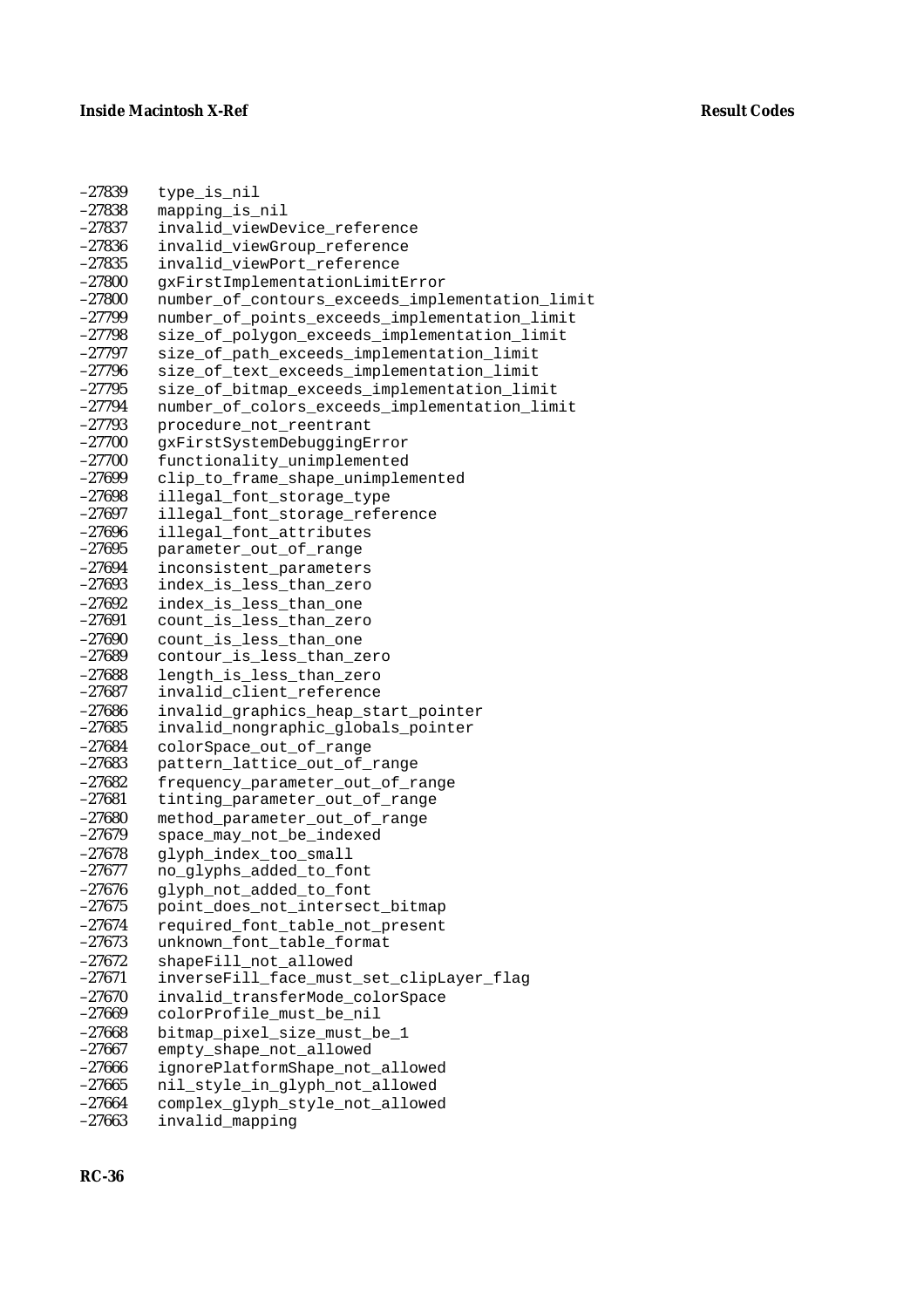| $-27662$             | cannot_set_item_shapes_to_nil                                 |
|----------------------|---------------------------------------------------------------|
| $-27661$             | cannot_use_original_item_shapes_when_growing_picture          |
| $-27660$             | cannot_add_unspecified_new_glyphs                             |
| $-27659$             | cannot_dispose_locked_tag                                     |
| $-27658$             | cannot_dispose_locked_shape                                   |
| $-27657$             | shape_access_not_allowed                                      |
| $-27656$             | colorSet_access_restricted                                    |
| $-27655$             | colorProfile_access_restricted                                |
| $-27654$             | tag_access_restricted                                         |
| $-27653$             | viewDevice_access_restricted                                  |
| $-27652$             | graphic_type_does_not_have_a_structure                        |
| $-27651$             | style_run_array_does_not_match_number_of_characters           |
| $-27650$             | rectangles_cannot_be_inserted_into                            |
| $-27649$             | unknown_graphics_heap                                         |
| $-27648$             | graphics_routine_selector_is_obsolete                         |
| $-27647$             | cannot_set_graphics_client_memory_without_setting_size        |
| $-27646$             | graphics_client_memory_too_small                              |
| $-27645$             | graphics_client_memory_is_already_allocated                   |
| $-27644$             | viewPort_is_a_window                                          |
| $-27643$             | illegal_type_for_shape                                        |
| $-27642$             | shape_does_not_contain_a_bitmap                               |
| $-27641$             | shape_does_not_contain_text                                   |
| $-27640$             | picture_expected                                              |
| $-27639$             | bitmap_is_not_resizable                                       |
| $-27638$             | shape_may_not_be_a_bitmap                                     |
| $-27637$             | shape__may_not_be_a_picture                                   |
| $-27636$             | graphic_type_does_not_contain_points                          |
| $-27635$<br>$-27634$ | graphic_type_does_not_have_multiple_contours                  |
| $-27633$             | graphic_type_cannot_be_mapped                                 |
| $-27632$             | graphic_type_cannot_be_moved<br>graphic_type_cannot_be_scaled |
| $-27631$             | graphic_type_cannot_be_rotated                                |
| $-27630$             | graphic_type_cannot_be_skewed                                 |
| $-27629$             | graphic_type_cannot_be_reset                                  |
| $-27628$             | graphic_type_cannot_be_dashed                                 |
| $-27627$             | graphic_type_cannot_be_reduced                                |
| $-27626$             | graphic_type_cannot_be_inset                                  |
| $-27625$             | shape_cannot_be_inverted                                      |
| $-27624$             | shape_does_not_have_area                                      |
| $-27623$             | shape_does not_have_length                                    |
| $-27622$             | first_glyph_advance_must_be_absolute                          |
| $-27621$             | picture_cannot_contain_itself                                 |
| $-27620$             | viewPort_cannot_contain_itself                                |
| $-27619$             | cannot_set_unique_items_attribute_when_picture_contains_items |
| $-27618$             | layer_style_cannot_contain_a_face                             |
| $-27617$             | layer_glyph_shape_cannot_contain_nil_styles                   |
| $-27616$             | object_wrong_type                                             |
| $-27615$             | shape_wrong_type                                              |
| $-27614$             | style_wrong_type                                              |
| $-27613$             | ink_wrong_type                                                |
| $-27612$             | transform_wrong_type                                          |
| $-27611$             | device_wrong_type                                             |
| $-27610$             | port_wrong_type                                               |
|                      |                                                               |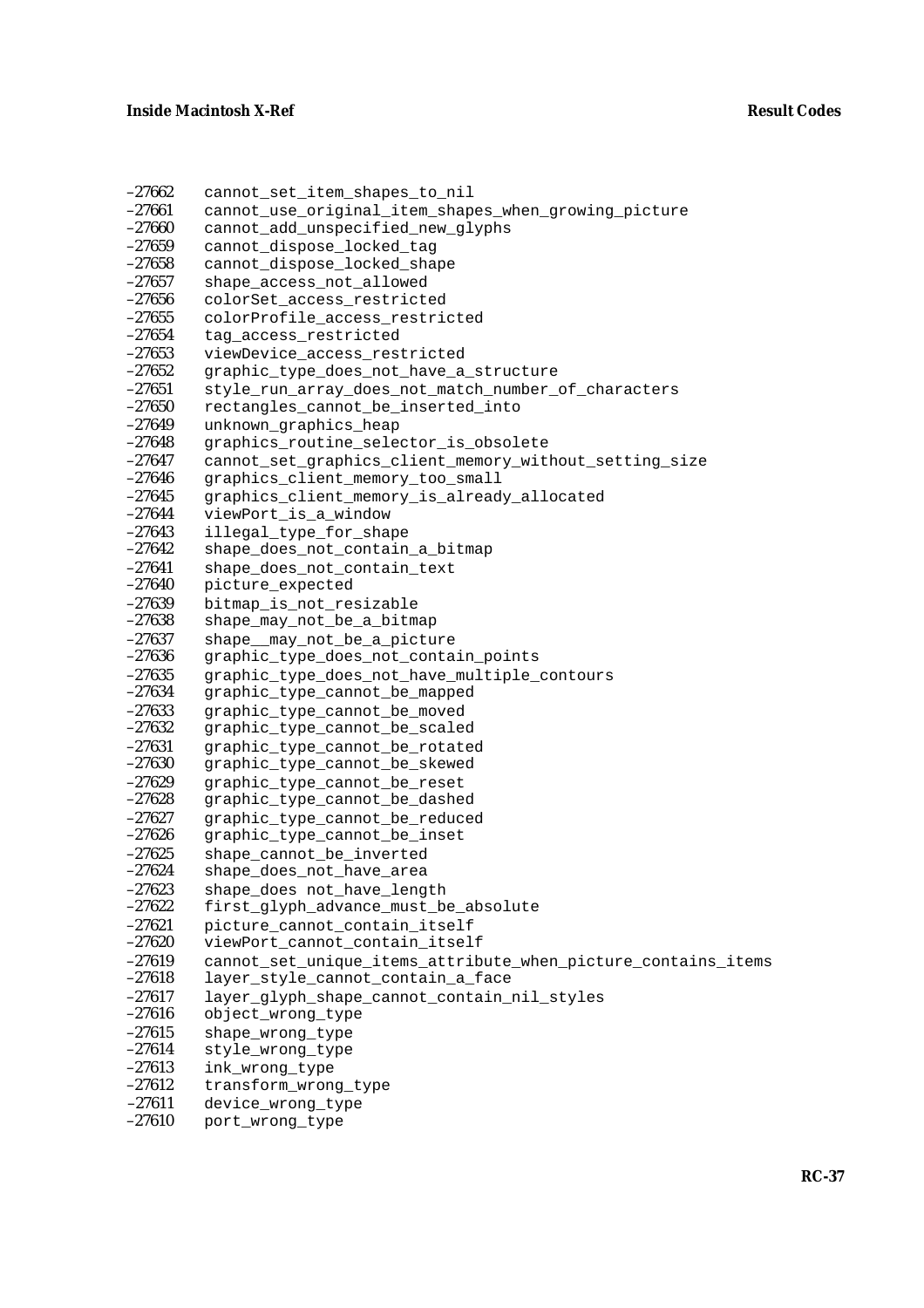| $-27609$             | shape_cache_wrong_type                                  |  |  |  |
|----------------------|---------------------------------------------------------|--|--|--|
| $-27608$             | style_cache_wrong_type                                  |  |  |  |
| $-27607$             | ink_cache_wrong_type                                    |  |  |  |
| $-27606$             | transform_cache_wrong_type                              |  |  |  |
| $-27605$             | port_cache_wrong_type                                   |  |  |  |
| $-27604$             | shape_cache_parent_mismatch                             |  |  |  |
| $-27603$             | style_cache_parent_mismatch                             |  |  |  |
| $-27602$             | ink_cache_parent_mismatch                               |  |  |  |
| $-27601$             | transform_cache_parent_mismatch                         |  |  |  |
| $-27600$             | port_cache_parent_mismatch                              |  |  |  |
| $-27599$             | invalid_shape_cache_port                                |  |  |  |
| $-27598$             | invalid shape cache device                              |  |  |  |
| $-27597$             | invalid_ink_cache_port                                  |  |  |  |
| $-27596$             | invalid_ink_cache_device                                |  |  |  |
| $-27595$             | invalid_style_cache_port                                |  |  |  |
| $-27594$             | invalid_style_cache_device                              |  |  |  |
| $-27593$             | invalid_transform_cache_port                            |  |  |  |
| $-27592$             | invalid_transform_cache_device                          |  |  |  |
| $-27591$             | recursive_caches                                        |  |  |  |
| $-27590$             | invalid_fillShape_ownerCount                            |  |  |  |
| $-27589$             | recursive_fillShapes                                    |  |  |  |
| $-27588$             | indirect_memory_block_too_small                         |  |  |  |
| $-27587$             | indirect_memory_block_too_large                         |  |  |  |
| $-27586$             | unexpected_nil_pointer                                  |  |  |  |
| $-27585$             | bad_address                                             |  |  |  |
| $-27584$             | no owners                                               |  |  |  |
| $-27583$             | invalid_pointer                                         |  |  |  |
| $-27582$             | invalid_seed                                            |  |  |  |
| $-27581$             | invalid_frame_seed                                      |  |  |  |
| $-27580$             | invalid_text_seed                                       |  |  |  |
| $-27579$             | invalid_draw_seed                                       |  |  |  |
| $-27578$             | bad_printer_flags                                       |  |  |  |
| $-27577$             | invalid_vector_count                                    |  |  |  |
| $-27576$             | invalid_contour_count                                   |  |  |  |
| $-27575$             | bitmap_ptr_too_small                                    |  |  |  |
| $-27574$             | bitmap_ptr_not_aligned                                  |  |  |  |
| $-27573$             | bitmap_rowBytes_negative                                |  |  |  |
| $-27572$             | bitmap width negative                                   |  |  |  |
| $-27571$             | bitmap_height_negative                                  |  |  |  |
| $-27570$             | invalid_pixelSize                                       |  |  |  |
| $-27569$             | bitmap_rowBytes_too_small                               |  |  |  |
| $-27568$             | bitmap_rowBytes_not_aligned                             |  |  |  |
| $-27567$             | bitmap_rowBytes_must_be_specified_for_user_image_buffer |  |  |  |
| $-27566$             | invalid bitImage fileOffset                             |  |  |  |
| $-27565$             | invalid_bitImage_owners                                 |  |  |  |
| $-27564$             | invalid_bitImage_rowBytes                               |  |  |  |
| $-27563$             | invalid_bitImage_internal_flag                          |  |  |  |
| $-27562$             | text_bounds_cache_wrong_size                            |  |  |  |
| $-27561$             | text_metrics_cache_wrong_size                           |  |  |  |
| $-27560$             | text_index_cache_wrong_size                             |  |  |  |
| $-27559$<br>$-27558$ | glyph_run_count_negative                                |  |  |  |
| $-27557$             | glyph_run_count_zero                                    |  |  |  |
|                      | glyph_run_counts_do_not_sum_to_character_count          |  |  |  |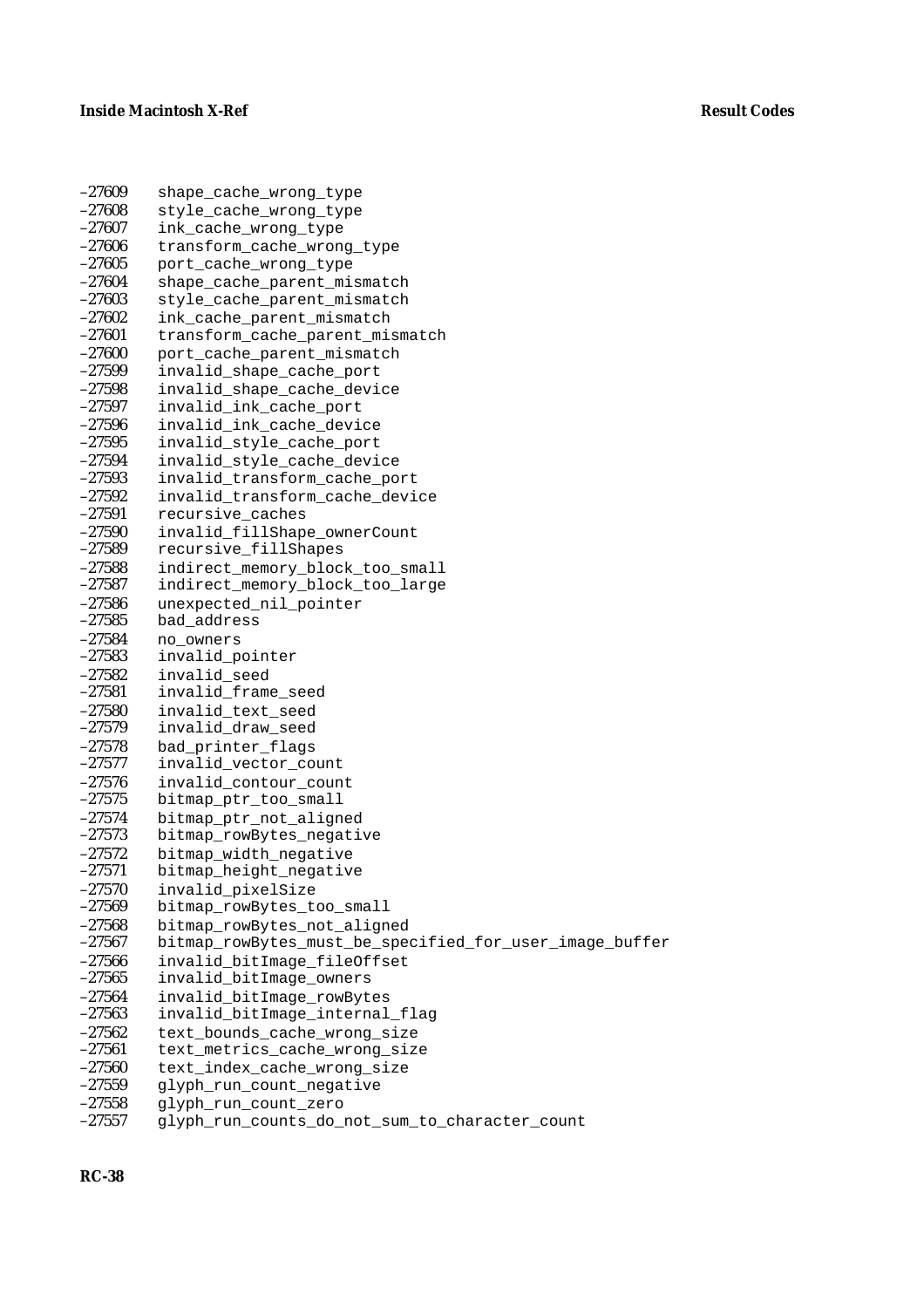| $-27556$ | glyph_first_advance_bit_set_not_allowed      |  |  |  |
|----------|----------------------------------------------|--|--|--|
| $-27555$ | glyph_tangent_vectors_both_zero              |  |  |  |
| $-27554$ | layout_run_length_negative                   |  |  |  |
| $-27553$ | layout_run_length_zero                       |  |  |  |
| $-27552$ | layout_run_level_negative                    |  |  |  |
| $-27551$ | layout_run_lengths_do_not_sum_to_text_length |  |  |  |
| $-27550$ | bad_shape_in_picture                         |  |  |  |
| $-27549$ | bad_style_in_picture                         |  |  |  |
| $-27548$ | bad_ink_in_picture                           |  |  |  |
| $-27547$ | bad_transform_in_picture                     |  |  |  |
| $-27546$ | bad_shape_cache_in_picture                   |  |  |  |
| $-27545$ | bad_seed_in_picture                          |  |  |  |
| $-27544$ | invalid_picture_count                        |  |  |  |
| $-27543$ | bad_textLayer_count                          |  |  |  |
| $-27542$ | bad_fillType_in_textFace                     |  |  |  |
| $-27541$ | bad_style_in_textFace                        |  |  |  |
| $-27540$ | bad_transform_in_textFace                    |  |  |  |
| $-27539$ | invalid_matrix_flag                          |  |  |  |
| $-27538$ | transform_clip_missing                       |  |  |  |
| $-27537$ | metrics_wrong_type                           |  |  |  |
| $-27536$ | metrics_point_size_probably_bad              |  |  |  |
| $-27535$ | scalar_block_wrong_type                      |  |  |  |
| $-27534$ | scalar_block_parent_mismatch                 |  |  |  |
| $-27533$ | scalar_block_too_small                       |  |  |  |
| $-27532$ | scalar_block_too_large                       |  |  |  |
| $-27531$ | invalid_metrics_range                        |  |  |  |
| $-27530$ | invalid_metrics_flags                        |  |  |  |
| $-27529$ | metrics_maxWidth_probably_bad                |  |  |  |
| $-27528$ | font_wrong_type                              |  |  |  |
| $-27527$ | font_wrong_size                              |  |  |  |
| $-27526$ | invalid_font_platform                        |  |  |  |
| $-27525$ | invalid_lookup_range                         |  |  |  |
| $-27524$ | invalid_lookup_platform                      |  |  |  |
| $-27523$ | font_not_in_font_list                        |  |  |  |
| $-27522$ | metrics_not_in_metrics_list                  |  |  |  |
| $-27521$ | bad_device_private_flags                     |  |  |  |
| $-27520$ | bad_device_attributes                        |  |  |  |
| $-27519$ | invalid_device_number                        |  |  |  |
| $-27518$ | invalid_device_viewGroup                     |  |  |  |
| $-27517$ | invalid_device_bounds                        |  |  |  |
| $-27516$ | invalid_bitmap_in_device                     |  |  |  |
| $-27515$ | colorSet_wrong_type                          |  |  |  |
| $-27514$ | invalid_colorSet_viewDevice_owners           |  |  |  |
| $-27513$ | invalid_colorSet_colorSpace                  |  |  |  |
| $-27512$ | invalid colorSet count                       |  |  |  |
| $-27511$ | colorProfile_wrong_type                      |  |  |  |
| $-27510$ | invalid_colorProfile_flags                   |  |  |  |
| $-27509$ | invalid_colorProfile_response_count          |  |  |  |
| $-27508$ | backing_free_parent_mismatch                 |  |  |  |
| $-27507$ | backing_store_parent_mismatch                |  |  |  |
| $-27000$ | gxLastSystemError                            |  |  |  |
| $-26999$ | gxFirstSystemWarning                         |  |  |  |
| $-26999$ | warning_stack_underflow                      |  |  |  |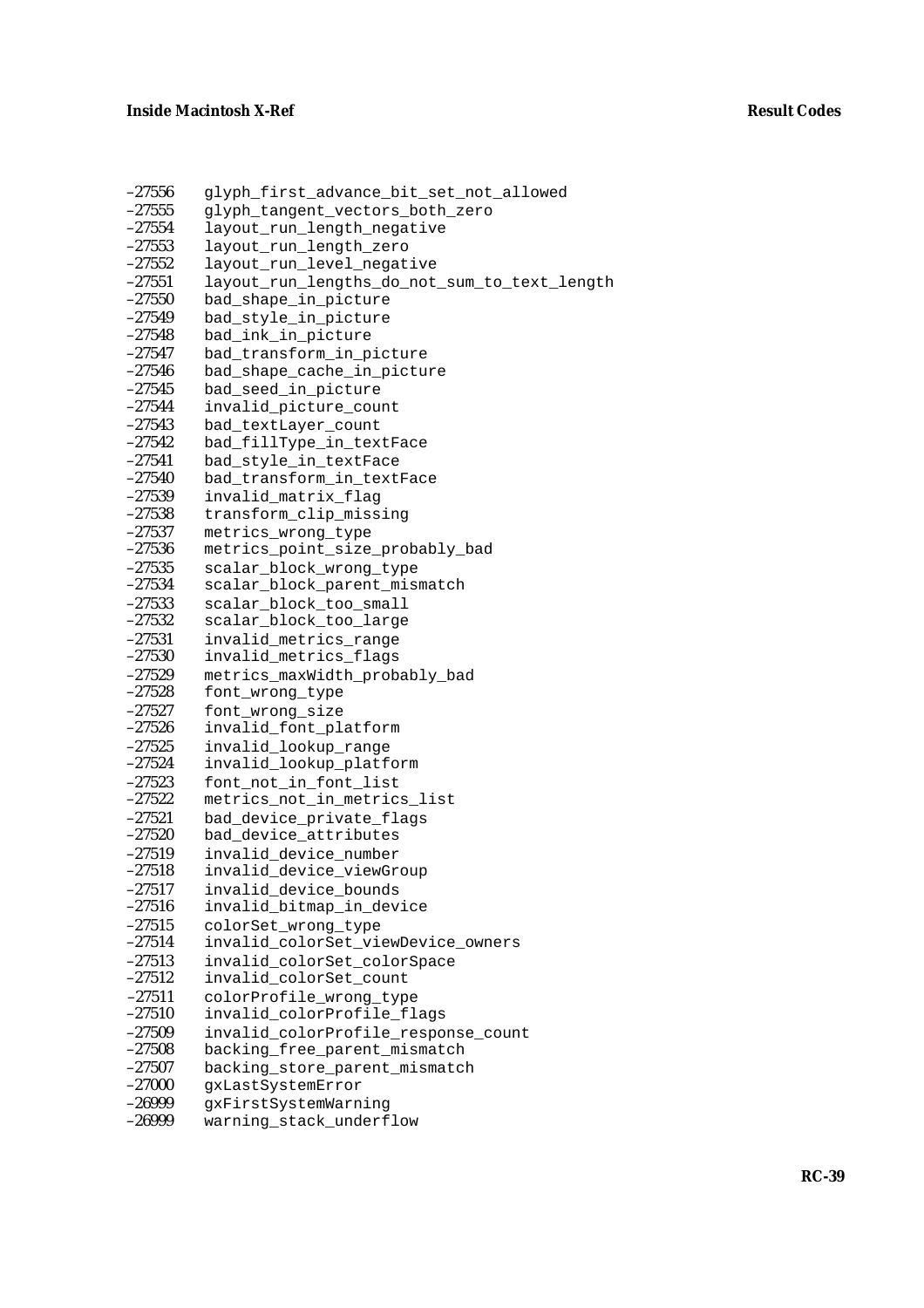| $-26998$             | warning_stack_overflow                                                                        |  |  |
|----------------------|-----------------------------------------------------------------------------------------------|--|--|
| $-26997$             | notice stack underflow                                                                        |  |  |
| $-26996$             | notice_stack_overflow                                                                         |  |  |
| $-26995$             | about_to_grow_heap                                                                            |  |  |
| $-26994$             | about_to_unload_objects                                                                       |  |  |
| $-26950$             | gxFirstResultOutOfRangeWarning                                                                |  |  |
| $-26950$             | map_shape_out_of_range                                                                        |  |  |
| $-26949$             | move_shape_out_of_range                                                                       |  |  |
| $-26948$             | scale_shape_out_of_range                                                                      |  |  |
| $-26947$             | rotate_shape_out_of_range                                                                     |  |  |
| $-26946$             | skew_shape_out_of_range                                                                       |  |  |
| $-26945$             | map_transform_out_of_range                                                                    |  |  |
| $-26944$             | move_transform_out_of_range                                                                   |  |  |
| $-26943$             | scale_transform_out_of_range                                                                  |  |  |
| $-26942$             | rotate_transform_out_of_range                                                                 |  |  |
| $-26941$             | skew_transform_out_of_range                                                                   |  |  |
| $-26940$             | map_points_out_of_range                                                                       |  |  |
| $-26900$             | contour_out_of_range                                                                          |  |  |
| $-26900$             | gxFirstParameterOutOfRangeWarning                                                             |  |  |
| $-26899$             | index_out_of_range_in_contour                                                                 |  |  |
| $-26898$             | picture_index_out_of_range                                                                    |  |  |
| $-26897$             | color index requested not found                                                               |  |  |
| $-26896$             | colorSet_index_out_of_range                                                                   |  |  |
| $-26895$<br>$-26894$ | index_out_of_range<br>count_out_of_range                                                      |  |  |
| $-26893$             | length_out_of_range                                                                           |  |  |
| $-26892$             | font_table_index_out_of_range                                                                 |  |  |
| $-26891$             | font_glyph_index_out_of_range                                                                 |  |  |
| $-26890$             | point_out_of_range                                                                            |  |  |
| $-26889$             | profile_response_out_of_range                                                                 |  |  |
| $-26850$             | font_scaler_no_output                                                                         |  |  |
| $-26850$             | gxFirstFontScalerWarning                                                                      |  |  |
| $-26849$             | font_scaler_fake_metrics                                                                      |  |  |
| $-26848$             | font_scaler_fake_linespacing                                                                  |  |  |
| $-26847$             | font_scaler_glyph_substitution                                                                |  |  |
| $-26846$             | font_scaler_no_kerning_applied                                                                |  |  |
| $-26845$             | character_substitution_took_place                                                             |  |  |
| $-26844$             | unable_to_bounds_on_multiple_devices                                                          |  |  |
| $-26843$             | font_language_not_found                                                                       |  |  |
| $-26842$             | font_not_found_during_unflattening                                                            |  |  |
| $-26841$             | unrecognized_stream_version                                                                   |  |  |
| $-26840$             | bad_data_in_stream                                                                            |  |  |
| $-26700$             | gxFirstSystemDebuggingWarning                                                                 |  |  |
| $-26700$             | new_shape_contains_invalid_data                                                               |  |  |
| $-26699$             | new_tag_contains_invalid_data                                                                 |  |  |
| $-26698$             | extra_data_passed_was_ignored                                                                 |  |  |
| $-26697$             | font_table_not_found                                                                          |  |  |
| $-26696$             | font_name_not_found                                                                           |  |  |
| $-26695$<br>$-26694$ | unable_to_traverse_open_contour_that_starts_or_ends_off_the_curve                             |  |  |
| $-26693$             | unable_to_draw_open_contour_that_starts_or_ends_off_the_curve<br>cannot_dispose_default_shape |  |  |
| $-26692$             | cannot_dispose_default_style                                                                  |  |  |
| $-26691$             | cannot_dispose_default_ink                                                                    |  |  |
|                      |                                                                                               |  |  |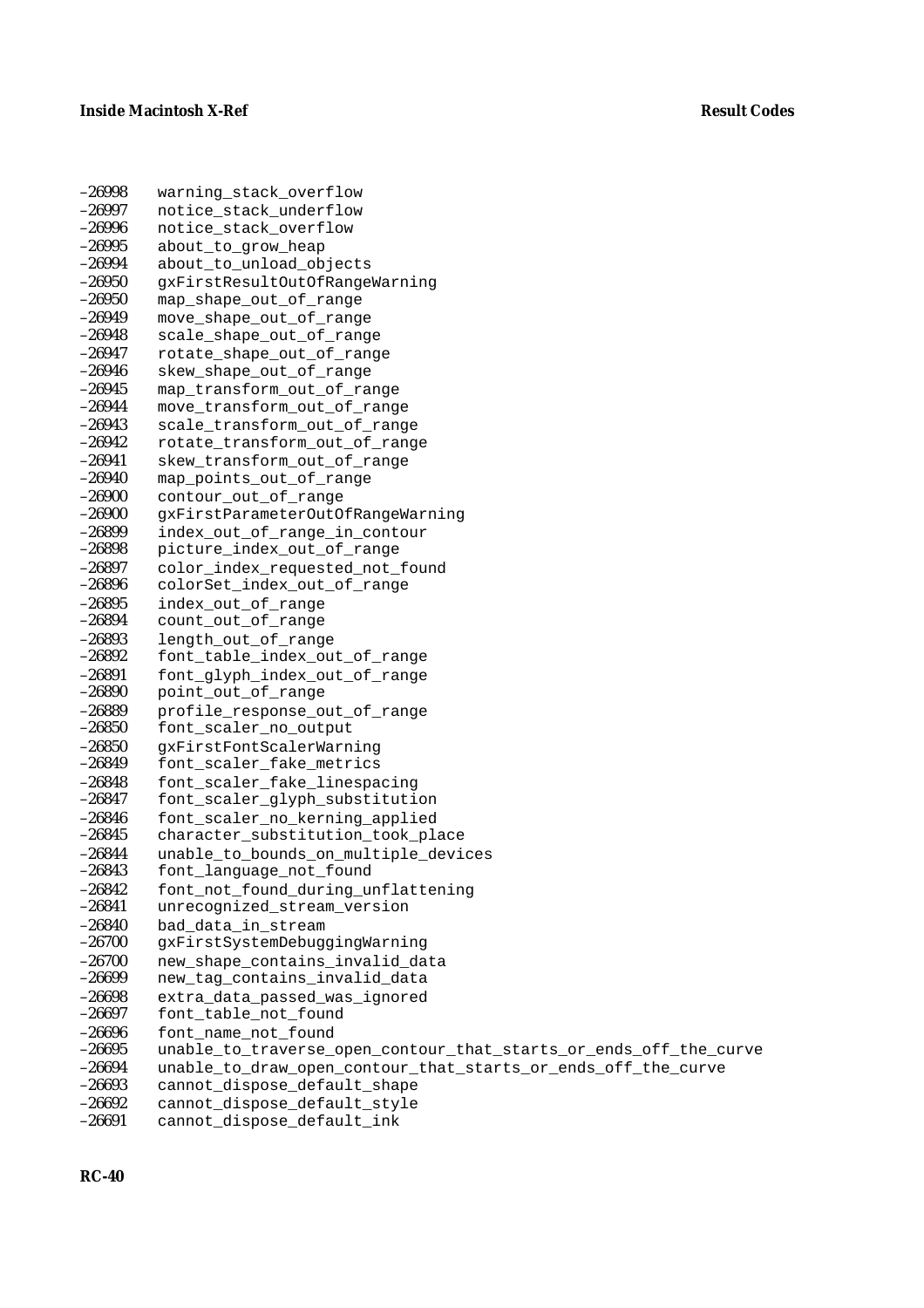| $-26690$ | cannot_dispose_default_transform               |  |  |  |
|----------|------------------------------------------------|--|--|--|
| $-26689$ | cannot_dispose_default_colorProfile            |  |  |  |
| $-26688$ | cannot_dispose_default_colorSet                |  |  |  |
| $-26687$ | shape_direct_attribute_not_set                 |  |  |  |
| $-26686$ | point_does_not_intersect_port                  |  |  |  |
| $-26685$ | cannot_dispose_non_font                        |  |  |  |
| $-26684$ | face_override_style_font_must_match_style      |  |  |  |
| $-26683$ | union_of_area_and_and_length_returns_area_only |  |  |  |
| $-26682$ | insufficient_coordinate_space_for_new_device   |  |  |  |
| $-26681$ | shape_passed_has_no_bounds                     |  |  |  |
| $-26680$ | tags_of_type_flst_removed                      |  |  |  |
| $-26679$ | translator_not_installed_on_this_grafport      |  |  |  |
| $-26000$ | gxLastSystemWarning                            |  |  |  |
| $-25999$ | gxFirstSystemNotice                            |  |  |  |
| $-25999$ | parameters_have_no_effect                      |  |  |  |
| $-25998$ | attributes_already_set                         |  |  |  |
| $-25997$ | caps_already_set                               |  |  |  |
| $-25996$ | clip_already_set                               |  |  |  |
| $-25995$ | color_already_set                              |  |  |  |
| $-25994$ | curve_error_already_set                        |  |  |  |
| $-25993$ | dash_already_set                               |  |  |  |
| $-25992$ | default_colorProfile_already_set               |  |  |  |
| $-25991$ | default_ink_already_set                        |  |  |  |
| $-25990$ | default transform already set                  |  |  |  |
| $-25989$ | default_shape_already_set                      |  |  |  |
| $-25988$ | default_style_already_set                      |  |  |  |
| $-25987$ | dither_already_set                             |  |  |  |
| $-25986$ | encoding_already_set                           |  |  |  |
| $-25985$ | face_already_set                               |  |  |  |
| $-25984$ | fill_already_set                               |  |  |  |
| $-25983$ | font_already_set                               |  |  |  |
| $-25982$ | font_variations_already_set                    |  |  |  |
| $-25981$ | glyph_positions_are_already_set                |  |  |  |
| $-25980$ | glyph_tangents_are_already_set                 |  |  |  |
| $-25979$ | halftone_already_set                           |  |  |  |
| $-25978$ | hit_test_already_set                           |  |  |  |
| $-25977$ | ink_already_set                                |  |  |  |
| $-25976$ | join_already_set                               |  |  |  |
| $-25975$ | justification_already_set                      |  |  |  |
| $-25974$ | mapping_already_set                            |  |  |  |
| $-25973$ | pattern_already_set                            |  |  |  |
| $-25972$ | pen_already_set                                |  |  |  |
| $-25971$ | style_already_set                              |  |  |  |
| $-25970$ | tag_already_set                                |  |  |  |
| $-25969$ | text_attributes_already_set                    |  |  |  |
| $-25968$ | text_size_already_set                          |  |  |  |
| $-25967$ | transfer_already_set                           |  |  |  |
| $-25966$ | translator_already_installed_on_this_grafport  |  |  |  |
| $-25965$ | transform_already_set                          |  |  |  |
| $-25964$ | type_already_set                               |  |  |  |
| $-25963$ | validation_level_already_set                   |  |  |  |
| $-25962$ | viewPorts_already_set                          |  |  |  |
| $-25961$ | viewPorts_already_in_viewGroup                 |  |  |  |
|          |                                                |  |  |  |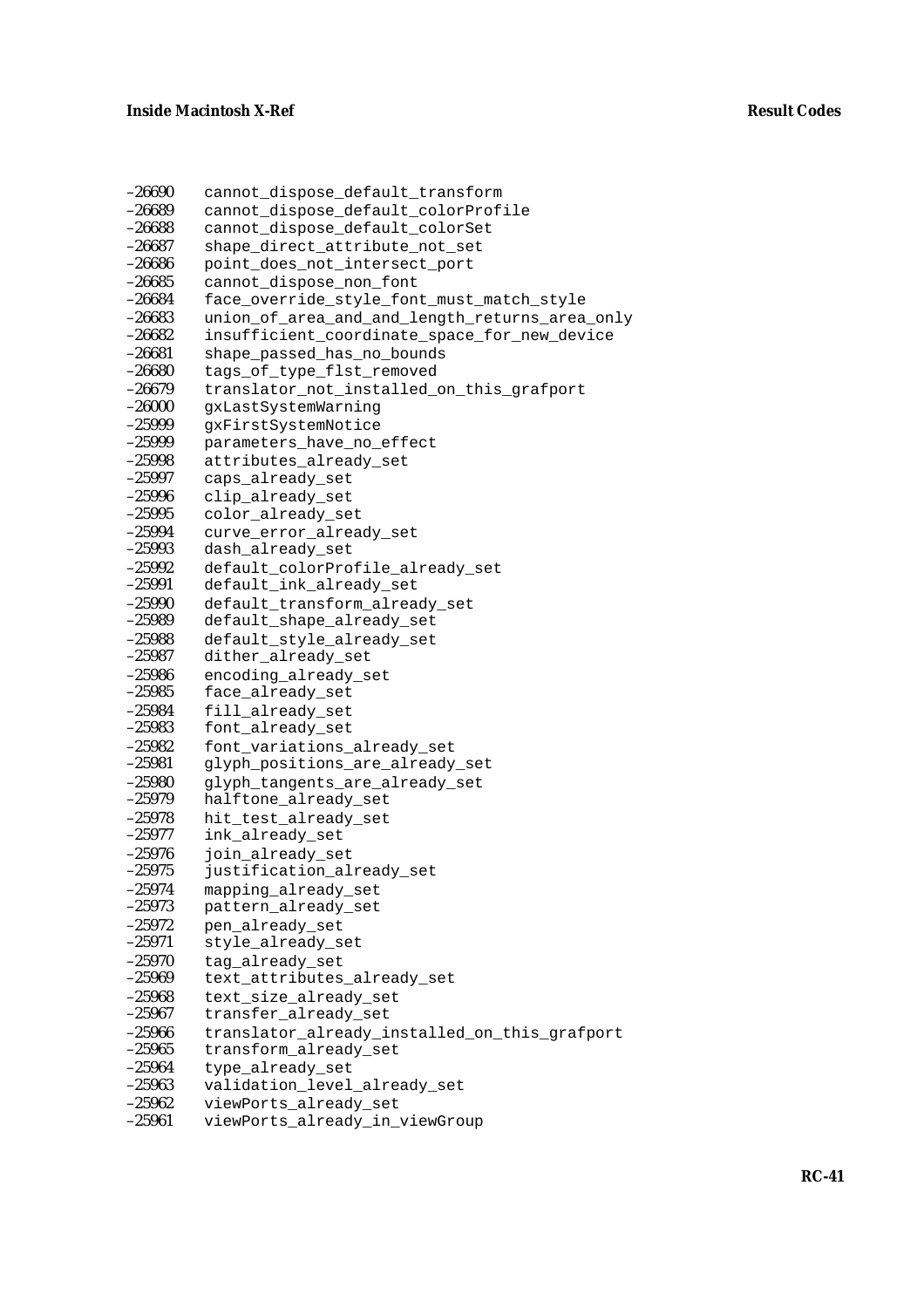| $-25960$             | viewDevice_already_in_viewGroup                              |                                                |  |
|----------------------|--------------------------------------------------------------|------------------------------------------------|--|
| $-25959$             | geometry_unaffected                                          |                                                |  |
| $-25958$             | mapping_unaffected                                           |                                                |  |
| $-25957$             | tags_in_shape_ignored                                        |                                                |  |
| $-25956$             | shape_already_in_primitive_form                              |                                                |  |
| $-25955$             | shape_already_in_simple_form                                 |                                                |  |
| $-25954$             | shape_already_broken                                         |                                                |  |
| $-25953$             | shape_already_joined                                         |                                                |  |
| $-25952$             | cache_already_cleared                                        |                                                |  |
| $-25951$             | shape_not_disposed                                           |                                                |  |
| $-25950$             | style_not_disposed                                           |                                                |  |
| $-25949$             | ink_not_disposed                                             |                                                |  |
| $-25948$             | transform_not_disposed                                       |                                                |  |
| $-25947$             | colorSet_not_disposed                                        |                                                |  |
| $-25946$             | colorProfile_not_disposed                                    |                                                |  |
| $-25945$             | font_not_disposed                                            |                                                |  |
| $-25944$             | glyph_tangents_have_no_effect                                |                                                |  |
| $-25943$             | glyph_positions_determined_by_advance                        |                                                |  |
| $-25942$             | transform_viewPorts_already_set                              |                                                |  |
| $-25941$             | directShape_attribute_set_as_side_effect                     |                                                |  |
| $-25940$             | lockShape_called_as_side_effect                              |                                                |  |
| $-25939$             | lockTag_called_as_side_effect                                |                                                |  |
| $-25938$             | shapes_unlocked_as_side_effect                               |                                                |  |
| $-25937$             | shape_not_locked                                             |                                                |  |
| $-25936$             | tag_not_locked                                               |                                                |  |
| $-25935$<br>$-25934$ | disposed_dead_caches                                         |                                                |  |
| $-25933$             | disposed_live_caches                                         |                                                |  |
| $-25932$             | low_on_memory                                                |                                                |  |
| $-25931$             | very_low_on_memory<br>transform_references_disposed_viewPort |                                                |  |
| $-25500$             | gxLastSystemNotice                                           |                                                |  |
| $-20001$             | recordDataTooBigErr                                          | Entry data bigger than buffer size             |  |
| $-20000$             | unknownInsertModeErr                                         | No such insertion mode                         |  |
| $-15149$             | kIPMBadMailSlotAttrVal                                       | Invalid mail slot attribute value              |  |
| $-15146$             | kIPMNoAttrsFound                                             | No attributes found in lookup                  |  |
| $-15141$             | kIPMAccessDenied                                             | <b>Access denied</b>                           |  |
| $-15129$             | kIPMLookupAttrTooBig                                         | Attribute in lookup is too big                 |  |
| $-15126$             | kIPMQBusy                                                    | Specified queue busy; cannot delete            |  |
| $-15122$             | kIPMEltNotFound                                              | No such item or message                        |  |
| $-15120$             | kIPMeoQ                                                      | No more messages (IPMEnumerateQueue)           |  |
| $-15119$             | kIPMContextIsClosing                                         | Reference is closing                           |  |
| $-15118$             | kIPMBadContext                                               | <b>Invalid reference</b>                       |  |
| $-15117$             | kIPMEltClosedNotDeleted                                      | Element was closed but not deleted             |  |
| $-15116$             | kIPMEltBusy                                                  | Message or letter opened (on delete operation) |  |
| $-15115$             | kIPMMgrInternalErr                                           | Internal error                                 |  |
| $-15114$             | kIPMBinNeedsConversion                                       | <b>IPM BIN needs conversion</b>                |  |
| $-15113$             | kIPMEndOfBin                                                 | Internal error                                 |  |
| $-15112$             | kIPMBadQName                                                 | Invalid queue name                             |  |
| $-15111$             | kIPMCorruptedBin                                             | IPM BIN is damaged                             |  |
| $-15110$             | kIPMBinBusy                                                  | Internal error                                 |  |
| $-15109$             | kIPMPortClosed                                               | <b>Stream closed</b>                           |  |
| $-15108$             | kIPMStreamErr                                                | Error on stream                                |  |
| $-15107$             | kIPMBlkNotFound                                              | Specified block nonexistent                    |  |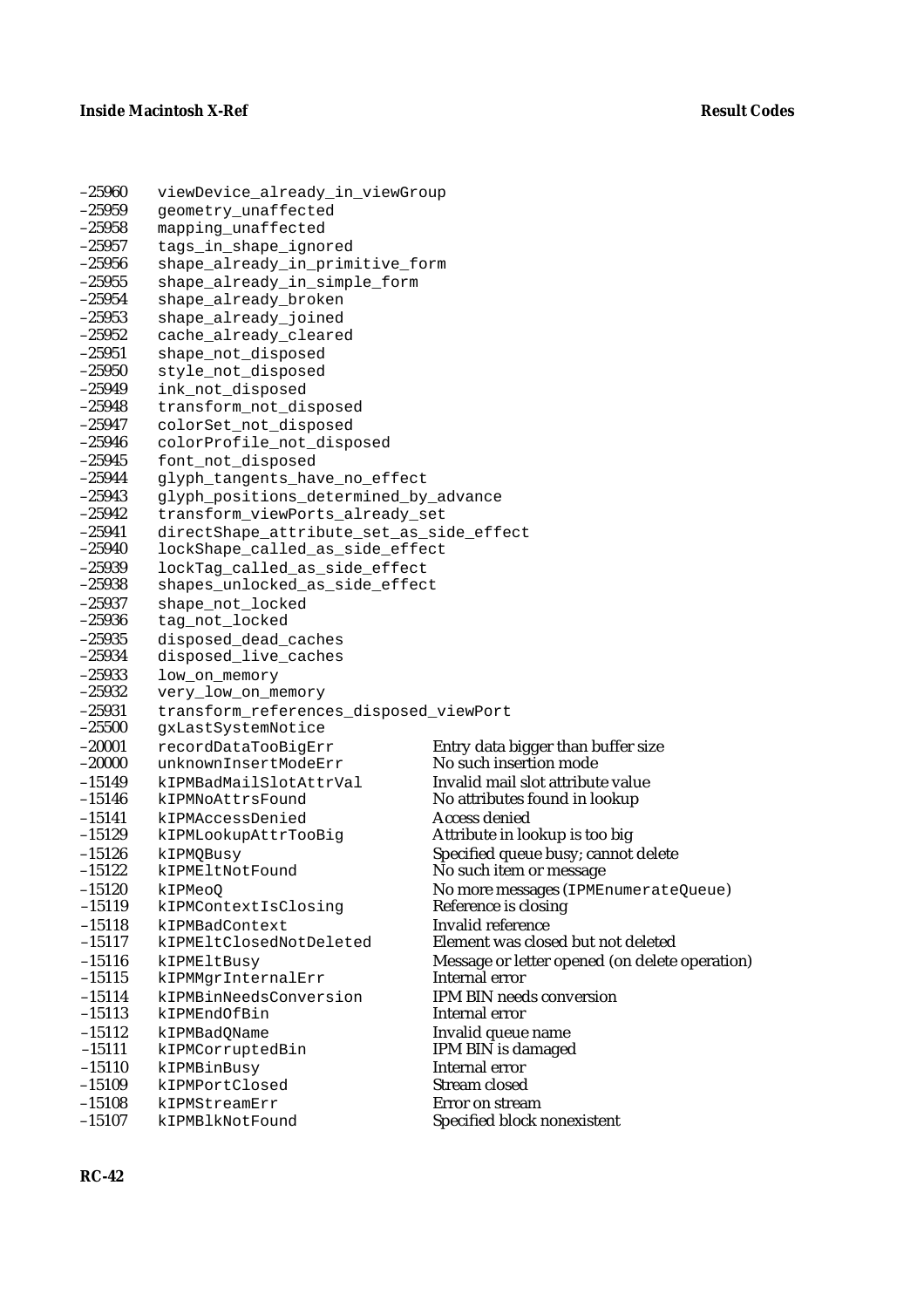| $-15106$             | kIPMAttrNotInHdr                      | Specified attribute not in message header                             |
|----------------------|---------------------------------------|-----------------------------------------------------------------------|
| $-15105$             | kIPMInvalidFilter                     | <b>Filter is invalid</b>                                              |
| $-15104$             | kIPMNoRecipientsYet                   | Require recipient to send                                             |
| $-15103$             | kIPMInvalidSender                     | Sender is invalid                                                     |
| $-15102$             | kIPMCacheFillError                    | Internal error                                                        |
| $-15101$             | kIPMBlockIsNotNestedMsg               | Block is not message (IPMOpenBlockAsMsg)                              |
| $-15100$             | kIPMAbortOfNestedMsg                  | Canceled nested message                                               |
| $-15099$             | kIPMCorruptDataStructures             | Message is corrupt                                                    |
| $-15098$             | kIPMA1HdrCorrupt                      | Message is corrupt; may not be message                                |
| $-15097$             | kIPMNestedMsgOpened                   | Nested message opened; cannot do operation                            |
| $-15096$             | kIPMNotInABlock                       | Specified starting point not within the message                       |
| $-15094$             | kIPMUpdateCatFailed                   | <b>Internal error</b>                                                 |
| $-15093$             | kIPMInvalidOffset                     | Bad offset for read or write operation                                |
| $-15092$             | kIPMInvalidProcHint                   | Process hint is invalid                                               |
| $-15091$             | kIPMInvalidMsgType                    | Message type is invalid; only kIPMOSFormatType                        |
|                      |                                       | allowed when creating a letter                                        |
| $-15090$             | kIPMCantCreateIPMCatEntry             | Internal error                                                        |
| $-15068$             | kMailBadState                         | <b>Invalid status setting</b>                                         |
| $-15066$             | kMailBadMSAM                          | MSAM unusable for unspecified reason                                  |
| $-15062$             | kMailNoSuchSlot                       | No such slot                                                          |
| $-15061$             | kMailMalformedContent                 | Content data malformed                                                |
| $-15060$             | kMailBadSlotInfo                      | Invalid slot information                                              |
| $-15059$             | kMailMSAMSuspended                    | <b>MSAM</b> is suspended                                              |
| $-15058$             | kMailSlotSuspended                    | Slot is suspended                                                     |
| $-15056$             | kMailNoMSAMErr                        | No such MSAM                                                          |
| $-15055$             | kMailTooManyErr                       | IPM Manager or MSAM too busy to handle event                          |
| $-15054$             | kMailLengthErr                        | Error occurred in sending the event                                   |
| $-15053$             | kMailIgnoredErr                       | MSAM ignored high-level event                                         |
| $-15047$             | kMailNotASlotInQ                      | Invalid value for a slot's incoming queue                             |
| $-15046$             | kMailInvalidPostItVersion             | Message summary is wrong version                                      |
| $-15045$             | kMailInvalidRequest                   | Reference number invalid with this request                            |
| $-15044$             | kMailBadEnclLengthErr                 | Invalid data length                                                   |
| $-15043$             | kMailHdrAttrMissing                   | Required attribute not added to message                               |
| $-15041$             | kMailInvalidSeqNum                    | Invalid message sequence number                                       |
| $-15040$             | kMailInvalidOrder                     | Content already closed                                                |
| $-15020$             | kDETPropertyBusy                      | Specified property is being edited                                    |
| $-15019$             | kDETInvalidCallBack                   | Invalid callback                                                      |
| $-15018$             | kDETInvalidReqFunction                | Invalid callback routine selector                                     |
| $-15017$             | kDETCouldNotFindCustomView            | Could not find custom view                                            |
| $-15016$             | kDETCouldNotFindMenuItem              | Could not find menu item                                              |
| $-15015$<br>$-15014$ | kDETCouldNotRemoveMenuItem            | Could not remove item from dynamic menu<br>Could not add item to menu |
| $-15013$             | kDETCouldNotAddMenuItem               |                                                                       |
| $-15012$             | kDETNoSuchView<br>kDETInfoPageNotOpen | No view found with specified property number                          |
| $-15011$             |                                       | Information page not open                                             |
| $-15010$             | kDETUnableToAccessProperty            | Property could not be found<br>Could not resolve DSSpec               |
|                      | kDETInvalidDSSpec                     |                                                                       |
| $-15009$             | kDETRequestedTypeUnavailable          | Item could not be represented in the specified                        |
|                      |                                       | format                                                                |
| $-15008$             | kDETUnableToGetCommandItemSpec        |                                                                       |
|                      |                                       | Unable to retrieve information about item (possibly                   |
|                      |                                       | out of memory)                                                        |
| $-15007$             | kDETInvalidCommandItemNumber          |                                                                       |
|                      |                                       |                                                                       |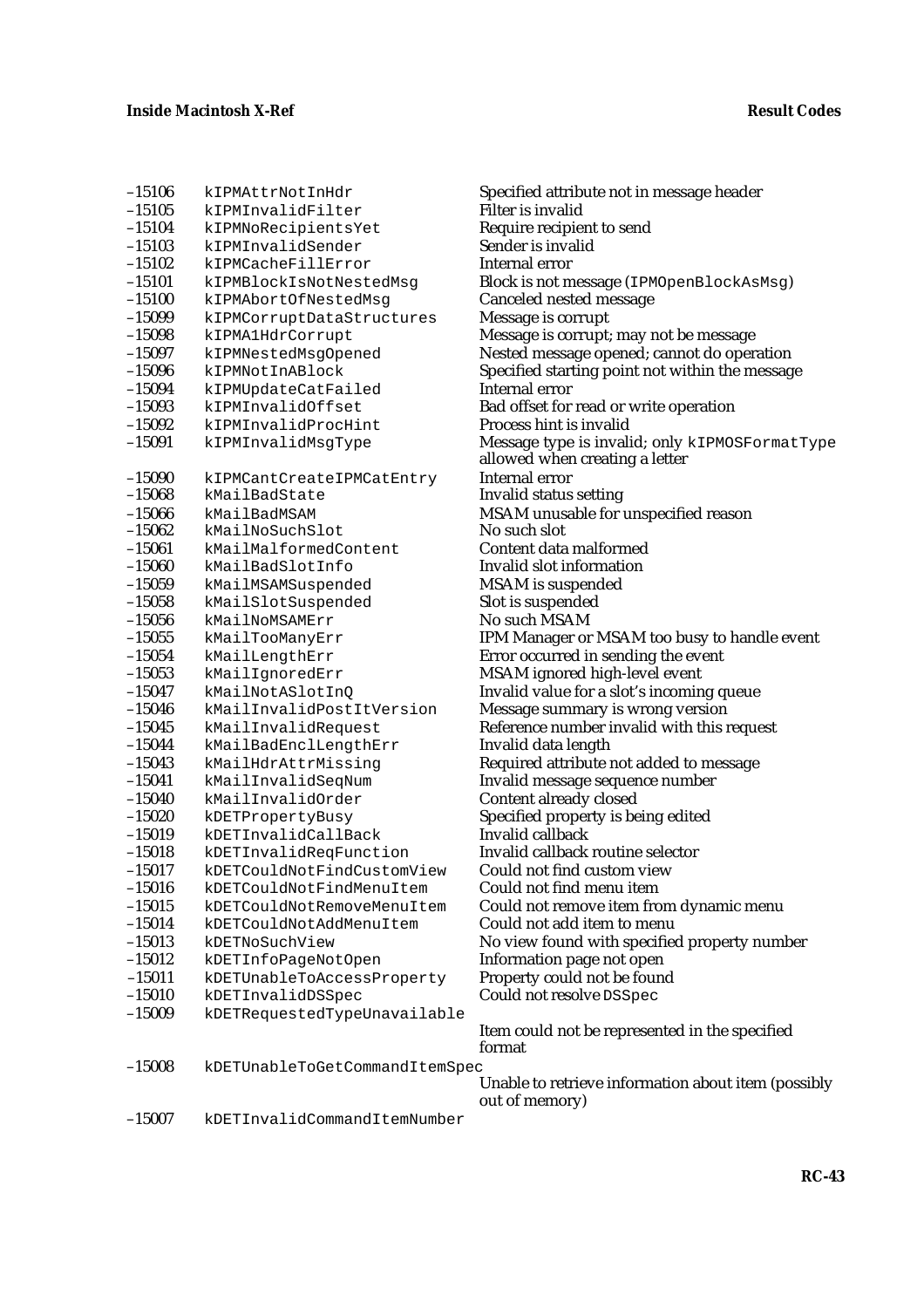|          |                                    | Command item number out of range                    |
|----------|------------------------------------|-----------------------------------------------------|
| $-15006$ | kDETTargetNotAnAspect              | Specified target object not an aspect               |
| $-15005$ | kDETInvalidTarget                  | Target selector invalid                             |
| $-15004$ | kDETUnknownTargetSelector          | Selector type in target selector invalid            |
| $-15003$ | kDETInvalidTargetDSSpec            | DSSpec in target selector could not be resolved     |
| $-15002$ | kDETInvalidTargetFromNonAspect     |                                                     |
|          |                                    | Targeted item doesn't have an aspect                |
| $-15001$ | kDETInvalidTargetItemNumber        |                                                     |
|          |                                    | Item number in target selector out of range         |
| $-15000$ | kDETInvalidTargetAspectName        |                                                     |
|          |                                    | Could not find aspect named in target selector      |
| $-13005$ | pmRecvEndErr                       | During receive, Power Manager did not finish        |
|          |                                    | handshake                                           |
| $-13004$ | pmRecvStartErr                     | During receive, Power Manager did not start         |
|          |                                    | handshake                                           |
| $-13003$ | pmSendEndErr                       | During send, Power Manager did not finish           |
|          |                                    | handshake                                           |
| $-13002$ | pmSendStartErr                     | Power ManagerIC did not start handshake             |
| $-13001$ | pmReplyTOErr                       | Timed out waiting to begin reply handshake          |
| $-13000$ | pmBusyErr                          | Power ManagerIC stuck busy                          |
| $-11005$ | pictureDataErr                     | Invalid picture data                                |
| $-11004$ | colorsRequestedErr                 | Number out of range or greater than that passed     |
|          |                                    | to NewPictInfo                                      |
| $-11003$ | cantLoadPickMethodErr              | Custom pick method not in resource chain            |
| $-11002$ | pictInfoVerbErr                    | Invalid verb combination specified                  |
| $-11001$ | pictInfoIDErr                      | Invalid picture information ID                      |
| $-11000$ | pictInfoVersionErr                 | Version number not 0                                |
| $-9999$  | cannotMoveAttachedController       |                                                     |
|          |                                    | Cannot move attached controllers                    |
| $-9998$  | controllerHasFixedHeight           | Cannot change controller height                     |
| $-9997$  | cannotSetWidthOfAttachedController |                                                     |
|          |                                    | Cannot change controller width                      |
| $-9996$  | controllerBoundsNotExact           | Boundary rectangle not exact                        |
| $-9995$  | editingNotAllowed                  | Controller does not support editing                 |
| $-9994$  | badControllerHeight                | Invalid height                                      |
| $-8998$  | errNotAKey                         | Key for desired font number and style could not be  |
|          |                                    | found in font table                                 |
| $-8997$  | errFaceListBad                     | Entry could not be found in typeface list           |
| $-8996$  | errSizeListBad                     | The size list contained an entry that could not be  |
|          |                                    | reconciled with the typeface list                   |
| $-8995$  | errFontNotFound                    | Font query reply didn't match any fonts in list of  |
|          |                                    | <b>PostScript names</b>                             |
| $-8994$  | errUnknownPSLevel                  | The PostScript level has an unknown value           |
| $-8993$  | errInLineTimeout                   | The printer is not responding                       |
| $-8991$  | errNoProcSetRes                    | The resource describing needed procedure sets is    |
|          |                                    | unavailable for the PostScript prolog               |
| $-8990$  | errBadSpoolFileVersion             | Bad version number in header of spool file          |
| $-8989$  | errCouldNotMakeNumberedFilename    |                                                     |
|          |                                    | Could not make a unique filename for the spool file |
| $-8987$  | errPSFileName                      | PostScript file isn't named                         |
| $-8986$  | errBitmapFontMissing               | Unable to build bitmap for font                     |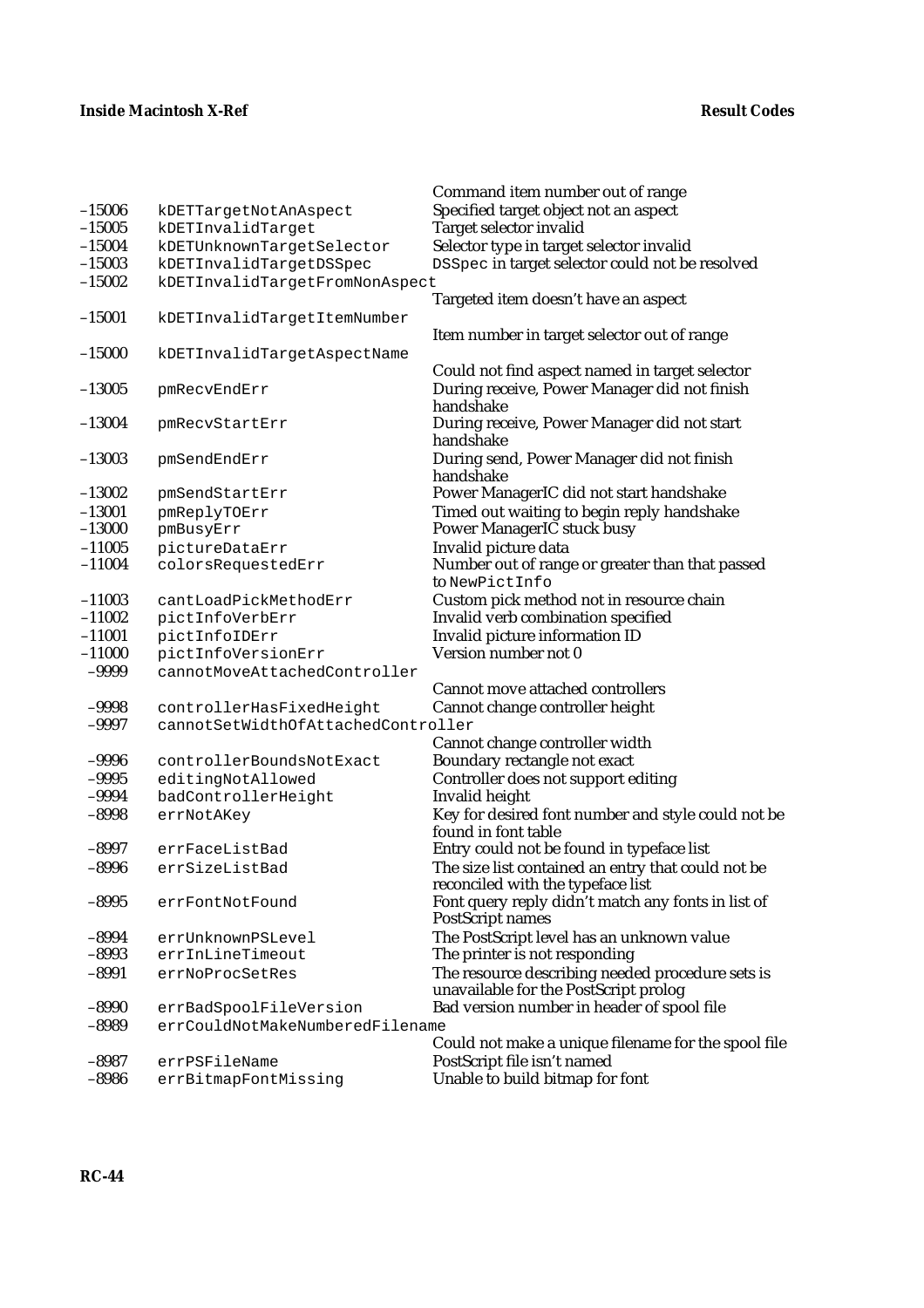| $-8985$ | errDidNotDownloadFont     | A PostScript outline could not be found for a<br>PostScript font, and there is no associated 'sfnt'<br>resource                                                                         |
|---------|---------------------------|-----------------------------------------------------------------------------------------------------------------------------------------------------------------------------------------|
| $-8984$ | errBadConverterIndex      | When saving a spool file to disk, the value in the<br>fileTypeIndex field had no matching entry in<br>the driver                                                                        |
| $-8983$ | errSpoolFolderIsAFile     | The spool folder is a file instead of a folder                                                                                                                                          |
| $-8982$ | errPSFileNameNull         | The filename pointer for the spool file is null                                                                                                                                         |
| $-8981$ | errNullColorInfo          | The getColor function called with null<br>GetColorInfo handle                                                                                                                           |
| $-8980$ | errNoPagesSpooled         | Application called PrOpenDoc and PrCloseDoc<br>without calling PrOpenPage and PrClosePage in<br>between                                                                                 |
| $-8979$ | errBadConverterID         | The 'PDEF' converter doesn't exist                                                                                                                                                      |
| $-8978$ | errNoPattern              | The pixel pattern could not be found and could<br>not be built                                                                                                                          |
| $-8977$ | errPSStateUnderflow       | PostScript stack underflow while restoring<br>graphics state                                                                                                                            |
| $-8976$ | errBadFontKeyType         | Font found in printer is not Type 1, TrueType, or<br>bitmapped font                                                                                                                     |
| $-8973$ | codecOpenErr              | Compressor or decompressor component could not<br>be opened by the Image Compression Manager                                                                                            |
| $-8972$ | codecConditionErr         | Component cannot perform requested operation                                                                                                                                            |
| $-8971$ | codecExtensionNotFoundErr | Requested extension is not in the image description<br>structure                                                                                                                        |
| $-8971$ | scTypeNotFoundErr         | Component does not have the information<br>you want                                                                                                                                     |
| $-8970$ | codecDataVersErr          | Compressor does not support the compression<br>version used to compress the image                                                                                                       |
| $-8969$ | codecBadDataErr           | Compressed data contains inconsistencies                                                                                                                                                |
| $-8968$ | codecWouldOffScreenErr    | Compressor would use screen buffer if it could                                                                                                                                          |
| $-8967$ | codecAbortErr             | Operation aborted by the progress function                                                                                                                                              |
| $-8966$ | codecSpoolErr             | Error loading or unloading data                                                                                                                                                         |
| $-8965$ | codecImageBufErr          | Could not allocate the image buffer                                                                                                                                                     |
| $-8964$ | codecScreenBufErr         | Could not allocate the screen buffer                                                                                                                                                    |
| $-8963$ | codecSizeErr              | Invalid buffer size specified                                                                                                                                                           |
| $-8962$ | codecUnimpErr             | Feature not implemented by this compressor                                                                                                                                              |
| $-8961$ | noCodecErr                | <b>Image Compression Manager could not find</b><br>specified error; Image Compression Manager could<br>not find the specified compressor                                                |
| $-8960$ | codecErr                  | General error returned by compressor; can be<br>returned by any function that gets handled by the<br>compressor                                                                         |
| $-8160$ | zoomRangeErr              | The print image enlarged by the user with the Page<br>Setup dialog box overflows the available page<br>resolution                                                                       |
| $-8133$ | generalPSErr              | A PostScript error occurred during transmission of<br>data to the printer; this is most often caused by a<br>bug in the application-supplied PostScript code                            |
| $-8132$ | manualFeedTOErr           | A timeout occurred (that is, no communication has<br>occurred with the printer for two minutes); this is<br>usually caused by an extremely long imaging time<br>or a dropped connection |
| $-8131$ | [no name]                 | Printer not responding                                                                                                                                                                  |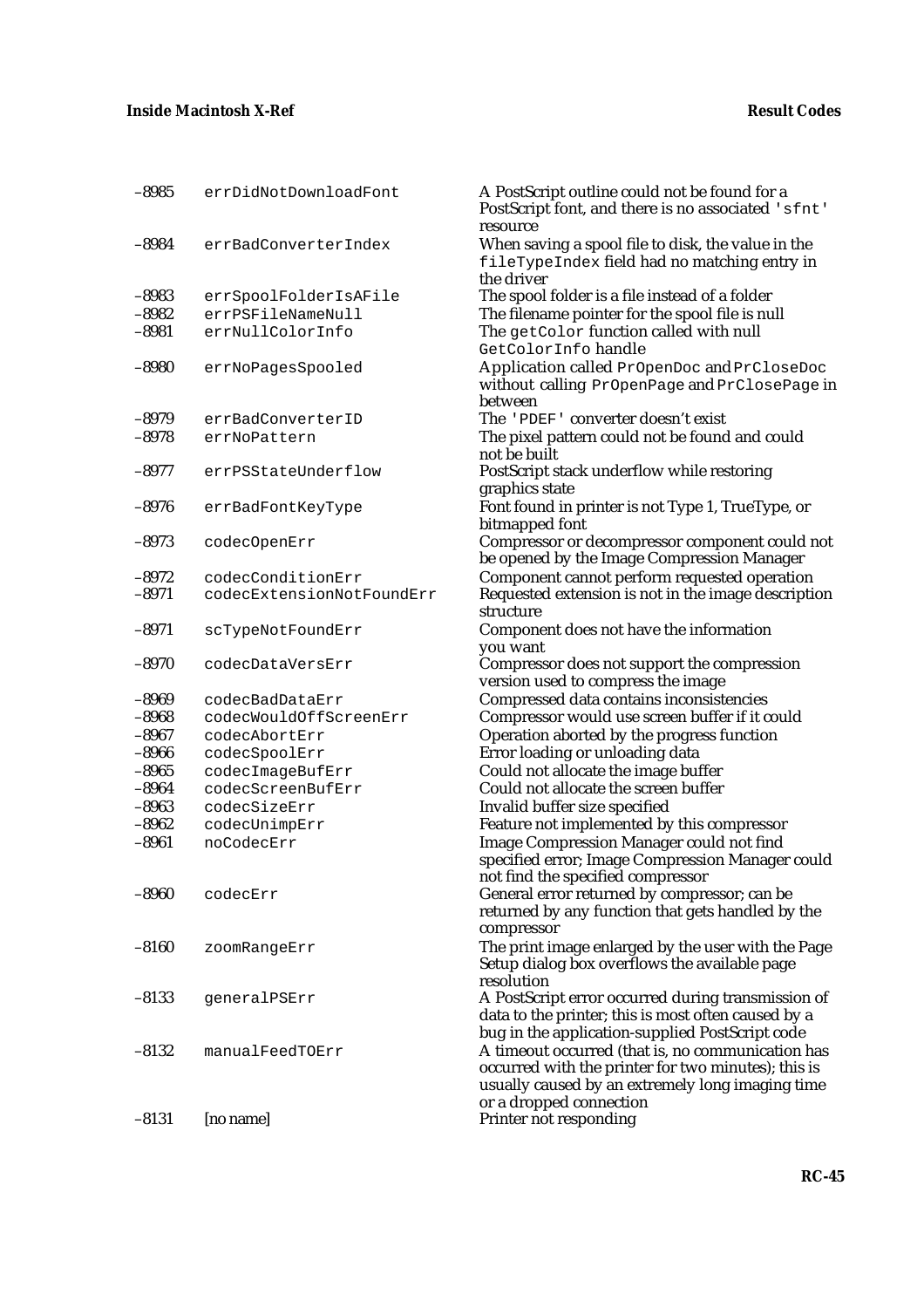| $-7934$            | scsiRequestAborted                  | Parameter block request aborted by the host                                                      |
|--------------------|-------------------------------------|--------------------------------------------------------------------------------------------------|
| $-7933$            | scsiUnableToAbort                   | Unable to abort parameter block request                                                          |
| $-7932$            | scsiNonZeroStatus                   | The target returned non-zero status upon                                                         |
|                    |                                     | completion of the request                                                                        |
| $-7927$            | scsiUnableToTerminate               | Unable to terminate I/O parameter block request                                                  |
| $-7926$            | scsiSelectTimeout                   | <b>Target selection timeout</b>                                                                  |
| $-7925$            | scsiCommandTimeout                  | The timeout value for this parameter block was                                                   |
|                    |                                     | exceeded and the parameter block was aborted                                                     |
| $-7924$            | scsiIdentifyMessageRejected         |                                                                                                  |
|                    |                                     | The target issued a REJECT message in response to<br>the IDENTIFY message; the LUN probably does |
|                    |                                     | not exist                                                                                        |
| $-7923$            | scsiMessageRejectReceived           | <b>REJECT</b> message received                                                                   |
| $-7922$            | scsiSCSIBusReset                    | Execution of this parameter block was halted                                                     |
|                    |                                     | because of a SCSI bus reset                                                                      |
| $-7921$            | scsiParityError                     | An uncorrectable parity error occurred                                                           |
| $-7920$            | scsiAutosenseFailed                 | Automatic REQUEST SENSE command failed                                                           |
| $-7918$            | scsiDataRunError                    | Data overrun/underrun error                                                                      |
| $-7917$            | scsiUnexpectedBusFree               | Unexpected bus free phase                                                                        |
| $-7916$            | scsiSequenceFail                    | Target bus phase sequence failure                                                                |
| $-7915$            | scsiWrongDirection                  | Data phase was in an unexpected direction                                                        |
| $-7913$            | scsiBDRsent                         | A SCSI bus device reset (BDR) message was sent to                                                |
|                    |                                     | the target                                                                                       |
| $-7912$            | scsiTerminated                      | Parameter block request terminated by the host<br>Nexus is not established                       |
| $-7911$<br>$-7910$ | scsiNoNexus                         |                                                                                                  |
| $-7888$            | scsiCDBReceived<br>scsiTooManyBuses | The SCSI CDB was received<br>SIM registration failed because the XPT registry                    |
|                    |                                     | is full                                                                                          |
| $-7887$            | scsiBusy                            | SCSI subsystem is busy                                                                           |
| $-7886$            | scsiProvideFail                     | Unable to provide the requested service                                                          |
| $-7885$            | scsiDeviceNotThere                  | SCSI device not installed or available                                                           |
| $-7884$            | scsiNoHBA                           | No HBA detected                                                                                  |
| $-7883$            | scsiDeviceConflict                  | Attempt to register more than one driver to a device                                             |
| $-7882$            | scsiNoSuchXref                      | No driver has been cross-referenced with this device                                             |
| $-7881$            | scsiQLinkInvalid                    | The qLink field was not 0                                                                        |
| $-7872$            | scsiPBLengthError                   | The parameter block length is too small for this SIM                                             |
| $-7871$            | scsiFunctionNotAvailable            | The requested function is not supported by this SIM                                              |
| $-7870$            | scsiRequestInvalid                  | The parameter block request is invalid                                                           |
| $-7869$            | scsiBusInvalid                      | The bus ID is invalid                                                                            |
| $-7868$            | scsiTIDInvalid                      | The target ID is invalid                                                                         |
| $-7867$            | scsiLUNInvalid                      | The logical unit number is invalid                                                               |
| $-7866$            | scsiIDInvalid                       | The initiator ID is invalid                                                                      |
| $-7865$            | scsiDataTypeInvalid                 | SIM does not support the requested<br>scsiDataType                                               |
| $-7864$            | scsiTransferTypeInvalid             | The scsiTransferType is not supported by this                                                    |
|                    |                                     | SIM                                                                                              |
| $-7863$            | scsiCDBLengthInvalid                | The CDB length supplied is not supported by this                                                 |
|                    |                                     | SIM; typically this means it was too big                                                         |
| $-5553$            | gestaltLocationErr                  | Function not in system heap                                                                      |
| $-5552$            | gestaltDupSelectorErr               | Selector already exists                                                                          |
| $-5551$            | gestaltUndefSelectorErr             | Undefined selector                                                                               |
| $-5550$            | gestaltUnknownErr                   | Could not obtain the response                                                                    |
| $-5502$            | envVersTooBig                       | Requested version of SysEnvirons not available                                                   |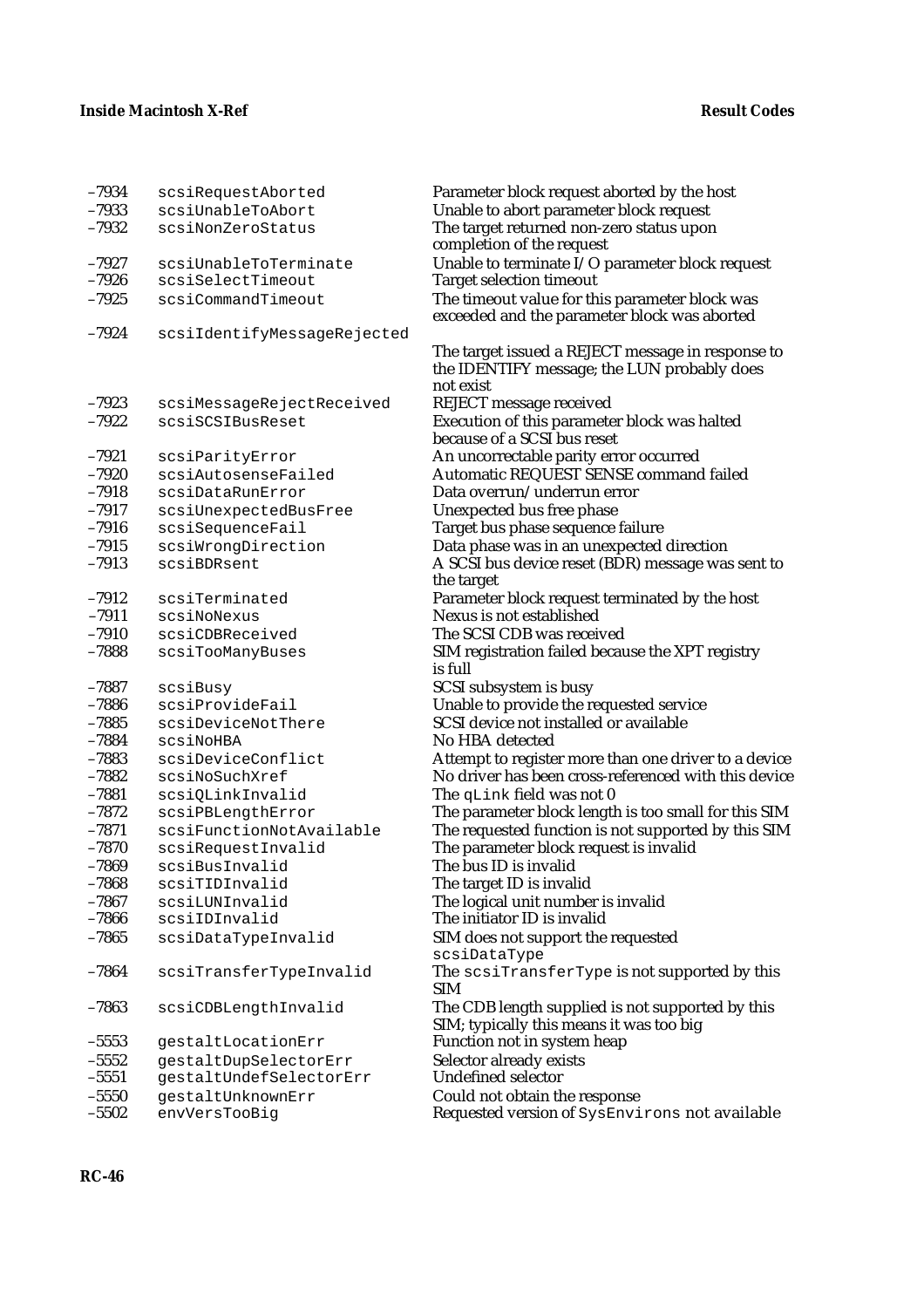| $-5501$ | envBadVers            | Nonpositive version number passed                                                                                                                    |
|---------|-----------------------|------------------------------------------------------------------------------------------------------------------------------------------------------|
| $-5500$ | envNotPresent         | SysEnvirons trap not present                                                                                                                         |
| $-5063$ | afpSameNodeErr        | Attempt to log on to a server running on the same<br>machine                                                                                         |
| $-5062$ | afpAlreadyMounted     | Volume already mounted                                                                                                                               |
| $-5061$ | afpCantMountMoreSrvrs | Maximum number of volumes have been mounted                                                                                                          |
| $-5060$ | afpBadDirIDType       | Not a fixed directory ID volume                                                                                                                      |
| $-5043$ | afpInsideSharedErr    | The directory is inside a shared directory                                                                                                           |
| $-5042$ | afpPwdExpired         | Password has expired on server                                                                                                                       |
| $-5039$ | afpBadIDErr           | <b>Bad file ID</b>                                                                                                                                   |
| $-5038$ | afpSameObjectErr      | Source and destination files are the same                                                                                                            |
| $-5037$ | afpCatalogChanged     | Catalog has changed and search cannot be resumed                                                                                                     |
| $-5035$ | afpIDExists           | <b>File ID already exists</b>                                                                                                                        |
| $-5034$ | afpIDNotFound         | File ID not found                                                                                                                                    |
| $-5033$ | afpContainsSharedErr  | The directory contains a share point                                                                                                                 |
| $-5030$ | afpIconTypeError      | Sizes of new icon and one it replaces don't match                                                                                                    |
| $-5025$ | afpObjectTypeErr      | Object is a directory, not a file; a directory exists<br>with that name; this directory is not a share point                                         |
| $-5023$ | afpUserNotAuth        | User authentication failed (usually, password is not                                                                                                 |
|         |                       | correct)                                                                                                                                             |
| $-5021$ | afpRangeOverlap       | User attempted to lock some or all of a range that is<br>already locked                                                                              |
| $-5020$ | afpRangeNotLocked     | User has attempted to unlock a range that was not<br>locked by that user                                                                             |
| $-5019$ | afpParmError          | The AFP command block size is equal to 0 (this<br>error is also returned when the command block is<br>equal to 0 or SFF [255] or GetSrvrStatus [15]) |
| $-5016$ | afpNoServer           | Server is not responding                                                                                                                             |
| $-5015$ | afpNoMoreLocks        | Byte range locking has failed because the server                                                                                                     |
|         |                       | cannot lock any additional ranges                                                                                                                    |
| $-5012$ | afpItemNotFound       | Could not determine kind string; application                                                                                                         |
|         |                       | information not found                                                                                                                                |
| $-5006$ | afpDenyConflict       | The operation has failed because the permission or<br>deny mode conflicts with the mode in which the<br>fork has already been opened                 |
| $-5003$ | afpBadVersNum         | Workstation is using an AFP version that the server                                                                                                  |
|         |                       | doesn't recognize                                                                                                                                    |
| $-5002$ | afpBadUAM             | User authentication method is unknown                                                                                                                |
| $-5000$ | afpAccessDenied       | The operation has failed because the user does not                                                                                                   |
|         |                       | have the correct access to the file or folder                                                                                                        |
| $-4101$ | PAPNoPrinter          | The printer is not found, is closed, or is not selected                                                                                              |
| $-4100$ | PAPConnClosed         | The connection is closed                                                                                                                             |
| $-4099$ | PAPTooBig             | The write request is too big                                                                                                                         |
| $-4098$ | PAPActive             | The request is already active                                                                                                                        |
| $-4097$ | PAPBadRefnum          | <b>Bad connection reference number</b>                                                                                                               |
| $-4096$ | PAPNoCCBs             | There are no free connect control blocks (CCBs)<br>available                                                                                         |
| $-3104$ | extractErr            | Can't find tuple in buffer                                                                                                                           |
| $-3102$ | noMPPErr              | The .MPP driver is not installed                                                                                                                     |
| $-3101$ | buf2SmallErr          | Packet too large for buffer; partial data returned                                                                                                   |
| $-3032$ | noPrefAppErr          | No translation preference available                                                                                                                  |
| $-3031$ | badTranslationSpecErr | Translation path is invalid                                                                                                                          |
| $-3030$ | noTranslationPathErr  | Application cannot open document                                                                                                                     |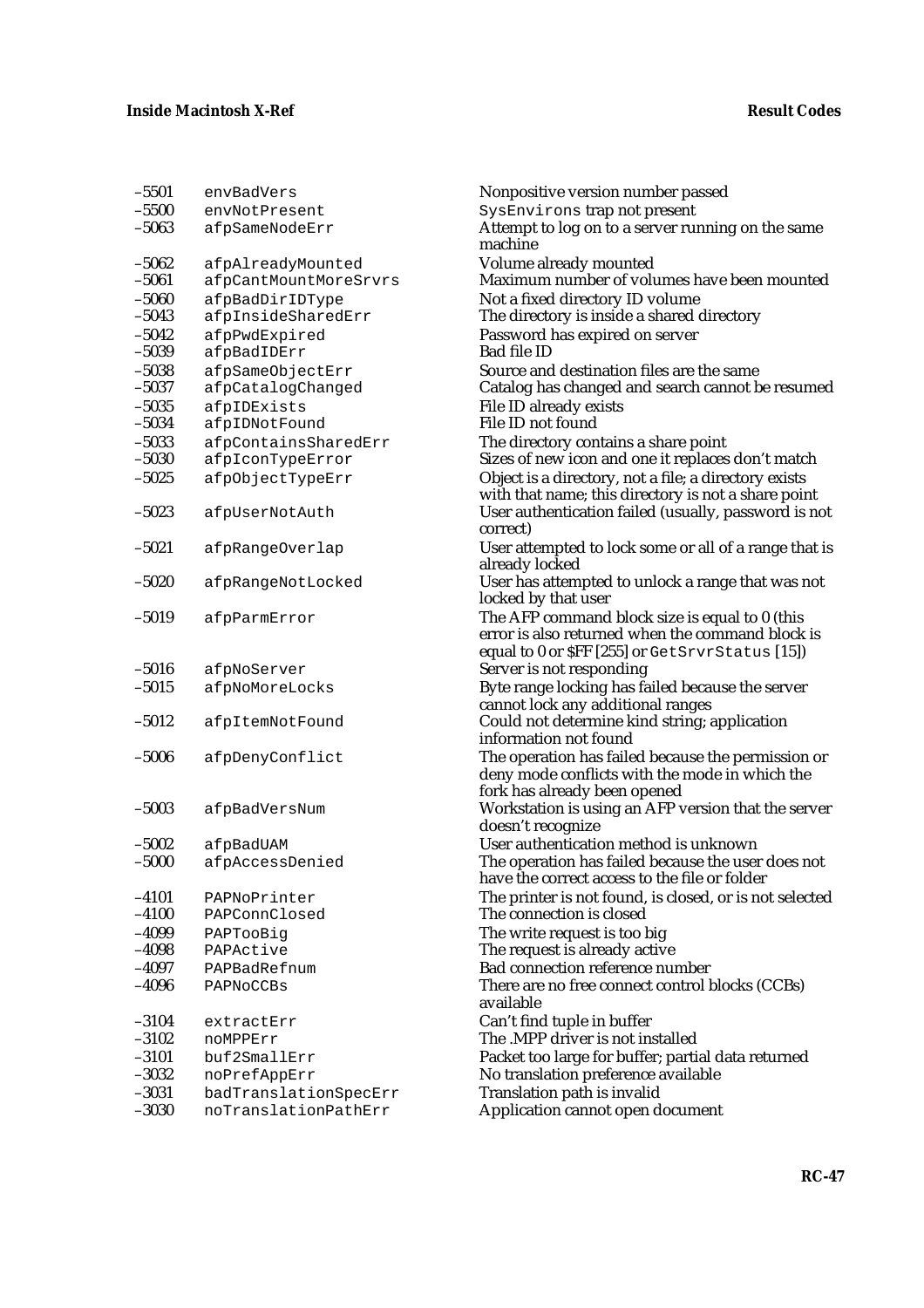| -3027   | noTransSysInstalledErr     |
|---------|----------------------------|
| $-3025$ | invalidTranslationPathErr  |
| $-3002$ | componentNotCaptured       |
| $-3001$ | validInstancesExist        |
| $-3000$ | invalidComponentID         |
|         |                            |
| $-2824$ | fragInvalidFragmentUsage   |
| $-2823$ | fragArchErr                |
| $-2822$ | fragAppNotFound            |
| $-2821$ | fragUserInitProcErr        |
| $-2820$ | fragCorruptErr             |
| $-2819$ | fragConstErr               |
| $-2818$ | fragMgrInitErr             |
| $-2817$ | fragLibConnErr             |
| $-2816$ | fragInitRtnUsageErr        |
| $-2815$ | fragInitLoop               |
| $-2814$ | fragImportTooNew           |
| $-2813$ | fragImportTooOld           |
| $-2812$ | fragObjectInitSeqErr       |
| $-2811$ | fragNoContextIDs           |
| $-2810$ | fragNoAddrSpace            |
|         |                            |
| $-2809$ | fragNoMem                  |
| $-2807$ | fragHadUnresolveds         |
|         |                            |
| $-2806$ | fragFormatUnknown          |
| $-2805$ | fragDupRegLibName          |
| $-2804$ | fragLibNotFound            |
| $-2803$ | fragSectionNotFound        |
| $-2802$ | fragSymbolNotFound         |
| $-2801$ | fragConnectionIDNotFound   |
| $-2800$ | fragContextNotFound        |
| $-2519$ | tsmUnknownErr              |
| $-2518$ | tsmUnsupportedTypeErr      |
| $-2517$ | tsmScriptHasNoIMErr        |
| $-2516$ | tsmInputMethodIsOldErr     |
| $-2515$ | tsmComponentAlreadyOpenErr |
| $-2514$ | tsmTSNotOpenErr            |
| $-2513$ | tsmTSHasNoMenuErr          |
| 2512    | tsmUseInputWindowErr       |
| $-2511$ | tsmDocumentOpenErr         |
| $-2510$ | tsmTextServiceNotFoundErr  |
| $-2509$ | tsmCantOpenComponentErr    |
| $-2508$ | tsmNoOpenTSErr             |
| $-2507$ | tsmDocNotActiveErr         |
| $-2506$ | tsmTSMDocBusyErr           |
| $-2505$ | tsmInvalidDocIDErr         |
| $-2504$ | tsmNeverRegisteredErr      |
| $-2503$ | tsmAlreadyRegisteredErr    |
| $-2502$ | tsmNotAnAppErr             |
| $-2501$ | tsmInputMethodNotFoundErr  |
| $-2500$ | tsmUnsupScriptLanguageErr  |
| $-2053$ | featureUnsupported         |

–3027 noTransSysInstalledErr No translation systems installed howToTranslate is invalid This component has not been captured This component has open connections No component has this component identifier; speech channel is uninitialized or bad Fragment is used invalidly Fragment targeted for unacceptable architecture No application found in 'cfrg' resource Initialization procedure did not return noErr Fragment container is corrupted Internal inconsistency discovered **Error during Code Fragment Manager initialization** Error connecting to library Boot library has initialization routine Circularity in required initialization order Import library is too new Import library is too old Order error during user initialization function No more context IDs available Not enough memory in user's address space for section Not enough memory for internal bookkeeping Loaded fragment has unacceptable unresolved symbols Fragment container format unknown Registered name already in use Library name not found in fragment registry Section was not found Symbol was not found in connection Connection ID is not valid Context ID is not valid Any other error Unsupported interface type Script has no (or old) input method The default input method is old-style Text service component already open for document Text service component is not open The text service component has no menu An input window is being used There are open documents No text service component found Can't open the component There is no open text service component Document is not active Document is still active Invalid TSM document ID The caller is not TSM-aware The caller is already TSM-initialized The caller was not an application Specified input method cannot be found Specified script and language are not supported Movie Toolbox does not support this feature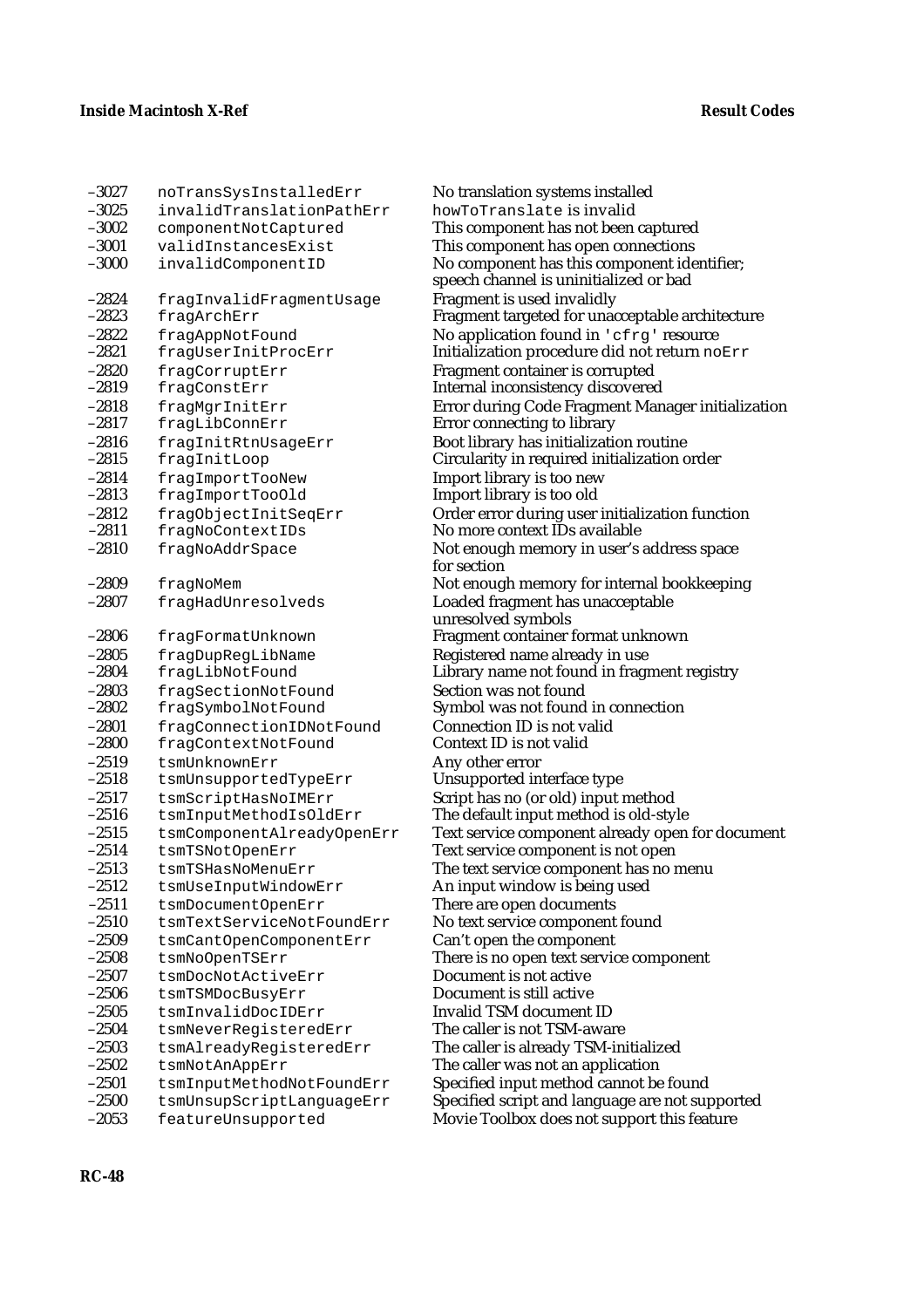| $-2052$          | couldNotUseAnExistingSample                      |
|------------------|--------------------------------------------------|
| -2051            | noDefaultDataRef                                 |
| $-2050$          | badDataRefIndex                                  |
| -2049            | invalidDataRefContainer                          |
| $-2048$          | noMovieFound                                     |
| -2047            | dataNoDataRef                                    |
| $-2046$          | endOfDataReached                                 |
| $-2045$          | dataAlreadyClosed                                |
| -2044            | dataAlreadyOpenForWrite                          |
| $-2043$          | dataNotOpenForWrite                              |
| $-2042$          | dataNotOpenForRead                               |
| $-2041$          | invalidSampleDescription                         |
| $-2040$          | invalidChunkCache                                |
| $-2039$          | invalidSampleDescIndex                           |
| $-2038$          | invalidChunkNum                                  |
| -2037            | invalidSampleNum                                 |
| -2036            | invalidRect                                      |
| $-2035$          | cantEnableTrack                                  |
| $-2034$          | internalQuickTimeError                           |
| -2033            | badEditIndex                                     |
| $-2032$          | timeNotInMedia                                   |
| $-2031$          | timeNotInTrack                                   |
| $-2030$          | trackNotInMovie                                  |
| $-2029$          | trackIDNotFound                                  |
| $-2028$          | badTrackIndex                                    |
| $-2027$          | maxSizeToGrowTooSmall                            |
| $-2026$          | userDataItemNotFound                             |
| -2025            | staleEditState                                   |
| $-2024$          | nonMatchingEditState                             |
| $-2023$          | invalidEditState                                 |
| $-2022$          | cantCreateSingleForkFile                         |
|                  |                                                  |
| –2021<br>$-2020$ | wfFileNotFound                                   |
| $-2019$          | movieToolboxUninitialized<br>progressProcAborted |
| $-2018$          | mediaTypesDontMatch                              |
| $-2017$          | badEditList                                      |
| -2016            | cantPutPublicMovieAtom                           |
| –2015            | invalidTime                                      |
| -2014            | invalidDuration                                  |
| $-2013$          | invalidHandler                                   |
| -2012            | invalidDataRef                                   |
| $-2011$          | invalidSampleTable                               |
|                  | invalidMovie                                     |
| -2010<br>-2009   | invalidTrack                                     |
| $-2008$          | invalidMedia                                     |
| $-2007$          | noDataHandler                                    |
| $-2006$          | noMediaHandler                                   |
| $-2005$          | badComponentType                                 |
| $-2004$          | cantOpenHandler                                  |
| -2003            | cantFindHandler                                  |
| $-2002$          | badPublicMovieAtom                               |

Movie Toolbox could not use a sample Could not find a default data reference Data reference index value is invalid Invalid data reference Toolbox cannot find a movie in the movie file No data reference value found End of data You have already closed this data source Data source is already open for write Cannot write to this data source Cannot read from this data source This sample description is invalid or corrupted The chunk cache is corrupted Sample description index value invalid There is no chunk with this chunk number There is no sample with this sample number Specified rectangle has invalid coordinates  $\dot{\rm C}$ annot enable this track Internal error This edit index value is not valid This time value is outside of this media This time value is outside of this track This track is not in this movie Cannot locate a track with this ID value This track index value is not valid Maximum size must be larger Cannot locate this user data item Movie or track has been disposed This edit state is not valid for this movie This edit state is invalid Error trying to create a single-fork file—this occurs when the file already exists Cannot locate this file You haven't initialized the Movie Toolbox Your progress procedure returned an error These media don't match The track's edit list is corrupted Cannot write to this movie file This time value is invalid This duration value is invalid This handler is invalid This data reference is invalid This sample table is corrupted or invalid This movie is corrupted or invalid This track is corrupted or invalid This media is corrupted or invalid Media has no data ĥandler Media has no media handler Component cannot accommodate this data Cannot open this handler Cannot locate this handler Movie file corrupted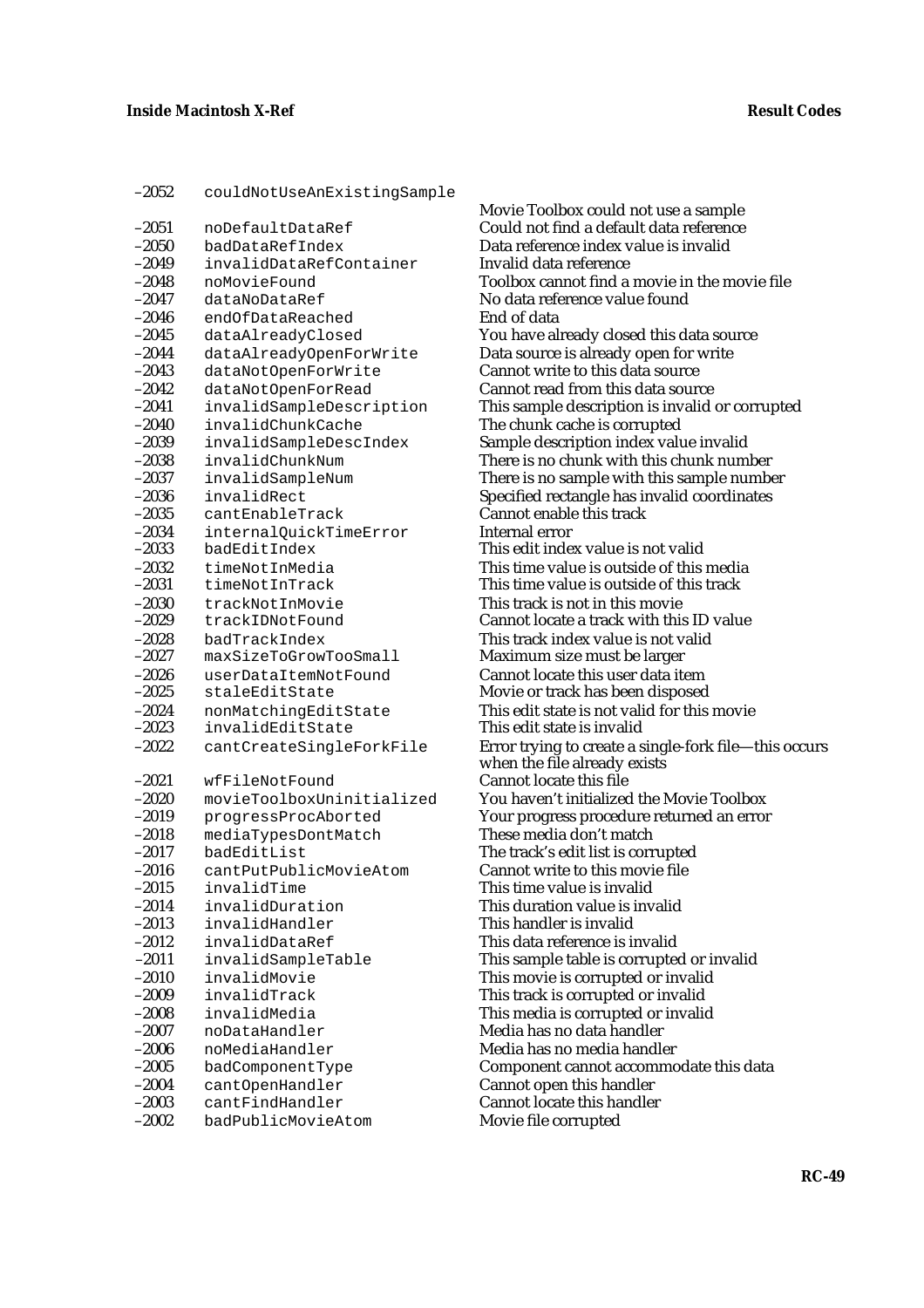| $-2001$            | badImageDescription                        | Problem with this image description                                   |
|--------------------|--------------------------------------------|-----------------------------------------------------------------------|
| $-2000$            | couldNotResolveDataRef                     | Cannot use this data reference                                        |
| $-1983$            | kSIGNoSignature                            | Standard file signature not found                                     |
| $-1982$            | kSIGSignerNotValidErr                      | Signer file has either expired or is not yet valid                    |
| $-1981$            | kSIGConversionErr                          | Unable to convert an attribute to Macintosh format                    |
| $-1980$            | kSIGNoDigestErr                            | No digest in the signature                                            |
| $-1979$            | kSIGContextPrepareErr                      | Context either corrupted or already prepared with                     |
|                    |                                            | SIGVerifyPrepare, SIGSignPrepare, or                                  |
|                    |                                            | SIGDigestPrepare                                                      |
| $-1978$            | kSIGToolboxNotPresentErr                   | For servers; not returned by the toolbox                              |
| $-1977$            | kSIGInternalsErr                           | Bad digest, context, or signature                                     |
| $-1976$            | kSIGPasswordErr                            | Password is incorrect                                                 |
| $-1975$            | kSIGSignerErr                              | Problem with the signer file or signature                             |
| $-1974$            | kSIGIndexErr                               | Index given is outside the range of allowable values                  |
| $-1973$            | kSIGInvalidCredentialErr                   | Verified OK but credential either pending or expired                  |
| $-1972$            | kSIGVerifyFailedErr                        | Verification failed                                                   |
| $-1971$            | kSIGCertificateQueryDenied                 | Can't query certificates with this context                            |
| $-1970$            | kSIGOperationIncompatibleErr               |                                                                       |
|                    |                                            | Context in use for different type of operation                        |
| $-1953$            | kSDPPersonalDirectoryRepairFailed          |                                                                       |
|                    |                                            | Cannot sort personal catalog                                          |
| $-1952$            | kSDPNoSelection                            | No selection is in Catalog-Browsing panel                             |
| $-1951$            | kSDPTooManyLoginAttempts                   | User tried more than 3 incorrect passwords                            |
| $-1950$            | kSDPNoSearchText                           | No text is in Find panel text field                                   |
| $-1928$            | kSMPTooManyEnclosures                      | More than 50 total files and folders                                  |
| $-1927$            | kSMPTooManyPages                           | Image is more than 127 pages                                          |
| $-1926$            | kSMPParamCountErr                          | Enclosure count should be 1                                           |
| $-1925$            | kSMPSubjectTooBig                          | Subject string exceeds 127 characters                                 |
| $-1924$            | kSMPInvalidAddressString                   | Address string is invalid                                             |
| $-1923$            | kSMPIllegalSendFormats                     | Format is not in canSend parameter                                    |
| $-1922$            | kSMPAddressAlreadyInList                   | Specified address is in Recipients field                              |
| $-1921$            | kSMPRecordDoesNotContainAddress            |                                                                       |
|                    |                                            | Address is not in this record                                         |
| $-1920$            | kSMPComponentIsAlreadyTarget               |                                                                       |
|                    |                                            | The selected field is the target                                      |
| $-1919$            | kSMPMailerAlreadyNotTarget                 | This mailer is not the target                                         |
| $-1918$            | kSMPIllegalComponent                       | Bad field name parameter                                              |
| $-1917$            | kSMPMailerAlreadyExpandedOrContracted      |                                                                       |
|                    |                                            | Mailer is already in requested state                                  |
| $-1916$            | kSMPMailerCannotExpandOrContract           |                                                                       |
|                    |                                            | Mailer created with canContract false                                 |
| $-1915$            | kSMPIllegalForDraftLetter                  | Operation cannot be completed                                         |
| $-1914$            | kSMPCannotSendReceivedLetter               |                                                                       |
|                    |                                            | Letter is received; cannot be sent                                    |
| $-1913$            | kSMPNoMatchingBegin                        | End function called without begin                                     |
| $-1912$            | kSMPMailerUneditable                       | Mailer cannot be edited                                               |
| $-1911$            | kSMPMailerAlreadyInWindow                  | A mailer was previously allocated                                     |
| $-1910$            | kSMPNoSuchAddress                          | Requested address not found                                           |
| $-1909$            | kSMPNoMailerInWindow                       | No mailer is in specified window                                      |
| $-1908$<br>$-1907$ | kSMPCommandDisabled                        | Requested command unavailable                                         |
| $-1906$            | kSMPFinderNotRunning                       | The Finder is not running                                             |
| $-1905$            | kSMPHasOpenAttachments<br>kSMPNoNextLetter | One or more enclosures are open<br>There is no next letter in In Tray |
|                    |                                            |                                                                       |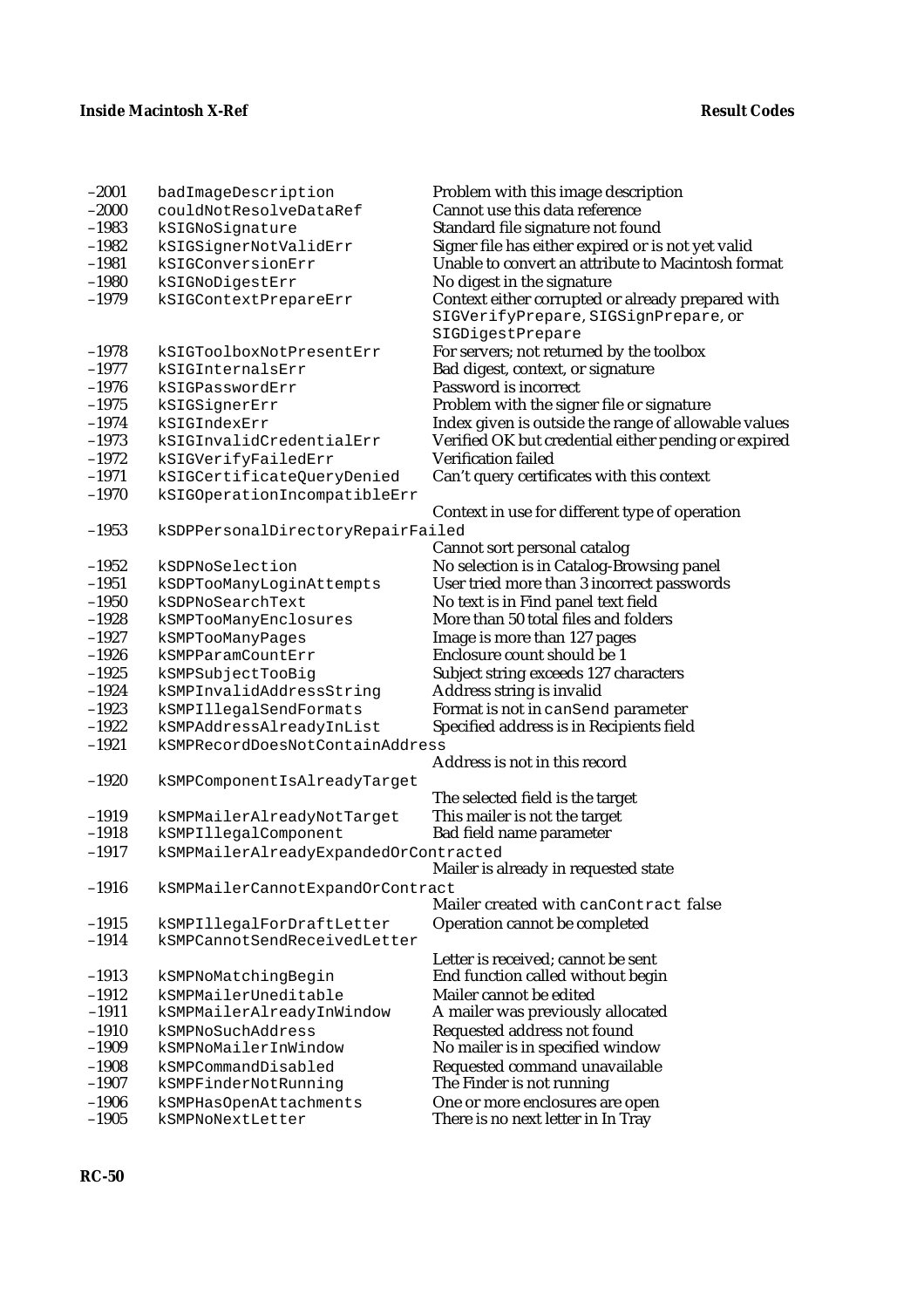| $-1904$ | kSMPMailboxNotFound             | <b>Cannot find mailbox</b>                                                                                                                                             |
|---------|---------------------------------|------------------------------------------------------------------------------------------------------------------------------------------------------------------------|
| $-1903$ | kSMPShouldNotAddContent         | You cannot add content to letter                                                                                                                                       |
| $-1902$ | kSMPMailerNotInitialized        | Mailer has not been initialized                                                                                                                                        |
| $-1901$ | kSMPCopyInProgress              | Enclosure being copied to mailer                                                                                                                                       |
| $-1900$ | kSMPNotEnoughMemoryForAllRecips |                                                                                                                                                                        |
|         |                                 | Too many recipients in mailer                                                                                                                                          |
| $-1762$ | errOSACantOpenComponent         | Generic scripting component error; can't connect to<br>scripting component                                                                                             |
| $-1761$ | errOSAComponentMismatch         | Generic scripting component error; parameters are<br>for two different scripting components instead of                                                                 |
|         |                                 | the same one                                                                                                                                                           |
| $-1759$ | errOSADataFormatTooNew          | Data format is too new                                                                                                                                                 |
| $-1758$ | errOSADataFormatObsolete        | Data format is obsolete                                                                                                                                                |
| $-1757$ | errOSANoSuchDialect             | Invalid dialect code                                                                                                                                                   |
| $-1756$ | errOSASourceNotAvailable        | Source data not available                                                                                                                                              |
| $-1754$ | errOSABadSelector               | Selector not supported by scripting component                                                                                                                          |
| $-1753$ | errOSAScriptError               | Error occurred during compilation or execution                                                                                                                         |
| $-1752$ | errOSABadStorageType            | Illegal storage type                                                                                                                                                   |
| $-1751$ | errOSAInvalidID                 | Invalid script ID                                                                                                                                                      |
| $-1750$ | errOSASystemError               | General scripting system error                                                                                                                                         |
| $-1732$ | errAERecordingIsAlreadyOn       | Attempt to turn recording on when it is already on                                                                                                                     |
| $-1731$ | errAEUnknownObjectType          | Descriptor type of token returned by AEResolve is<br>not known to server application                                                                                   |
| $-1730$ | errAEEmptyListContainer         | The container for an Apple event object is specified                                                                                                                   |
|         |                                 | by an empty list                                                                                                                                                       |
| $-1729$ | errAENegativeCount              | Object-counting function returned negative value                                                                                                                       |
| $-1728$ | errAENoSuchObject               | A run-time resolution error, for example: object                                                                                                                       |
|         |                                 | specifier record asked for the third element, but                                                                                                                      |
| $-1727$ | errAENotAnObjectSpec            | there are only two<br>The objSpecifier parameter of AEResolve is                                                                                                       |
|         |                                 | not an object specifier record                                                                                                                                         |
| $-1726$ | errAEBadTestKey                 | The descriptor record in a test key is neither a<br>comparison descriptor record nor a logical<br>descriptor record                                                    |
| $-1725$ | errAENoSuchLogical              | The logical operator in a logical descriptor record is<br>not kAEAND, kAEOR, or kAENOT                                                                                 |
| $-1723$ | errAEAccessorNotFound           | There is no object accessor function for the specified<br>object class and token descriptor type                                                                       |
| $-1721$ | errAEWrongNumberArgs            | The number of operands provided for the <b>kAENot</b><br>logical operator is not 1                                                                                     |
| $-1720$ | errAEImpossibleRange            | The range is not valid because it is impossible for a<br>range to include the first and last objects that were<br>specified; an example is a range in which the offset |
|         |                                 | of the first object is greater than the offset of the last<br>object                                                                                                   |
| $-1719$ | errAEIllegalIndex               | Not a valid list index                                                                                                                                                 |
| $-1718$ | errAEReplyNotArrived            | Reply has not yet arrived                                                                                                                                              |
| $-1717$ | errAEHandlerNotFound            | No handler found for an Apple event or a coercion,                                                                                                                     |
|         |                                 | or no object callback function found                                                                                                                                   |
| $-1716$ | errAEUnknownAddressType         | Unknown Apple event address type                                                                                                                                       |
| $-1715$ | errAEParamMissed                | Handler cannot understand a parameter the client                                                                                                                       |
|         |                                 | considers required                                                                                                                                                     |
| $-1714$ | errAENotASpecialFunction        | The keyword is not valid for a special function                                                                                                                        |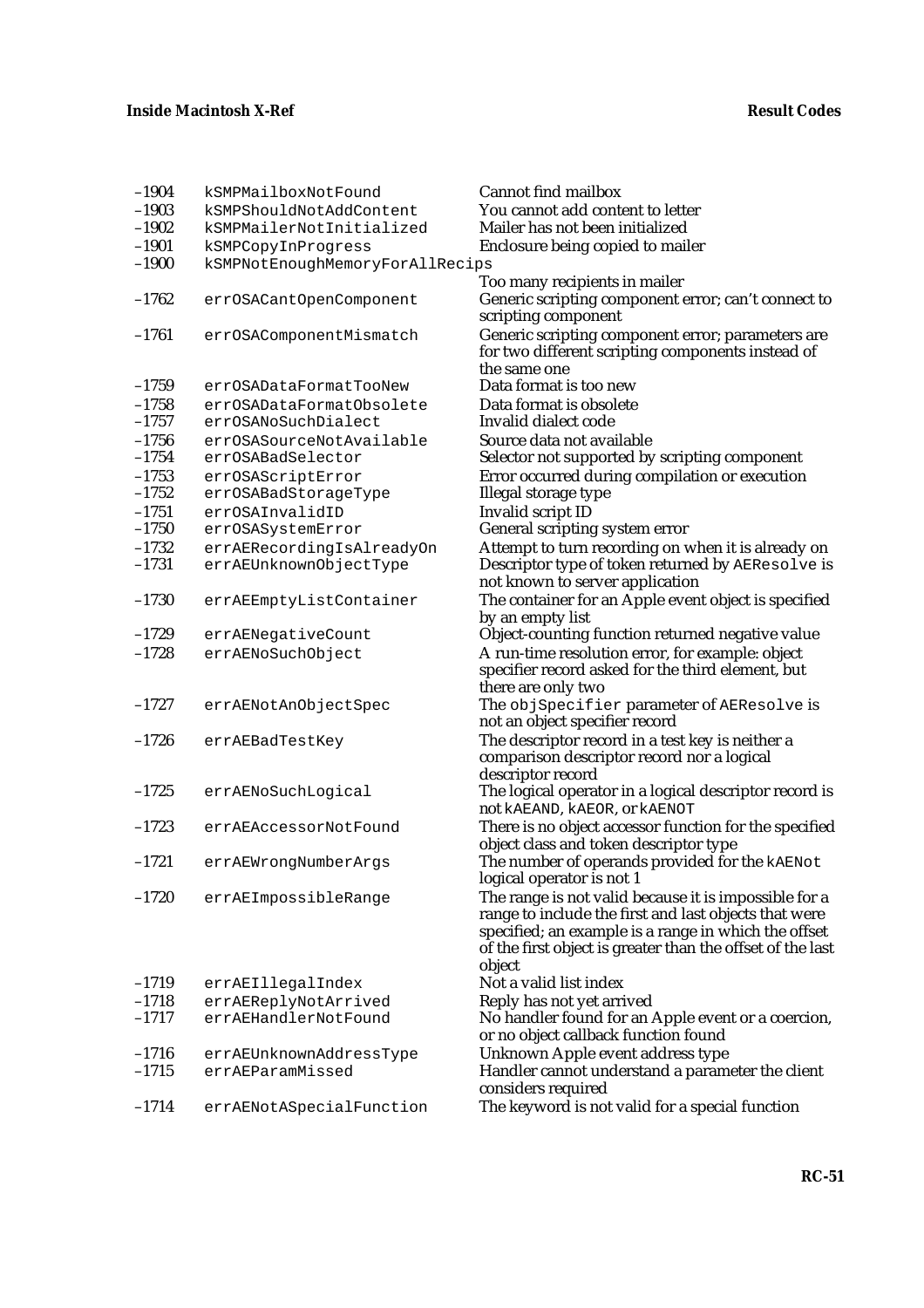| $-1713$ | errAENoUserInteraction           | No user interaction allowed                                             |
|---------|----------------------------------|-------------------------------------------------------------------------|
| $-1712$ | errAETimeout                     | Apple event timed out                                                   |
| $-1711$ | errAEWaitCanceled                | User canceled out of wait loop for reply or receipt                     |
| $-1710$ | errAEUnknownSendMode             | Invalid sending mode was passed                                         |
| $-1709$ | errAEReplyNotValid               | AEResetTimer was passed an invalid reply                                |
| $-1708$ | errAEEventNotHandled             | Event wasn't handled by an Apple event handler                          |
| $-1707$ | errAENotAppleEvent               | Event is not an Apple event                                             |
| $-1706$ | errAENewerVersion                | Need a newer version of the Apple Event Manager                         |
| $-1704$ | errAENotAEDesc                   | Not a valid descriptor record                                           |
| $-1703$ | errAEWrongDataType               | Wrong descriptor type                                                   |
| $-1702$ | errAECorruptData                 | Data in an Apple event could not be read                                |
| $-1702$ | errOSACorruptData                | Same as errAECorruptData                                                |
| $-1701$ | errAEDescNotFound                | Descriptor record was not found                                         |
| $-1700$ | errAECoercionFail                | Data could not be coerced to the requested<br>descriptor type           |
| $-1700$ | errOSACantCoerce                 | Same as errAECoercionFail; data could not be                            |
|         |                                  | coerced to the requested data type                                      |
| $-1646$ | kOCEDirectoryCorrupt             | Serious disk fill corruption problem                                    |
| $-1645$ | kOCERLIsDontMatch                | RLIs of different records in the record list are not                    |
|         |                                  | the same                                                                |
| $-1644$ | kOCENoSuchIcon                   | There is no matching icon from                                          |
|         |                                  | OCEGetDirectoryIcon                                                     |
| $-1643$ | kOCEMiscError                    | Miscellaneous error                                                     |
| $-1642$ | kOCENoSuchAttributeType          | Can't find specified attribute type                                     |
| $-1641$ | kOCENoDupAllowed                 | Duplicate record name and type                                          |
| $-1640$ | kOCEMoreAttrValue                | Buffer too small for a single attribute value                           |
| $-1639$ | kOCEBadStartingAttribute         | Starting attribute index is not within range                            |
| $-1638$ | kOCEBadStartingRecord            | Starting record index out of range                                      |
| $-1637$ | kOCELengthError                  | The supplied buffer was too small                                       |
| $-1636$ | kOCEDSAMRecordExists             | CSAM record is already in Setup catalog                                 |
| $-1635$ | kOCEDSAMNotInstantiated          | <b>CSAM</b> is not instantiated                                         |
| $-1634$ | kOCEDSAMRecordNotFound           | <b>CSAM Record not found</b>                                            |
| $-1633$ | kOCEOCESetupRequired             | LocalIdentity Setup is required; local identity is not<br>set up        |
| $-1632$ | kOCEAborted                      | The call was aborted                                                    |
| $-1631$ | kOCEAbortNotSupportedForThisCall |                                                                         |
|         |                                  | Abort not supported                                                     |
| $-1630$ | kOCEDirectoryNotFoundErr         | Catalog was not found in the list                                       |
| $-1629$ | kOCEDirListFullErr               | The catalog list is full; try removing an entry                         |
| -1628   | kOCEDSAMInstallErr               | CSAM could not be installed or doesn't exist                            |
| $-1627$ | kOCEPABNotOpen                   | The specified personal catalog is not open to make<br>the operation     |
| $-1626$ | kOCEOperationNotSupported        | The specified catalog does not support this<br>operation                |
| $-1625$ | kOCEStreamCreationErr            | Error in creating connection to server; error                           |
| $-1624$ | kOCERefNumBad                    | occurred in creating the stream<br>RefNum is not valid                  |
| $-1623$ | kOCEMoreData                     | Buffer was too small to hold all available data;<br>more data available |
| $-1622$ | kOCETypeExists                   | The type already exists in the record                                   |
| $-1621$ | kOCEAttributeValueTooBig         | Attribute value is larger than                                          |
|         |                                  | kAttrValueMaxBytes bytes                                                |
| $-1620$ | kOCENoSuchPseudonym              | The specified pseudonym does not exist                                  |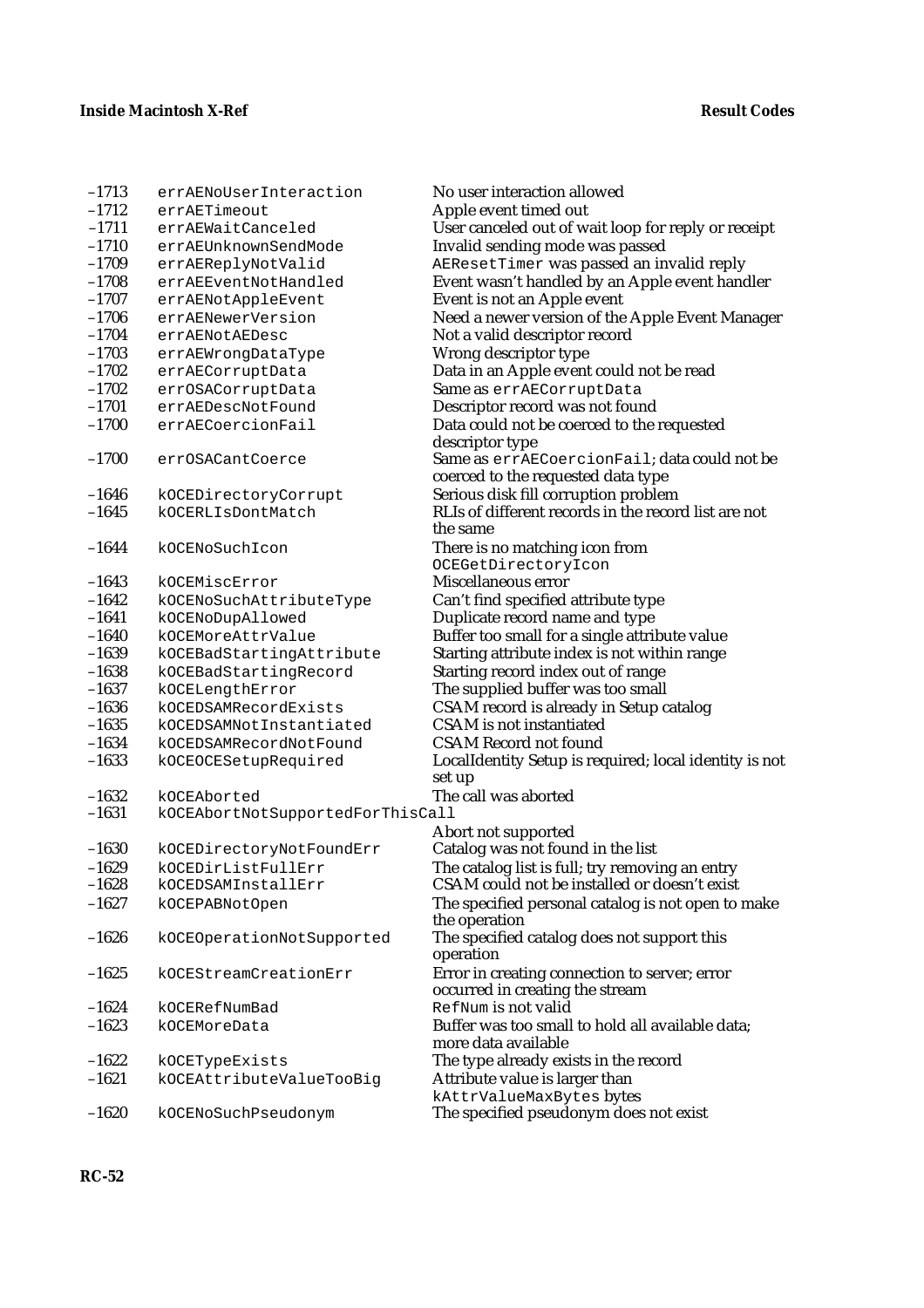| $-1619$ | kOCENoSuchAttributeValue               | Can't find specified attribute value               |
|---------|----------------------------------------|----------------------------------------------------|
| $-1618$ | kOCENoSuchRecord                       | Can't find specified record                        |
| $-1617$ | kOCEBadRecordID                        | Record name or record type doesn't match           |
|         |                                        | creation ID                                        |
| $-1616$ | kOCEDNodeUnavailable                   | Could not find any servers that serve the          |
|         |                                        | requested dNode                                    |
| $-1615$ | kOCENoSuchDNode                        | Can't find specified dNode                         |
| $-1614$ | kOCEBogusArgs                          | Args not formatted correctly on the wire           |
| $-1613$ | kOCETargetDirectoryInaccessible        |                                                    |
|         |                                        | Target catalog is not currently available; catalog |
|         |                                        | server not responding                              |
| $-1612$ | kOCEDatabaseFull                       | The disk is full                                   |
| $-1611$ | kOCETooBusy                            | Server cannot complete call at this time           |
| $-1610$ | kOCENotLocal                           | The server does not serve the requested dNode;     |
|         |                                        | internal AOCE error                                |
|         |                                        |                                                    |
| $-1571$ | kOCEAuthenticationTrouble              | Authentication process failed; reply incorrect for |
|         |                                        | the challenge sent                                 |
| $-1570$ | kOCENoASDSPWorkSpace                   | No ASDSP workspace passed; you passed NIL for      |
|         |                                        | the workspace parameter                            |
| $-1569$ | kOCEAmbiguousMatches                   | Ambiguous matches found in resolving CIDs          |
| $-1568$ | kOCEOperationDenied                    | Local identity operation denied                    |
| $-1567$ | kOCEUnknownID                          | Authentication identity is not valid               |
| $-1566$ | kOCENoMoreIDs                          | Identity table is full                             |
| $-1565$ | kOCENotLocalIdentity                   | You cannot unbind a local identity                 |
| $-1564$ | kOCEDirectoryIdentitySetupDoesNotExist |                                                    |
|         |                                        | Catalog has not been set up                        |
| $-1563$ | kOCEDirectoryIdentitySetupExists       |                                                    |
|         |                                        | Catalog has already been set up                    |
| $-1562$ | kOCELocalIdentitySetupExists           |                                                    |
|         |                                        | Local identity setup exists, use                   |
|         |                                        | AuthChangeLocalIdentity instead                    |
| $-1561$ | kOCELocalAuthenticationFail            |                                                    |
|         |                                        | User hasn't entered Key Chain password; local      |
|         |                                        | identity locked                                    |
| $-1560$ | kOCELocalIdentityDoesNotExist          |                                                    |
|         |                                        | Local identity has not been set up                 |
| $-1559$ |                                        | During the authentication process, the ASDSP       |
|         | kOCEBadEncryptionMethod                | implementations could not agree on an encryption   |
|         |                                        | method to be used (ASDSP can support multiple      |
|         |                                        | stream encryption methods. In Release 1, only RC4  |
|         |                                        | and "no encryption" are supported.)                |
|         |                                        |                                                    |
| $-1558$ | kOCEInitiatorKeyProblem                | No key, or initiator's key changed                 |
| $-1557$ | kOCEWrongIdentityOrKey                 | Incorrect key for client                           |
| $-1556$ | kOCEUndesirableKey                     | Password too short or resulting key is undesirable |
| $-1555$ | kOCEMalFormedKey                       | Key not derived properly from password             |
| $-1554$ | kOCEKeyAlreadyRegistered               | A key already exists                               |
| $-1553$ | kOCEAgentKeyNotFound                   | Intermediary's key not found                       |
| $-1552$ | kOCERecipientKeyNotFound               | The recipient key was not found                    |
| $-1551$ | kOCEPrincipalKeyNotFound               | Couldn't decode proxy because principal has no key |
| $-1550$ | kOCENoKeyFound                         | No key was found                                   |
| $-1549$ | kOCEDisallowedRecipient                | Recipient record ID does not appear in proxy       |
| $-1548$ | kOCEProxyExpired                       | Current time is later than proxy expiration time   |
| $-1547$ | kOCEProxyImmature                      | Proxy not yet valid                                |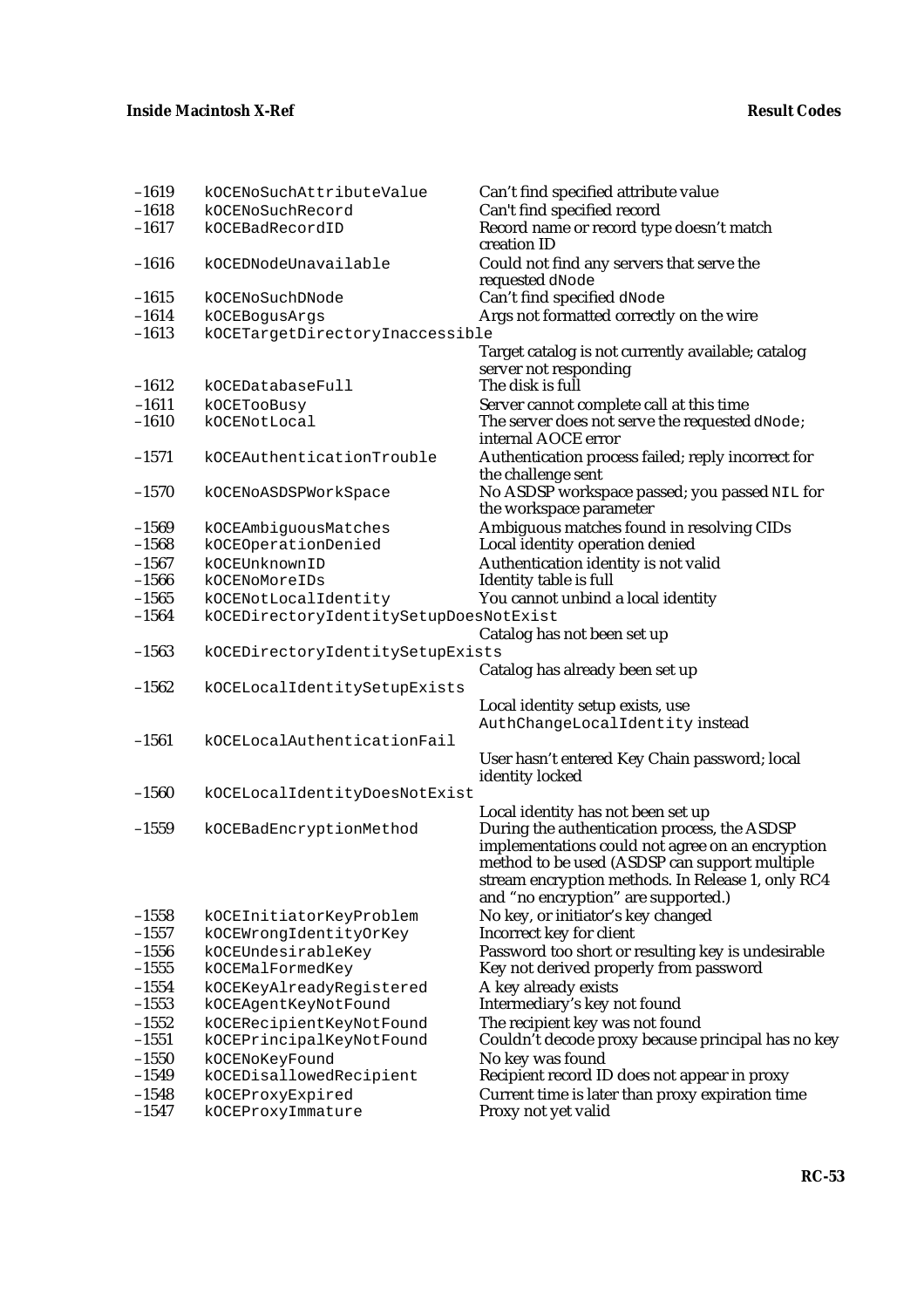| $-1546$ | kOCECredentialsExpired                                 | Current time is later than credentials expiration time            |  |
|---------|--------------------------------------------------------|-------------------------------------------------------------------|--|
| $-1545$ | kOCECredentialsImmature                                | Credentials not yet valid                                         |  |
| $-1544$ | Couldn't decrypt credentials<br>kOCECredentialsProblem |                                                                   |  |
| $-1543$ | kOCEUnsupportedCredentialsVersion                      |                                                                   |  |
|         |                                                        | Credentials version not supported                                 |  |
| $-1542$ | kOCEAccessRightsInsufficient                           |                                                                   |  |
|         |                                                        | Stream needs to be authenticated, or not                          |  |
|         |                                                        | authorized, or someone other than agent trying to                 |  |
|         |                                                        | TPFC, or problem in server-to-server authentication               |  |
| $-1541$ | kOCEWriteAccessDenied                                  | Identity lacks write access privileges                            |  |
| $-1540$ | kOCEReadAccessDenied                                   | Identity lacks read access privileges                             |  |
| $-1516$ | kOCERefIsClosing                                       | IPM Manager is shutting down the personal                         |  |
|         |                                                        | MSAM, or server MSAM's mail server is shutting                    |  |
|         |                                                        | down                                                              |  |
| $-1514$ | kOCEInvalidRecipient                                   | <b>Bad recipient</b>                                              |  |
| $-1513$ | kOCEConnectionClosed                                   | Network connection has closed                                     |  |
| $-1511$ | kIPMMsgTypeReserved                                    | Message creator and/or type specified not allowed                 |  |
| $-1510$ | kOCEAlreadyExists                                      | Catalog with same name and kind already exists;                   |  |
|         |                                                        | duplicate recipient type                                          |  |
| $-1506$ | kOCEInternalErr                                        | Serious internal error                                            |  |
| $-1504$ | kOCEVersionErr                                         | Need to sort personal catalog; wrong version of                   |  |
|         |                                                        | nested message                                                    |  |
| $-1503$ | kOCEBufferTooSmall                                     | Buffer too small for data requested                               |  |
| $-1502$ | kOCEInvalidRef                                         | Invalid message reference number                                  |  |
| $-1500$ | kOCEToolboxNotOpen                                     | Collaboration toolbox is shutting down                            |  |
| $-1306$ | sameFileErr                                            | Source and destination files are the same                         |  |
| $-1305$ | desktopDamagedErr                                      | The desktop database has become corrupted-the                     |  |
|         |                                                        | Finder will fix this, but if your application is not              |  |
|         |                                                        | running with the Finder, use PBDTReset or<br>PBDTDelete           |  |
| $-1304$ |                                                        |                                                                   |  |
|         | catChangedErr                                          | Catalog has changed and catalog position record<br>may be invalid |  |
| $-1303$ | diffVolErr                                             | Files are on different volumes                                    |  |
| $-1302$ | notAFileErr                                            | Specified file is a directory                                     |  |
| $-1301$ | fidExists                                              | File ID already exists                                            |  |
| $-1300$ | fidNotFoundErr                                         | File ID not found                                                 |  |
| $-1280$ | errRefNum                                              | <b>Bad connection reference number</b>                            |  |
| $-1279$ | errAborted                                             | Request aborted by dspRemove or dspClose                          |  |
|         |                                                        | routine                                                           |  |
| $-1278$ | errState                                               | Bad connection state for this operation                           |  |
| $-1277$ | errOpening                                             | Attempt to open connection failed                                 |  |
| $-1276$ | errAttention                                           | Attention message too long                                        |  |
| $-1275$ | errFwdReset                                            | Read terminated by forward reset                                  |  |
| $-1274$ | errDSPQueueSize                                        | Send or receive queue is too small                                |  |
| $-1273$ | errOpenDenied                                          | Open request denied by recipient                                  |  |
| $-1105$ | reqAborted                                             |                                                                   |  |
| $-1104$ | noDataArea                                             | Too many outstanding ATP calls                                    |  |
| $-1103$ | noSendResp                                             | PAddResponse issued before PSendResponse                          |  |
| $-1102$ | cbNotFound                                             | ERead not active; NBP queue element not found;                    |  |
|         |                                                        | the aKillQEl parameter does not point to a                        |  |
|         |                                                        | PSendRequest or PNSendRequest queue element                       |  |
| $-1101$ | noRelErr                                               | No release received; timer expired before MSAM                    |  |
|         |                                                        | responded                                                         |  |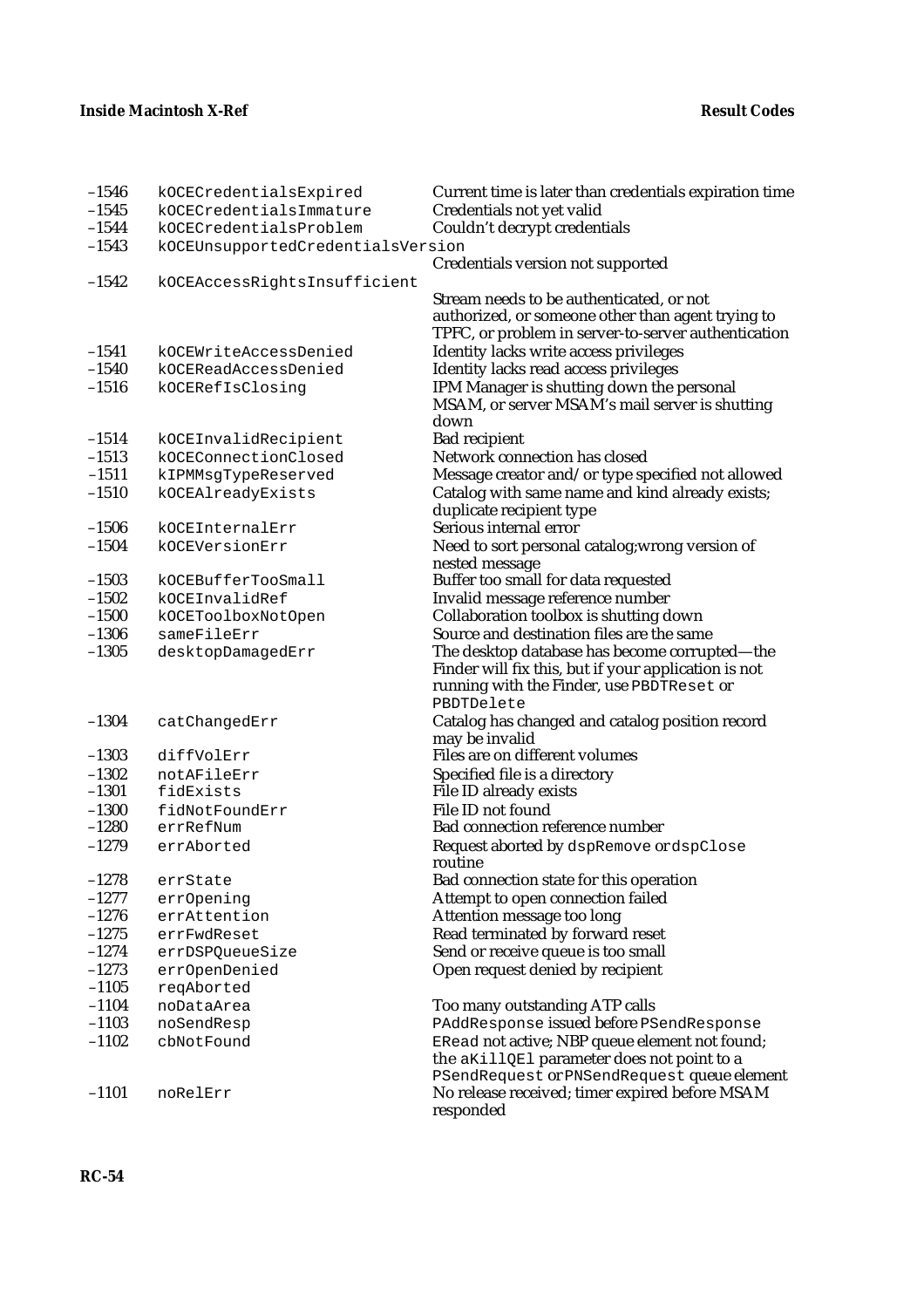| $-1100$ | badBuffNum        |
|---------|-------------------|
| $-1099$ | badATPSkt         |
| $-1098$ | tooManySkts       |
| $-1097$ | tooManyReqs       |
| $-1096$ | reqFailed         |
| $-1073$ | aspSizeErr        |
| $-1072$ | aspSessClosed     |
| $-1071$ | aspServerBusy     |
| $-1070$ | aspParamErr       |
| $-1069$ | aspNoServers      |
| $-1068$ | aspNoMoreSess     |
| $-1067$ | aspBufTooSmall    |
| $-1066$ | aspBadVersNum     |
| $-1028$ | nbpNotFound       |
| $-1027$ | nbpDuplicate      |
| $-1026$ | nbpConfDiff       |
| $-1025$ | nbpNoConfirm      |
| $-1023$ | noMoreMultiNodes  |
| $-1022$ | mnNotSupported    |
| $-1021$ | tryAddNodeAgainEl |
| $-1000$ | noMaskFoundErr    |
| $-932$  | guestNotAllowedE1 |
| $-931$  | badLocNameErr     |
| $-930$  | badServiceMethodl |
| $-928$  | noUserRecErr      |
| $-927$  | authFailErr       |
| $-926$  | noInformErr       |
| $-925$  | networkErr        |
| $-924$  | noUserRefErr      |
| $-923$  | notLoggedInErr    |
| $-922$  | noDefaultUserErr  |
| $-919$  | badPortNameErr    |
| $-917$  | sessClosedErr     |
| $-916$  | portClosedErr     |
| $-915$  | noResponseErr     |
| $-912$  | userRejectErr     |
| -911    | noUserNameErr     |
| $-910$  | portNameExistsEri |
| -909    | badReqErr         |
| -908    | noSessionErr      |
| -907    | cTableFrr         |

Sequence number out of range Bad responding socket Too many responding sockets Too many concurrent requests; wait a few minutes, then try the request again Request to contact router failed; retry count exceeded The size of the command block exceeds the maximum size of aspMaxCmdSize The .XPP driver is in the process of closing the session

The server cannot support the ASP version number Name not found Location name represents a duplicate on this computer Name confirmed for different socket Name not confirmed No node address is available on the network Multinode is not supported by the current AppleTalk connection file of type 'adev'  $\mathbb{R}^n$  The .MPP driver was not able to add node; try again Cannot find or create mask for the icon family externation port requires authentication port requires authentication Location name is invalid  $\mathbb{E}$ rr Service method is other than ppcServiceRealTime Invalid user reference number User's password is wrong PPCStart failed because target application did not have an inform pending An error has occurred in the network Unable to create a new user reference number Default user reference number does not yet exist User has not specified owner name in Sharing Setup control panel PPC port record is invalid The kAEDontReconnect flag in the sendMode parameter was set, and the server quit and then restarted; the session has closed The port was closed Unable to contact application Destination rejected the session request User name unknown on destination machine exteed of the Another port is already open with this name Bad parameter or invalid state for this operation Invalid session reference number –907 sessTableErr PPC Toolbox is unable to create a session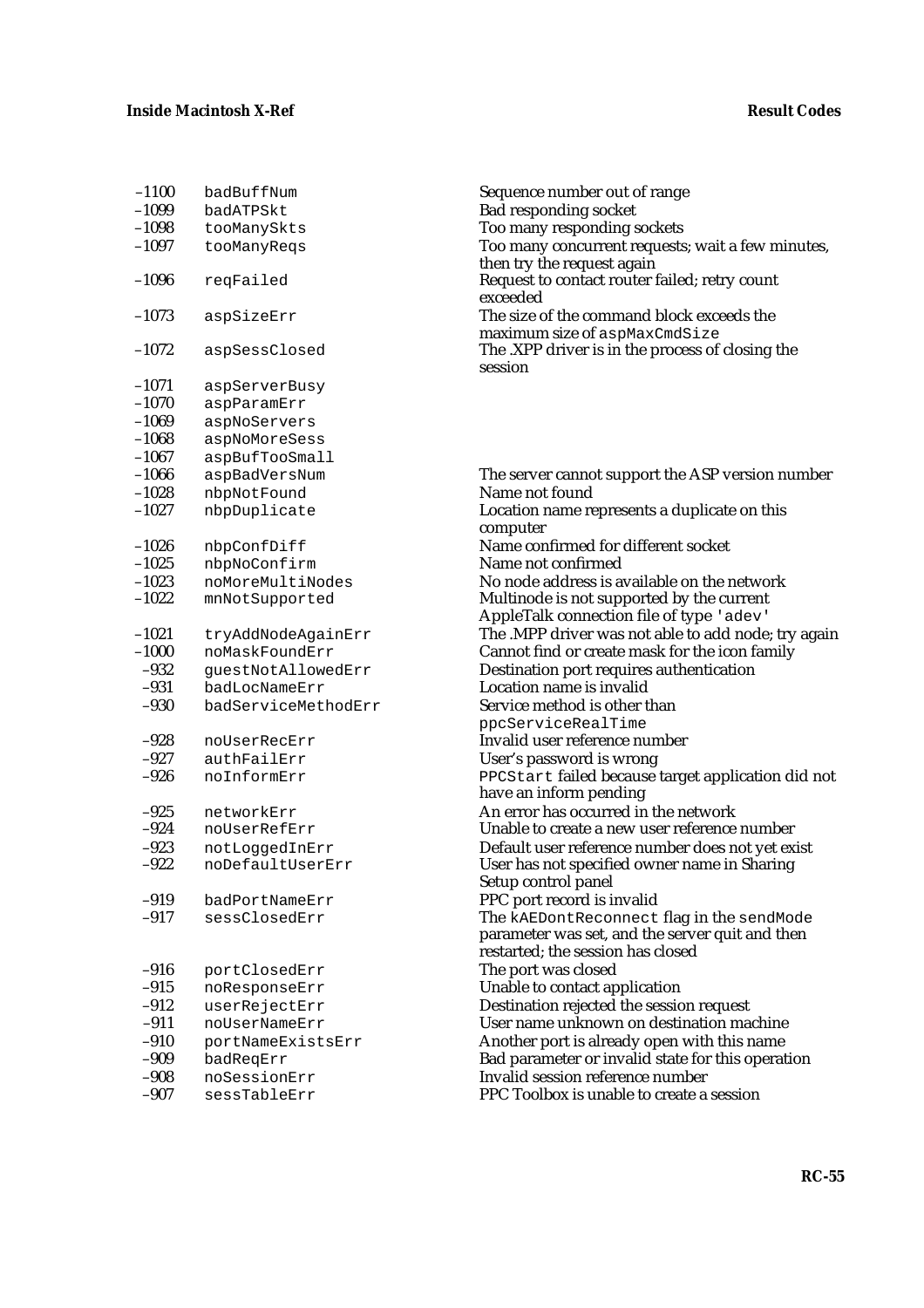| $-906$           | destPortErr                           | Port does not exist at destination; or, server hasn't<br>set 'SIZE' resource to indicate awareness of |
|------------------|---------------------------------------|-------------------------------------------------------------------------------------------------------|
| $-905$           |                                       | high-level events, or else is not present                                                             |
| $-904$           | localOnlyErr<br>noGlobalsErr          | Network activity is currently disabled<br>System unable to allocate memory, critical error            |
| $-903$           | noPortErr                             | Client hasn't set 'SIZE' resource to indicate                                                         |
|                  |                                       | awareness of high-level events; unable to open<br>port; bad port reference number; invalid port name  |
| $-902$           | nameTypeErr                           | Invalid or inappropriate<br>locationKindSelector in location name                                     |
| $-900$           | notInitErr                            | PPC Toolbox has not been initialized yet                                                              |
| $-863$           | hmCloseViewActive                     | Balloon can't be removed because Close View<br>is in use                                              |
| $-862$           | hmNoBalloonUp                         | No balloon showing                                                                                    |
| $-861$           | hmOperationUnsupported                | Invalid value passed in the method parameter                                                          |
| $-859$           | hmUnknownHelpType                     | Help message record contained a bad type                                                              |
| $-858$           | hmWrongVersion                        | <b>Wrong version of Help Manager resource</b>                                                         |
| $-857$           | hmSkippedBalloon                      | No help message to fill in                                                                            |
| $-855$           | hmHelpManagerNotInited                | Help menu not set up                                                                                  |
| $-854$           | hmSameAsLastBalloon                   | Menu and item are same as previous menu and item                                                      |
| $-853$           | hmBalloonAborted                      | Because of constant cursor movement, the help                                                         |
|                  |                                       | balloon wasn't displayed                                                                              |
| $-850$           | hmHelpDisabled                        | Help balloons are not enabled                                                                         |
| $-813$           | rcDBPackNotInited                     | The InitDBPack function has not yet been called                                                       |
| $-812$           | rcDBWrongVersion                      | Wrong version number                                                                                  |
| $-811$           | rcDBNoHandler                         | There is no handler for this data type installed for                                                  |
|                  |                                       | the current application                                                                               |
| $-810$           | rcDBBadAsynchPB                       | Invalid parameter block specified                                                                     |
| $-809$           | rcDBAsyncNotSupp                      | The database extension does not support                                                               |
|                  |                                       | asynchronous calls                                                                                    |
| $-808$           | rcDBBadDDev                           | Couldn't find the specified database extension, or<br>error occurred in opening database extension    |
| $-807$           | rcDBBadSessNum                        | <b>Invalid session number</b>                                                                         |
| $-806$           | rcDBBadSessID                         | Session ID is invalid                                                                                 |
| $-805$           | rcDBExec                              | Query currently executing                                                                             |
| $-804$           | rcDBBreak                             | <b>Function timed out</b>                                                                             |
| $-803$           | rcDBBadType                           | Next data item not of requested data type                                                             |
| $-802$           | rcDBError                             | <b>Error executing function</b>                                                                       |
| $-801$           | rcDBValue                             | Data available or successfully retrieved                                                              |
| $-800$<br>$-625$ | rcDBNull<br>cannotDeferErr            | The data item was NULL<br>Unable to defer additional user functions                                   |
| $-624$           |                                       |                                                                                                       |
| $-623$           | interruptsMaskedErr<br>notLockedErr   | Called with interrupts masked                                                                         |
| $-622$           |                                       | Specified range of memory is not locked                                                               |
| $-621$           | cannotMakeContiguousErr<br>notHeldErr | Cannot make specified range contiguous                                                                |
| $-620$           | notEnoughMemoryErr                    | Specified range of memory is not held<br>Insufficient physical memory                                 |
| $-610$           | noUserInteractionAllowed              |                                                                                                       |
|                  |                                       | Background application sends event requiring<br>authentication; cannot interact directly with user    |
| $-609$           | connectionInvalid                     | Connection is invalid; nonexistent signature or<br>session ID                                         |
| $-608$           | noOutstandingHLE                      | No outstanding high-level event                                                                       |
| $-607$           | bufferIsSmall                         | <b>Buffer is too small</b>                                                                            |
| $-606$           | appIsDaemon                           | Application is background-only                                                                        |
|                  |                                       |                                                                                                       |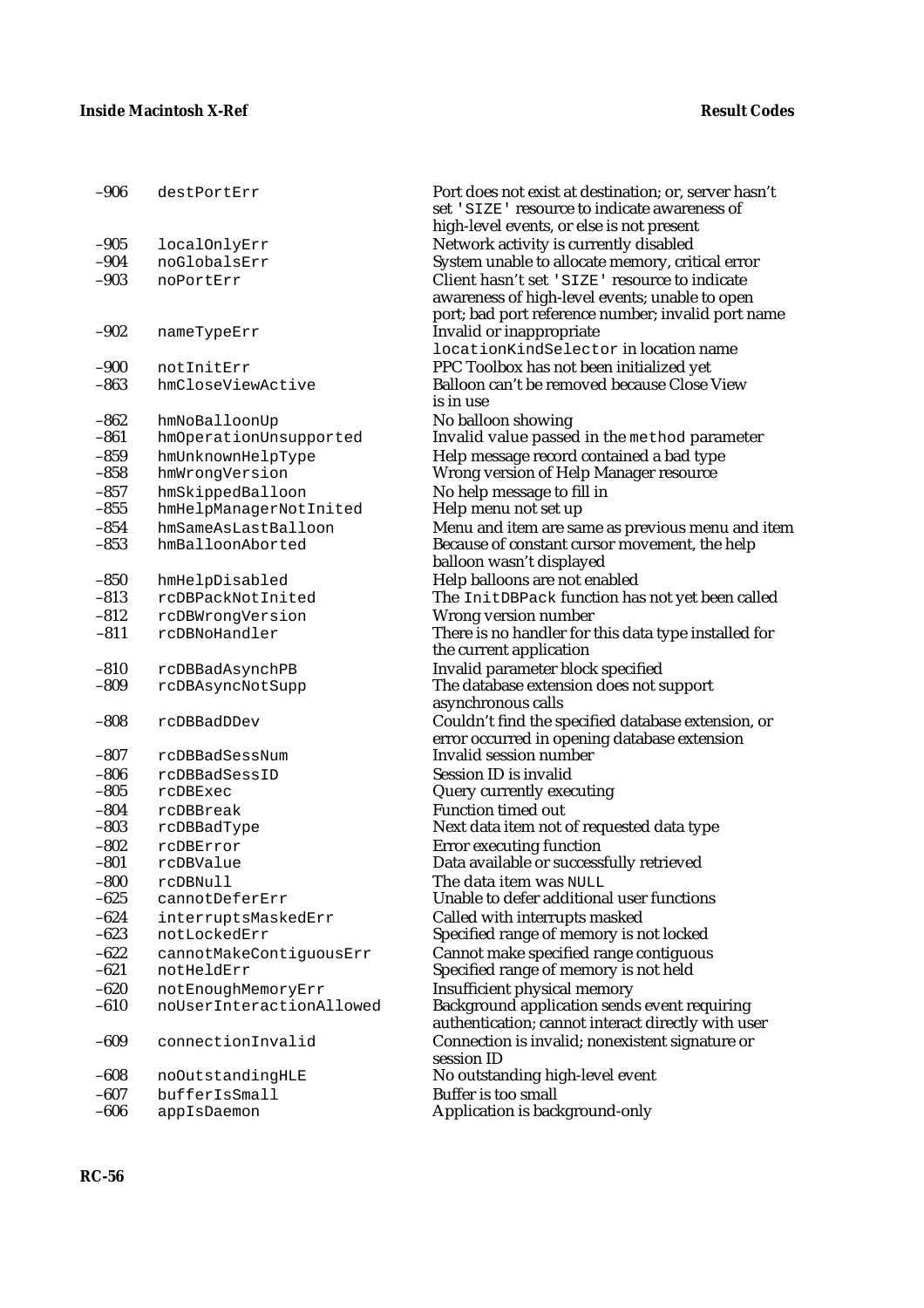| $-005$           | appMemFullErr                  | Partition size speci                       |
|------------------|--------------------------------|--------------------------------------------|
|                  |                                | big enough for laur                        |
| $-602$           | appModeErr                     | Addressing mode i                          |
|                  |                                | 32-bit clean                               |
| $-601$           | memFragErr                     | Not enough room t<br>special requiremen    |
| $-600$           |                                | No eligible process                        |
|                  | procNotFound                   | number                                     |
| $-502$           | hwParamErr                     | Processor does not                         |
| $-500$           | rgnTooBigErr                   | <b>Bitmap would conv</b>                   |
|                  |                                | 64 KB                                      |
| $-463$           | notThePublisherWrn             | Not the publisher                          |
| $-461$           | containerNotFoundWrn           | Alias was not resol                        |
| $-460$           | multiplePublisherWrn           | Already is a publis!                       |
| $-454$           | badSubPartErr                  | <b>Bad edition contain</b>                 |
|                  |                                | container                                  |
| $-452$           | notRegisteredSectionErr        | Not registered                             |
| $-451$           | badSectionErr                  | Not a valid section                        |
| $-450$           | editionMgrInitErr              | Manager not initial                        |
| $-416$           | btKeyLenErr                    | Key length too grea                        |
| $-415$           | btRecNotFnd                    | Record cannot be fo                        |
| $-414$           | btDupRecErr                    | Record already exis                        |
| $-413$           | btNoSpace                      | Insufficient disk sp                       |
| $-410$           | notBTree                       | File is not a diction                      |
| $-360$           | slotNumErr                     | Invalid slot number                        |
| $-351$<br>$-347$ | smRecNotFnd                    | Record not found in                        |
| $-346$           | smByteLanesErr                 | <b>Bad</b> spByteLanes                     |
| $-344$           | smBadsPtrErr<br>smNoMoresRsrcs | Bad spsPointer<br><b>Requested sResour</b> |
| $-342$           | smGetDrvrNamErr                | An error occurred o                        |
|                  |                                | of _sGetDrvrName                           |
| $-341$           | smCkStatusErr                  | Status of slot is bad                      |
| $-338$           | smSelOOBErr                    | Selector out of bour                       |
| $-337$           | smSlotOOBErr                   | The given slot was                         |
| $-336$           | smNilsBlockErr                 | The physical block                         |
| $-335$           | smsPointerNil                  | The spsPointer                             |
| $-334$           | smCPUErr                       | The CPU field of th                        |
|                  |                                | was wrong                                  |
| $-333$           | smCodeRevErr                   | The revision of the                        |
|                  |                                | was wrong                                  |
| $-332$           | smReservedErr                  | A reserved field wa                        |
| $-331$           | smBadsList                     | The IDs are not in a                       |
| $-330$           | smBadRefId                     | Reference ID was n                         |
| $-316$           | smInitStatVErr                 | The InitStatusV                            |
|                  |                                | PrimaryInit                                |
| $-315$           | smNoBoardId                    | There is no board I                        |
| $-313$           | smNoBoardsRsrc                 | There is no board s                        |
| $-312$           | smDisposePErr                  | An error occurred d                        |
| $-309$           | smBLFieldBad                   | A valid fhByteLa                           |
| $-308$<br>$-302$ | smUnExBusErr<br>smFormatErr    | A bus error occurre<br>The format of the d |
| $-301$           | smCRCFail                      | <b>CRC</b> check failed                    |
| $-300$           | smEmptySlot                    | No card in this slot                       |
|                  |                                |                                            |

–605 appMemFullErr Partition size specified in 'SIZE' resource is not big enough for launch Addressing mode is 32-bit, but application is not 32-bit clean Not enough room to launch application with special requirements No eligible process with specified process serial number Processor does not support flushing a range Bitmap would convert to a region greater than 64 KB Not the publisher Alias was not resolved Already is a publisher Bad edition container spec or invalid edition container Err Not registered Not a valid section type Manager not initialized or could not load package Key length too great or equal to zero Record cannot be found Record already exists Insufficient disk space to store dictionary File is not a dictionary Invalid slot number Record not found in the slot resource table Bad spByteLanes value Bad spsPointer value Requested sResource not found An error occurred during execution of \_sGetDrvrName Status of slot is bad Selector out of bounds or function not implemented The given slot was out of bounds or does not exist The physical block size of an sBlock was zero The spsPointer value is NIL: no list is specified The CPU field of the code to be executed by sExec was wrong The revision of the code to be executed by  $sExc$ was wrong A reserved field was not zero The IDs are not in ascending order Reference ID was not found in the given list The InitStatusV field was negative after PrimaryInit There is no board ID There is no board sResource An error occurred during execution of  $DisposePtr$ A valid fhByteLanes field was not found A bus error occurred The format of the declaration ROM is wrong CRC check failed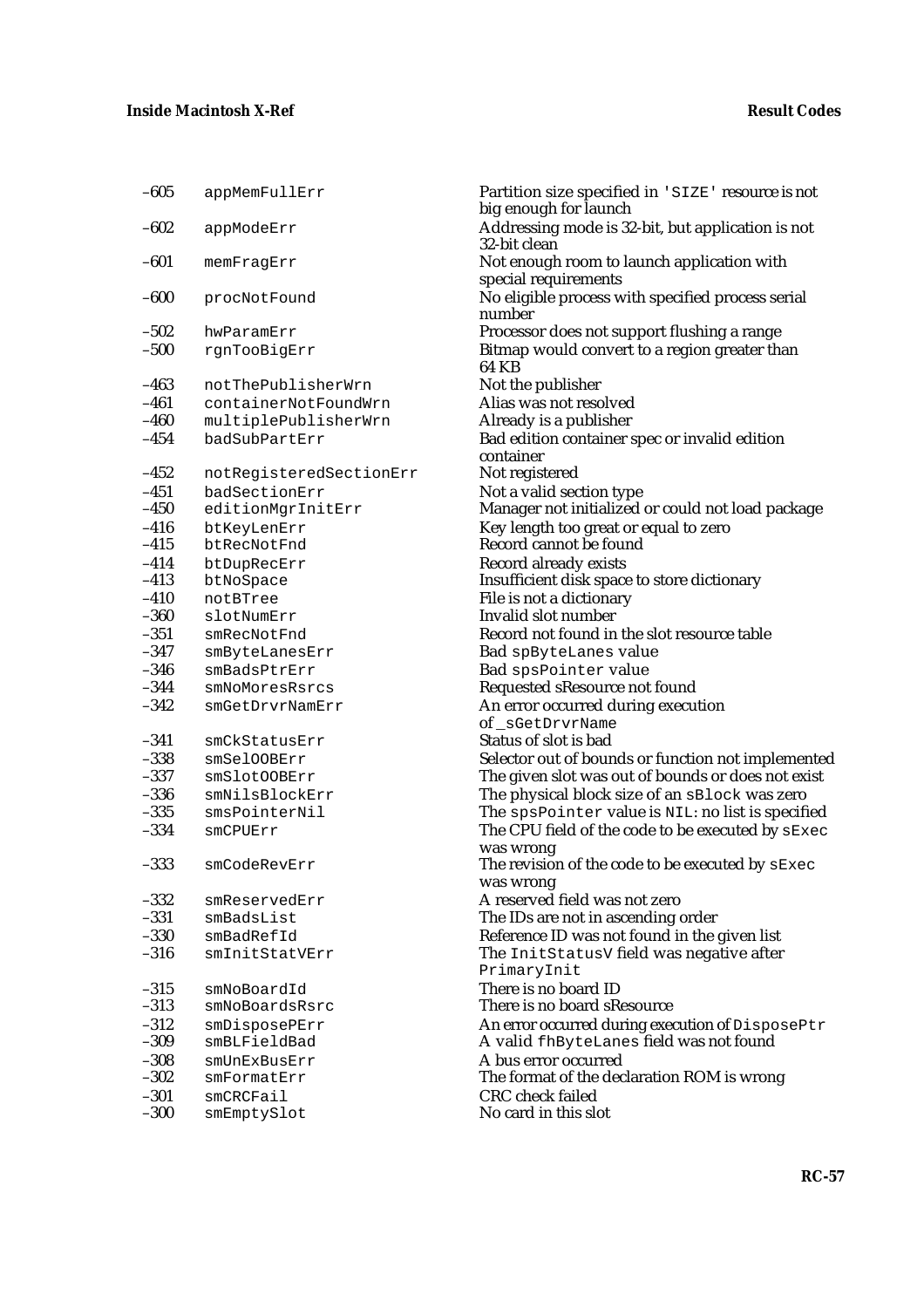| ишт ХЪғт т                            |
|---------------------------------------|
| badParmCount                          |
| badVoiceID                            |
|                                       |
| unimplMsg                             |
| badPhonemeText                        |
| badDictFormat                         |
| incompatibleVoice                     |
| voiceNotFound                         |
| bufTooSmall                           |
| synthNotReady                         |
| synthOpenFailed                       |
| noSynthFound                          |
| siUnknownQuality                      |
| siUnknownInfoType                     |
| siInputDeviceErr                      |
| siBadRefNum                           |
| siBadDeviceName                       |
| siDeviceBusyErr                       |
| siInvalidSampleSize                   |
| siInvalidSampleRate                   |
| siHardDriveTooSlow                    |
| siInvalidCompression                  |
| siNoBufferSpecified                   |
| siBadSoundInDevice                    |
| siNoSoundInHardware                   |
| noMoreRealTime                        |
| channelNotBusy                        |
| buffersTooSmall                       |
| channelBusy                           |
| badFileFormat                         |
| notEnoughBufferSpace                  |
| badFormat                             |
| badChannel                            |
| resProblem                            |
| queueFull                             |
|                                       |
| notEnoughHardwareErr<br>noHardwareErr |
|                                       |
| mapReadErr                            |
| resAttrErr                            |
| rmvResFailed                          |
| addResFailed                          |
| resFNotFound                          |
| resNotFound                           |
|                                       |

| $-190$ | inputOutOfBounds |
|--------|------------------|
| $-189$ | writingPastEnd   |
| $-188$ | resourceInMemory |

299 nmTypErr Invalid qType value (must be ORD(nmType)) Incorrect number of embedded command arguments Specified voice has not been preloaded Unimplemented message Raw phoneme text contains invalid characters Pronunciation dictionary format error Specified voice cannot be used with synthesizer Voice resource not found Output buffer is too small to hold result Speech synthesizer is still busy speaking Could not open another speech synthesizer channel Could not find the specified speech synthesizer Unknown quality Feature not implemented on synthesizer; unknown type of information Input device hardware failure Invalid reference number Invalid device name Sound input device is busy Invalid sample size Invalid sample rate Hard drive too slow to record Invalid compression type No buffer specified Invalid sound input device No sound input hardware available Not enough CPU time available Channel not currently used Buffer is too small Channel is busy File is corrupt or unusable, or not AIFF or AIFF-C Insufficient memory available Resource is corrupt or unusable Channel is corrupt or unusable Problem loading the resource No room in the queue Insufficient hardware available Required sound hardware not available Map inconsistent with operation Attribute inconsistent with operation RemoveResource procedure failed AddResource procedure failed Resource file not found Resource not found; unable to read resource; the current printer driver does not support PrGeneral—you should clear this error with a call to PrSetError with a parameter value of 0 (otherwise, PrError might still contain this error next time you check it) Offset or count out of bounds Writing past end of file Resource already in memory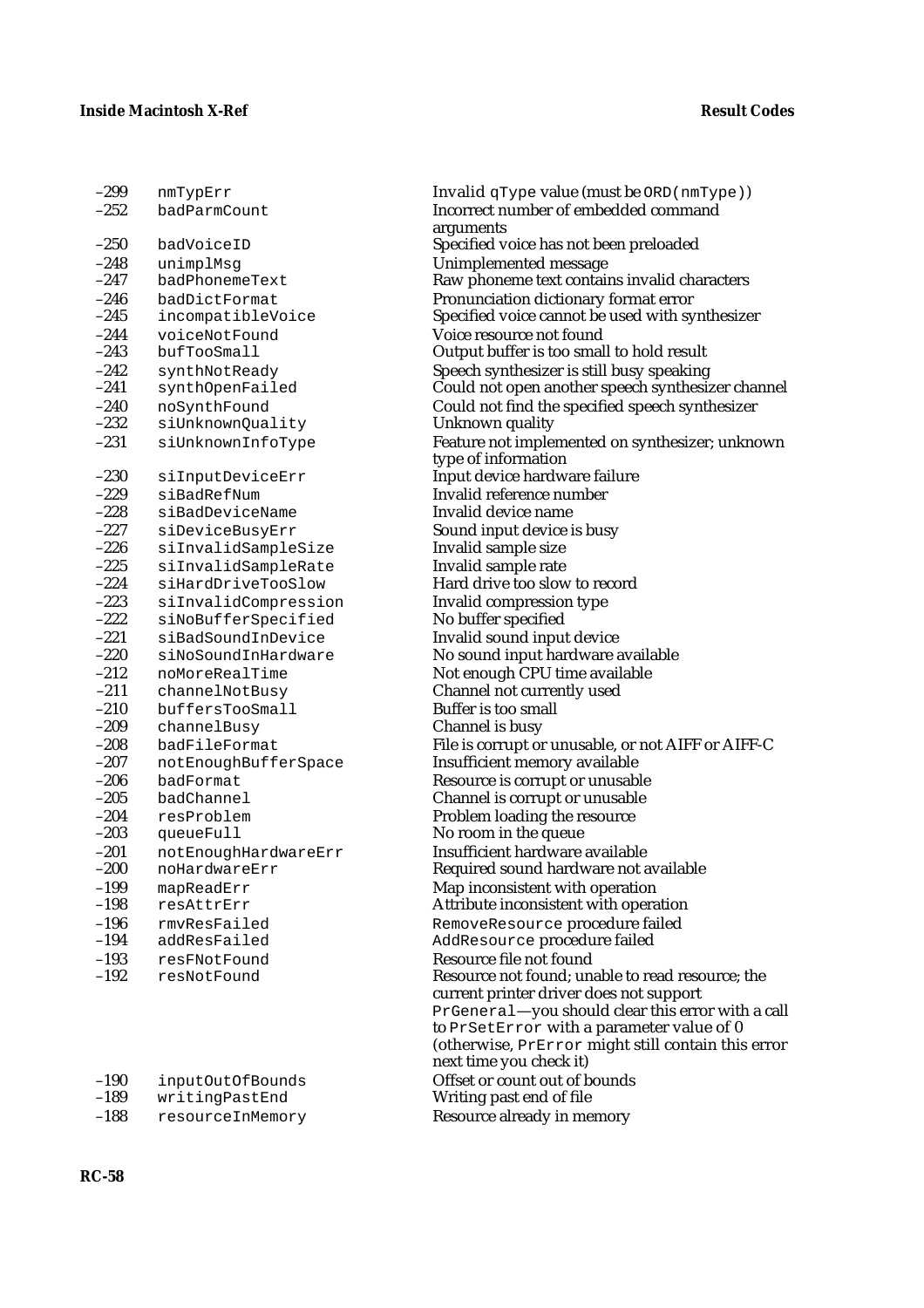| $-157$ | cDepthErr               |
|--------|-------------------------|
| $-156$ | CResErr                 |
| $-155$ | cDevErr                 |
| $-154$ | cProtectErr             |
| $-153$ | cRangeErr               |
| $-152$ | cNoMemErr               |
| $-151$ | cTempMemErr             |
| $-150$ | cMatchErr               |
| -149   | nsStackErr              |
| $-148$ | pixmapTooDeepErr        |
| $-147$ | regionTooBigError       |
| $-145$ | noMemForPictPlaybackErr |
| $-144$ | [no name]               |
| $-143$ | [no name]               |
|        |                         |
| $-128$ | userCanceledErr         |
|        |                         |
| $-128$ | usrCanceledErr          |
| $-127$ | fsDSIntErr              |
| $-124$ | volGoneErr              |
| $-123$ | wrgVolTypErr            |
|        |                         |
| $-122$ | badMovErr               |
| $-121$ | tmwdoErr                |
| $-120$ | dirNFErr                |
| $-117$ | memLockedErr            |
| $-115$ | memBCErr                |
| $-112$ | memPurErr               |
| $-111$ | memWZErr                |
| -109   | nilHandleErr            |
| $-108$ | iMemFullErr             |
| $-108$ | memFullErr              |
|        |                         |
| $-102$ | noTypeErr               |
|        |                         |
| $-100$ | noScrapErr              |
| $-99$  | memROZErr               |
| -98    | portNotCf               |
|        |                         |
| -97    | portInUse               |
| -95    | excessCollsns           |
| $-94$  | LAPProtErr              |
| $-93$  | noBridgeErr             |
| $-92$  | ddpLenErr               |
| $-92$  | eLenErr                 |
| $-91$  | ddpSktErr               |
| $-91$  | eMultiErr               |

Invalid pixel depth Invalid resolution for MakeITable Invalid type of graphics device ColorTable record entry protection violation Range error on color table request Failed to allocate memory for structure Failed to allocate memory for temporary structures  $\text{Color2Index}$  failed to find an index Insufficient stack Pixel map is deeper than 1 bit per pixel Region too big or complex Insufficient memory for drawing the picture Ran out of stack space while drawing polygon CopyBits couldn't allocate required temporary memory User canceled an operation (e.g., translation, query); user clicked Cancel in dialog box; user decided not to conduct a session The user canceled the operation Internal file system error Server volume has been disconnected Not an HFS volume; volume does not support Desktop Manager Attempted to move into offspring Too many working directories open Directory not found or incomplete pathname Block is locked Block check failed Attempt to purge a locked block Attempt to operate on a free block Handle argument is NIL; NIL master pointer There is not enough room in the heap zone Insufficient memory available; not enough memory to allocate the partition size specified in the 'SIZE' resource Format not available; no data of the requested scrap format type in scrap; unrecognized file type Scrap does not exist (not initialized) Operation on a read-only zone Driver open error code indicating that the parameter RAM is not configured for this connection; port is not configured Driver open error code indicating that the port is in use Hardware error; excessive collisions on write No protocol handler is attached Could not find router to forward packet Datagram is too long Packet too large or first entry of the write-data structure did not contain the full 14-byte header Error opening socket; bad socket number or socket table is full Address not found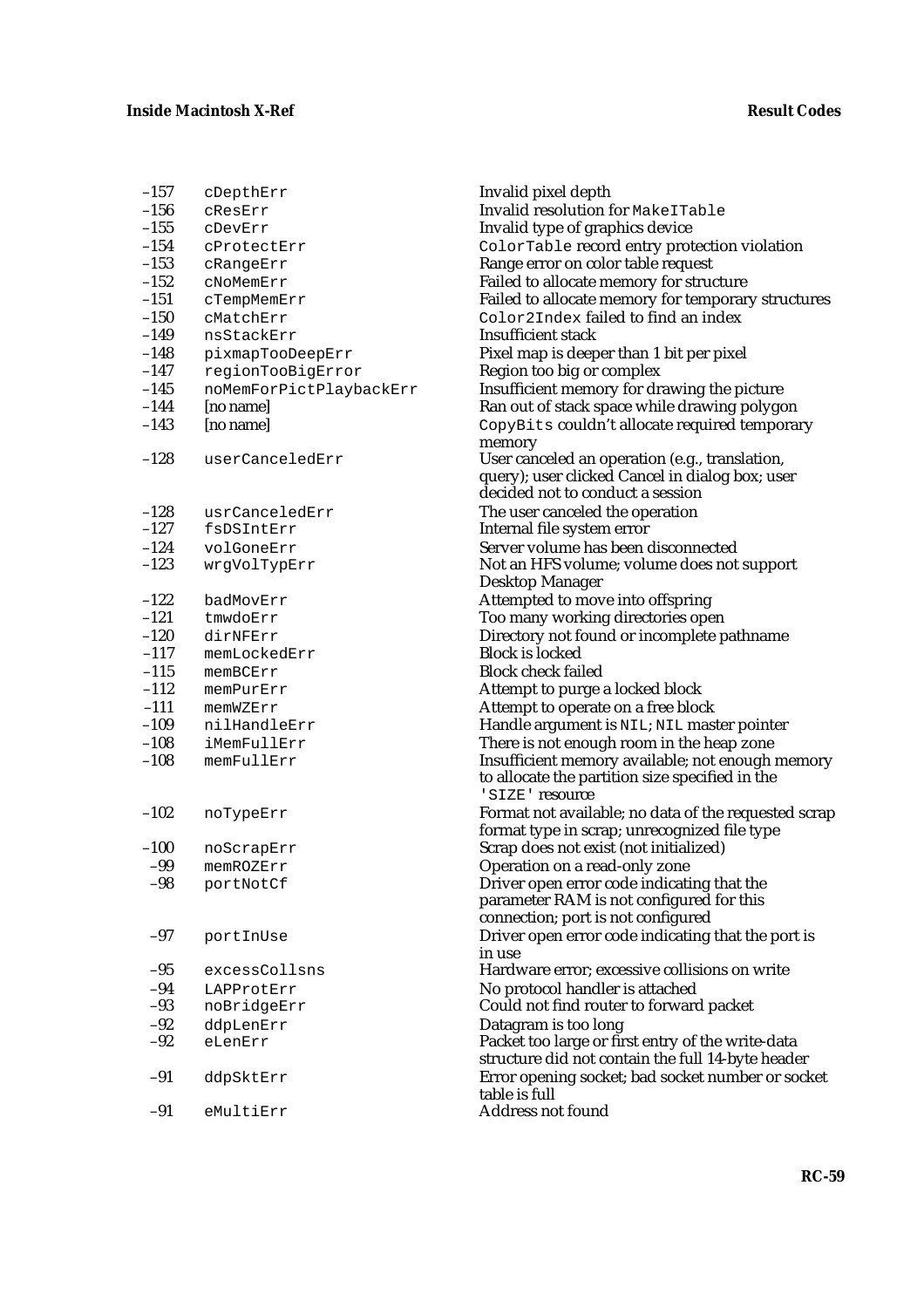| $-88$          | prInitErr        | Validity status is not \$A8                                                                                                                                                                                                                                                                                                                                                                                                                                                                                                      |
|----------------|------------------|----------------------------------------------------------------------------------------------------------------------------------------------------------------------------------------------------------------------------------------------------------------------------------------------------------------------------------------------------------------------------------------------------------------------------------------------------------------------------------------------------------------------------------|
| $-87$          | prWrErr          | Parameter RAM written did not verify                                                                                                                                                                                                                                                                                                                                                                                                                                                                                             |
| -86            | clkWrErr         | Time written did not verify                                                                                                                                                                                                                                                                                                                                                                                                                                                                                                      |
| $-85$          | clkRdErr         | Unable to read clock                                                                                                                                                                                                                                                                                                                                                                                                                                                                                                             |
| $-84$          | firstDskErr      | First of the range of low-level disk errors                                                                                                                                                                                                                                                                                                                                                                                                                                                                                      |
| $-64$          | lastDskErr       | Last of the range of low-level disk errors                                                                                                                                                                                                                                                                                                                                                                                                                                                                                       |
| $-61$          | wrPermErr        | Read/write permission doesn't allow writing; not a<br>publisher                                                                                                                                                                                                                                                                                                                                                                                                                                                                  |
| $-60$          | badMDBErr        | <b>Bad master directory block</b>                                                                                                                                                                                                                                                                                                                                                                                                                                                                                                |
| $-59$          | fsRnErr          | Problem during rename                                                                                                                                                                                                                                                                                                                                                                                                                                                                                                            |
| $-58$          | extFSErr         | Disk has external file system-file system identifier<br>is nonzero; volume belongs to an external file<br>system                                                                                                                                                                                                                                                                                                                                                                                                                 |
| $-57$          | noMacDskErr      | Volume lacks Macintosh-format directory                                                                                                                                                                                                                                                                                                                                                                                                                                                                                          |
| $-56$          | nsDrvErr         | Specified drive number doesn't match any number                                                                                                                                                                                                                                                                                                                                                                                                                                                                                  |
|                |                  | in the drive queue                                                                                                                                                                                                                                                                                                                                                                                                                                                                                                               |
| $-55$          | volOnLinErr      | Volume is already online                                                                                                                                                                                                                                                                                                                                                                                                                                                                                                         |
| $-54$          | permErr          | Attempt to open locked file for writing; not a                                                                                                                                                                                                                                                                                                                                                                                                                                                                                   |
|                |                  | subscriber                                                                                                                                                                                                                                                                                                                                                                                                                                                                                                                       |
| $-53$          | volOfflinErr     | Volume is offline                                                                                                                                                                                                                                                                                                                                                                                                                                                                                                                |
| $-52$          | gfpErr           | Error during GetFPos                                                                                                                                                                                                                                                                                                                                                                                                                                                                                                             |
| $-51$          | rfNumErr         | Reference number invalid; reference number                                                                                                                                                                                                                                                                                                                                                                                                                                                                                       |
|                |                  | specifies nonexistent access path; bad working<br>directory reference number                                                                                                                                                                                                                                                                                                                                                                                                                                                     |
| $-50$          | kOCEParamErr     | Invalid parameter                                                                                                                                                                                                                                                                                                                                                                                                                                                                                                                |
| $-50$          | paramErr         | Drive number specified is bad; error in parameter<br>list; invalid parameter (for example, value of<br>handler pointer is NIL or odd); use PBDTGetPath;<br>process serial number is invalid                                                                                                                                                                                                                                                                                                                                      |
| $-49$          | opWrErr          | File already open with write permission                                                                                                                                                                                                                                                                                                                                                                                                                                                                                          |
| $-48$          | dupFNErr         | A file with the specified name already exists; file<br>found instead of folder                                                                                                                                                                                                                                                                                                                                                                                                                                                   |
| $-47$          | fBsyErr          | File is busy; one or more files are open; directory<br>not empty or working directory control block is<br>open; section doing I/O                                                                                                                                                                                                                                                                                                                                                                                                |
| $-46$          | vLckdErr         | Volume is locked through software                                                                                                                                                                                                                                                                                                                                                                                                                                                                                                |
| $-45$          | fLckdErr         | File is locked; publisher writing to an edition                                                                                                                                                                                                                                                                                                                                                                                                                                                                                  |
| $-44$          | wPrErr           | Disk is write-protected; volume is locked through<br>hardware                                                                                                                                                                                                                                                                                                                                                                                                                                                                    |
| $-43$          | fnfErr           | File, directory, or edition container not found; target<br>not found, but volume and parent directory found;<br>for FindFolder: type not found in 'fld#'<br>resource, or disk doesn't have System Folder<br>support or System Folder in volume header, or disk<br>does not have desktop database support for<br>Desktop Folder—in all cases, folder not found; for<br>ResolveAliasFile: target not found, but volume<br>and parent directory found and theSpec<br>parameter contains a valid file system specification<br>record |
| $-42$          | tmfoErr          | Too many files open                                                                                                                                                                                                                                                                                                                                                                                                                                                                                                              |
| $-40$<br>$-39$ | posErr<br>eofErr | Attempt to position mark before start of file<br>Logical end-of-file reached; no additional data in<br>the format                                                                                                                                                                                                                                                                                                                                                                                                                |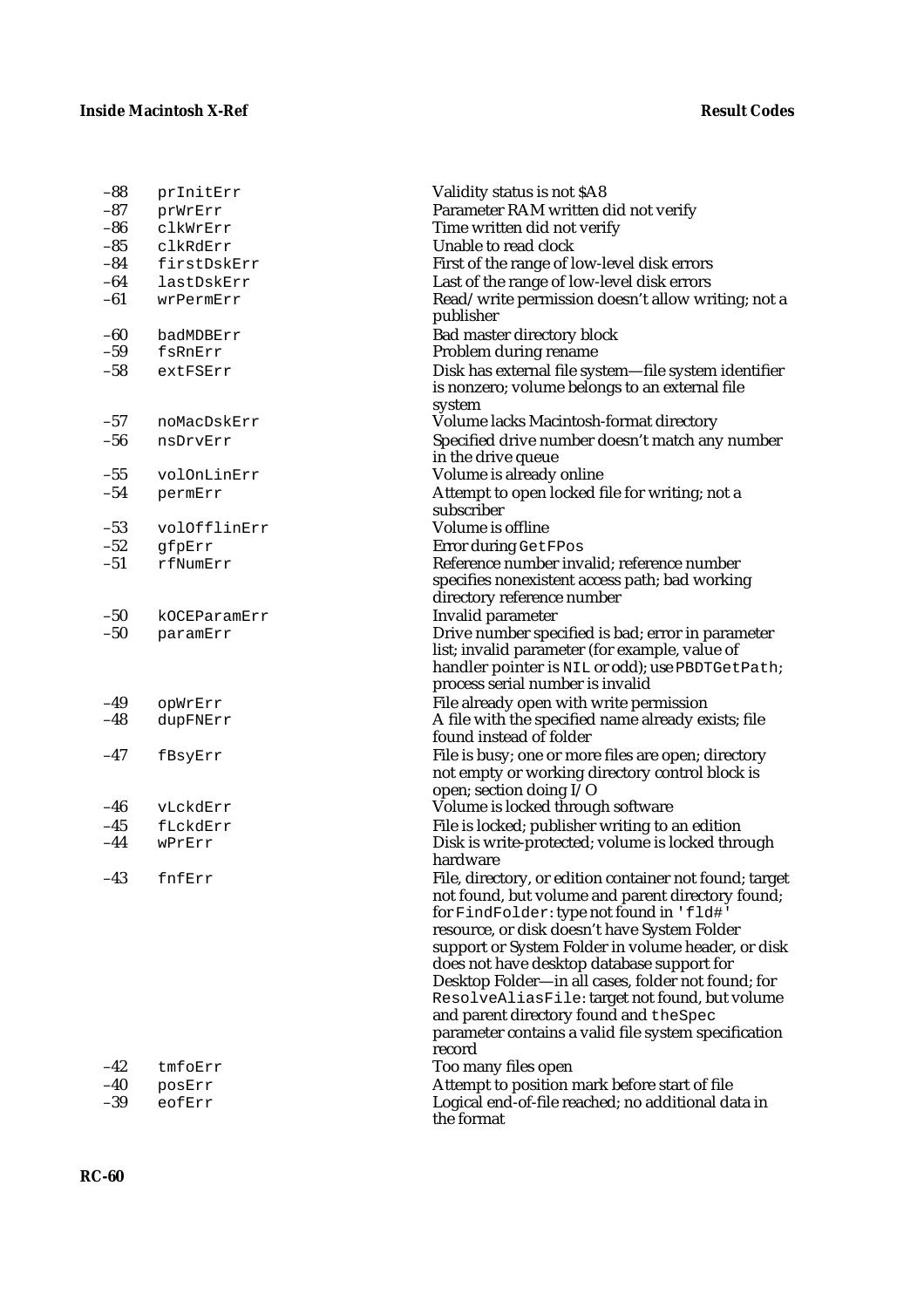| $-38$                                | fnOpnErr                       | File not open                                                                            |
|--------------------------------------|--------------------------------|------------------------------------------------------------------------------------------|
| $-37$                                | bdNamErr                       | Bad filename or volume name (perhaps zero length)                                        |
| $-36$                                | ioErr                          | I/O error; data does not match in read-verify mode                                       |
| $-35$                                | nsvErr                         | Volume not found                                                                         |
| $-34$                                | dskFulErr                      | All allocation blocks on the volume are full; not<br>enough disk space to translate file |
| $-33$                                | dirFulErr                      | File directory full                                                                      |
| $-28$                                | notOpenErr                     | AppleTalk is not open; driver not open                                                   |
| $-27$                                | abortErr                       | Asynchronous recording was cancelled; publisher                                          |
|                                      |                                | has written a new edition; request aborted by                                            |
|                                      |                                | KillIO                                                                                   |
| $-27$                                | iIOAbort                       | $I/O$ error                                                                              |
| $-26$                                | dInstErr                       | Driver resource not found                                                                |
| $-25$                                | dRemovErr                      | Attempt to remove an open driver                                                         |
| $-24$                                | closErr                        | Driver unable to complete close request                                                  |
| $-23$                                | openErr                        | Unable to open device driver; requested read/write                                       |
|                                      |                                | permission does not match driver's open                                                  |
|                                      |                                | permission                                                                               |
| $-22$                                | unitEmptyErr                   | Driver reference number specifies a nil handle in<br>unit table                          |
| $-21$                                | badUnitErr                     | Driver reference number does not match unit table                                        |
| $-20$                                | writErr                        | Driver does not respond to write requests                                                |
| $-19$                                | readErr                        | Driver does not respond to read requests                                                 |
| $-18$                                | statusErr                      | Driver does not respond to this status request                                           |
| $-17$                                | controlErr                     | Driver does not respond to this control request;                                         |
|                                      |                                | unimplemented control instructions-the Device                                            |
|                                      |                                | Manager returns this result code                                                         |
| $-3$                                 | corErr                         | PowerShare mail server not running                                                       |
| $-2$                                 | vTypErr                        | Invalid qType value (must be ORD (dtQType));                                             |
|                                      |                                | invalid $q$ Type value (must be ORD ( $v$ Type))                                         |
| $-1$                                 | errADBop                       | Unsuccessful completion                                                                  |
| $-1$                                 | iPrSavPFil                     | Problem saving print file                                                                |
| $-1$                                 | qErr                           | Entry is not in specified queue; queue element                                           |
|                                      |                                | not found                                                                                |
| $\boldsymbol{0}$                     | fragNoErr                      | No error                                                                                 |
| $\boldsymbol{0}$                     | no_draw_error                  | No error in drawing                                                                      |
| $\bf{0}$                             | noErr                          | No error                                                                                 |
| $\boldsymbol{0}$<br>$\boldsymbol{0}$ | toggleUndefined                | <b>Undefined error</b>                                                                   |
| 1                                    | tsmComponentNoErr<br>[no name] | Component result: no error<br>User canceled initializing                                 |
| 1                                    | noSuchRsl                      | Resolution requested with the PrGeneral                                                  |
|                                      |                                | procedure is not supported                                                               |
| 1                                    | scsiRequestInProgress          | Parameter block request is in progress                                                   |
| 1                                    | shape_emptyType                | An empty type doesn't have an area to draw                                               |
| 1                                    | toggleOK                       | No error                                                                                 |
| 2                                    | [no name]                      | Disk in specified drive is already mounted                                               |
| $\boldsymbol{2}$                     | opNotImpl                      | Requested PrGeneral opcode not implemented in                                            |
|                                      |                                | the current printer driver                                                               |
| 2                                    | scCommErr                      | Communications error, operation timeout                                                  |
| $\boldsymbol{2}$                     | shape_inverse_fullType         | An inverse full type doesn't have an area to draw                                        |
| $\boldsymbol{2}$                     | toggleBadField                 | Invalid field number                                                                     |
| $\boldsymbol{3}$                     | rectangle_zero_width           | The rectangle doesn't have an area to draw                                               |
| 3                                    | scArbNBErr                     | Bus busy, arbitration timeout                                                            |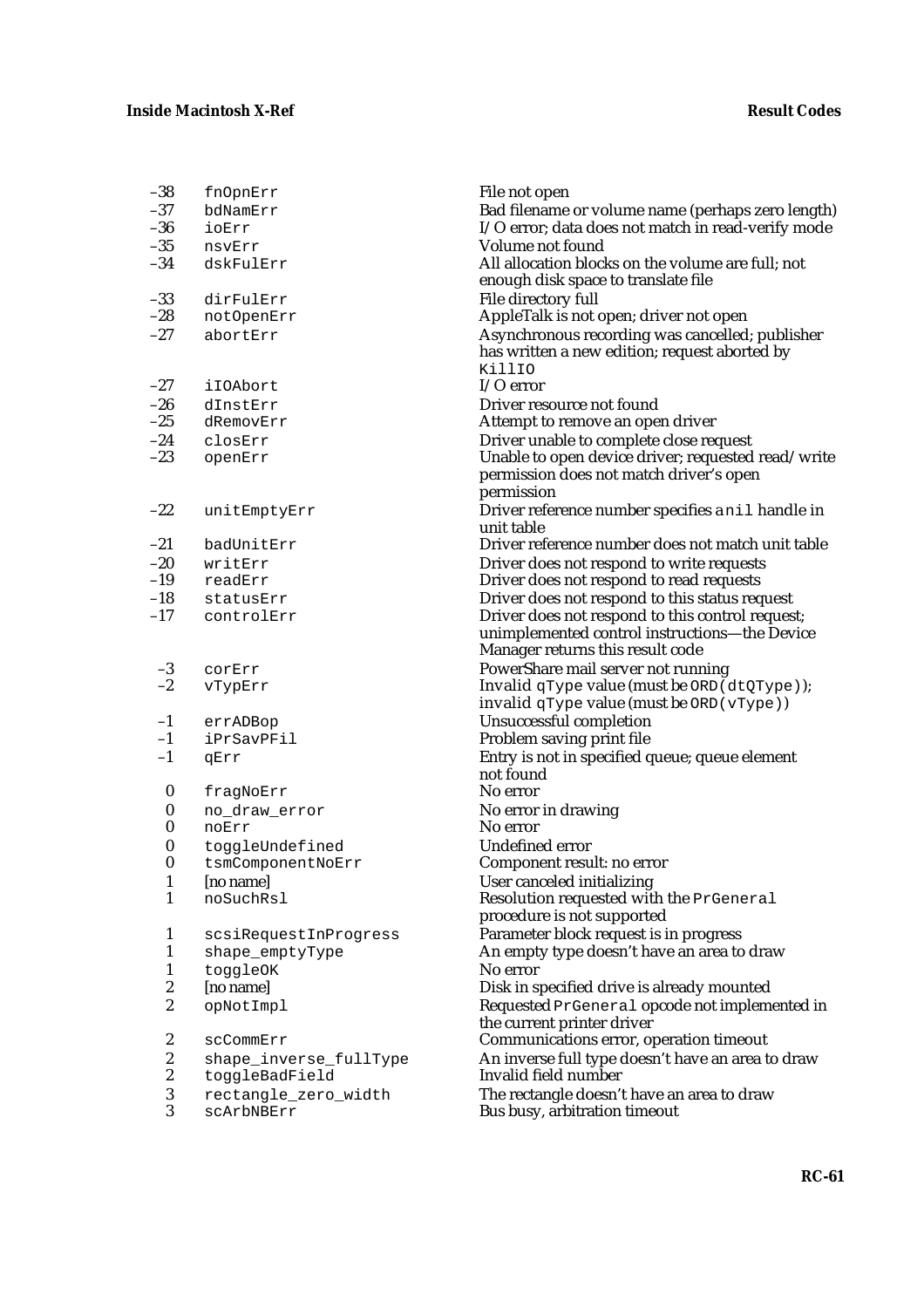3 toggleBadDelta Invalid delta value 4 rectangle\_zero\_height The rectangle doesn't have an area to draw 4 scBadParmsErr Bad parameter or unrecognized TIB instruction<br>4 toggleBadChar **Bad parameter** Invalid character 4 toggleBadChar **Invalid character**<br>5 polygon empty **Invalid character** polygon\_empty There is no contour to draw 5 scPhaseErr Phase error on the SCSI bus<br>5 toggleUnknown Unknown error 5 toggleUnknown<br>6 path empty 6 path\_empty There is no contour to draw<br>6 scCompareErr Comparison error from scCc Comparison error from scComp instruction 6 toggleBadNum Tried to use character as number<br>
7 bitmap zero width The bitmap doesn't have an area bitmap\_zero\_width The bitmap doesn't have an area to draw 7 scMgrBusyErr SCSI Manager busy<br>7 togaleErr3 Reserved 7 toggleErr3<br>7 toggleOutO 7 toggleOutOfRange **Out of range (synonym for** toggleErr3)<br>8 bitmap zero height **The bitmap doesn't have an area to draw** bitmap\_zero\_height The bitmap doesn't have an area to draw 8 scSequenceErr Attempted operation is out of sequence 8 toggleErr4 Reserved 9 scBusTOErr Bus timeout during blind transfer<br>9 text empty There is no character to draw text empty There is no character to draw 9 toggleErr5 Reserved<br>10 glyph\_empty There is r There is no glyph to draw 10 scComplPhaseErr SCSI bus was not in status phase on entry to SCSIComplete 11 layout\_empty There is no layout to draw<br>12 picture empty There is no shape in the pi 12 picture\_empty<br>
13 shape\_no\_fill<br>
13 shape\_no\_fill<br>
19 The shape fill is set to gxNoFill The shape fill is set to gxNoFill, which will not draw 14 shape\_no\_enclosed\_area There is no enclosed area to draw<br>15 shape no enclosed pixels There is an enclosed area but it is shape\_no\_enclosed\_pixels There is an enclosed area, but it is so small that it does not cross any pixel centers 16 shape\_very\_small There is a shape to draw, but it is extremely small (on the order of the size of a pixel) 17 shape\_very\_large Part of the shape may be drawn outside the bounds of the coordinate system (±32,768) 18 shape\_contours\_cancel The shapes contours overlap and cancel each other out 19 pen\_too\_small The pen width is so small that it doesn't enclose any pixels and therefore doesn't draw 20 text\_size\_too\_small The text size is so small that it doesn't enclose any pixels and therefore doesn't draw 21 dash\_empty The dash shape was specified as an empty type shape 22 start\_cap\_empty The start cap shape was specified as an empty type shape 23 pattern\_empty The pattern shape was specified as an empty type shape 24 textFace Empty Each layer of the text face has a shape fill equal to gxNoFill 25 shape\_primitive\_empty The original shape enclosed an area; there is no stylized shape to draw; an example is a pattern shape that contains overlapping patterns that cancel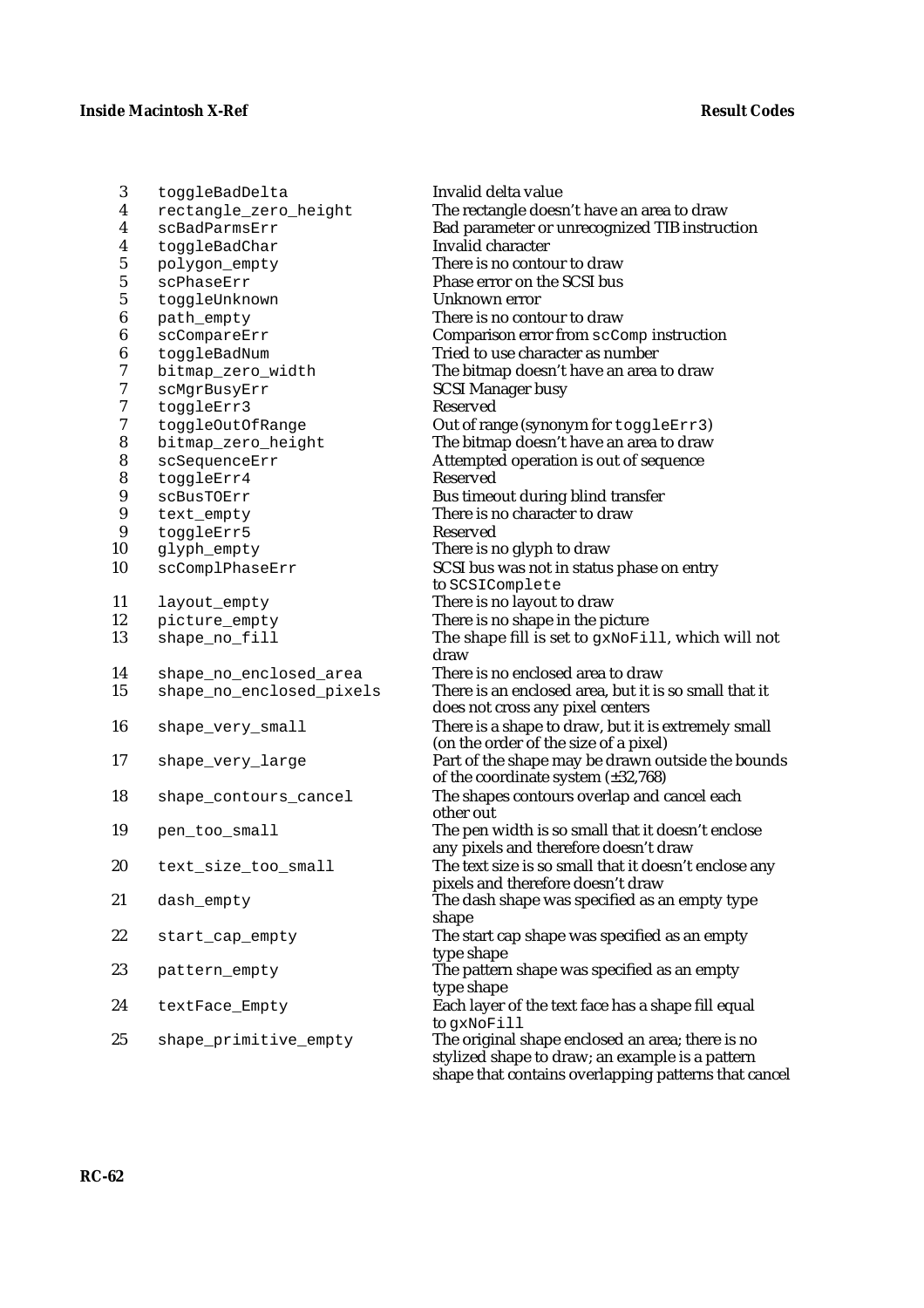| 26       | shape_primitive_very_small                               | There is a shape to draw, but it is extremely small<br>(on the order of the size of a pixel)—an example is a<br>scaled transform that shrinks the shape                |
|----------|----------------------------------------------------------|------------------------------------------------------------------------------------------------------------------------------------------------------------------------|
| 27<br>28 | transfer_equals_noMode<br>transfer_matrix_ignores_source | The transfer mode gxNoMode suppresses drawing                                                                                                                          |
|          |                                                          | The transfer mode's mapping scales all values<br>greater than 1 or less than 0 and the<br>overComponent flag is not set                                                |
| 29       | transfer_matrix_ignores_device                           |                                                                                                                                                                        |
|          |                                                          | The transfer mode's mapping scales all values<br>greater than 1 or less than 0 and the<br>overComponent flag is not set                                                |
| 30       | transfer_source_reject                                   | The color is not within the source minimum and<br>the source maximum                                                                                                   |
| 31       | transfer_mode_ineffective                                | The transfer mode has no effect on the device-an<br>example is a blend with an operand of 0                                                                            |
| 32       | colorSet_no_entries                                      | There are no colors in the color set so there is<br>nothing to draw                                                                                                    |
| 33       | bitmap_colorSet_one_entry                                | The bitmap drew, but it is probably not the desired<br>result, since all colors map to the one color of the<br>entry—an example is when the colors are off the         |
| 34       | transform_scale_too_small                                | end of the color set<br>The transform has reduced the shape to less than<br>1/72 inch-you may see a few pixels drawn,<br>depending on the resolution of your view port |
| 35       | transform_map_too_large                                  | The transform has moved all or part of the shape<br>outside the bounds of the coordinate system                                                                        |
| 36       | transform_move_too_large                                 | The transform has moved all or part of the shape<br>outside the bounds of the coordinate system                                                                        |
| 37       | transform_scale_too_large                                | The transform has moved all or part of the shape<br>outside the bounds of the coordinate system                                                                        |
| 38       | transform_rotate_too_large                               | The transform has moved all or part of the shape<br>outside the bounds of the coordinate system                                                                        |
| 39       | transform_perspective_too_large                          | The transform has moved all or part of the shape                                                                                                                       |
| 40       | transform_skew_too_large                                 | outside the bounds of the coordinate system<br>The transform has moved all or part of the shape<br>outside the bounds of the coordinate system                         |
| 41       | transform_clip_no_intersection                           |                                                                                                                                                                        |
| 42       | transform_clip_empty                                     | The clip shape does not intersect any view port<br>The transform clip is an empty type shape                                                                           |
| 43<br>44 | transform_no_viewPorts<br>viewPort_disposed              | The number of entries in the view port list is zero<br>The view port that was to be drawn to has already                                                               |
|          |                                                          | been disposed of—there is no view port to draw to                                                                                                                      |
| 45<br>46 | viewPort_clip_empty<br>viewPort_clip_no_intersection     | The view port clip is an empty type shape                                                                                                                              |
|          |                                                          | The view port clip does not intersect the                                                                                                                              |
| 47       | viewPort_scale_too_small                                 | view device<br>The map to global space has been completed—the<br>object is less than $1/72$ inch; you may see a few                                                    |
| 48       | viewPort_map_too_large                                   | pixels drawn, depending on the resolution of your<br>view port<br>The view port mapping has moved all or part of the                                                   |
|          |                                                          | shape outside the bounds of the coordinate system                                                                                                                      |